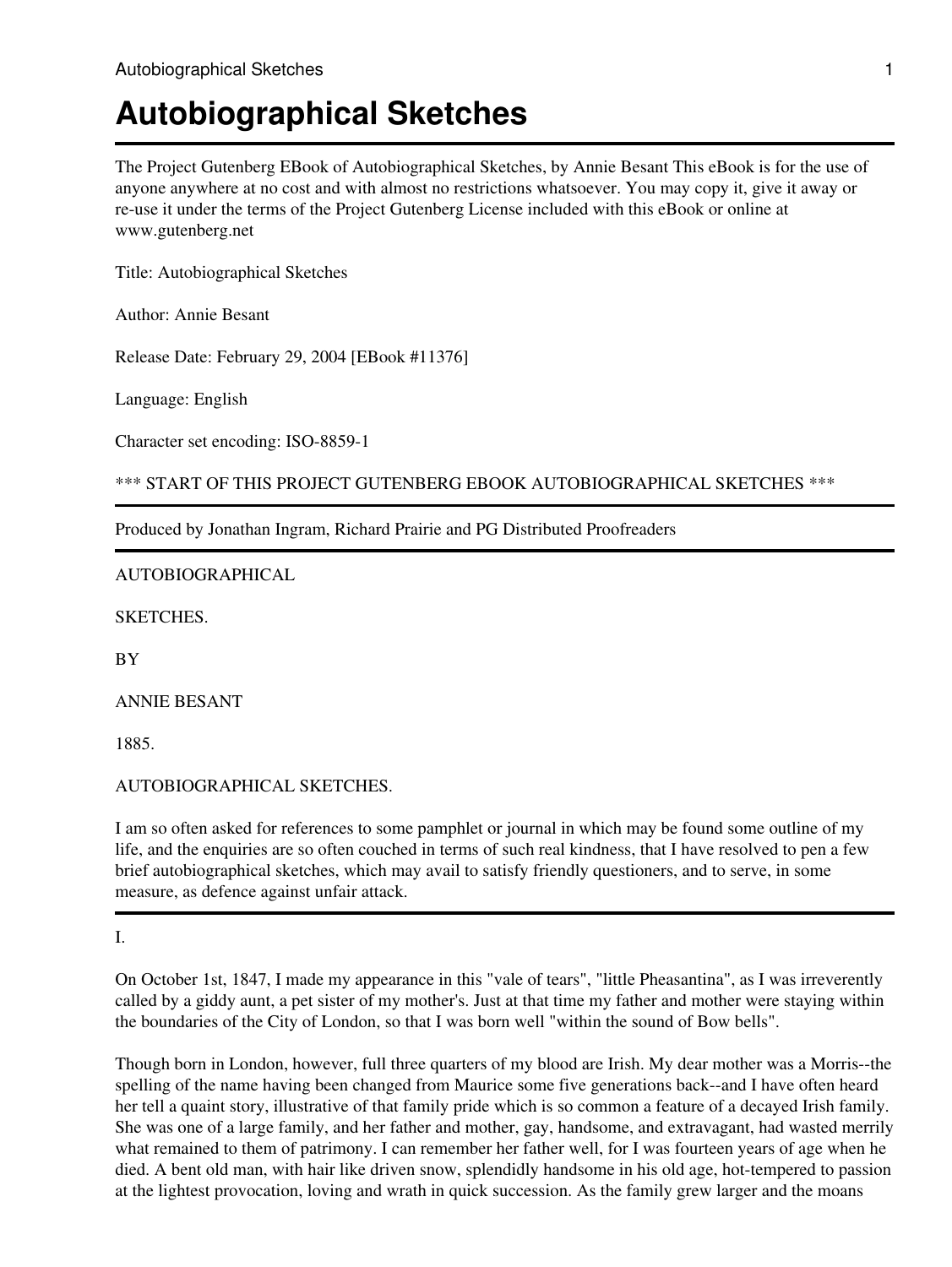grew smaller, many a pinch came on the household, and the parents were glad to accept the offer of a relative to take charge of Emily, the second daughter. A very proud old lady was this maiden aunt, and over the mantel-piece of her drawing-room ever hung a great diagram, a family tree, which mightily impressed the warm imagination of the delicate child she had taken in charge. It was a lengthy and well-grown family tree, tracing back the Morris family to the days of Charlemagne, and branching out from a stock of "the seven kings of France". Was there ever yet a decayed. Irish family that did not trace itself back to some "kings"? and these "Milesian kings"--who had been expelled from France, doubtless for good reasons, and who had sailed across the sea and landed in fair Erin, and there had settled and robbed and fought--did more good 800 years after their death than they did, I expect, during their ill-spent lives, if they proved a source of gentle harmless pride to the old maiden lady who admired their names over her mantel-piece in the earlier half of the present century. And, indeed, they acted as a kind of moral thermometer, in a fashion that would much have astonished their ill-doing and barbarous selves. For my mother has told me how when she would commit some piece of childish naughtiness, her aunt would say, looking gravely over her spectacles at the small culprit: "Emily, your conduct is unworthy of the descendant of the seven kings of France." And Emily, with her sweet grey Irish eyes, and her curling masses of raven-black hair, would cry in penitent shame over her unworthiness, with some vague idea that those royal, and to her very real ancestors, would despise her small sweet rosebud self, as wholly unworthy of their disreputable majesties. But that same maiden aunt trained the child right well, and I keep ever grateful memory of her, though I never knew her, for her share in forming the tenderest, sweetest, proudest, purest, noblest woman I have ever known. I have never met a woman more selflessly devoted to those she loved, more passionately contemptuous of all that was mean or base, more keenly sensitive on every question of honor, more iron in will, more sweet in tenderness, than the mother who made my girlhood sunny as dreamland, who guarded me until my marriage from every touch of pain that she could ward off, or could bear for me, who suffered more in every trouble that touched me in later life than I did myself, and who died in the little house I had taken for our new home in Norwood, worn out ere old age touched her, by sorrow, poverty and pain, in May, 1874.

Of my father my memory is less vivid, for he died when I was but five years old. He was of mixed race, English on his father's side, Irish on his mother's, and was born in Galway, and educated in Ireland; he took his degree at Dublin University, and walked the hospitals as a medical student. But after he had qualified as a medical man a good appointment was offered him by a relative in the City of London, and he never practised regularly as a doctor.

In the City his prospects were naturally promising; the elder branch of the Wood Family, to which he belonged, had for many generations been settled in Devonshire, farming their own land. When the eldest son William, my father, came of age, he joined with his father to cut off the entail, and the old acres were sold. Meanwhile members of other branches had entered commercial life, and had therein prospered exceedingly. One of them had become Lord Mayor of London, had vigorously supported the unhappy Queen Caroline, had paid the debts of the Duke of Kent, in order that that reputable individual might return to England with his Duchess, so that the future heir to the throne might be born on English soil; he had been rewarded with a baronetcy as a cheap method of paying his services. Another, my father's first cousin once removed, a young barrister, had successfully pleaded a suit in which was concerned the huge fortune of a miserly relative, and had thus laid the foundations of a great success; he won for himself a vice-chancellorship and a knighthood, and then the Lord Chancellorship of England, with the barony of Hatherley. A third, a brother of the last, Western Wood, was doing good service in the House of Commons. A fourth, a cousin of the last two, had thrown himself with such spirit and energy into mining work, that he had accumulated a fortune. In fact all the scattered branches had made their several ways in the world, save that elder one to which my father belonged. That had vegetated on down in the country, and had grown poorer while the others grew richer. My father's brothers had somewhat of a fight for life. One has prospered and is comfortable and well-to-do. The other led for years a rough and wandering life, and "came to grief" generally. Some years ago I heard of him as a store-keeper in Portsmouth dock-yard, occasionally boasting in feeble fashion that his cousin was Lord Chancellor of England, and not many months since I heard from him in South Africa, where he has secured some appointment in the Commissariat Department, not, I fear, of a very lucrative character.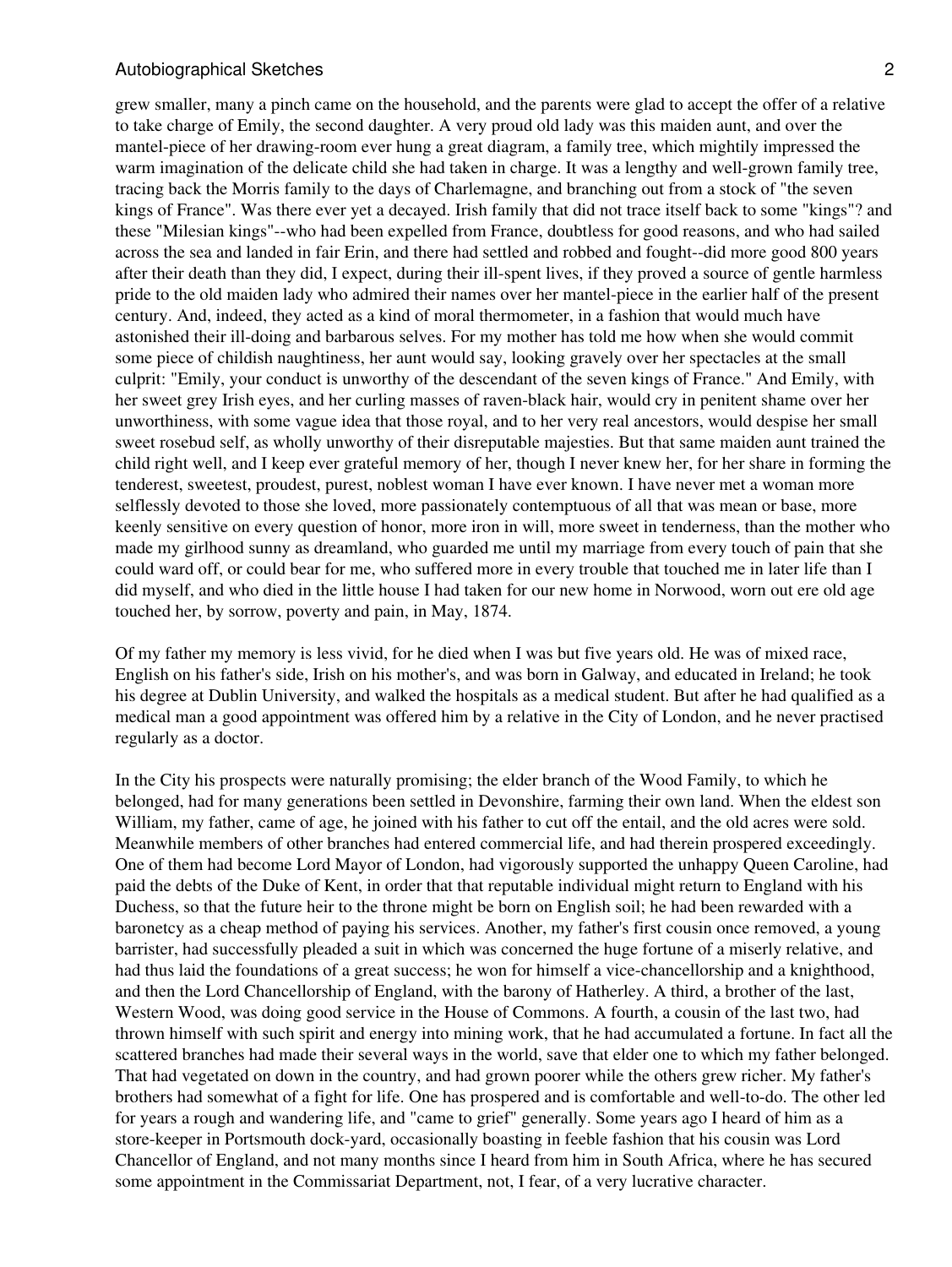Let us come back to Pheasantina, who, I am told, was a delicate and somewhat fractious infant, giving to both father and mother considerable cause for anxiety. Her first attempts at rising in the world were attended with disaster, for as she was lying in a cradle, with carved iron canopy, and was for a moment left by her nurse in full faith that she could not rise from the recumbent position, Miss Pheasantina determined to show that she was capable of unexpected independence, and made a vigorous struggle to assume that upright position which is the proud prerogative of man. In another moment the recumbent position was re-assumed, and the nurse returning found the baby's face covered with blood, streaming from a severe wound on the forehead, the iron fretwork having proved harder than the baby's head. The scar remains down to the present time, and gives me the valuable peculiarity of only wrinkling up one side of my forehead when I raise my eyebrows, a feat that I defy any of my readers to emulate. The heavy cut has, I suppose, so injured the muscles in that spot that they have lost the normal power of contraction.

My earliest personal recollections are of a house and garden that we lived in when I was three and four years of age, situated in Grove Road, St. John's Wood. I can remember my mother hovering round the dinner-table to see that all was bright for the home-coming husband; my brother--two years older than myself--and I watching "for papa"; the loving welcome, the game of romps that always preceded the dinner of the elder folks. I can remember on the first of October, 1851, jumping up in my little cot, and shouting out triumphantly: "Papa! mamma! I am four years old!" and the grave demand of my brother, conscious of superior age, at dinner-time: "May not Annie have a knife to-day, as she is four years old?"

It was a sore grievance during that same year 1851, that I was not judged old enough to go to the Great Exhibition, and I have a faint memory of my brother consolingly bringing me home one of those folding pictured strips that are sold in the streets, on which were imaged glories that I longed only the more to see. Far-away, dusky, trivial memories, these. What a pity it is that a baby cannot notice, cannot observe, cannot remember, and so throw light on the fashion of the dawning of the external world on the human consciousness. If only we could remember how things looked when they were first imaged on the retinae; what we felt when first we became conscious of the outer world; what the feeling was as faces of father and mother grew out of the surrounding chaos and became familiar things, greeted with a smile, lost with a cry; if only memory would not become a mist when in later years we strive to throw our glances backward into the darkness of our infancy, what lessons we might learn to help our stumbling psychology, how many questions might be solved whose answers we are groping for in vain.

II.

The next scene that stands out clearly against the background of the past is that of my father's death-bed. The events which led to his death I know from my dear mother. He had never lost his fondness for the profession for which he had been trained, and having many medical friends, he would now and then accompany them on their hospital rounds, or share with them the labors of the dissecting room. It chanced that during the dissection of the body of a person who had died of rapid consumption, my father cut his finger against the edge of the breast-bone. The cut did not heal easily, and the finger became swollen and inflamed. "I would have that finger off, Wood, if I were you," said one of the surgeons, a day or two afterwards, on seeing the state of the wound. But the others laughed at the suggestion, and my father, at first inclined to submit to the amputation, was persuaded to "leave Nature alone".

About the middle of August, 1852, he got wet through, riding on the top of an omnibus, and the wetting resulted in a severe cold, which "settled on his chest". One of the most eminent doctors of the day, as able as he was rough in manner, was called to see him. He examined him carefully, sounded his lungs, and left the room followed by my mother. "Well?" she asked, scarcely anxious as to the answer, save as it might worry her husband to be kept idly at home. "You must keep up his spirits", was the thoughtless answer. "He is in a galloping consumption; you will not have him with you six weeks longer." The wife staggered back, and fell like a stone on the floor. But love triumphed over agony, and half an hour later she was again at her husband's side, never to leave it again for ten minutes at a time, night or day, till he was lying with closed eyes asleep in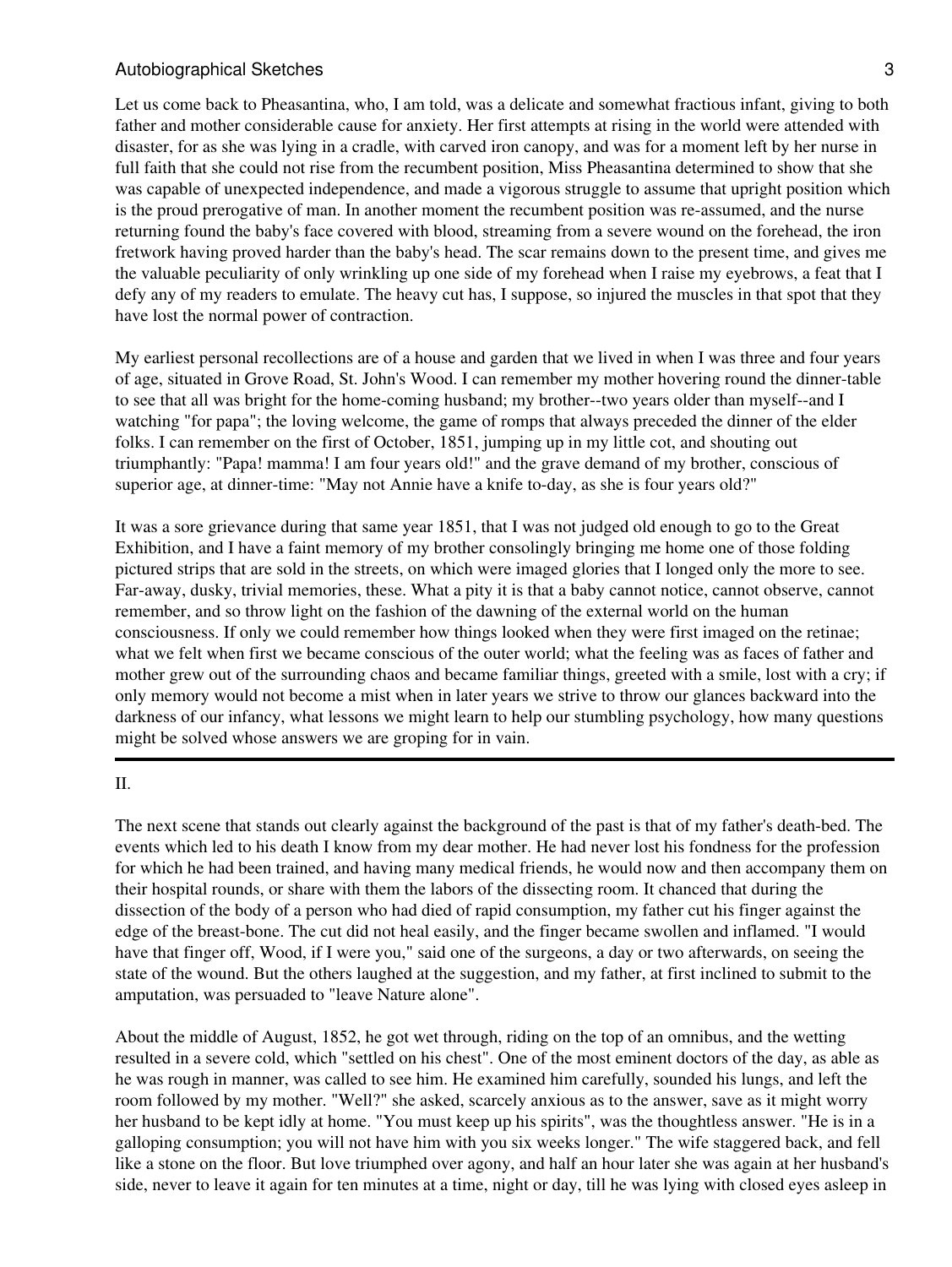death.

I was lifted on to the bed to "say good-bye to dear Papa" on the day before his death, and I remember being frightened at his eyes which looked so large, and his voice which sounded so strange, as he made me promise always to be "a very good girl to darling Mamma, as Papa was going right away". I remember insisting that "Papa should kiss Cherry", a doll given me on my birthday, three days before, by his direction, and being removed, crying and struggling, from the room. He died on the following day, October 5th, and I do not think that my elder brother and I--who were staying at our maternal grandfather's--went to the house again until the day of the funeral. With the death, my mother broke down, and when all was over they carried her senseless from the room. I remember hearing afterwards how, when she recovered her senses, she passionately insisted on being left alone, and locked herself into her room for the night; and how on the following morning her mother, at last persuading her to open the door, started back at the face she saw with the cry: "Good God! Emily! your hair is white!" It was even so; her hair, black, glossy and abundant, which, contrasting with her large grey eyes, had made her face so strangely attractive, had turned grey in that night of agony, and to me my mother's face is ever framed in exquisite silver bands of hair as white as the driven unsullied snow.

I have heard that the love between my father and mother was a very beautiful thing, and it most certainly stamped her character for life. He was keenly intellectual, and splendidly educated; a mathematician and a good classical scholar, thoroughly master of French, German, Italian, Spanish, and Portuguese, with a smattering of Hebrew and Gaelic, the treasures of ancient and of modern literature were his daily household delight. Nothing pleased him so well as to sit with his wife, reading aloud to her while she worked; now translating from some foreign poet, now rolling forth melodiously the exquisite cadences of Queen Mab. Student of philosophy as he was, he was deeply and steadily sceptical; and a very religious relative has told me that he often drove her from the room by his light playful mockery of the tenets of the Christian faith. His mother and sister were strict Roman Catholics, and near the end forced a priest into his room, but the priest was promptly ejected by the wrath of the dying man, and by the almost fierce resolve of the wife that no messenger of the creed he detested should trouble her darling at the last.

This scepticism of his was not wholly shared by his wife, who held to the notion that women should be "religious," while men might philosophise as they would; but it so deeply influenced her own intellectual life that she utterly rejected the most irrational dogmas of Christianity, such as eternal punishment, the vicarious atonement of Christ, the doctrine that faith is necessary to salvation, the equality of Christ with God, the infallibility of the Bible; she made morality of life, not orthodoxy of belief, her measure of "religion"; she was "a Christian", in her own view of the matter, but it was a Christian of the school of Jowett, of Colenso, and of Stanley. The latter writer had for her, in after years, the very strongest fascination, and I am not sure that his "variegated use of words", so fiercely condemned by Dr. Pusey, did not exactly suit her own turn of mind, which shrank back intellectually from the crude dogmas of orthodox Christianity, but clung poetically to the artistic side of religion, to its art and to its music, to the grandeur of its glorious fanes, and the solemnity of its stately ritual. She detested the meretricious show, the tinsel gaudiness, the bowing and genuflecting, the candles and the draperies, of Romanism, and of its pinchbeck imitator Ritualism; but I doubt whether she knew any keener pleasure than to sit in one of the carved stalls of Westminster Abbey, listening to the polished sweetness of Dean Stanley's exquisite eloquence; or to the thunder of the organ mingled with the voices of the white-robed choristers, as the music rose and fell, as it pealed up to the arched roof and lost itself in the carven fretwork, or died away softly among the echoes of the chapels in which kings and saints and sages lay sleeping, enshrining in themselves the glories and the sorrows of the past.

To return to October, 1852. On the day of the funeral my elder brother and I were taken back to the house where my father lay dead, and while my brother went as chief mourner, poor little boy swamped in crape and miserable exceedingly, I sat in an upstairs room with my mother and her sisters; and still comes back to me her figure, seated on a sofa, with fixed white face and dull vacant eyes, counting the minutes till the funeral procession would have reached Kensal Green, and then following in mechanical fashion, prayer-book in hand, the service, stage by stage, until to my unspeakable terror, with the words, dully spoken, "It is all over", she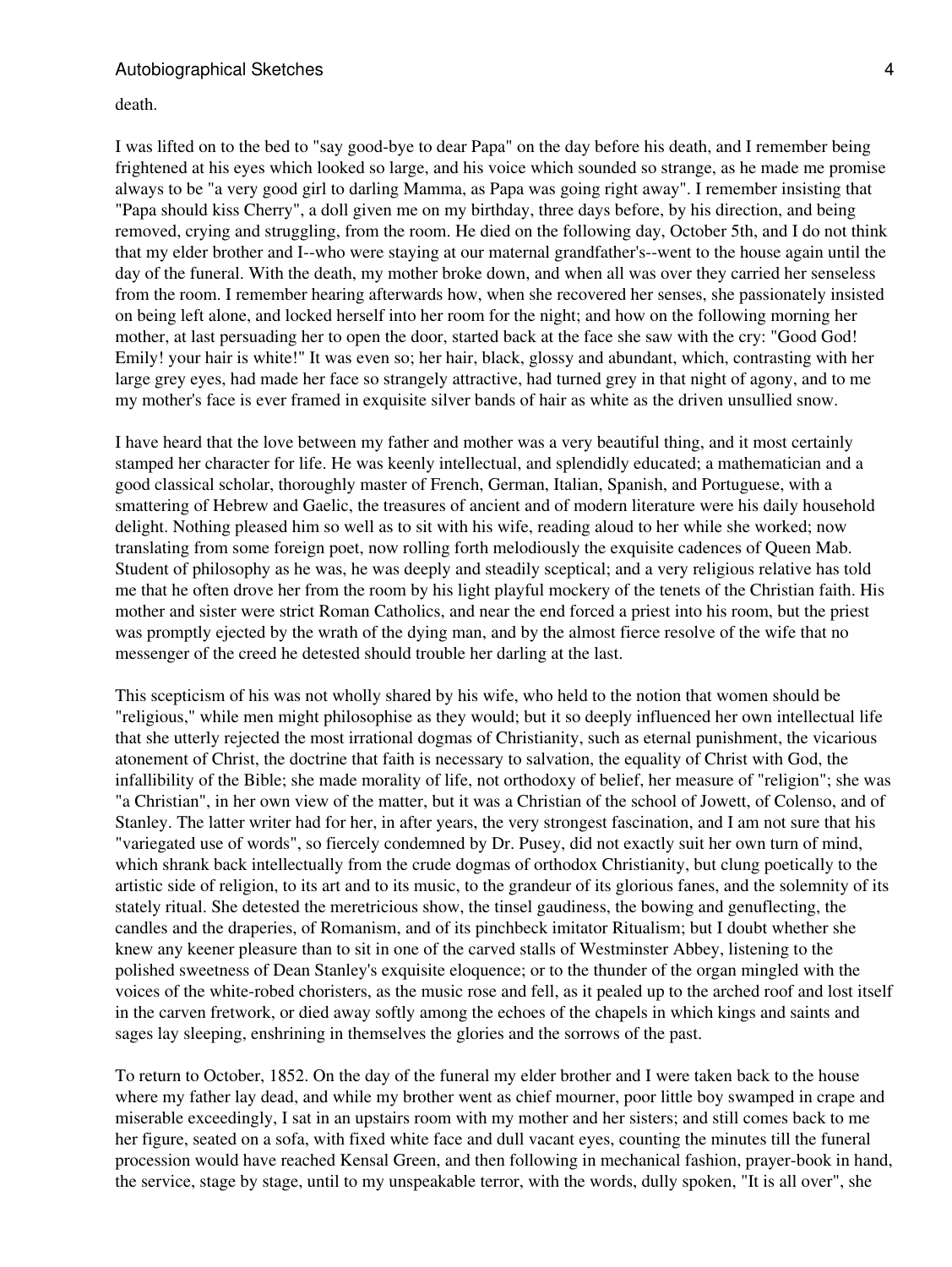fell back fainting. And here comes a curious psychological problem which has often puzzled me. Some weeks later she resolved to go and see her husband's grave. A relative who had been present at the funeral volunteered to guide her to the spot, but lost his way in that wilderness of graves. Another of the small party went off to find one of the officials and to enquire, and my mother said: "If you will take me to the chapel where the first part of the service was read, I will find the grave". To humor her whim, he led her thither, and, looking round for a moment or two, she started from the chapel, followed the path along which the corpse had been borne, and was standing by the newly-made grave when the official arrived to point it out. Her own explanation was that she had seen all the service; what is certain is, that she had never been to Kensal Green before, and that she walked steadily to the grave from the chapel. Whether the spot had been carefully described to her, whether she had heard others talking of its position or not, we could never ascertain; she had no remembrance of any such description, and the matter always remained to us a problem. But after the lapse of years a hundred little things may have been forgotten which unconsciously served as guides at the time. She must have been, of course, at that time, in a state of abnormal nervous excitation, a state of which another proof was shortly afterwards given. The youngest of our little family was a boy about three years younger than myself, a very beautiful child, blue-eyed and golden haired--I have still a lock of his hair, of exquisite pale golden hue--and the little lad was passionately devoted to his father. He was always a delicate boy, and had I suppose, therefore, been specially petted, and he fretted continually for "papa". It is probable that the consumptive taint had touched him, for he pined steadily away, with no marked disease, during the winter months. One morning my mother calmly stated: "Alf is going to die". It was in vain that it was urged on her that with the spring strength would return to the child. "No", she persisted. "He was lying asleep in my arms last night, and William came to me and said that he wanted Alf with him, but that I might keep the other two." She had in her a strong strain of Celtic superstition, and thoroughly believed that this "vision"--a most natural dream under the circumstances--was a direct "warning", and that her husband had come to her to tell her of her approaching loss. This belief was, in her eyes, thoroughly justified by the little fellow's death in the following March, calling to the end for "Papa! papa!" My brother and I were allowed to see him just before he was placed in his coffin; I can see him still, so white and beautiful, with a black spot in the middle of the fair waxen forehead, and I remember the deadly cold which startled me when I was told to kiss my little brother. It was the first time that I had touched Death. That black spot made a curious impression on me, and long afterwards, asking what had caused it, I was told that at the moment after his death my mother had passionately kissed the baby brow. Pathetic thought, that the mother's kiss of farewell should have been marked by the first sign of corruption on the child's face.

And now began my mother's time of struggle and of anxiety. Hitherto, since her marriage, she had known no money troubles, for her husband was earning a good income; he was apparently vigorous and well: no thought of anxiety clouded their future. When he died, he believed that he left his wife and children safe, at least, from pecuniary distress. It was not so. I know nothing of the details, but the outcome of all was that nothing was left for the widow and children, save a trifle of ready money. The resolve to which, my mother came was characteristic. Two of her husband's relatives, Western and Sir William Wood, offered to educate her son at a good city school, and to start him in commercial life, using their great city influence to push him forward. But the young lad's father and mother had talked of a different future for their eldest boy; he was to go to a public school, and then to the University, and was to enter one of the "learned professions"--to take orders, the mother wished; to go to the Bar, the father hoped. On his death-bed there was nothing more earnestly urged by my father than that Harry should receive the best possible education, and the widow was resolute to fulfil that last wish. In her eyes, a city school was not "the best possible education", and the Irish pride rebelled against the idea of her son not being "a University man". Many were the lectures poured out on the young widow's head about her "foolish pride", especially by the female members of the Wood family; and her persistence in her own way caused a considerable alienation between herself and them. But Western and William, though half-disapproving, remained her friends, and lent many a helping hand to her in her first difficult struggles. After much cogitation, she resolved that the boy should be educated at Harrow, where the fees are comparatively low to lads living in the town, and that he should go thence to Cambridge or to Oxford, as his tastes should direct. A bold scheme for a penniless widow, but carried out to the letter; for never dwelt in a delicate body a more resolute mind and will than that of my dear mother.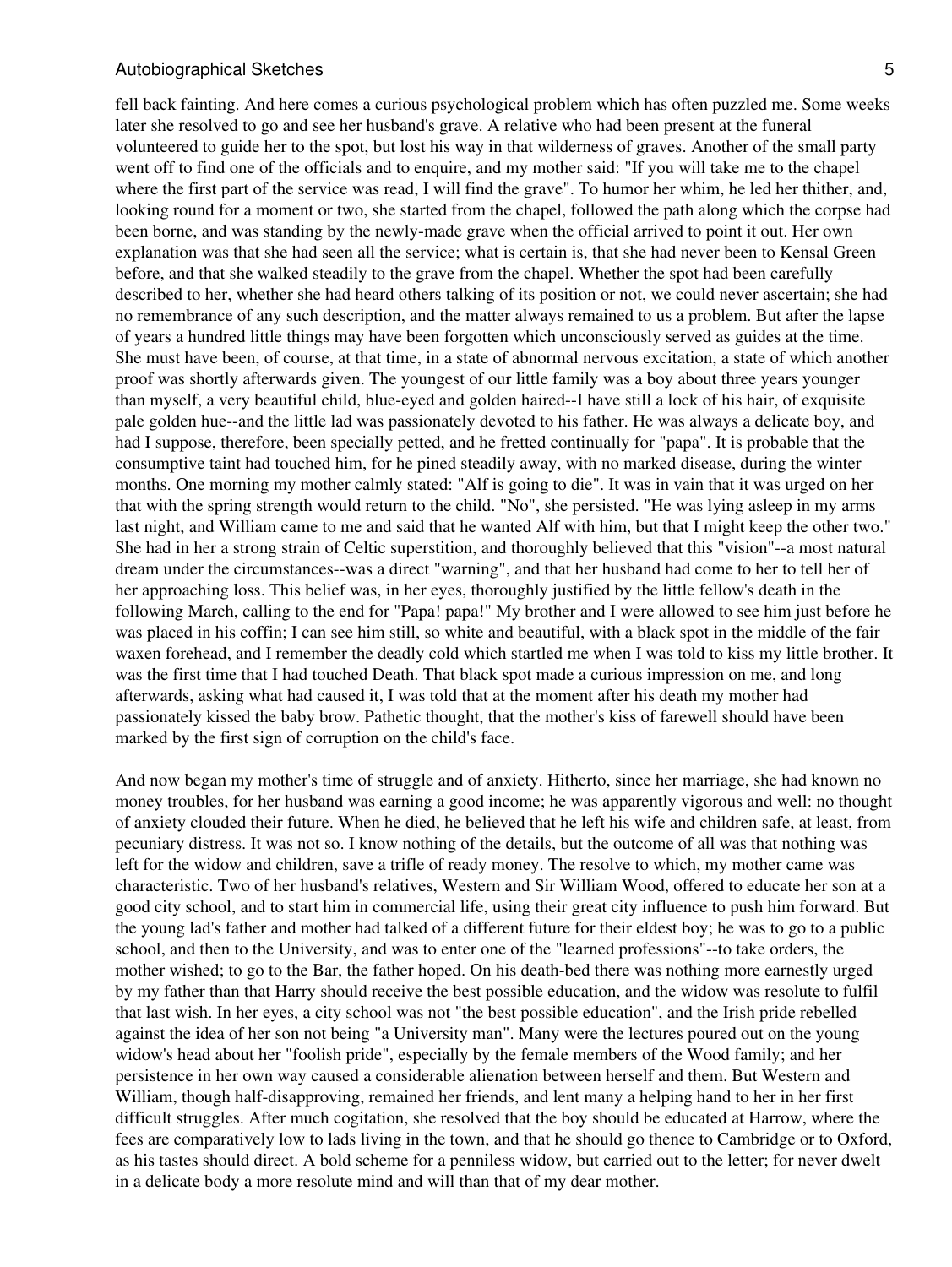In a few months' time--during which we lived, poorly enough, in Richmond Terrace, Clapham, close to her father and mother--to Harrow, then, she betook herself, into lodgings over a grocer's shop, and set herself to look for a house. This grocer was a very pompous man, fond of long words, and patronised the young widow exceedingly, and one day my mother related with much amusement how he had told her that she was sure to get on if she worked hard. "Look at me!" he said swelling visibly with importance; "I was once a poor boy, without a penny of my own, and now I am a comfortable man, and have my submarine villa to go to every evening". That "submarine villa" was an object of amusement when we passed it in our walks for many a long day. "There is Mr. ----'s submarine villa", some one would say, laughing: and I, too, used to laugh merrily, because my elders did, though my understanding of the difference between suburban and submarine was on a par with that of the honest grocer.

My mother had fortunately found a boy, whose parents were glad to place him in her charge, of about the age of her own son, to educate with him; and by this means she was able to pay for a tutor, to prepare the two boys for school. The tutor had a cork leg, which was a source of serious trouble to me, for it stuck out straight behind when we knelt down to family prayers--conduct which struck me as irreverent and unbecoming, but which I always felt a desire to imitate. After about a year, my mother found a house which she thought would suit her scheme, namely, to obtain permission from Dr. Vaughan, the then Head Master of Harrow, to take some boys into her house, and so gain means of education for her own son. Dr. Vaughan, who must have been won by the gentle, strong, little woman, from that time forth became her earnest friend and helper; and to the counsel and active assistance both of himself and of his wife, was due much of the success that crowned her toil. He made only one condition in granting the permission she asked, and that was, that she should also have in her house one of the masters of the school, so that the boys should not suffer from the want of a house-tutor. This condition, of course, she readily accepted, and the arrangement lasted for ten years, until after her son had left school for Cambridge.

The house she took is now, I am sorry to say, pulled down, and replaced by a hideous red-brick structure. It was very old and rambling, rose-covered in front, ivy-covered behind; it stood on the top of Harrow Hill, between the church and the school, and had once been the vicarage of the parish, but the vicar had left it because it was so far removed from the part of the village where all his work lay. The drawing-room opened by an old-fashioned half-window, half-door--which proved a constant source of grief to me, for whenever I had on a new frock I always tore it on the bolt as I flew through it--into a large garden which sloped down one side of the hill, and was filled with the most delightful old trees, fir and laurel, may, mulberry, hazel, apple, pear, and damson, not to mention currant and gooseberry bushes innumerable, and large strawberry beds spreading down the sunny slopes. There was not a tree there that I did not climb, and one, a widespreading Portugal laurel, was my private country house. I had there my bedroom and my sitting-rooms, my study, and my larder. The larder was supplied by the fruit-trees, from which I was free to pick as I would, and in the study I would sit for hours with some favorite book--Milton's "Paradise Lost" the chief favorite of all. The birds must often have felt startled, when from the small swinging form perching on a branch, came out in childish tones the "Thrones, dominations, princedoms, virtues, powers", of Milton's stately and sonorous verse. I liked to personify Satan, and to declaim the grand speeches of the hero-rebel, and many a happy hour did I pass in Milton's heaven and hell, with for companions Satan and "the Son", Gabriel and Abdiel. Then there was a terrace running by the side of the churchyard, always dry in the wettest weather, and bordered by an old wooden fence, over which clambered roses of every shade; never was such a garden for roses as that of the Old Vicarage. At the end of the terrace was a little summer-house, and in this a trap-door in the fence, which swung open and displayed one of the fairest views in England. Sheer from your feet downwards went the hill, and then far below stretched the wooded country till your eye reached the towers of Windsor Castle, far away on the horizon. It was the view at which Byron was never tired of gazing, as he lay on the flat tombstone close by--Byron's tomb, as it is still called--of which he wrote:

"Again I behold where for hours I have pondered, As reclining, at eve, on yon tombstone I lay, Or round the steep brow of the churchyard I wandered, To catch the last gleam of the sun's setting ray."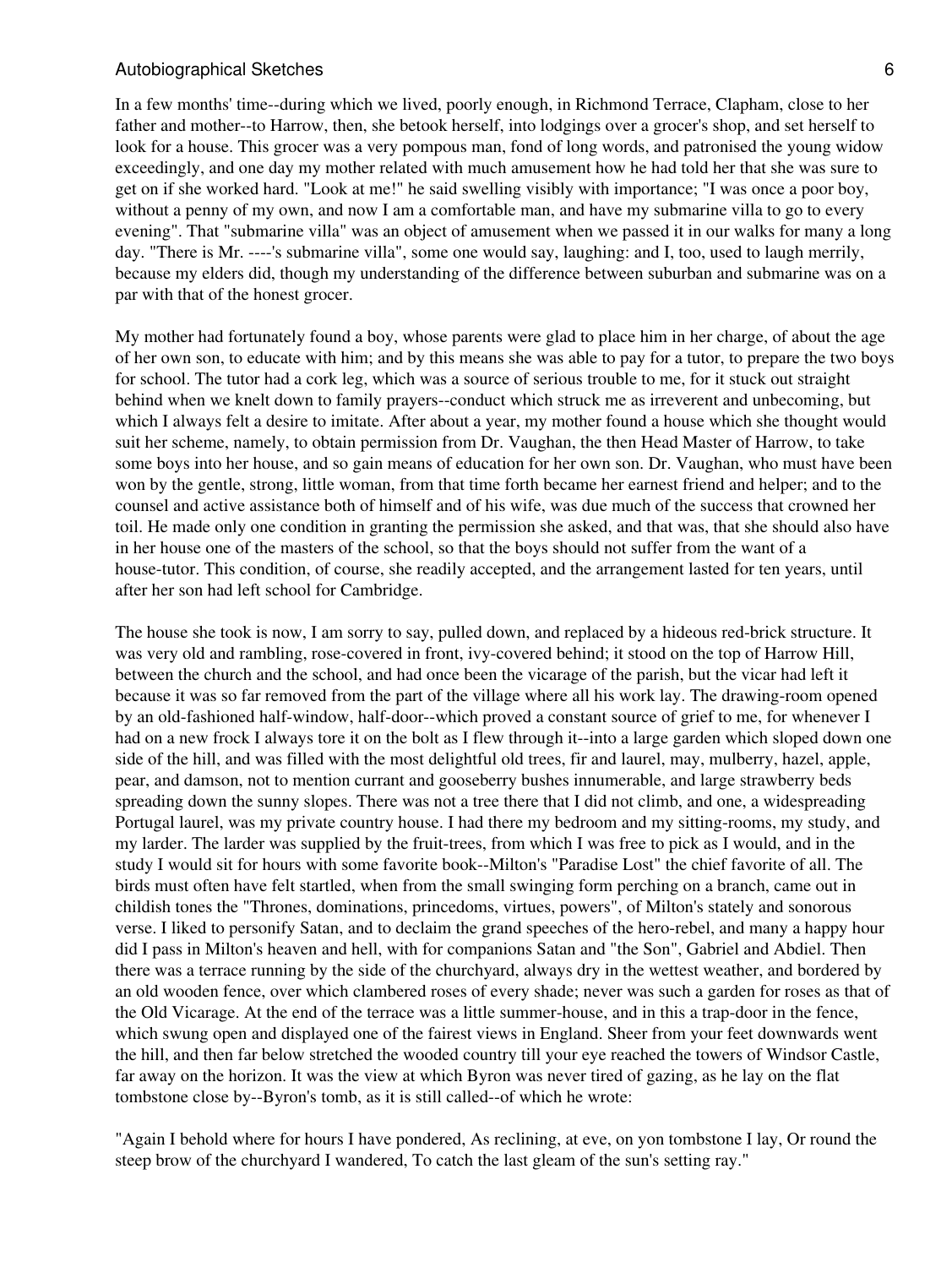Reader mine, if ever you go to Harrow, ask permission to enter the old garden, and try the effect of that sudden burst of beauty, as you swing back the small trap-door at the terrace end.

Into this house we moved on my eighth birthday, and for eleven years it was "home" to me, left always with regret, returned to always with joy.

Almost immediately afterwards I left my mother for the first time; for one day, visiting a family who lived close by, I found a stranger sitting in the drawing-room, a lame lady with, a strong face, which softened marvellously as she smiled at the child who came dancing in; she called me to her presently, and took me on her lap and talked to me, and on the following day our friend came to see my mother, to ask if she would let me go away and be educated with this lady's niece, coming home for the holidays regularly, but leaving my education in her hands. At first my mother would not hear of it, for she and I scarcely ever left each other; my love for her was an idolatry, hers for me a devotion. [A foolish little story, about which I was unmercifully teased for years, marked that absolute idolatry of her, which has not yet faded from my heart. In tenderest rallying one day of the child who trotted after her everywhere, content to sit, or stand, or wait, if only she might touch hand or dress of "mamma," she said: "Little one (the name by which she always called me), if you cling to mamma in this way, I must really get a string and tie you to my apron, and how will you like that?" "O mamma darling," came the fervent answer, "do let it be in a knot." And, indeed, the tie of love between us was so tightly knotted that nothing ever loosened it till the sword of Death cut that which pain and trouble never availed to slacken in the slightest degree.] But it was urged upon her that the advantages of education offered were such as no money could purchase for me; that it would be a disadvantage for me to grow up in a houseful of boys--and, in truth, I was as good a cricketer and climber as the best of them--that my mother would soon be obliged to send me to school, unless she accepted an offer which gave me every advantage of school without its disadvantages. At last she yielded, and it was decided that Miss Marryat, on returning home, should take me with her.

Miss Marryat--the favorite sister of Captain Marryat, the famous novelist--was a maiden lady of large means. She had nursed her brother through the illness that ended in his death, and had been living with her mother at Wimbledon Park. On her mother's death she looked round for work which would make her useful in the world, and finding that one of her brothers had a large family of girls, she offered to take charge of one of them, and to educate her thoroughly. Chancing to come to Harrow, my good fortune threw me in her way, and she took a fancy to me and thought she would like to teach two little girls rather than one. Hence her offer to my mother.

Miss Marryat had a perfect genius for teaching, and took in it the greatest delight. From time to time she added another child to our party, sometimes a boy, sometimes a girl. At first, with Amy Marryat and myself, there was a little boy, Walter Powys, son of a clergyman with a large family, and him she trained for some years, and then sent him on to school admirably prepared. She chose "her children"--as she loved to call us--in very definite fashion. Each must be gently born and gently trained, but in such position that the education freely given should be a relief and aid to a slender parental purse. It was her delight to seek out and aid those on whom poverty presses most heavily, when the need for education for the children weighs on the proud and the poor. "Auntie" we all called her, for she thought "Miss Marryat" seemed too cold and stiff. She taught us everything herself except music, and for this she had a master, practising us in composition, in recitation, in reading aloud English and French, and later, German, devoting herself to training us in the soundest, most thorough fashion. No words of mine can tell how much I owe her, not only of knowledge, bit of that love of knowledge which has remained with me ever since as a constant spur to study.

Her method of teaching may be of interest to some, who desire to train children with the least pain, and the most enjoyment to the little ones themselves. First, we never used a spelling-book--that torment of the small child--nor an English grammar. But we wrote letters, telling of the things we had seen in our walks, or told again some story we had read; these childish compositions she would read over with us, correcting all faults of spelling, of grammar, of style, of cadence; a clumsy sentence would be read aloud, that we might hear how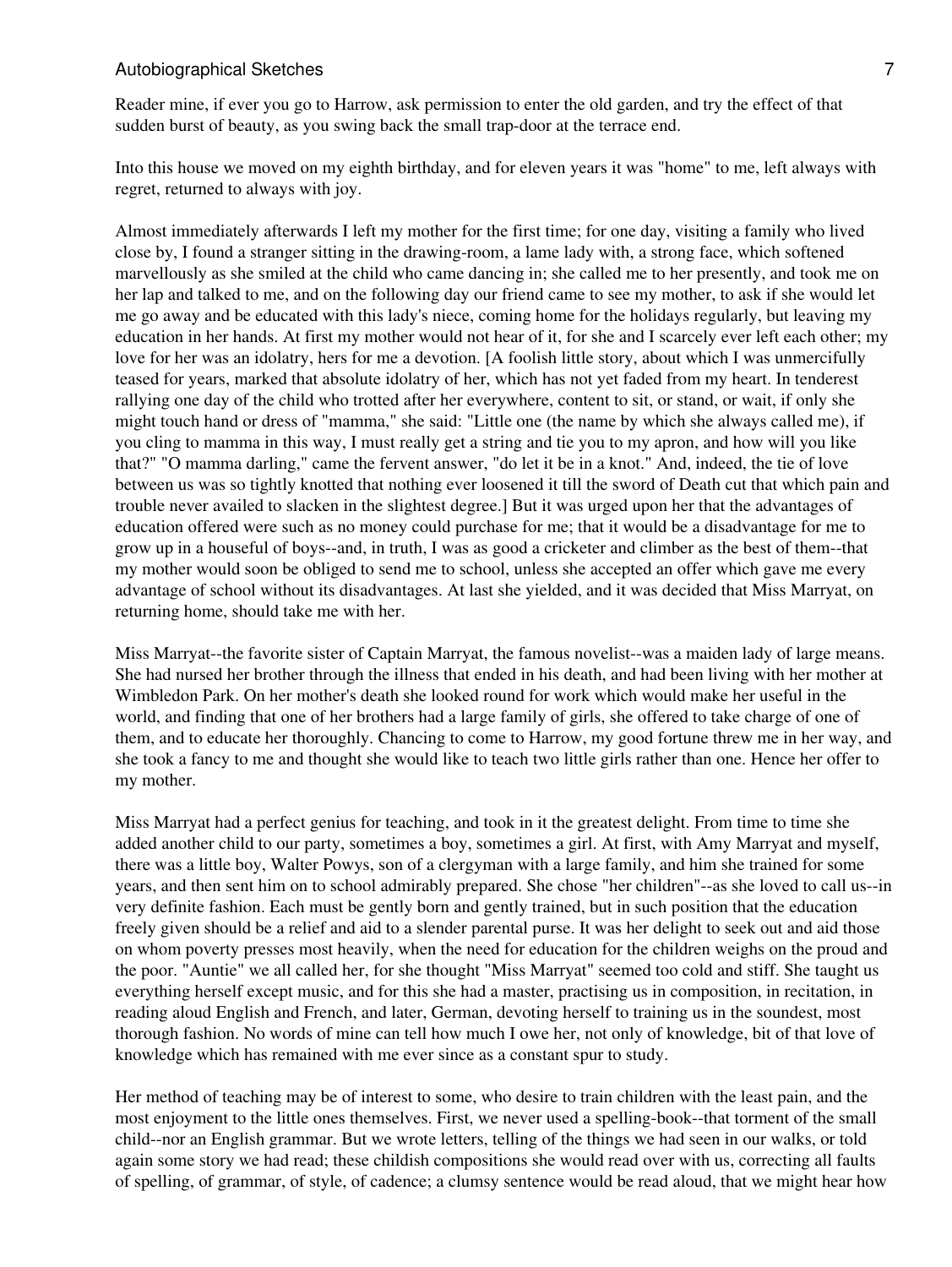unmusical it sounded; an error in observation or expression pointed out. Then, as the letters recorded what we had seen the day before, the faculty of observation was drawn out and trained. "Oh, dear! I have nothing to say!" would come from a small child, hanging over a slate. "Did you not go out for a walk yesterday?" Auntie would question. "Yes", would be sighed out; "but there's nothing to say about it". "Nothing to say! And you walked in the lanes for an hour and saw nothing, little No-eyes? You must use your eyes better to-day." Then there was a very favorite "lesson", which proved an excellent way of teaching spelling. We used to write out lists of all the words we could think of, which sounded the same but were differently spelt. Thus: "key, quay," "knight, night," and so on; and great was the glory of the child who found the largest number. Our French lessons--as the German later--included reading from the very first. On the day on which we began German we began reading Schiller's "Wilhelm Tell," and the verbs given to us to copy out were those that had occurred in the reading. We learned much by heart, but always things that in themselves were worthy to be learned. We were never given the dry questions and answers which lazy teachers so much affect. We were taught history by one reading aloud while the others worked--the boys as well as the girls learning the use of the needle. "It's like a girl to sew," said a little fellow, indignantly, one day. "It is like a baby to have to run after a girl if you want a button sewn on," quoth Auntie. Geography was learned by painting skeleton maps--an exercise much delighted in by small fingers--and by putting together puzzle maps, in which countries in the map of a continent, or counties in the map of a country, were always cut out in their proper shapes. I liked big empires in those days; there was a solid satisfaction in putting down Russia, and seeing what a large part of the map was filled up thereby.

The only grammar that we ever learned as grammar was the Latin, and that not until composition had made us familiar with the use of the rules therein given. Auntie had a great horror of children learning by rote things they did not understand, and then fancying they knew them. "What do you mean by that expression, Annie?" she would ask me. After feeble attempts to explain, I would answer: "Indeed, Auntie, I know in my own head, but I can't explain". "Then, indeed, Annie, you do not know in your own head, or you could explain, so that I might know in my own head." And so a healthy habit was fostered of clearness of thought and of expression. The Latin grammar was used because it was more perfect than the modern grammars, and served as a solid foundation for modern languages.

Miss Marryat took a beautiful place, Fern Hill, near Charmouth, in Dorsetshire, on the borders of Devon, and there she lived for some five years, a centre of beneficence in the district. She started a Sunday-school, and a Bible-class after a while for the lads too old for the school, who clamored for admission to her class in it. She visited the poor, taking help wherever she went, and sending food from her own table to the sick. It was characteristic of her that she would never give "scraps" to the poor, but would have a basin brought in at dinner, and would cut the best slice to tempt the invalid appetite. Money she rarely, if ever, gave, but she would find a day's work, or busy herself to seek permanent employment for anyone asking aid. Stern in rectitude herself, and iron to the fawning or the dishonest, her influence, whether she was feared or loved, was always for good. Of the strictest sect of the Evangelicals, she was an Evangelical. On the Sunday no books were allowed save the Bible or the "Sunday at Home"; but she would try to make the day bright by various little devices; by a walk with her in the garden; by the singing of hymns, always attractive to children; by telling us wonderful missionary stories of Moffat and Livingstone, whose adventures with savages and wild beasts were as exciting as any tale of Mayne Reid's. We used to learn passages from the Bible and hymns for repetition; a favorite amusement was a "Bible puzzle", such as a description of some Bible scene, which was to be recognised by the description. Then we taught in the Sunday-school, for Auntie would tell us that it was useless for us to learn if we did not try to help those who had no one to teach them. The Sunday-school lessons had to be carefully prepared on the Saturday, for we were always taught that work given to the poor should be work that cost something to the giver. This principle, regarded by her as an illustration of the text, "Shall I give unto the Lord my God that which has cost me nothing?" ran through all her precept and her practice. When in some public distress we children went to her crying, and asking whether we could not help the little children who were starving, her prompt reply was: "What will you give up for them?" And then she said that if we liked to give up the use of sugar, we might thus each save 6d. a week to give away. I doubt if a healthier lesson can be given to children than that of personal self-denial for the good of others.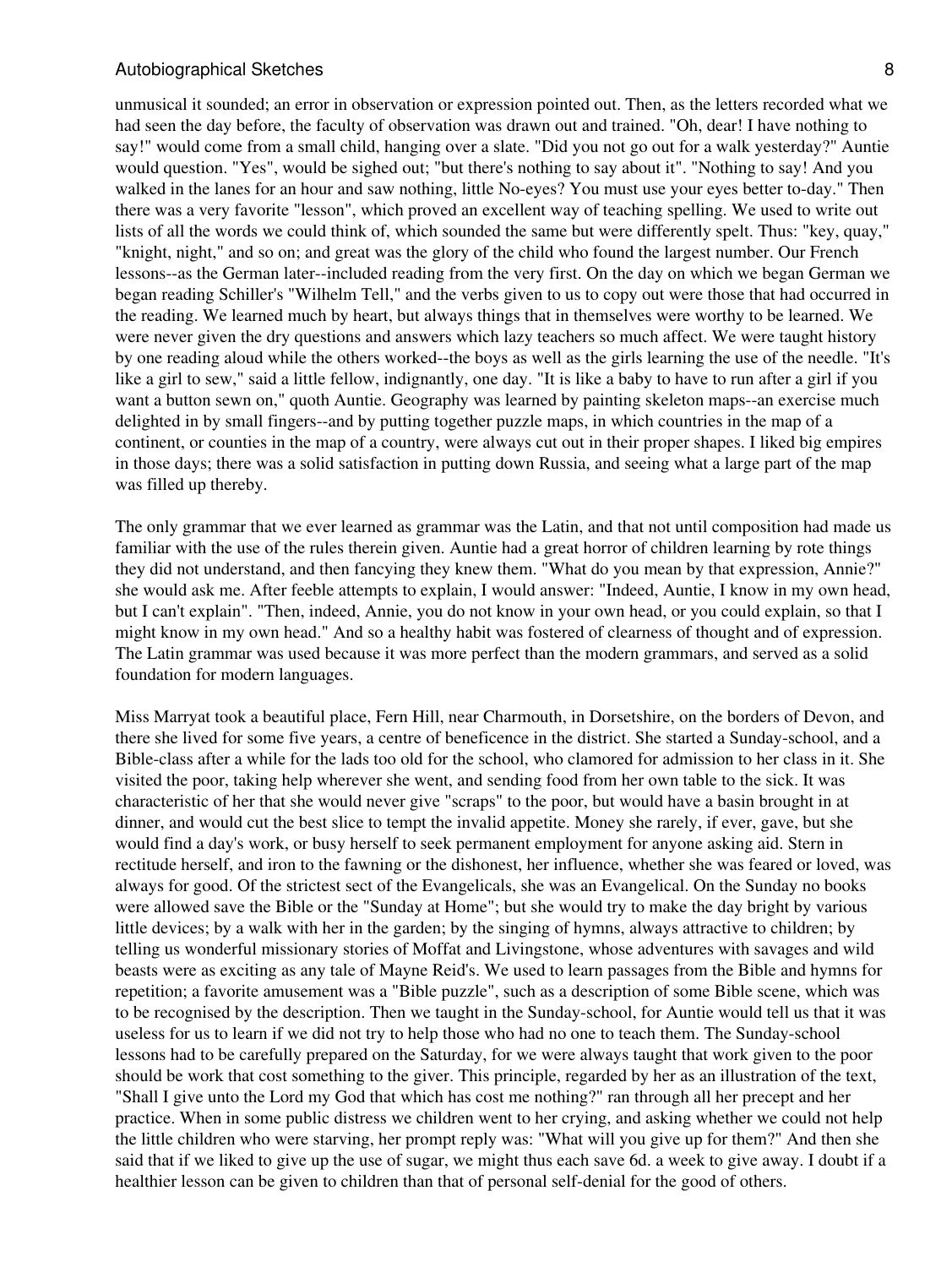Daily, when our lessons were over, we had plenty of fun; long walks and rides, rides on a lively pony, who found small children most amusing, and on which the coachman taught us to stick firmly, whatever his eccentricities of the moment; delightful all-day picnics in the lovely country round Charmouth, Auntie our merriest playfellow. Never was a healthier home, physically and mentally, made for young things than in that quiet village. And then the delight of the holidays! The pride of my mother at the good report of her darling's progress, and the renewal of acquaintance with every nook and corner in the dear old house and garden.

#### III.

The strong and intense Evangelicalism of Miss Marryat colored the whole of my early religious thought. I was naturally enthusiastic and fanciful, and was apt to throw myself strongly into the current of the emotional life around me, and hence I easily reflected the stern and narrow creed which ruled over my daily life. It was to me a matter of the most intense regret that Christians did not go about as in the "Pilgrim's Progress", armed to do battle with Apollyon and Giant Despair, or fight through a whole long day against thronging foes, until night brought victory and release. It would have been so easy, I used to think, to do tangible battle of that sort, so much easier than to learn lessons, and keep one's temper, and mend one's stockings. Quick to learn, my lessons of Bible and Prayer Book gave me no trouble, and I repeated page after page with little labor and much credit. I remember being praised for my love of the Bible, because I had learned by heart all the epistle of St. James's, while, as a matter of fact, the desire to distinguish myself was a far more impelling motive than any love of "the holy book;" the dignified cadences pleased my ear, and were swiftly caught and reproduced, and I was proud of the easy fashion in which I mastered and recited page after page. Another source of "carnal pride"--little suspected, I fear, by my dear instructress--was found in the often-recurring prayer meetings. In these the children were called on to take a part, and we were bidden pray aloud; this proceeding was naturally a sore trial, and being endued with an inordinate amount of "false pride"--the fear of appearing ridiculous, \_i.e.\_, with self conceit--it was a great trouble when the summons came: "Annie dear, will you speak to our Lord". But the plunge once made, and the trembling voice steadied, enthusiasm and facility for cadenced speech always swallowed up the nervous "fear of breaking down", and I fear me that the prevailing thought was more often that God must think I prayed very nicely, than that I was a "miserable sinner", asking "pardon for the sake of Jesus Christ". The sense of sin, the contrition for man's fallen state, which are required by Evangelicalism, can never be truly felt by any child; but whenever a sensitive, dreamy, and enthusiastic child comes under strong Evangelistic influence, it is sure to manifest "signs of saving grace". As far as I can judge now, the total effect of the Calvinistic training was to make me somewhat morbid, but this tendency was counteracted by the healthier tone of my mother's thought, and the natural gay buoyancy of my nature rose swiftly whenever the pressure of the teaching that I was "a child of sin", and could "not naturally please God", was removed.

In the spring of 1861, Miss Marryat announced her intention of going abroad, and asked my dear mother to let me accompany her. A little nephew whom she had adopted was suffering from cataract, and she desired to place him under the care of the famous Düsseldorf oculist. Amy Marryat had been recalled home soon after the death of her mother, who had died in giving birth to the child adopted by Miss Marryat, and named at her desire after her favorite brother Frederick (Captain Marryat). Her place had been taken by a girl a few months older than myself, Emma Mann, one of the daughters of a clergyman who had married a Miss Stanley, closely related, indeed if I remember rightly, a sister of the Miss Mary Stanley who did such noble work in nursing in the Crimea.

For some months we had been diligently studying German, for Miss Marryat thought it wise that we should know a language fairly well before we visited the country of which it was the native tongue. We had been trained also to talk French daily during dinner, so we were not quite "helpless foreigners" when we steamed away from St. Catherine's Docks, and found ourselves on the following day in Antwerp, amid what seemed to us a very Babel of conflicting tongues. Alas for our carefully spoken French, articulated laboriously. We were lost in that swirl of disputing luggage-porters, and could not understand a word! But Miss Marryat was quite equal to the occasion, being by no means new to travelling, and her French stood the test triumphantly, and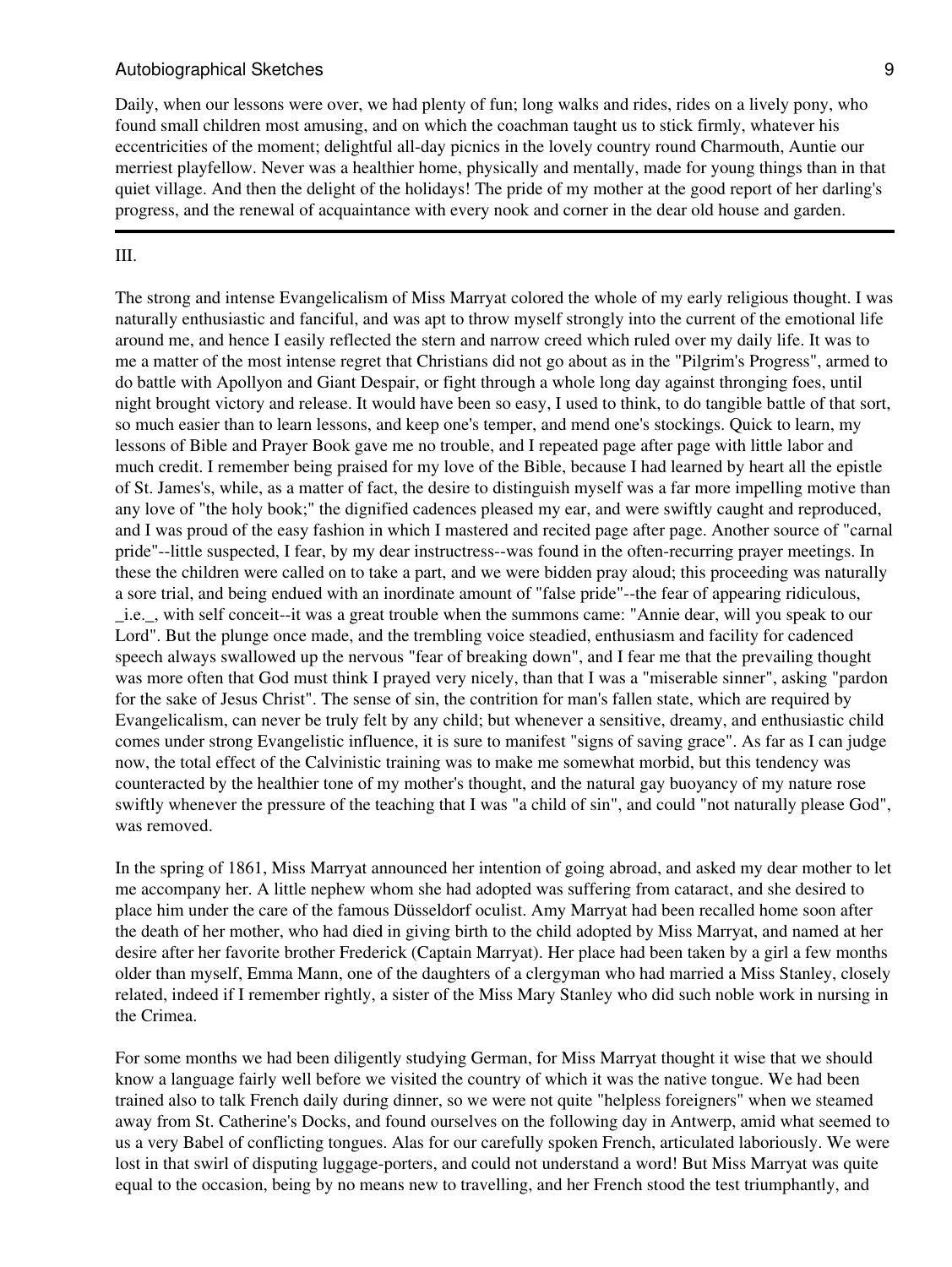steered us safely to a hotel. On the morrow we started again through Aix-la-Chapelle to Bonn, the town which lies on the borders of the exquisite scenery of which the Siebengebirge and Rolandseck serve as the magic portal. Our experiences in Bonn were not wholly satisfactory. Dear Auntie was a maiden lady, looking on all young men as wolves to be kept far from her growing lambs. Bonn was a university town, and there was a mania just then prevailing there for all things English. Emma was a plump, rosy, fair-haired typical English maiden, full of frolic and harmless fun; I a very slight, pale, black-haired girl, alternating between wild fun and extreme pensiveness. In the boarding-house to which we went at first--the "Château du Rhin", a beautiful place overhanging the broad blue Rhine--there chanced to be staying the two sons of the late Duke of Hamilton, the Marquis of Douglas and Lord Charles, with their tutor. They had the whole drawing-room floor: we a sitting-room on the ground floor and bedrooms above. The lads discovered that Miss Marryat did not like her "children" to be on speaking terms with any of the "male sect". Here was a fine source of amusement. They would make their horses caracole on the gravel in front of our window; they would be just starting for their ride as we went for walk or drive, and would salute us with doffed hat and low bow; they would waylay us on our way downstairs with demure "Good morning"; they would go to church and post themselves so that they could survey our pew, and Lord Charles--who possessed the power of moving at will the whole skin of the scalp--would wriggle his hair up and down till we were choking with laughter, to our own imminent risk. After a month of this, Auntie was literally driven out of the pretty \_Château\_, and took refuge in a girls' school, much to our disgust, but still she was not allowed to be at rest. Mischievous students would pursue us wherever we went; sentimental Germans, with gashed cheeks, would whisper complimentary phrases as we passed; mere boyish nonsense of most harmless kind, but the rather stern English lady thought it "not proper", and after three months of Bonn we were sent home for the holidays, somewhat in disgrace. But we had some lovely excursions during those months; such clambering up mountains, such rows on the swift-flowing Rhine, such wanderings in exquisite valleys. I have a long picture-gallery to retire into when I want to think of something fair, in recalling the moon as it silvered the Rhine at the foot of Drachenfels, or the soft mist-veiled island where dwelt the lady who is consecrated for ever by Roland's love.

A couple of months later we rejoined Miss Marryat in Paris, where we spent seven happy workful months. On Wednesdays and Saturdays we were free from lessons, and many a long afternoon was passed in the galleries of the Louvre, till we became familiar with the masterpieces of art gathered there from all lands. I doubt if there was a beautiful church in Paris that we did not visit during those weekly wanderings; that of St. Germain de l'Auxerrois was my favorite--the church whose bell gave the signal for the massacre of St. Bartholomew--for it contained such marvellous stained glass, deepest purest glory of color that I had ever seen. The solemn beauty of Notre Dame, the somewhat gaudy magnificence of La Sainte Chapelle, the stateliness of La Madeleine, the impressive gloom of St. Roch, were all familiar to us. Other delights were found in mingling with the bright crowds which passed along the Champs Elysées and sauntered in the Bois de Boulogne, in strolling in the garden of the Tuileries, in climbing to the top of every monument whence view of Paris could be gained. The Empire was then in its heyday of glitter, and we much enjoyed seeing the brilliant escort of the imperial carriage, with plumes and gold and silver dancing and glistening in the sunlight, while in the carriage sat the exquisitely lovely empress with the little boy beside her, touching his cap shyly, but with something of her own grace, in answer to a greeting--the boy who was thought to be born to an imperial crown, but whose brief career was to find an ending from the spears of savages in a quarrel in which he had no concern.

In the spring of 1862 it chanced that the Bishop of Ohio visited Paris, and Mr. Forbes, then English chaplain at the Church of the Rue d'Aguesseau, arranged to have a confirmation. As said above, I was under deep "religious impressions", and, in fact, with the exception of that little aberration in Germany, I was decidedly a pious girl. I looked on theatres (never having been to one) as traps set by Satan for the destruction of foolish souls; I was quite determined never to go to a ball, and was prepared to "suffer for conscience sake"--little prig that I was--if I was desired to go to one. I was consequently quite prepared to take upon myself the vows made in my name at my baptism, and to renounce the world, the flesh, and the devil, with a heartiness and sincerity only equalled by my profound ignorance of the things I so readily resigned. That confirmation was to me a very solemn matter; the careful preparation, the prolonged prayers, the wondering awe as to the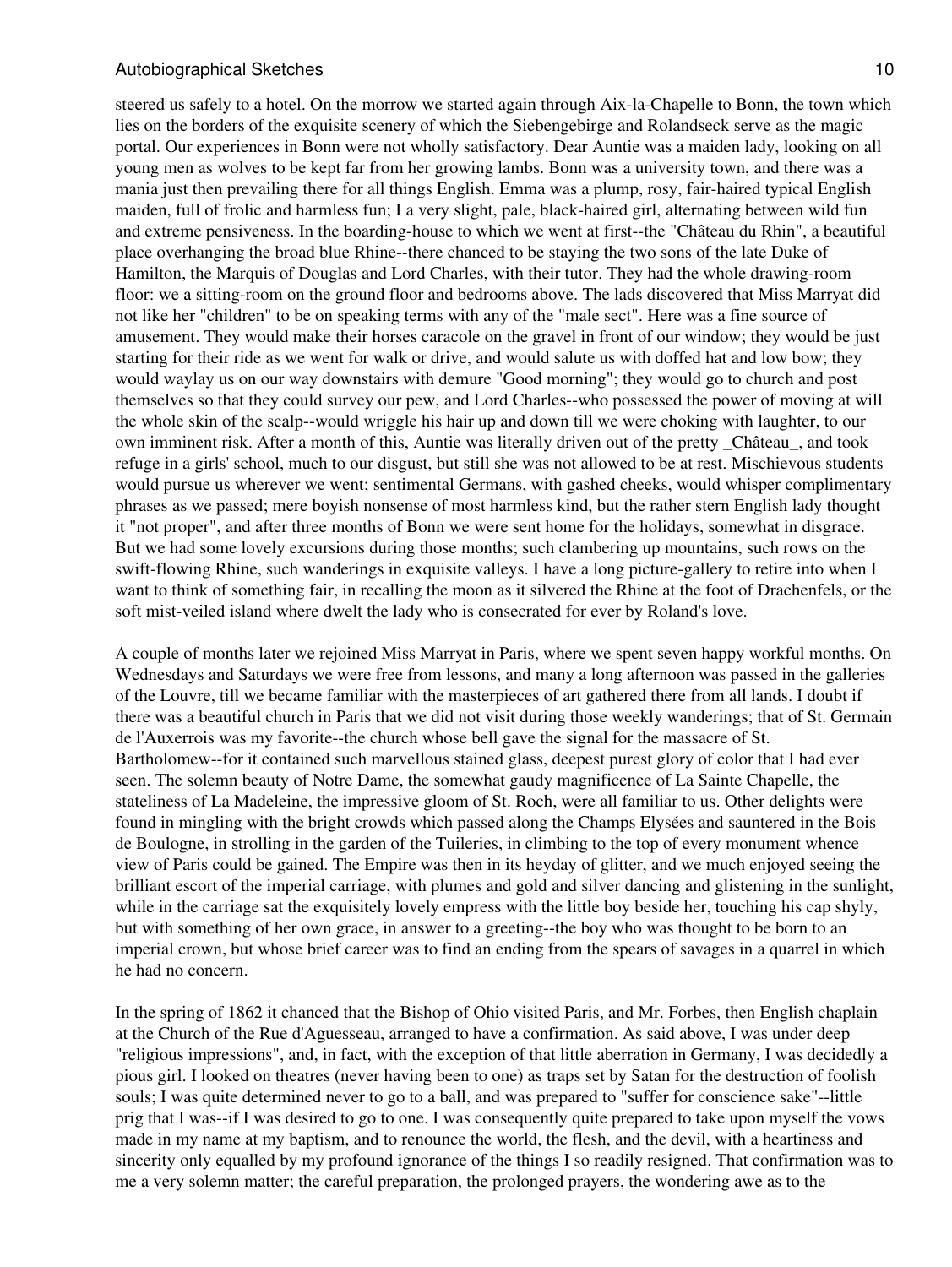"sevenfold gifts of the Spirit", which were to be given by "the laying on of hands", all tended to excitement. I could scarcely control myself as I knelt at the altar rails, and felt as though the gentle touch of the aged Bishop, which fluttered for an instant on my bowed head, were the very touch of the wing of that "Holy Spirit, heavenly Dove", whose presence had been so earnestly invoked. Is there anything easier, I wonder, than to make a young and sensitive girl "intensely religious".

My mother came over for the confirmation and for the "first communion" on Easter Sunday, and we had a delightful fortnight together, returning home after we had wandered hand-in-hand over all my favorite haunts. The summer of 1862 was spent with Miss Marryat at Sidmouth, and, wise woman that she was, she now carefully directed our studies with a view to our coming enfranchisement from the "school-room." More and more were we trained to work alone; our leading-strings were slackened, so that we never felt them save when we blundered; and I remember that when I once complained, in loving fashion, that she was "teaching me so little", she told me that I was getting old enough to be trusted to work by myself, and that I must not expect to "have Auntie for a crutch all through life". And I venture to say that this gentle withdrawal of constant supervision and teaching was one of the wisest and kindest things that this noble-hearted woman ever did for us. It is the usual custom to keep girls in the school-room until they "come out"; then, suddenly, they are left to their own devices, and, bewildered by their unaccustomed freedom, they waste time that might be priceless for their intellectual growth. Lately, the opening of universities to women has removed this danger for the more ambitious; but at the time of which I am writing no one dreamed of the changes soon to be made in the direction of the "higher education of women".

During the winter of 1862-1863 Miss Marryat was in London, and for a few months I remained there with her, attending the admirable French classes of M. Roche. In the spring I returned home to Harrow, going up each week to the classes; and when these were over, Auntie told me that she thought all she could usefully do was done, and that it was time that I should try my wings alone. So well, however, had she succeeded in her aims, that my emancipation from the school-room was but the starting-point of more eager study, though now the study turned into the lines of thought towards which my personal tendencies most attracted me. German I continued to read with a master, and music, under the marvellously able teaching of Mr. John Farmer, musical director of Harrow School, took up much of my time. My dear mother had a passion for music, and Beethoven and Bach were her favorite composers. There was scarcely a sonata of Beethoven's that I did not learn, scarcely a fugue of Bach's that I did not master. Mendelssohn's "Lieder" gave a lighter recreation, and many a happy evening did we spend, my mother and I, over the stately strains of the blind Titan, and the sweet melodies of the German wordless orator. Musical "At Homes", too, were favorite amusements at Harrow, and at these my facile fingers made me a welcome guest.

A very pleasant place was Harrow to a light-hearted serious-brained girl. The picked men of the Schools of Oxford and Cambridge came there as junior masters, so that one's partners at ball and croquet and archery could talk as well as flirt. Never girl had, I venture to say, a brighter girlhood than mine. Every morning and much of the afternoon spent in eager earnest study: evenings in merry party or quiet home-life, one as delightful as the other. Archery and croquet had in me a most devoted disciple, and the "pomps and vanities" of the ballroom found the happiest of votaries. My darling mother certainly "spoiled" me, so far as were concerned all the small roughnesses of life. She never allowed a trouble of any kind to touch me, and cared only that all worries should fall on her, all joys on me. I know now what I never dreamed then, that her life was one of serious anxiety. The heavy burden of my brother's school and college-life pressed on her constantly, and her need of money was often serious. A lawyer whom she trusted absolutely cheated her systematically, using for his own purposes the remittances she made for payment of liabilities, thus keeping upon her a constant drain. Yet for me all that was wanted was ever there. Was it a ball to which we were going? I need never think of what I would wear till the time for dressing arrived, and there laid out ready for me was all I wanted, every detail complete from top to toe. No hand but hers must dress my hair, which, loosed, fell in dense curly masses nearly to my knees; no hand but hers must fasten dress and deck with flowers, and if I sometimes would coaxingly ask if I might not help by sewing in laces, or by doing some trifle in aid, she would kiss me and bid me run to my books or my play, telling me that her only pleasure in life was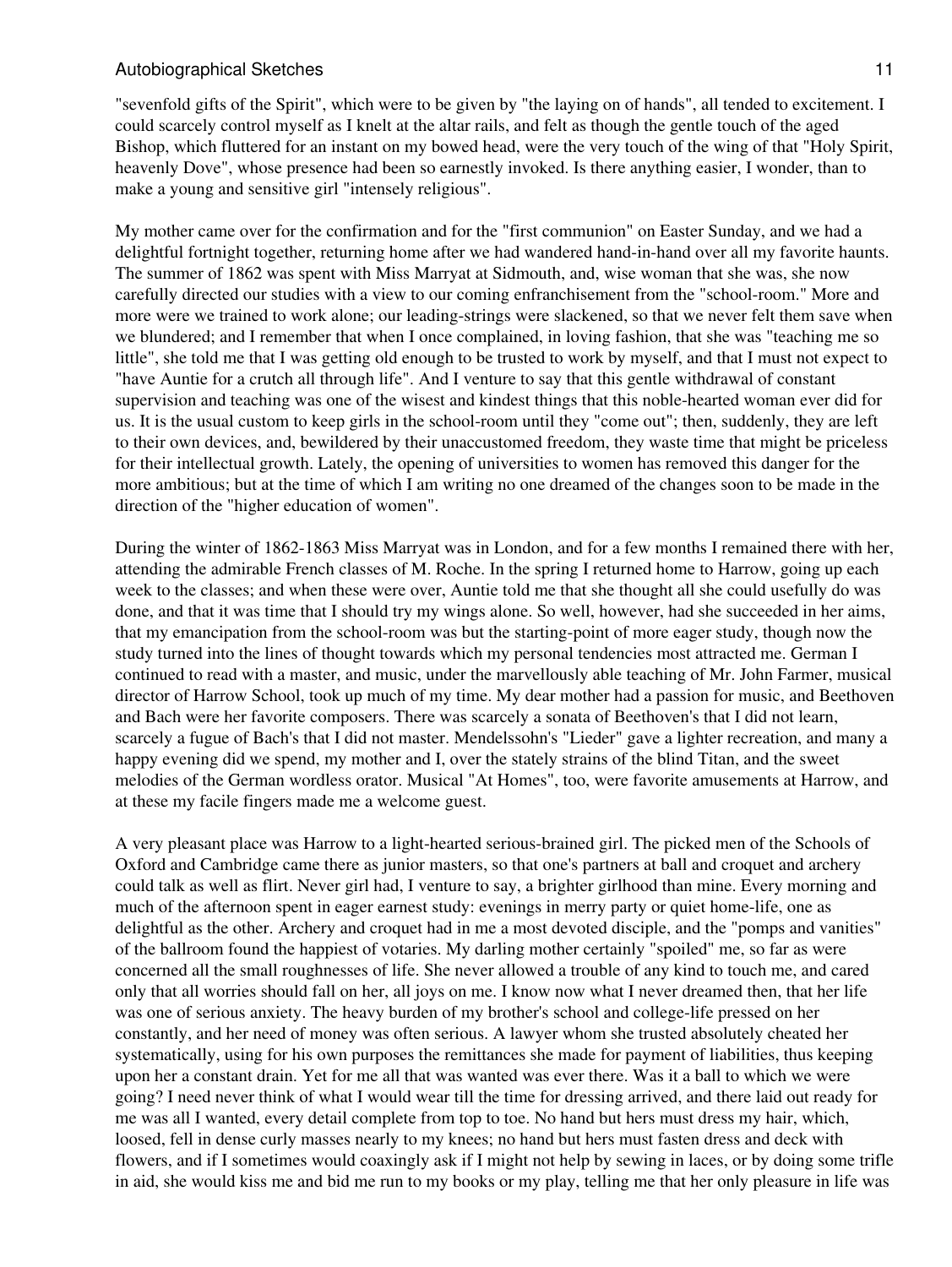caring for her "treasure". Alas! how lightly we take the self-denying labor that makes life so easy, ere yet we have known what life means when the protecting mother-wing is withdrawn. So guarded and shielded had been my childhood and youth from every touch of pain and anxiety that love could bear for me, that I never dreamed that life might be a heavy burden, save as I saw it in the poor I was sent to help; all the joy of those happy years I took, not ungratefully I hope, but certainly with as glad unconsciousness of anything rare in it as I took the sunlight. Passionate love, indeed, I gave to my darling, but I never knew all I owed her till I passed out of her tender guardianship, till I left my mother's home. Is such training wise? I am not sure. It makes the ordinary roughnesses of life come with so stunning a shock, when one goes out into the world, that one is apt to question whether some earlier initiation into life's sterner mysteries would not be wiser for the young. Yet it is a fair thing to have that joyous youth to look back upon, and at least it is a treasury of memory that no thief can steal in the struggles of later life.

During those happy years my brain was given plenty of exercise. I used to keep a list of the books I read, so that I might not neglect my work; and finding a "Library of the Fathers" on the shelves, I selected that for one \_piéce de résistance\_. Soon those strange mystic writers won over me a great fascination, and I threw myself ardently into a study of the question: "Where is now the Catholic Church?". I read Pusey, and Liddon, and Keble, with many another of that school, and many of the seventeenth century English divines. I began to fast--to the intense disapproval of my mother, who cared for my health far more than for all the Fathers the Church could boast of--to use the sign of the cross, to go to weekly communion. Indeed, the contrast I found between my early Evangelical training and the doctrines of the Primitive Christian Church would have driven me over to Rome, had it not been for the proofs afforded by Pusey and his co-workers, that the English Church might be Catholic although non-Roman. But for them I should most certainly have joined the Papal Communion; for if the Church of the early centuries be compared with Rome and with Geneva, there is no doubt that Rome shows marks of primitive Christianity of which Geneva is entirely devoid. I became content when I found that the practices and doctrines of the Anglican Church could be knitted on to those of the martyrs and confessors of the early Church, for it had not yet struck me that the early Church might itself be challenged. To me, at that time, the authority of Jesus was supreme and unassailable; his apostles were his infallible messengers; Clement of Rome, Polycarp, and Barnabas, these were the very pupils of the apostles themselves. I never dreamed of forgeries, of pious frauds, of writings falsely ascribed to venerated names. Nor do I now regret that so it was; for, without belief, the study of the early Fathers would be an intolerable weariness; and that old reading of mine has served me well in many of my later controversies with Christians, who knew the literature of their Church less well than I.

To this ecclesiastical reading was added some study of stray scientific works, but the number of these that came in my way was very limited. The atmosphere surrounding me was literary rather than scientific. I remember reading a translation of Plato that gave me great delight, and being rather annoyed by the insatiable questionings of Socrates. Lord Derby's translation of the Iliad also charmed me with its stateliness and melody, and Dante was another favorite study. Wordsworth and Cowper I much disliked, and into the same category went all the 17th and 18th century "poets," though I read them conscientiously through. Southey fascinated me with his wealth of Oriental fancies, while Spencer was a favorite book, put beside Milton and Dante. My novel reading was extremely limited; indeed the "three volume novel" was a forbidden fruit. My mother regarded these ordinary love-stories as unhealthy reading for a young girl, and gave me Scott and Kingsley, but not Miss Braddon or Mrs. Henry Wood. Nor would she take me to the theatre, though we went to really good concerts. She had a horror of sentimentality in girls, and loved to see them bright and gay, and above all things absolutely ignorant of all evil things and of premature love-dreams. Happy, healthy and workful were those too brief years.

#### IV.

My grandfather's house, No. 8, Albert Square, Clapham Road, was a second home from my earliest childhood.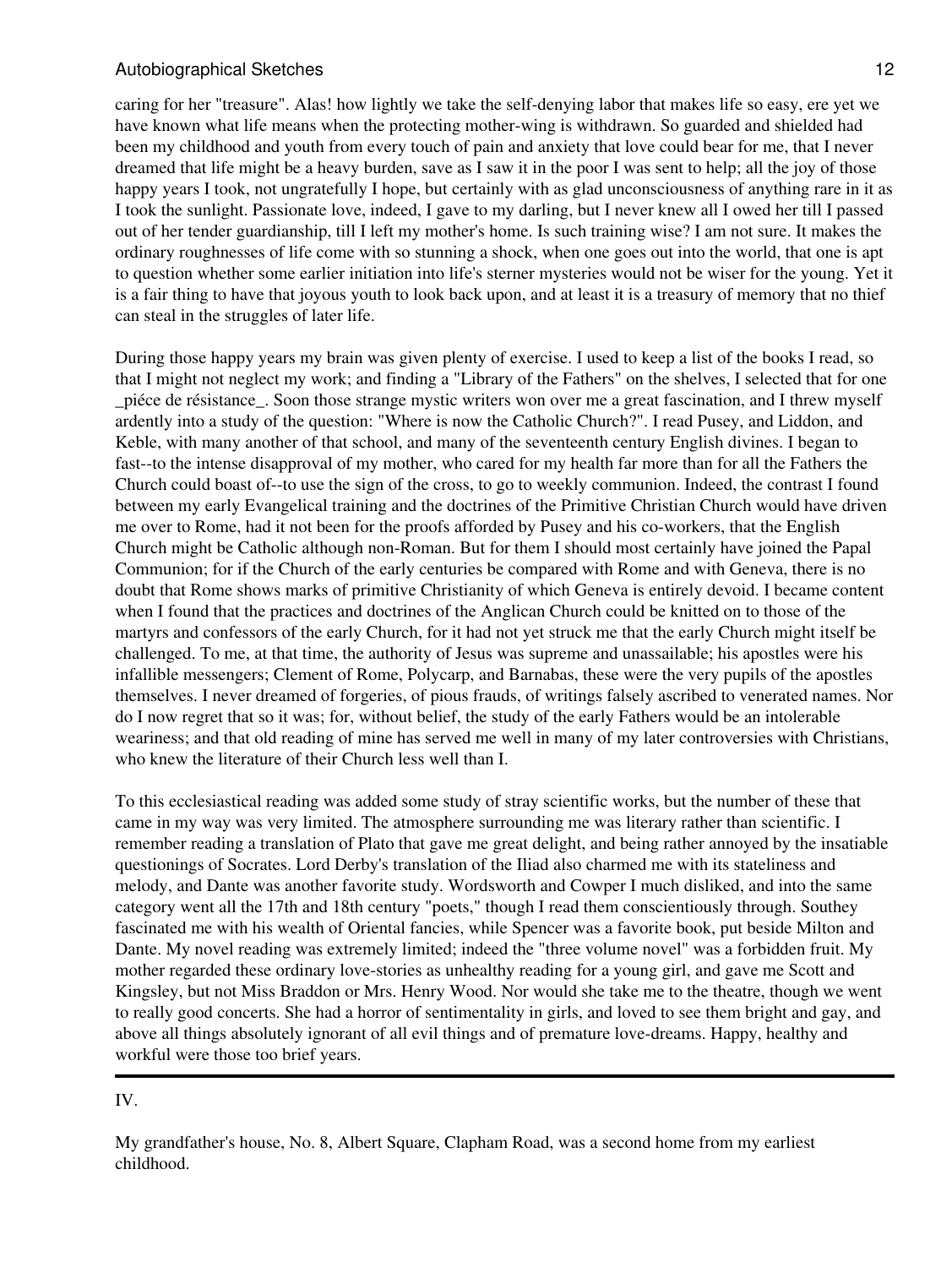That house, with its little strip of garden at the back, will always remain dear and sacred to me. I can see now the two almond trees, so rich in blossom every spring, so barren in fruit every autumn; the large spreading tufts of true Irish shamrock, brought from Ireland, and lovingly planted in the new grey London house, amid the smoke; the little nooks at the far end, wherein I would sit cosily out of sight reading a favorite book. Inside it was but a commonplace London house, only one room, perhaps, differing from any one that might have been found in any other house in the square. That was my grandfather's "work-room", where he had a lathe fitted up, for he had a passion and a genius for inventive work in machinery. He took out patents for all sorts of ingenious contrivances, but always lost money. His favorite invention was of a "railway chair", for joining the ends of rails together, and in the ultimate success of this he believed to his death. It was (and is) used on several lines, and was found to answer splendidly, but the old man never derived any profit from his invention. The fact was he had no money, and those who had took it up and utilised it, and kept all the profit for themselves. There were several cases in which his patents dropped, and then others took up his inventions, and made a commercial success thereof.

A strange man altogether was that grandfather of mine, whom I can only remember as a grand-looking old man, with snow-white hair and piercing hawk's eyes. The merriest of wild Irishmen was he in his youth, and I have often wished that his biography had been written, if only as a picture of Dublin society at the time. He had an exquisite voice, and one night he and some of his wild comrades went out singing through the streets as beggars. Pennies, sixpences, shillings, and even half-crowns came showering down in recompense of street music of such unusual excellence; then the young scamps, ashamed of their gains, poured them all into the hat of a cripple they met, who must have thought that all the blessed saints were out that night in the Irish capital. On another occasion he went to the wake of an old woman who had been bent nearly double by rheumatism, and had been duly "laid out", and tied down firmly, so as to keep the body straight in the recumbent position. He hid under the bed, and when the whisky was flowing freely, and the orgie was at its height, he cut the ropes with a sharp knife, and the old woman suddenly sat up in bed, frightening the revellers out of their wits, and, luckily for my grandfather, out of the room. Many such tales would he tell, with quaint Irish humor, in his later days. He died, from a third stroke of paralysis, in 1862.

The Morrises were a very "clannish" family, and my grandfather's house was the London centre. All the family gathered there on each Christmastide, and on Christmas day was always held high festival. For long my brother and I were the only grandchildren within reach, and were naturally made much of. The two sons were out in India, married, with young families. The youngest daughter was much away from home, and a second was living in Constantinople, but three others lived with their father and mother. Bessie, the eldest of the whole family, was a woman of rigid honor and conscientiousness, but poverty and the struggle to keep out of debt had soured her, and "Aunt Bessie" was an object of dread, not of love. One story of her early life will best tell her character. She was engaged to a young clergyman, and one day when Bessie was at church he preached a sermon taken without acknowledgment from some old divine. The girl's keen sense of honor was shocked at the deception, and she broke off her engagement, but remained unmarried for the rest of her life. "Careful and troubled about many things" was poor Aunt Bessie, and I remember being rather shocked one day at hearing her express her sympathy with Martha, when her sister left her to serve alone, and at her saying: "I doubt very much whether Jesus would have liked it if Martha had been lying about on the floor as well as Mary, and there had been no supper. But there! it's always those who do the work who are scolded, because they have not time to be as sweet and nice as those who do nothing." Nor could she ever approve of the treatment of the laborers in the parable, when those who "had borne the burden and heat of the day" received but the same wage as those that had worked but one hour. "It was not just", she would say doggedly. A sad life was hers, for she repelled all sympathy, and yet later I had reason to believe that she half broke her heart because none loved her well. She was ever gloomy, unsympathising, carping, but she worked herself to death for those whose love she chillily repulsed. She worked till, denying herself every comfort, she literally dropped. One morning, when she got out of bed, she fell, and crawling into bed again, quietly said she could do no more; lay there for some months, suffering horribly with unvarying patience; and died, rejoicing that at last she would have "rest".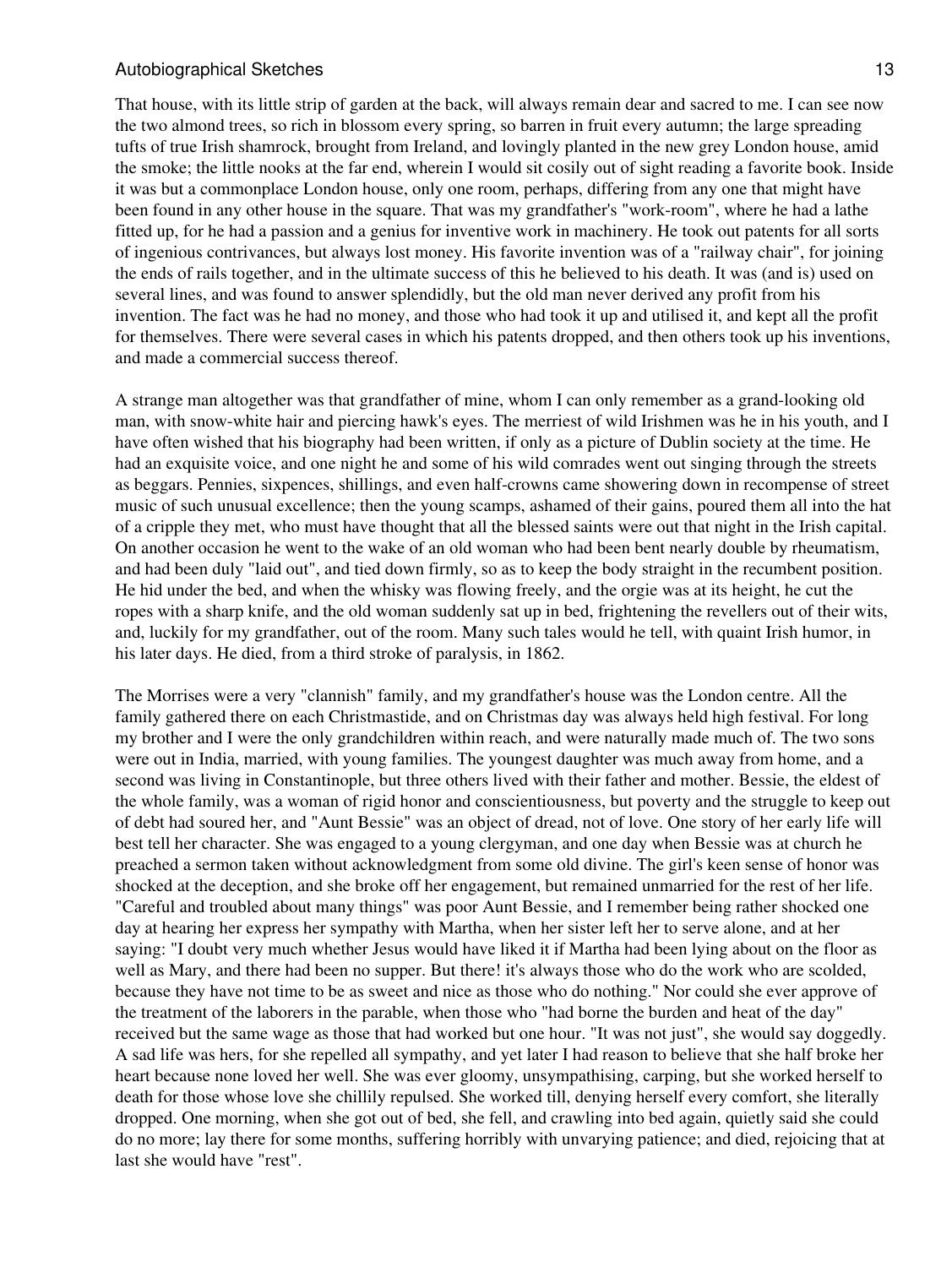Two other "Aunties" were my playfellows, and I their pet. Minnie, a brilliant pianiste, earned a precarious livelihood by teaching music. The long fasts, the facing of all weathers, the weary rides in omnibuses with soaked feet, broke down at last a splendid constitution, and after some three years of torture, commencing with a sharp attack of English cholera, she died the year before my marriage. But during my girlhood she was the gayest and merriest of my friends, her natural buoyancy re-asserting itself whenever she could escape from her musical tread-mill. Great was my delight when she joined my mother and myself for our spring or summer trips, and when at my favorite St. Leonards--at the far unfashionable end, right away from the gay watering-place folk--we settled down for four or five happy weeks of sea and country, and when Minnie and I scampered over the country on horseback, merry as children set free from school. My other favorite auntie was of a quieter type, a soft pretty loving little woman. "Co" we called her, for she was "such a cosy little thing", her father used to say. She was my mother's favorite sister, her "child", she would name her, because "Co" was so much her junior, and when she was a young girl the little child had been her charge. "Always take care of little Co", was one of my mother's dying charges to me, and fortunately "little Co" has--though the only one of my relatives who has done so--clung to me through change of faith, and through social ostracism. Her love for me, and her full belief that, however she differed from me, I meant right, have never varied, have never been shaken. She is intensely religious--as will be seen in the later story, wherein her life was much woven with mine--but however much "darling Annie's" views or actions might shock her, it is "darling Annie" through it all; "You are so good" she said to me the last time I saw her, looking up at me with all her heart in her eyes; "anyone so good as you must come to our dear Lord at last!" As though any, save a brute, could be aught but good to "little Co".

On the Christmas following my eighteenth birthday, a little Mission Church in which Minnie was much interested, was opened near Albert Square. My High Church enthusiasm was in full bloom, and the services in this little Mission Church were "high", whereas those in all the neighboring churches were "low". A Mr. Hoare, an intensely earnest man, was working there in most devoted fashion, and was glad to welcome any aid; we decorated his church, worked ornaments for it, and thought we were serving God when we were really amusing ourselves in a small place where our help was over-estimated, and where the clergy, very likely unconsciously, flattered us for our devotion. Among those who helped to carry on the services there, was a young undermaster of Stockwell Grammar School, the rev. Frank Besant, a Cambridge man, who had passed as 28th wrangler in his year, and who had just taken orders. At Easter we were again at Albert Square, and devoted much time to the little church, decking it on Easter Eve with soft yellow tufts of primrose blossom, and taking much delight in the unbounded admiration bestowed on the dainty spring blossoms by the poor who crowded in. I made a lovely white cross for the super-altar with camelias and azaleas and white geraniums, but after all it was not really as spring-like, as suitable for a "Resurrection", as the simple sweet wild flowers, still dewy from their nests in field and glade and lane.

That Easter was memorable to me for another cause. It saw waked and smothered my first doubt. That some people did doubt the historical accuracy of the Bible I knew, for one or two of the Harrow masters were friends of Colenso, the heretic Bishop of Natal, but fresh from my Patristic studies, I looked on heretics with blind horror, possibly the stronger from its very vagueness, and its ignorance of what it feared. My mother objected to my reading controversial books which dealt with the points at issue between Christianity and Freethought, and I did not care for her favorite Stanley, who might have widened my views, regarding him (on the word of Pusey) as "unsound in the faith once delivered to the saints". I had read Pusey's book on "Daniel the prophet", and, knowing nothing of the criticisms he attacked, I felt triumphant at his convincing demonstrations of their error, and felt sure that none but the wilfully blind could fail to see how weak were the arguments of the heretic writers. That stately preface of his was one of my favorite pieces of reading, and his dignified defence against all novelties of "that which must be old because it is eternal, and must be unchangeable because it is true", at once charmed and satisfied me. The delightful vagueness of Stanley, which just suited my mother's broad views, because it *was* vague and beautiful, was denounced by Pusey--not unwarrantably-- as that "variegated use of words which destroys all definiteness of meaning". When she would bid me not be uncharitable to those with whom I differed in matters of religion, I would answer in his words, that "charity to error is treason to truth", and that to speak out the truth unwaveringly as it was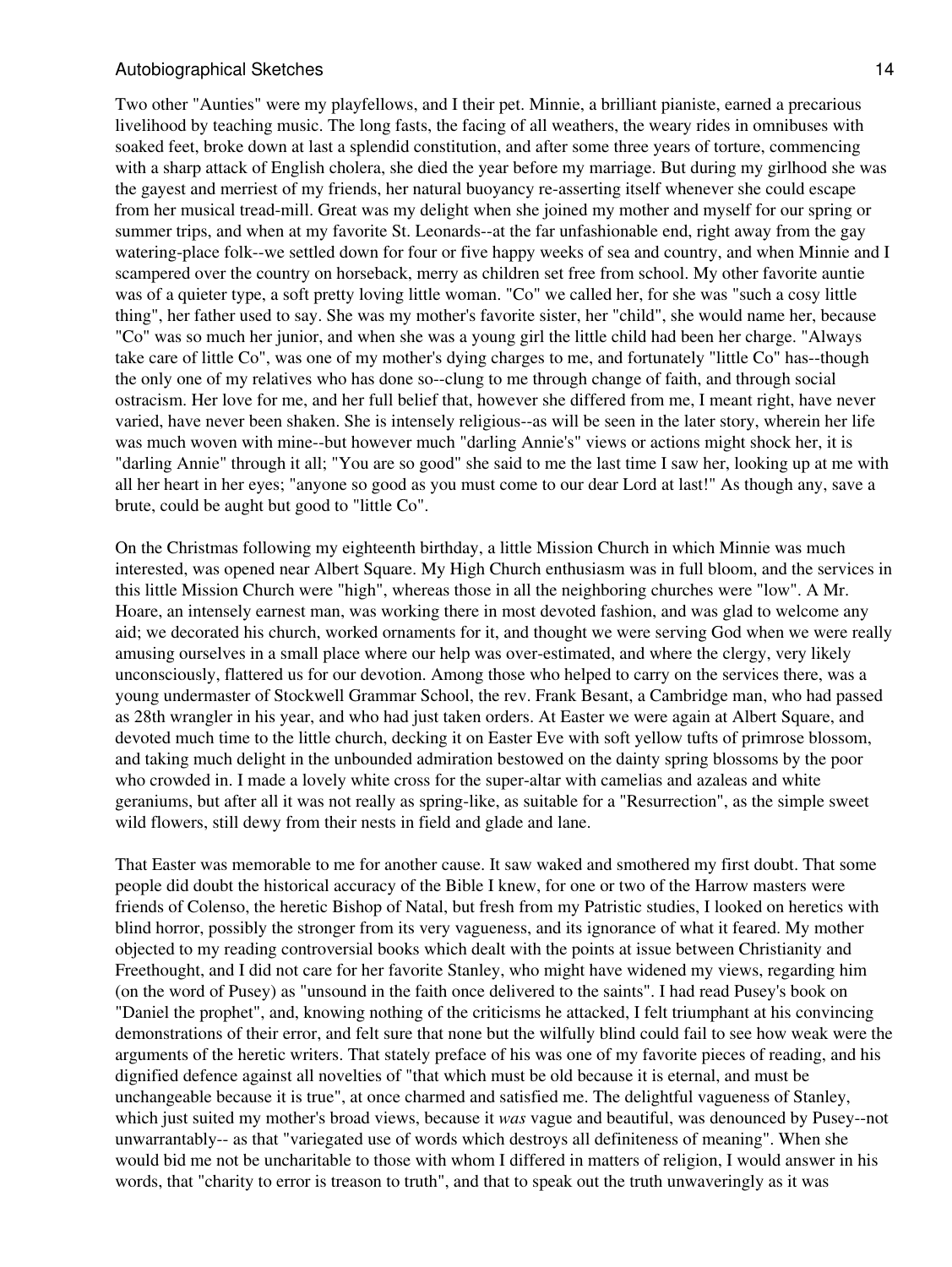revealed, was alone "loyalty to God and charity to the souls of men".

Judge, then, of my terror at my own results when I found myself betrayed into writing down some contradictions from the Bible. With that poetic dreaming which is one of the charms of Catholicism, whether English or Roman, I threw myself back into the time of the first century as the "Holy Week" of 1866 approached. In order to facilitate the realisation of those last sacred days of God incarnate on earth, working out man's salvation, I resolved to write a brief history of that week, compiled from the four gospels, meaning then to try and realise each day the occurrences that had happened on the corresponding date in A.D. 33, and so to follow those "blessed feet" step by step, till they were

"... nailed for our advantage to the bitter cross."

With the fearlessness which springs from ignorance I sat down to my task. My method was as follows:

MATTHEW. | MARK. | LUKE. | JOHN. | | | PALM SUNDAY. | PALM SUNDAY. | PALM SUNDAY. | PALM SUNDAY. | | | Rode into | Rode into | Rode into | Rode into Jerusalem. | Jerusalem. | Jerusalem. | Jerusalem. Spoke Purified the | Returned to | Purified the | in the Temple. Temple. Returned | Bethany. | Temple. Note: | to Bethany. | | "Taught daily | | | in the Temple". | | | | MONDAY. | MONDAY. | MONDAY. | MONDAY. | | | Cursed the fig | Cursed the fig | Like Matthew. | tree. Taught in | tree. Purified | | the Temple, and | the Temple. | | spake many | Went out of | | parables. No | city. | | breaks shown, | | | but the fig tree | | |  $(xxi., 19)$  did  $|||$  not wither till  $|||$  Tuesday (see  $|||$  Mark).  $|||$   $||$  TUESDAY.  $||$  TUESDAY.  $||$  TUESDAY.  $||$ TUESDAY. | | | All chaps, xxi., | Saw fig tree | Discourses. No | 20, xxii.-xxv., | withered up. | date shown. | spoken on Tues- | Then discourses.|| day, for xxvi., 2 | | | gives Passover as | | | "after two days". | | | | | | WEDNESDAY. | WEDNESDAY. | WEDNESDAY. | WEDNESDAY. | | | Blank. | | | (Possibly remained in Bethany; the alabaster box of ointment.) | | | THURSDAY. | THURSDAY. | THURSDAY. | THURSDAY. | | | | Preparation of | Same as Matt. | Same as Matt. | Discourses with Passover. Eating | | | disciples, but of Passover,  $||$  *before* the and institution  $||$  Passover. Washes of the Holy Eu-  $||$  the disciples' charist. Gesthse- | | | feet. Nothing said mane. Betrayal | | | of Holy Eucharist, by Judas. Led | | | nor of agony in captive to Caia- | | | Gethsemane. phas. Denied by | | | Malchus' ear. St. Peter. | | | Led captive to | | | Annas first. Then | | | to Caiaphas. Denied | | | by St. Peter. | | | FRIDAY. | FRIDAY. | FRIDAY. | FRIDAY. | | | Led to Pilate. | As Matthew, | Led to Pilate. | Taken to Pilate. Judas hangs | but hour of | Sent to Herod. | Jews would not himself. Tried. | crucifixion | Sent back to | enter, that they Condemned to | given, 9 a.m. | Pilate. Rest as | might eat the death. Scourged | | in Matthew; but | Passover. and mocked. | | *one* male- | Scourged by Pi- Led to cruci- | | factor repents. I late before con- fixion. Darkness III demnation, and from 12 to 3. III mocked. Shown by Died at 3. | | | Pilate to Jews | | | at 12.

At this point I broke down. I had been getting more and more uneasy and distressed as I went on, but when I found that the Jews would not go into the judgment hall lest they should be defiled, because they desired to eat the passover, having previously seen that Jesus had actually eaten the passover with his disciples the evening before; when after writing down that he was crucified at 9 a.m., and that there was darkness over all the land from 12 to 3 p.m., I found that three hours after he was crucified he was standing in the judgment hall, and that at the very hour at which the miraculous darkness covered the earth; when I saw that I was writing a discord instead of a harmony, I threw down my pen and shut up my Bible. The shock of doubt was, however only momentary. I quickly recognised it as a temptation of the devil, and I shrank back horror-stricken and penitent for the momentary lapse of faith. I saw that these apparent contradictions were really a test of faith, and that there would be no credit in believing a thing in which there were no difficulties. \_Credo quia impossibile\_; I repeated Tertullian's words at first doggedly, at last triumphantly. I fasted as penance for my involuntary sin of unbelief. I remembered that the Bible must not be carelessly read, and that

St. Peter had warned us that there were in it "some things hard to be understood, which they that are unlearned and unstable wrest unto their own destruction". I shuddered at the "destruction" to the edge of which my unlucky "harmony" had drawn me, and resolved that I would never again venture on a task for which I was so evidently unfitted. Thus the first doubt was caused, and though swiftly trampled down, it had none the less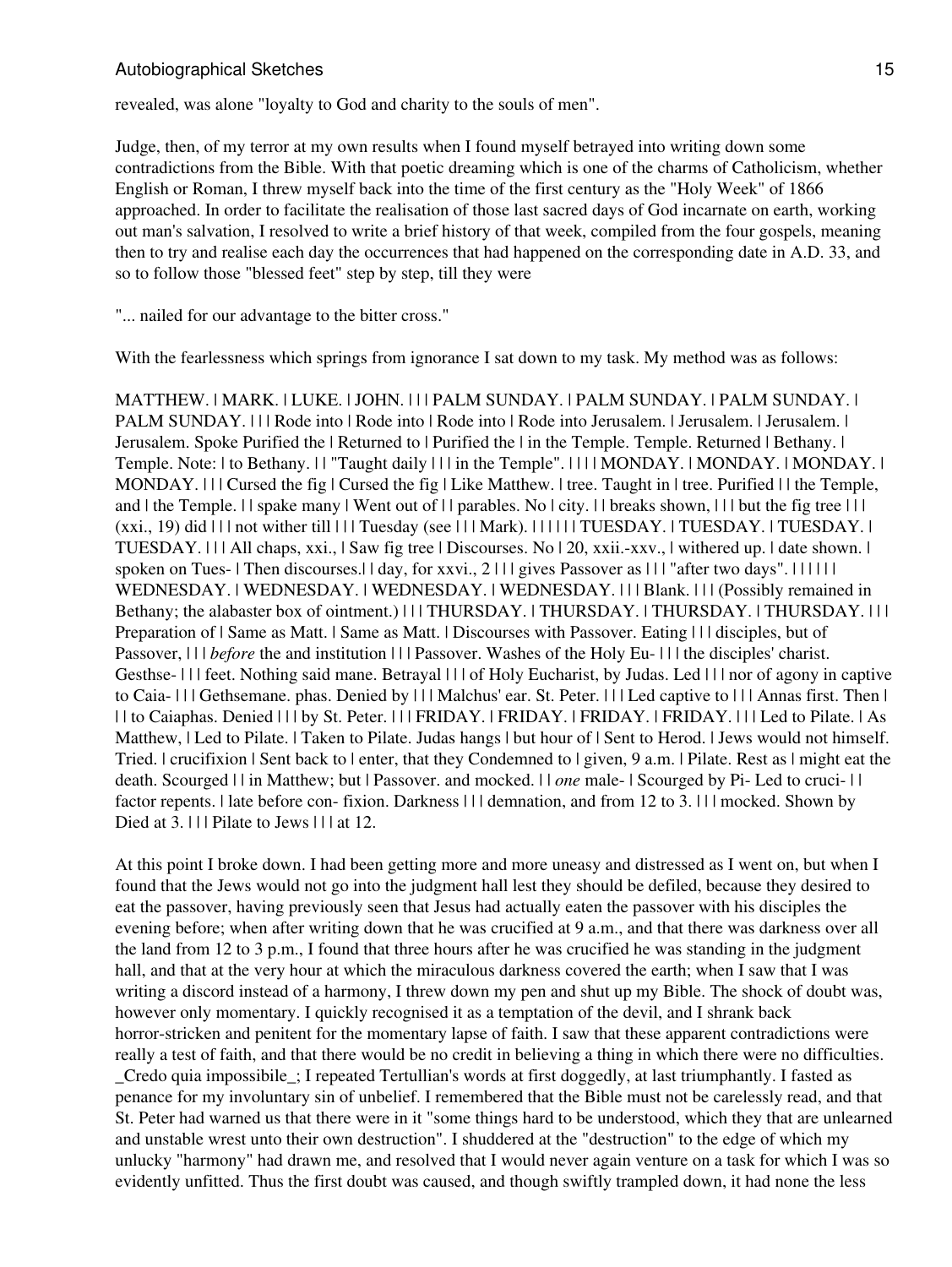raised its head. It was stifled, not answered, for all my religious training had led me to regard a doubt as a sin to be repented of, not examined. And it left in my mind the dangerous feeling that there were some things into which it was safer not to enquire too closely; things which must be accepted on faith, and not too narrowly scrutinised. The awful threat: "He that believeth not shall be damned," sounded in my ears, and, like the angel with the flaming sword, barred the path of all too curious enquiry.

# V.

The spring ripened into summer in uneventful fashion, so far as I was concerned, the smooth current of my life flowing on untroubled, hard reading and merry play filling the happy days. I learned later that two or three offers of marriage reached my mother for me; but she answered to each: "She is too young. I will not have her troubled." Of love-dreams I had absolutely none, partly, I expect, from the absence of fiery novels from my reading, partly because my whole dream-tendencies were absorbed by religion, and all my fancies ran towards a "religious life". I longed to spend my time in worshipping Jesus, and was, as far as my inner life was concerned, absorbed in that passionate love of "the Savior" which, among emotional Catholics, really is the human passion of love transferred to an ideal--for women to Jesus, for men to the Virgin Mary. In order to show that I am not here exaggerating, I subjoin a few of the prayers in which I found daily delight, and I do this in order to show how an emotional girl may be attracted by these so-called devotional exercises.

"O crucified Love, raise in me fresh ardors of love and consolation, that it may henceforth be the greatest torment I can endure ever to offend Thee; that it may be my greatest delight to please Thee."

"Let the remembrance of Thy death, O Lord Jesu, make me to desire and pant after Thee, that I may delight in Thy gracious presence."

"O most sweet Jesu Christ, I, unworthy sinner, yet redeemed by Thy precious blood.... Thine I am and will be, in life and in death."

"O Jesu, beloved, fairer than the sons of men, draw me after Thee with the cords of Thy love."

"Blessed are Thou, O most merciful God, who didst vouchsafe to espouse me to the heavenly Bridegroom in the waters of baptism, and hast imparted Thy body and blood as a new gift of espousal and the meet consummation of Thy love."

"O most sweet Lord Jesu, transfix the affections of my inmost soul with that most joyous and most healthful wound of Thy love, with true, serene, most holy, apostolic charity; that my soul may ever languish and melt with entire love and longing for Thee. Let it desire Thee and faint for Thy courts; long to be dissolved and be with Thee."

"Oh, that I could embrace Thee with that most burning love of angels."

"Let Him kiss me with the kisses of His mouth; for Thy love is better than wine. Draw me, we will run after Thee. The king hath brought me into his chambers.... Let my soul, O Lord, feel the sweetness of Thy presence. May it taste how sweet Thou art.... May the sweet and burning power of Thy love, I beseech Thee, absorb my soul."

To my dear mother this type of religious thought was revolting. But then, she was a woman who had been a wife and a devoted one, while I was a child awaking into womanhood, with emotions and passions dawning and not understood, emotions and passions which craved satisfaction, and found it in this "Ideal Man". Thousands of girls in England are to-day in exactly this mental phase, and it is a phase full of danger. In America it is avoided by a frank, open, unsentimental companionship between boys and girls, between young men and young women. In England, where this wisely free comradeship is regarded as "improper", the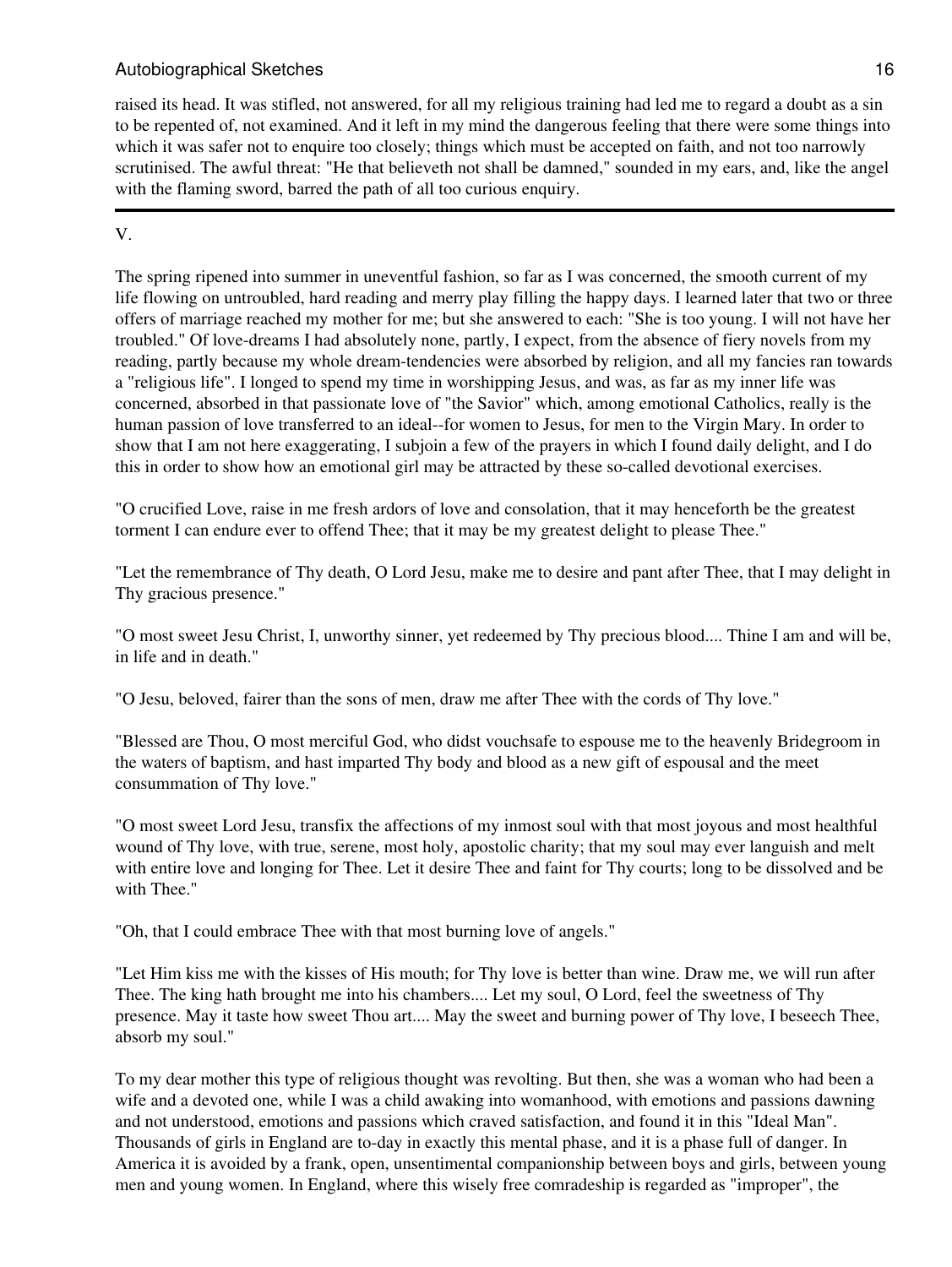perfectly harmless and natural sexual feeling is either dwarfed or forced, and so we have "prudishness" and "fastness". The sweeter and more loving natures become prudes; the more shallow as well as the more high-spirited and merry natures become flirts. Often, as in my own case, the merry side finds its satisfaction in amusements that demand active physical exercise, while the loving side finds its joy in religious expansion, in which the idealised figure of Jesus becomes the object of passion, and the life of the nun becomes the ideal life, as being dedicated to that one devotion. To the girl, of course, this devotion is all that is most holy, most noble, most pure. But analysing it now, after it has long been a thing of the past, I cannot but regard it as a mere natural outlet for the dawning feelings of womanhood, certain to be the more intense and earnest as the nature is deep and loving.

One very practical and mischievous result of this religious feeling is the idealisation of all clergymen, as being the special messengers of, and the special means of communication with, the "Most High". The priest is surrounded by the halo of Deity. The power that holds the keys of heaven and of hell becomes the object of reverence and of awe. Far more lofty than any title bestowed by earthly monarch is that patent of nobility straight from the hand of the "King of kings", which seems to give to the mortal something of the authority of the immortal, to crown the head of the priest with the diadem which belongs to those who are "kings and priests unto God". Swayed by these feelings, the position of a clergyman's wife seems second only to that of the nun, and has therefore a wonderful attractiveness, an attractiveness in which the particular clergyman affected plays a very subordinate part; it is the "sacred office", the nearness to "holy things", the consecration involved, which seem to make the wife a nearer worshipper than those who do not partake in the immediate "services of the altar"--it is all these that shed a glamor over the clerical life which attracts most those who are most apt to self-devotion, most swayed by imagination. I know how incomprehensible this will seem to many of my readers, but it is a fact none the less, and the saddest pity of it is that the glamor is most over those whose brains are quick and responsive to all forms of noble emotions, all suggestions of personal self-sacrifice; and if such later rise to the higher emotions whose shadows have attracted them, and to that higher self-sacrifice whose whispers reached them in their early youth, then the false prophet's veil is raised, and the life is either wrecked, or through storm-wind and surge of battling billows, with loss of mast and sail, is steered by firm hand into the port of a higher creed.

My mother, Minnie, and I passed the summer holidays at St. Leonards, and many a merry gallop had we over our favorite fields, I on a favorite black mare, Gipsy Queen, as full of life and spirits as I was myself, who danced gaily over ditch and hedge, thinking little of my weight, for I rode barely eight stone. At the end of those, our last free summer holidays, we returned as usual to Harrow, and shortly afterwards I went to Switzerland with some dear friends of ours named Roberts.

Everyone about Manchester will remember Mr. Roberts, the solicitor, the "poor man's lawyer". Close friend of Ernest Jones, and hand-in-hand with him through all his struggles, Mr. Roberts was always ready to fight a poor man's battle for him without fee, and to champion any worker unfairly dealt with. He worked hard in the agitation which saved women from working in the mines, and I have heard him tell how he had seen them toiling, naked to the waist, with short petticoats barely reaching to their knees, rough, foul-tongued, brutalised out of all womanly decency and grace; and how he had seen little children working there too, babies of three and four set to watch a door, and falling asleep at their work to be roused by curse and kick to the unfair toil. The old man's eye would begin to flash and his voice to rise as he told of these horrors, and then his face would soften as he added that, after it was all over and the slavery was put an end to, as he went through a coal-district the women standing at their doors would lift up their children to see "Lawyer Roberts" go by, and would bid "God bless him" for what he had done. This dear old man was my first tutor in Radicalism, and I was an apt pupil. I had taken no interest in politics, but had unconsciously reflected more or less the decorous Whiggism which had always surrounded me. I regarded "the poor" as folk to be educated, looked after, charitably dealt with, and always treated with most perfect courtesy, the courtesy being due from me, as a lady, to all equally, whether they were rich or poor. But to Mr. Roberts "the poor" were the working-bees, the wealth producers, with a right to self-rule, not to looking after, with a right to justice, not to charity, and he preached his doctrines to me, in season and out of season. "What do you think of John Bright?" he demanded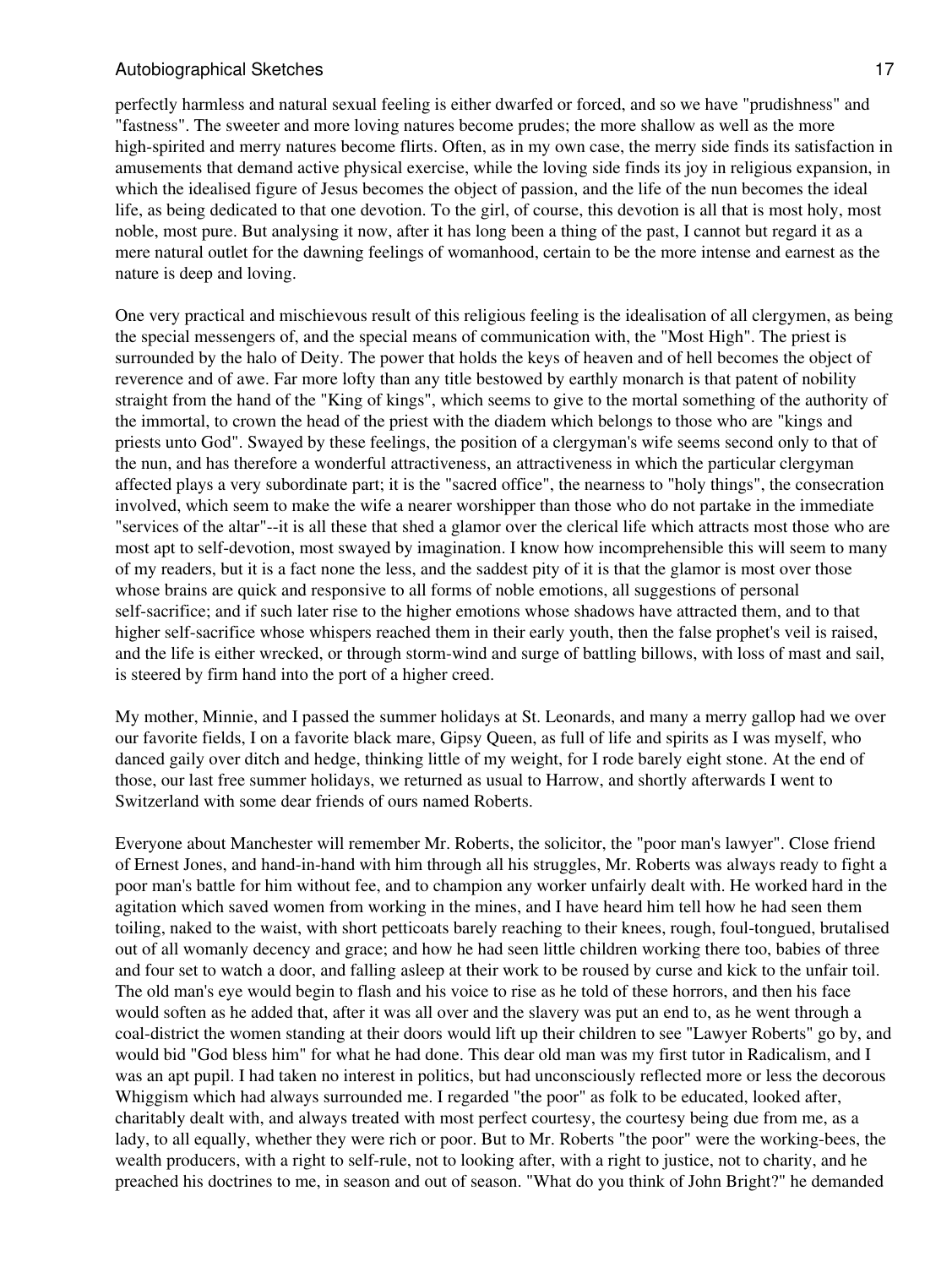of me one day. "I have never thought of him at all," I answered lightly. "Isn't he a rather rough sort of man, who goes about making rows?" "There, I thought so," he broke out fiercely. "That's just what they say. I believe some of you fine ladies would not go to heaven if you had to rub shoulders with John Bright, the noblest man God ever gave to the cause of the poor." And then he launched out into stories of John Bright's work and John Bright's eloquence, and showed me the changes that work and eloquence had made in the daily lives of the people.

With Mr. Roberts, his wife, and two daughters, I went to Switzerland as the autumn drew near. It would be of little interest to tell how we went to Chamounix and worshipped Mont Blanc, how we crossed the Mer de Glace and the Mauvais Pas, how we visited the Monastery of St. Bernard (I losing my heart to the beautiful dogs), how we went by steamer down the lake of Thun, how we gazed at the Jungfrau and saw the exquisite Staubbach, how we visited Lausanne, and Berne, and Geneva, how we stood beside the wounded Lion, and shuddered in the dungeon of Chillon, how we walked distances we never should have attempted in England, how we younger ones lost ourselves on a Sunday afternoon, after ascending a mountain, and returned footsore and weary, to meet a party going out to seek us with lanterns and ropes. All these things have been so often described that I will not add one more description to the list, nor dwell on that strange feeling of awe, of wonder, of delight, that everyone must have felt, when the glory of the peaks clad in "everlasting snow" is for the first time seen against the azure sky on the horizon, and you whisper to yourself, half breathless: "The Alps! The Alps!"

During that autumn I became engaged to the Rev. Frank Besant, giving up with a sigh of regret my dreams of the "religious life", and substituting for them the work which would have to be done as the wife of a priest, laboring ever in the church and among the poor. A queer view, some people may think, for a girl to take of married life, but it was the natural result of my living the life of the Early Church, of my enthusiasm for religious work. To me a priest was a half-angelic creature, whose whole life was consecrated to heaven; all that was deepest and truest in my nature chafed against my useless days, longed for work, yearned to devote itself, as I had read women saints had done, to the service of the church and the poor, to the battling against sin and misery. "You will have more opportunity for doing good as a clergyman's wife than as anything else," was one of the pleas urged on my reluctance. My ignorance of all that marriage meant was as profound as though I had been a child of four, and my knowledge of the world was absolutely *nil*. My darling mother meant all that was happiest for me when she shielded me from all knowledge of sorrow and of sin, when she guarded me from the smallest idea of the marriage relation, keeping me ignorant as a baby till I left her home a wife. But looking back now on all, I deliberately say that no more fatal blunder can be made than to train a girl to womanhood in ignorance of all life's duties and burdens, and then to let her face them for the first time away from all the old associations, the old helps, the old refuge on the mother's breast. That "perfect innocence" maybe very beautiful, but it is a perilous possession, and Eve should have the knowledge of good and of evil ere she wanders forth from the paradise of a mother's love. When a word is never spoken to a girl that is not a caress; when necessary rebuke comes in tone of tenderest reproach; when "You have grieved me" has been the heaviest penalty for a youthful fault; when no anxiety has ever been allowed to trouble the young heart--then, when the hothouse flower is transplanted, and rough winds blow on it, it droops and fades.

The spring and summer of 1867 passed over with little of incident, save one. We quitted Harrow, and the wrench was great. My brother had left school, and had gone to Cambridge; the master, who had lived with us for so long, had married and had gone to a house of his own; my mother thought that as she was growing older, the burden of management was becoming too heavy, and she desired to seek an easier life. She had saved money enough to pay for my brother's college career, and she determined to invest the rest of her savings in a house in St. Leonard's, where she might live for part of the year, letting the house during the season. She accordingly took and furnished a house in Warrior Square, and we moved thither, saying farewell to the dear Old Vicarage, and the friends loved for so many happy years.

At the end of the summer, my mother and I went down to Manchester, to pay a long visit to the Roberts's; a very pleasant time we passed there, a large part of mine being spent on horseback, either leaping over a bar in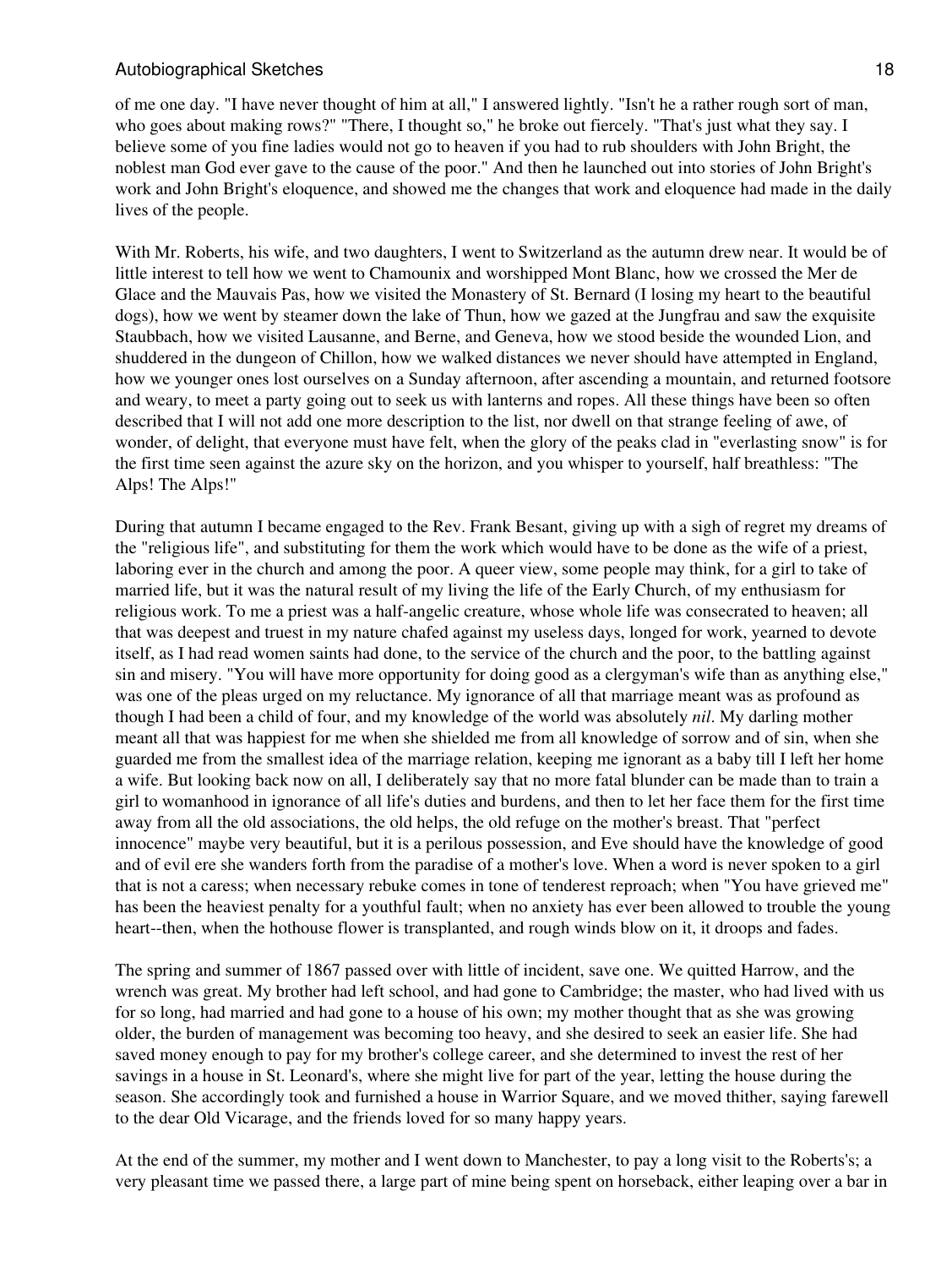the meadow, or scouring the country far and wide. A grave break, however, came in our mirth. The Fenian troubles were then at their height. On September 11th, Colonel Kelly and Captain Deasy, two Fenian leaders, were arrested in Manchester, and the Irish population was at once thrown into a terrible ferment. On the 18th, the police van containing them was returning from the Court to the County Gaol at Salford, and as it reached the railway arch which crosses the Hyde Road at Bellevue, a man sprang out, shot one of the horses, and thus stopped the van. In a moment it was surrounded by a small band, armed with revolvers and with crowbars, and the crowbars were wrenching at the locked door. A reinforcement of police was approaching, and there was no time to be lost. The rescuers called to Brett, a sergeant of police who was in charge inside the van, to pass the keys out, and, on his refusal, there was a cry: "Blow off the lock!". The muzzle of a revolver was placed against the lock, and the revolver was discharged. Unhappily, poor Brett had stooped down to try and see through the keyhole what was going on outside, and the bullet, fired to blow open the lock, entered his head, and he fell dying on the floor. The rescuers rushed in, and one Allen, a lad of seventeen, opened the doors of the compartments in which were Kelly and Deasy, and hurriedly pulled them out. Two or three of the band, gathering round them, carried them off across the fields to a place of safety, while the rest gallantly threw themselves between their rescued friends and the strong body of police which charged down after the fugitives. With their revolvers pointed, they kept back the police, until they saw that the two Fenian leaders were beyond all chance of capture, and then they scattered, flying in all directions. Young William Allen, whose one thought had been for his chiefs, was the earliest victim. As he fled, he raised his hand and fired his revolver straight in the air; he had been ready to use it in defence of others, he would not shed blood for himself. Disarmed by his own act, he was set upon by the police, brutally struck down, kicked and stoned by his pursuers, and then, bruised and bleeding, he was dragged off to gaol, to meet there some of his comrades in much the same plight. The whole city of Manchester went mad over the story, and the fiercest race-passions at once blazed out into flame; it became dangerous for an Irish workman to be alone in a group of Englishmen, for an Englishman to venture into the Irish quarter of the city. The friends of the arrested Irishmen went straight to "Lawyer Roberts", and begged his aid, and he threw himself heart and soul into their defence. He soon found that the man who had fired the fatal shot was safe out of the way, having left Manchester at once, and he trusted that it would at least be possible to save his clients from the death-penalty. A Special Commission was issued, with Mr. Justice Blackburn at its head. "They are going to send that hanging judge," groaned Mr. Roberts when he heard it, and we felt there was small chance of escape for the prisoners. He struggled hard to have the *venue* of the trial changed, protesting that in the state of excitement in which Manchester was, there was no chance of obtaining an impartial jury. But the cry for blood and for revenge was ringing through the air, and of fairness and impartiality there was no chance. On the 25th of October, the prisoners were actually brought up before the magistrates *in irons*, and Mr. Ernest Jones, the counsel briefed to defend them, after a vain protest against the monstrous outrage, threw down his brief and quitted the Court. The trial was hurried on, and on October 29th, Allen, Larkin, Gould (O'Brien), Maguire, and Condon, stood before their judges.

We drove up to the court; the streets were barricaded; soldiers were under arms; every approach was crowded by surging throngs. At last, our carriage was stopped in the midst of excited Irishmen, and fists were shaken in the window, curses levelled at the "d----d English who were going to see the boys murdered". For a moment things were uncomfortable, for we were five women of helpless type. Then I bethought myself that we were unknown, and, like the saucy girl I was, I leant forward and touched the nearest fist. "Friends, these are Mr. Roberts' wife and daughters." "Roberts! Lawyer Roberts! God bless Roberts. Let his carriage through." And all the scowling faces became smile-wreathen, and cheers sounded out for curses, and a road was cleared for us to the steps.

Very sad was that trial. On the first day Mr. Roberts got himself into trouble which threatened to be serious. He had briefed Mr. Digby Seymour, Q.C. as leader, with Mr. Ernest Jones, for the defence, and he did not think that the jurymen proposed were challenged as they should be. We knew that many whose names were called were men who had proclaimed their hostility to the Irish, and despite the wrath of Judge Blackburn, Mr. Roberts would jump up and challenge them. In vain he threatened to commit the sturdy solicitor. "These men's lives are at stake, my lord," he said indignantly. At last the officers of the court were sharply told: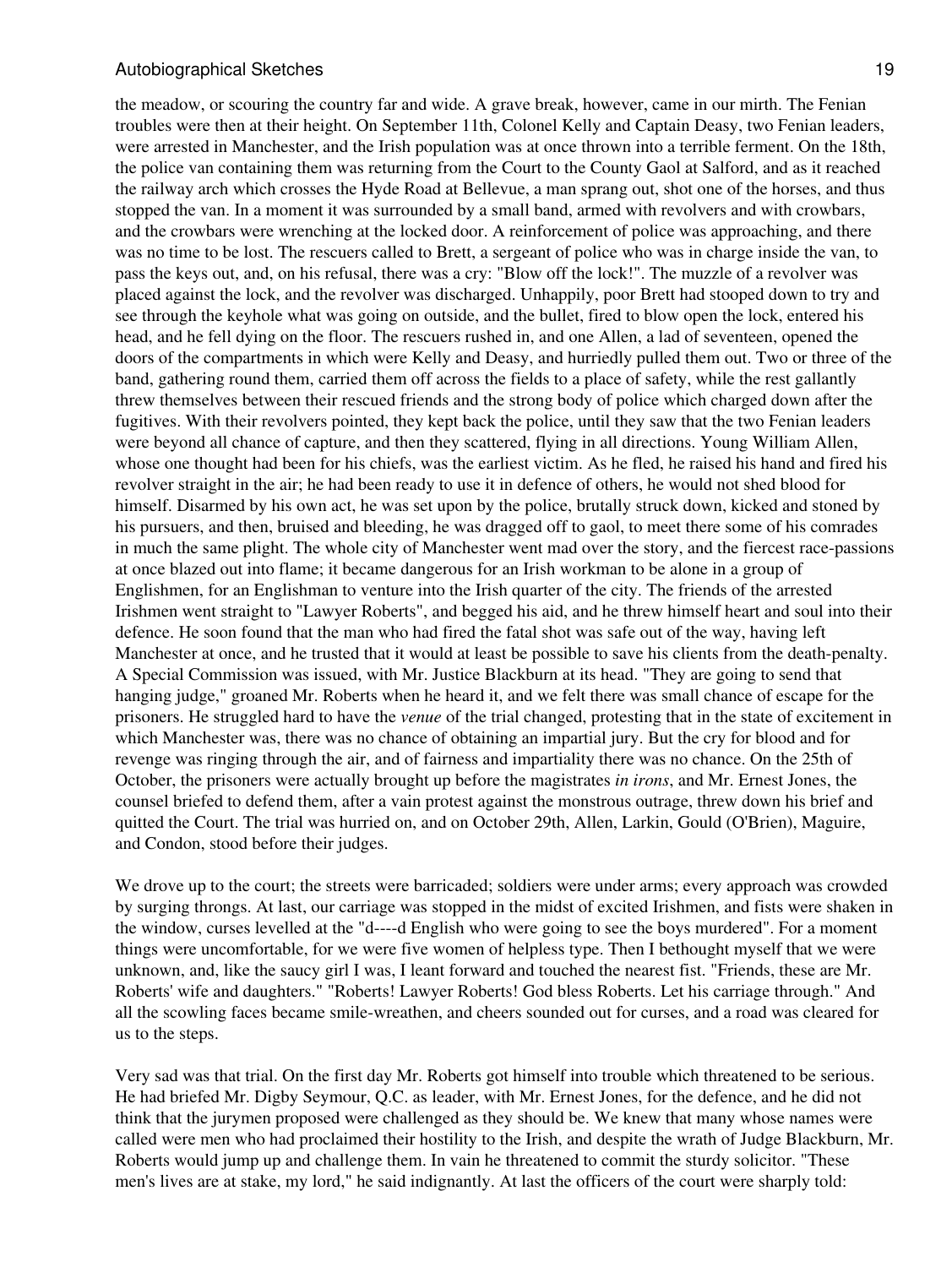"Remove that man," but as they advanced reluctantly--for all poor men loved and honored him--Judge Blackburn changed his mind and let him remain. At last the jury was empanelled, containing one man who had loudly proclaimed that he "didn't care what the evidence was, he would hang every d----d Irishman of the lot". In fact, the verdict was a foregone conclusion. The most disreputable evidence was admitted; the suppositions of women of lowest character were accepted as conclusive; the *alibi* for Maguire-- clearly proved, and afterwards accepted by the Crown, a free pardon being issued on the strength of it--was rejected with dogged obstinacy; how premeditated was the result may be guessed from the fact that I saw--with what shuddering horror may be estimated--some official in the room behind the judges' chairs, quietly preparing the black caps before the verdict had been given. The verdict of "Guilty" was repeated in each of the five cases, and the prisoners were asked by the presiding judge if they had anything to say why sentence should not be passed on them. Allen spoke briefly and bravely; he had not fired a shot, but he had helped to free Kelly and Deasy; he was willing to die for Ireland. The others followed in turn, Maguire protesting his innocence, and Condon declaring also that he was not present (he also was reprieved). Then the sentence of death was passed, and "God save Ireland"! rang out in five clear voices in answer from the dock.

We had a sad scene that night; the young girl to whom poor Allen was engaged was heartbroken at her lover's doom, and bitter were her cries to "save my William!". No protests, no pleas, however, availed to mitigate the doom, and on November 23rd, Allen, Larkin, and O'Brien were hanged outside Salford gaol. Had they striven for freedom in Italy, England would have honored them as heroes; here she buried them as common murderers in quicklime in the prison yard.

I have found, with a keen sense of pleasure, that Mr. Bradlaugh and myself were in 1867 to some extent co-workers, although we knew not of each other's existence, and although he was doing much, and I only giving such poor sympathy as a young girl might, who was only just awakening to the duty of political work. I read in the *National Reformer* for November 24, 1867, that in the preceding week, he was pleading on Clerkenwell Green for these men's lives:

"According to the evidence at the trial, Deasy and Kelly were illegally arrested. They had been arrested for vagrancy of which no evidence was given, and apparently remanded for felony without a shadow of justification. He had yet to learn that in England the same state of things existed as in Ireland; he had yet to learn that an illegal arrest was sufficient ground to detain any of the citizens of any country in the prisons of this one. If he were illegally held, he was justified in using enough force to procure his release. Wearing a policeman's coat gave no authority when the officer exceeded his jurisdiction. He had argued this before Lord Chief Justice Erle in the Court of Common Pleas, and that learned judge did not venture to contradict the argument which he submitted. There was another reason why they should spare these men, although he hardly expected the Government to listen, because the Government sent down one of the judges who was predetermined to convict the prisoners; it was that the offence was purely a political one. The death of Brett was a sad mischance, but no one who read the evidence could regard the killing of Brett as an intentional murder. Legally, it was murder; morally, it was homicide in the rescue of a political captive. If it were a question of the rescue of the political captives of Varignano, or of political captives in Bourbon, in Naples, or in Poland, or in Paris, even earls might be found so to argue. Wherein is our sister Ireland less than these? In executing these men, they would throw down the gauntlet for terrible reprisals. It was a grave and solemn question. It had been said by a previous speaker that they were prepared to go to any lengths to save these Irishmen. They were not. He wished they were. If they were, if the men of England, from one end to the other, were prepared to say, "These men shall not be executed," they would not be. He was afraid they had not pluck enough for that. Their moral courage was not equal to their physical strength. Therefore he would not say that they were prepared to do so. They must plead *ad misericordiam*. He appealed to the press, which represented the power of England; to that press which in its panic-stricken moments had done much harm, and which ought now to save these four doomed men. If the press demanded it, no Government would be mad enough to resist. The memory of the blood which was shed in 1798 rose up like a bloody ghost against them to-day. He only feared that what they said upon the subject might do the poor men more harm than good. If it were not so, he would coin words that should speak in words of fire. As it was, he could only say to the Government: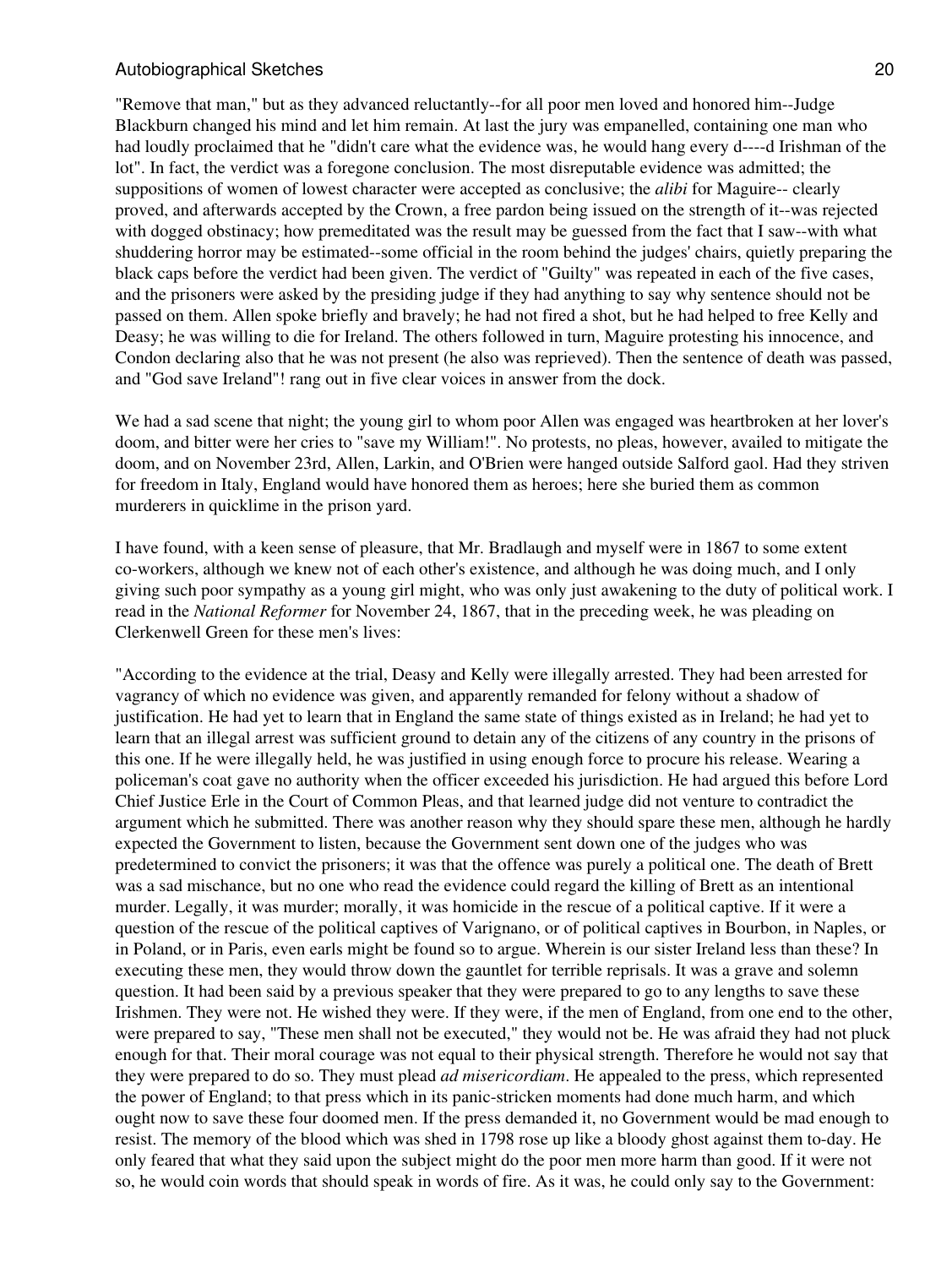You are strong to-day; you hold these men's lives in your hands; but if you want to reconcile their country to you, if you want to win back Ireland, if you want to make her children love you--then do not embitter their hearts still more by taking the lives of these men. Temper your strength with mercy; do not use the sword of justice like one of vengeance; for the day may come when it shall be broken in your hands, and you yourselves brained by the hilt of the weapon you have so wickedly wielded."

In October he had printed a plea for Ireland, strong and earnest, asking:--

"Where is our boasted English freedom when you cross to Kingstown pier? Where has it been for near two years? The Habeas Corpus Act suspended, the gaols crowded, the steamers searched, spies listening at shebeen shops for sedition, and the end of it a Fenian panic in England. Oh, before it be too late, before more blood shall stain the pages of our present history, before we exasperate and arouse bitter animosities, let us try and do justice to our sister land. Abolish once and for all the land laws, which in their iniquitous operation have ruined her peasantry. Sweep away the leech-like Church which has sucked her vitality, and has given her back no word even of comfort in her degradation. Turn her barracks into flax mills, encourage a spirit of independence in her citizens, restore to her people the protection of the law, so that they may speak without fear of arrest, and beg them to plainly and boldly state their grievances. Let a commission of the best and wisest amongst Irishmen, with some of our highest English judges added, sit solemnly to hear all complaints, and then let us honestly legislate, not for the punishment of the discontented, but to remove the causes of the discontent. It is not the Fenians who have depopulated Ireland's strength and increased her misery. It is not the Fenians who have evicted tenants by the score. It is not the Fenians who have checked cultivation. Those who have caused the wrong at least should frame the remedy."

#### VI.

In December, 1867, I was married at St. Leonards, and after a brief trip to Paris and Southsea, we went to Cheltenham where Mr. Besant had obtained a mastership. We lived at first in lodgings, and as I was very much alone, my love for reading had full swing. Quietly to myself I fretted intensely for my mother, and for the daily sympathy and comradeship that had made my life so fair. In a strange town, among strangers, with a number of ladies visiting me who talked only of servants and babies--troubles of which I knew nothing--who were profoundly uninterested in everything that had formed my previous life, in theology, in politics, in questions of social reform, and who looked on me as "strange" because I cared more for the great struggles outside than for the discussions of a housemaid's young man, or the amount of "butter when dripping would have done perfectly well, my dear," used by the cook--under such circumstances it will not seem marvellous that I felt somewhat forlorn. I found refuge, however, in books, and energetically carried on my favorite studies; next, I thought I would try writing, and took up two very different lines of composition; I wrote some short stories of a very flimsy type, and also a work of a much more ambitious character, "The Lives of the Black Letter Saints". For the sake of the unecclesiastically trained it may be well to mention that in the Calendar of the Church of England there are a number of Saints' Days; some of these are printed in red, and are Red Letter Days, for which services are appointed by the Church; others are printed in black, and are Black Letter Days, and have no special services fixed for them. It seemed to me that it would be interesting to take each of these days and write a sketch of the life of the saint belonging to it, and accordingly I set to work to do so, and gathered various books of history and legend wherefrom to collect my "facts". I don't in the least know what became of that valuable book; I tried Macmillans with it, and it was sent on by them to someone who was preparing a series of church books for the young; later I had a letter from a Church brotherhood offering to publish it, if I would give it as an "act of piety" to their order; its ultimate fate is to me unknown.

The short stories were more fortunate. I sent the first to the *Family Herald*, and some weeks afterwards received a letter from which dropped a cheque as I opened it. Dear me! I have earned a good deal of money since by my pen, but never any that gave me the intense delight of that first thirty shillings. It was the first money I had ever earned, and the pride of the earning was added to the pride of authorship. In my childish delight and practical religion, I went down on my knees and thanked God for sending it to me, and I saw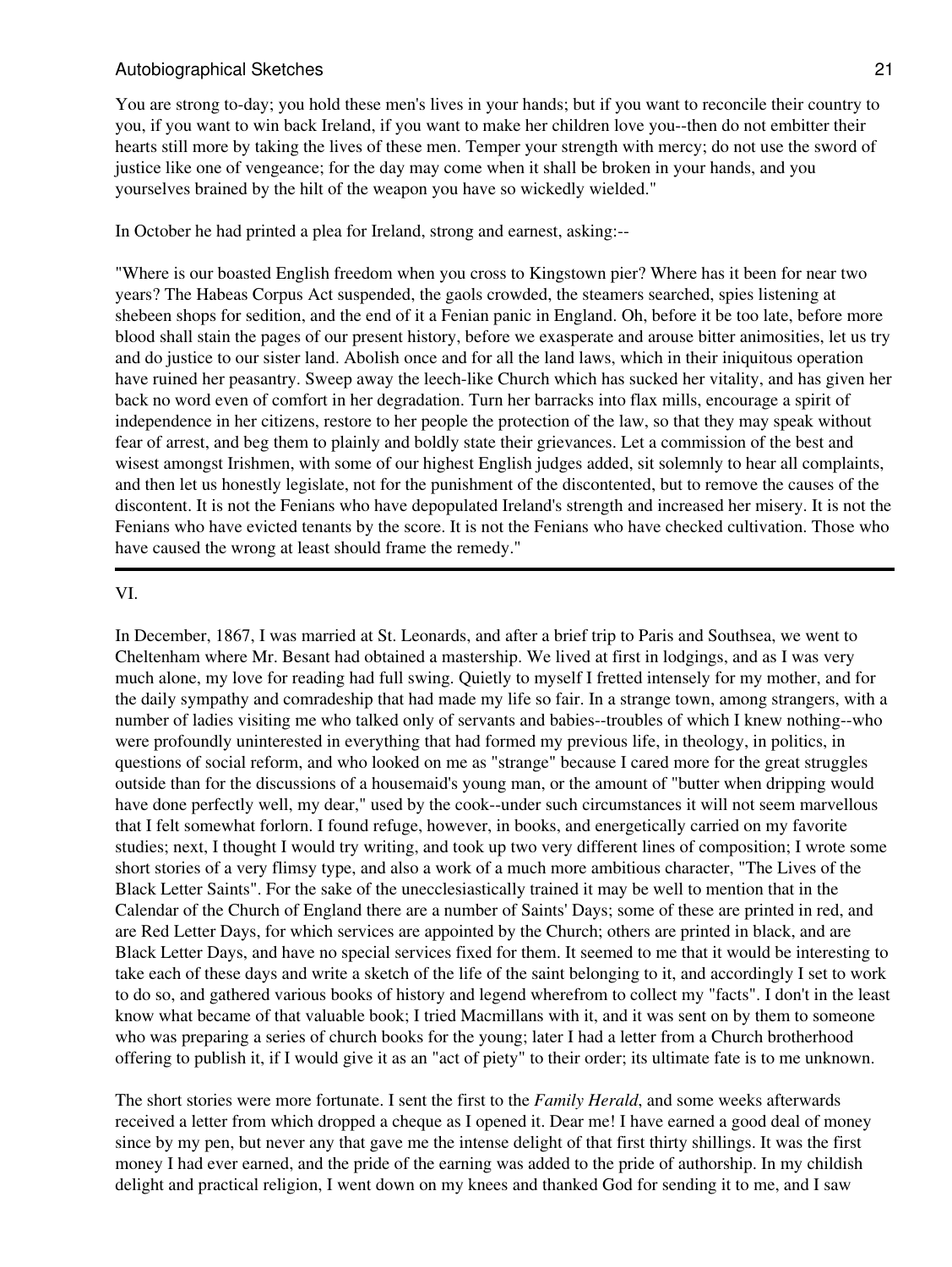myself earning heaps of golden guineas, and becoming quite a support of the household. Besides, it was "my very own", I thought, and a delightful sense of independence came over me. I had not then realised the beauty of the English law, and the dignified position in which it placed the married woman; I did not understand that all a married woman earned by law belonged to her owner, and that she could have nothing that belonged to her of right.[1] I did not want the money: I was only so glad to have something of my own to give, and it was rather a shock to learn that it was not really mine at all.

[Footnote 1: This odious law has now been altered, and a married woman is a person, not a chattel.]

From time to time after that, I earned a few pounds for stories in the same journal; and the Family Herald, let me say, has one peculiarity which should render it beloved by poor authors; it pays its contributor when it accepts the paper, whether it prints it immediately or not; thus my first story was not printed for some weeks after I received the cheque, and it was the same with all others accepted by the same journal. Encouraged by these small successes, I began writing a novel! It took a long time to do, but was at last finished, and sent off to the Family Herald. The poor thing came back, but with a kind note, telling me that it was too political for their pages, but that if I would write one of "purely domestic interest", and up to the same level, it would probably be accepted. But by that time I was in the full struggle of theological doubt, and that novel of "purely domestic interest" never got itself written.

I contributed further to the literature of my country a theological pamphlet, of which I forget the exact title, but it dealt with the duty of fasting incumbent on all faithful Christians, and was very patristic in its tone.

In January, 1869, my little son was born, and as I was very ill for some months before,--and was far too much interested in the tiny creature afterwards, to devote myself to pen and paper, my literary career was checked for a while. The baby gave a new interest and a new pleasure to life, and as we could not afford a nurse I had plenty to do in looking after his small majesty. My energy in reading became less feverish when it was done by the side of the baby's cradle, and the little one's presence almost healed the abiding pain of my mother's loss.

I may pass very quickly over the next two years. In August, 1870, a little sister was born to my son, and the recovery was slow and tedious, for my general health had been failing for some time. I was, among other things, fretting much about my mother, who was in sore trouble. A lawyer in whom she had had the most perfect confidence betrayed it; for years she had paid all her large accounts through him, and she had placed her money in his hands. Suddenly he was discovered by his partners to have been behaving unfairly; the crash came, and my mother found that all the money given by her for discharge of liabilities had vanished, while the accounts were unpaid, and that she was involved in debt to a very serious extent. The shock was a very terrible one to her, for she was too old to begin the world afresh. She sold off all she had, and used the money, as far as it would go, to pay the debts she believed to have been long ago discharged, and she was thus left penniless after thinking she had made a little competence for her old age. Lord Hatherley's influence obtained for my brother the post of undersecretary to the Society of Arts, and also some work from the Patent Office, and my mother went to live with him. But the dependence was intolerable to her, though she never let anyone but myself know she suffered, and even I, until her last illness, never knew how great her suffering had been. The feeling of debt weighed on her, and broke her heart; all day long while my brother was at his office, through the bitter winter weather, she would sit without a fire, lighting it only a little before his home-coming, so that she might save all the expense she could; often and often she would go out about half-past twelve, saying that she was going out to lunch, and would walk about till late in the afternoon, so as to avoid the lunch-hour at home. I have always felt that the winter of 1870-1 killed her, though she lived on for three years longer; it made her an old broken woman, and crushed her brave spirit. How often I have thought since: "If only I had not left her! I should have seen she was suffering, and should have saved her." One little chance help I gave her, on a brief visit to town. She was looking very ill, and I coaxed out of her that her back was always aching, and that she never had a moment free from pain. Luckily I had that morning received a letter containing £2 2s. from my liberal *Family Herald* editor, and as, glancing round the room, I saw there were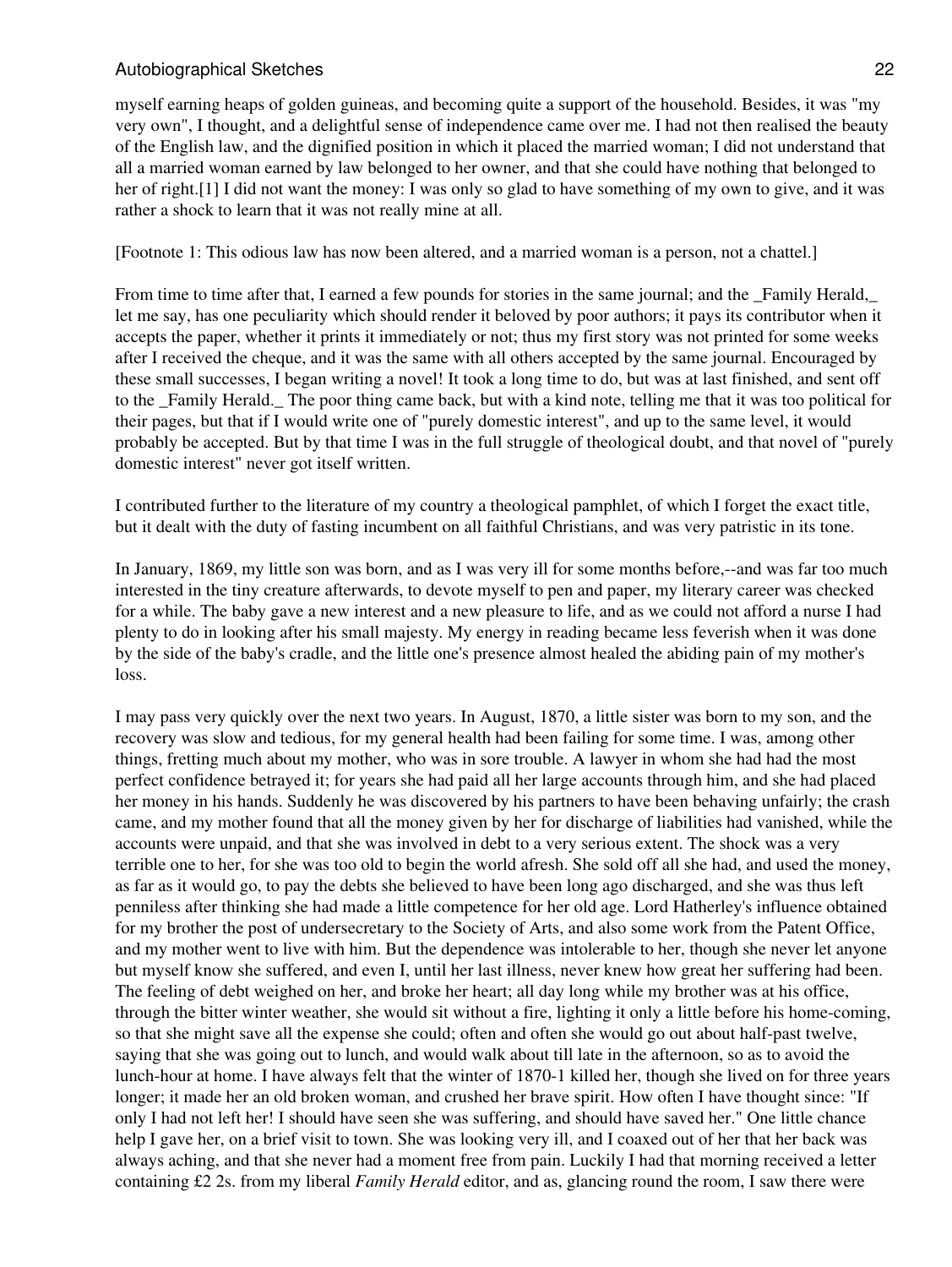only ordinary chairs, I disregarded all questions as to the legal ownership of the money, and marched out without saying a word, and bought for £1 15s. a nice cushiony chair, just like one she used to have at Harrow, and had it sent home to her. For a moment she was distressed, but I told her I had earned the money, and so she was satisfied. "Oh, the rest!" she said softly once or twice during the evening. I have that chair still, and mean to keep it as long as I live.

In the spring of 1871 both my children were taken ill with hooping-cough. The boy, Digby, vigorous and merry, fought his way through it with no danger, and with comparatively little suffering; Mabel, the baby, had been delicate since her birth; there had been some little difficulty in getting her to breathe after she was born, and a slight tendency afterwards to lung-delicacy. She was very young for so trying a disease as hooping-cough, and after a while bronchitis set in, and was followed by congestion of the lungs. For weeks she lay in hourly peril of death; we arranged a screen round the fire like a tent, and kept it full of steam to ease the panting breath, and there I sat all through those weary weeks with her on my lap, day and night. The doctor said that recovery was impossible, and that in one of the fits of coughing she must die; the most distressing thing was that at last the giving of a drop or two of milk brought on the terrible convulsive choking, and it seemed cruel to torture the apparently dying child. At length, one morning when the doctor was there, he said that she could not last through the day; I had sent for him hurriedly, for her body had swollen up rapidly, and I did not know what had happened; the pleura of one lung had become perforated, and the air escaping into the cavity of the chest had caused the swelling; while he was there, one of the fits of coughing came on, and it seemed as though it would be the last; the doctor took a small bottle of chloroform out of his pocket, and putting a drop on a handkerchief, held it near the child's face, till the drug soothed the convulsive struggle. "It can't do any harm at this stage," he said, "and it checks the suffering." He went away, saying that he would return in the afternoon, but he feared he would never see the child alive again. One of the kindest friends I had in my married life was that same doctor, Mr. Lauriston Winterbotham; he was as good as he was clever, and, like so many of his noble, profession, he had the merits of discretion and of silence.

That chance thought of his about the chloroform, verily, I believe, saved the child's life. Whenever one of the convulsive fits was coming on I used it, and so not only prevented to a great extent the violence of the attacks, but also the profound exhaustion that followed them, when of breath at the top of the throat showing that she still lived. At last, though more than once we had thought her dead, a change took place for the better, and the child began slowly to mend. For years, however, that struggle for life left its traces on her, not only in serious lung-delicacy but also in a form of epileptic fits. In her play she would suddenly stop, and become fixed for about a minute, and then go on again as though nothing had occurred. On her mother a more permanent trace was left.

Not unnaturally, when the child was out of danger, I collapsed from sheer exhaustion, and I lay in bed for a week. But an important change of mind dated from those silent weeks with a dying child on my knees. There had grown up in my mind a feeling of angry resentment against the God who had been for weeks, as I thought, torturing my helpless baby. For some months a stubborn antagonism to the Providence who ordained the sufferings of life had been steadily increasing in me, and this sullen challenge, "Is God good?" found voice in my heart during those silent nights and days. My mother's sufferings, and much personal unhappiness, had been, intensifying the feeling, and as I watched my baby in its agony, and felt so helpless to relieve, more than once the indignant cry broke from my lips: "How canst thou torture a baby so? What has she done that she should suffer so? Why dost thou not kill her at once, and let her be at peace?" More than once I cried aloud: "O God, take the child, but do not torment her." All my personal belief in God, all my intense faith in his constant direction of affairs, all my habit of continual prayer and of realisation of his presence, were against me now. To me he was not an abstract idea, but a living reality, and all my mother-heart rose up in rebellion against this person in whom I believed, and whose individual finger I saw in my baby's agony.

At this time I met a clergyman--I do not give his name lest I should injure him--whose wider and more liberal views of Christianity exercised much influence over me during the months of struggle that followed. Mr. Besant had brought him to me while the child was at her worst, and I suppose something of the "Why is it?"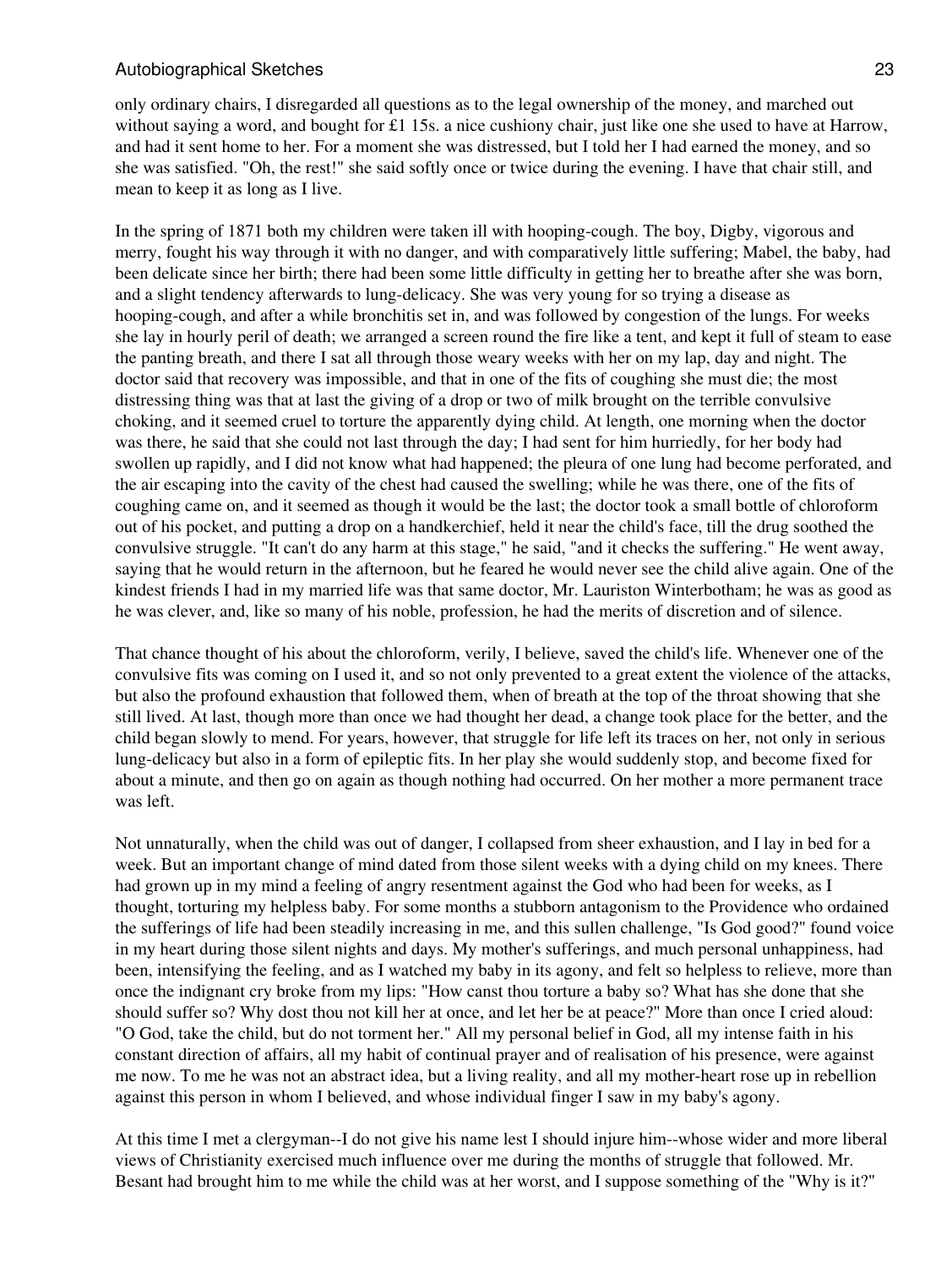had, unconsciously to me, shown itself to his keen eyes. On the day after his visit, I received from him the following letter, in which unbeliever as well as believer may recognise the deep human sympathy and noble nature of the writer:--

"April 21st, 1871.

"MY DEAR MRS. BESANT,--I am painfully conscious that I gave you but little help in your trouble yesterday. It is needless to say that it was not from want of sympathy. Perhaps it would be nearer the truth to say that it was from excess of sympathy. I shrink intensely from meddling with the sorrow of anyone whom I feel to be of a sensitive nature.

'The heart hath its own bitterness, and the stranger meddleth not therewith.'

It is to me a positively fearful thought that I might await a reflection as

'And common was the common place, And vacant chaff well meant for grain'.

Conventional consolations, conventional verses out of the Bible and conventional prayers are, it seems to me, an intolerable aggravation of suffering. And so I acted on a principle that I mentioned to your husband, that 'there is no power so great as that of one human faith looking upon another human faith'. The promises of God, the love of Christ for little children, and all that has been given to us of hope and comfort, are as deeply planted in your heart as in mine, and I did not care to quote them. But when I talk face to face with one who is in sore need of them, my faith in them suddenly becomes so vast and heart-stirring that I think I must help most by talking naturally, and letting the faith find its own way from soul to soul. Indeed I could not find words for it if I tried. And yet I am compelled, as a messenger of the glad tidings of God, to solemnly assure you that all is well. We have no key to the 'Mystery of Pain', excepting the Cross of Christ. But there is another and a deeper solution in the hands of our Father. And it will be ours when we can understand it. There is--in the place to which we travel--some blessed explanation of your baby's pain and your grief, which will fill with light the darkest heart. Now you must believe without having seen; that is true faith. You must

'Reach a hand through time to catch The far-oft interest of tears'.

That you may have strength so to do is part of your share in the prayers of yours very faithfully, W. D----."

During the summer months I saw much of this clergyman, Mr. D---- and his wife. We grew into closer intimacy in consequence of the dangerous illness of their only child, a beautiful boy a few months old. I had gained quite a name in Cheltenham as a nurse--my praises having been sung by the doctor--and Mrs. D---- felt she could trust me even with her darling boy while she snatched a night's sorely needed rest. My questionings were not shirked by Mr. D----, nor discouraged; he was neither horrified nor sanctimoniously rebuking, but met them all with a wide comprehension inexpressibly soothing to one writhing in the first agony of real doubt. The thought of hell was torturing me; somehow out of the baby's pain through those seemingly endless hours had grown a dim realisation of what hell might be, full of the sufferings of the beloved, and my whole brain and heart revolted from the unutterable cruelty of a creating and destroying God. Mr. D---- lent me Maurice and Robertson, and strove to lead me into their wider hope for man, their more trustful faith in God.

Everyone who has doubted after believing knows how, after the first admitted and recognised doubt, others rush in like a flood, and how doctrine after doctrine starts up in new and lurid light, looking so different in aspect from the fair faint outlines in which it had shone forth in the soft mists of faith. The presence of evil and pain in the world made by a "good God", and the pain falling on the innocent, as on my seven months' old babe; the pain here reaching on into eternity unhealed; these, while I yet believed, drove me desperate, and I believed and hated, instead of like the devils, "believed and trembled". Next, I challenged the righteousness of the doctrine of the Atonement, and while I worshipped and clung to the suffering Christ, I hated the God who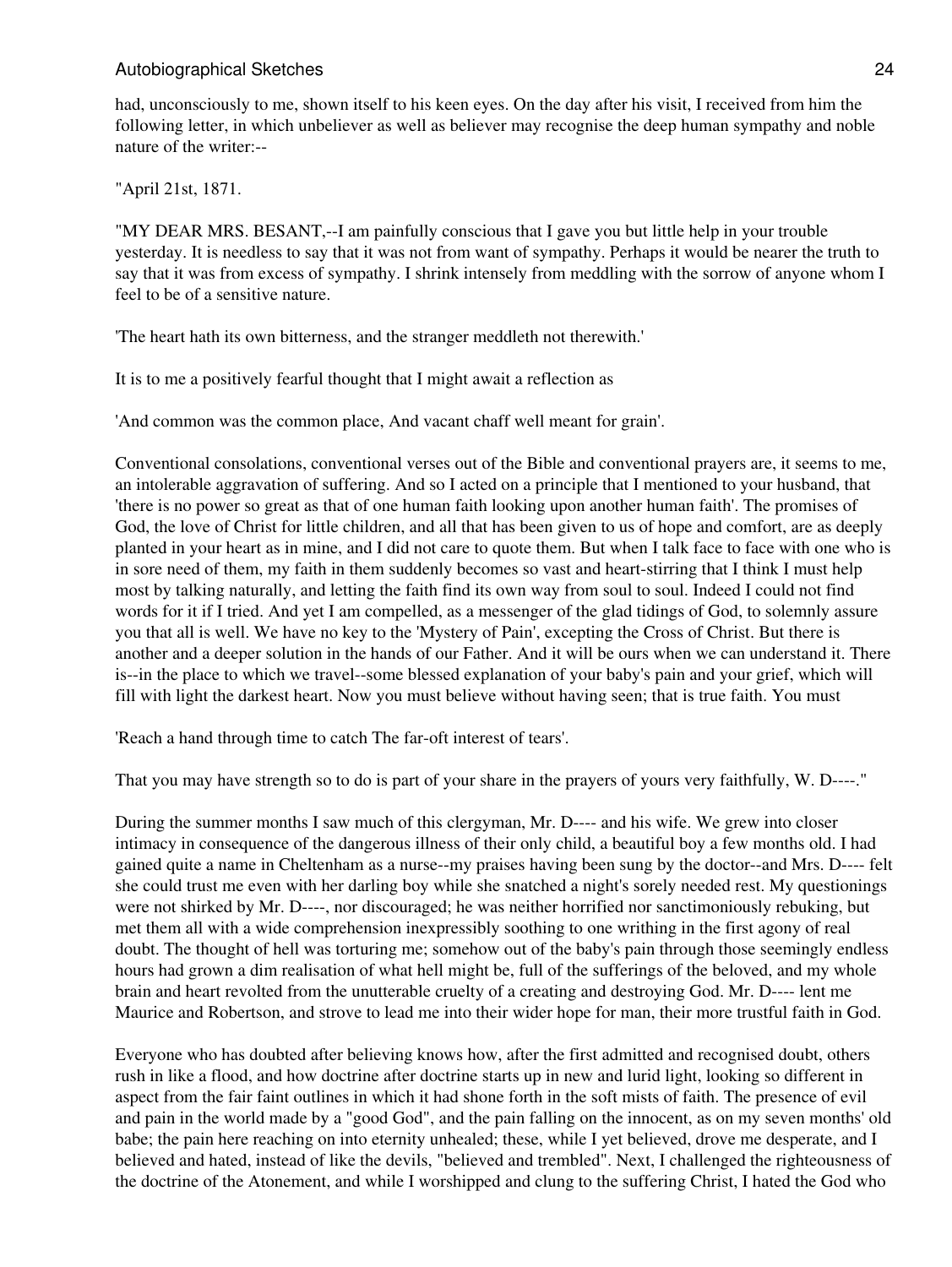required the death sacrifice at his hands. And so for months the turmoil went on, the struggle being all the more terrible for the very desperation with which I strove to cling to some planks of the wrecked ship of faith on the tossing sea of doubt.

After Mr. D---- left Cheltenham, as he did in the early autumn of 1871, he still aided me in my mental struggles. He had advised me to read McLeod Campbell's work on the Atonement, as one that would meet many of the difficulties that lay on the surface of the orthodox view, and in answer to a letter dealing with this really remarkable work, he wrote (Nov. 22, 1871):

"(1) The two passages on pp. 25 and 108 you doubtless interpret quite rightly. In your third reference to pp. 117, 188, you forget one great principle--that God is impassive; cannot suffer. Christ, quâ *God*, did not suffer, but as Son of *Man* and in his *humanity*. Still, it may be correctly stated that He felt to sin and sinners 'as God eternally feels'-- i.e., abhorrence of sin and love of the sinner. But to infer from that that the Father in his Godhead feels the sufferings which Christ experienced solely in humanity, and because incarnate, is, I think, wrong.

"(2) I felt strongly inclined to blow you up for the last part of your letter. You assume, I think quite gratuitously, that God condemns the major part of his children to objectless future suffering. You say that if he does not, he places a book in their hands which threatens what he does not mean to inflict. But how utterly this seems to me opposed to the gospel of Christ. All Christ's reference to eternal punishment may be resolved into reference to the Valley of Hinnom, by way of imagery; with the exception of the Dives parable, where is distinctly inferred a moral amendment beyond the grave. I speak of the unselfish desire of Dives to save his brothers. The more I see of the controversy the more baseless does the eternal punishment theory appear. It seems, then, to me, that instead of feeling aggrieved and shaken, you ought to feel encouraged and thankful that God is so much better than you were taught to believe him. You will have discovered by this time, in Maurice's 'What is Revelation' (I suppose you have the 'Sequel' too?) that God's truth *is* our truth, and his love is our love, only more perfect and full. There is no position more utterly defeated in modern philosophy and theology, than Dean Mansel's attempt to show that God's justice, love, etc., are different in kind from ours. Mill and Maurice, from totally alien points of view, have shown up the preposterous nature of the notion.

"(3) A good deal of what you have thought is, I fancy, based on a strange forgetfulness of your former experience. If you have known Christ (whom to know is eternal life)--and that you have known him I am certain--can you really say that a few intellectual difficulties, nay, a few moral difficulties if you will, are able at once to obliterate the testimony of that higher state of being?

"Why, the keynote of all my theology is that Christ is loveable because, and *just* because, he is the perfection of all that I know to be noble and generous, and loving, and tender, and true. If an angel from heaven brought me a gospel which contained doctrines that would not stand the test of such perfect loveableness--doctrines hard, or cruel, or unjust--I should reject him and his trumpery gospel with scorn, knowing that neither could be Christ's.

"Know Christ and judge religions by him; don't judge him by religions, and then complain because you find yourself looking at him through a blood-colored glass....

"I am saturating myself with Maurice, who is the antidote given by God to this age against all dreary doubtings and temptings of the devil to despair."

On these lines weary strife went on for months, until at last brain and health gave way completely, and for weeks I lay prostrate and helpless, in terrible ceaseless head-pain, unable to find relief in sleep. The doctor tried every form of relief in vain; he covered my head with ice, he gave me opium--which only drove me mad--he used every means his skill could dictate to remove the pain, but all failed. At last he gave up the attempt to cure physically, and tried mental diversion; he brought me up books on anatomy and persuaded me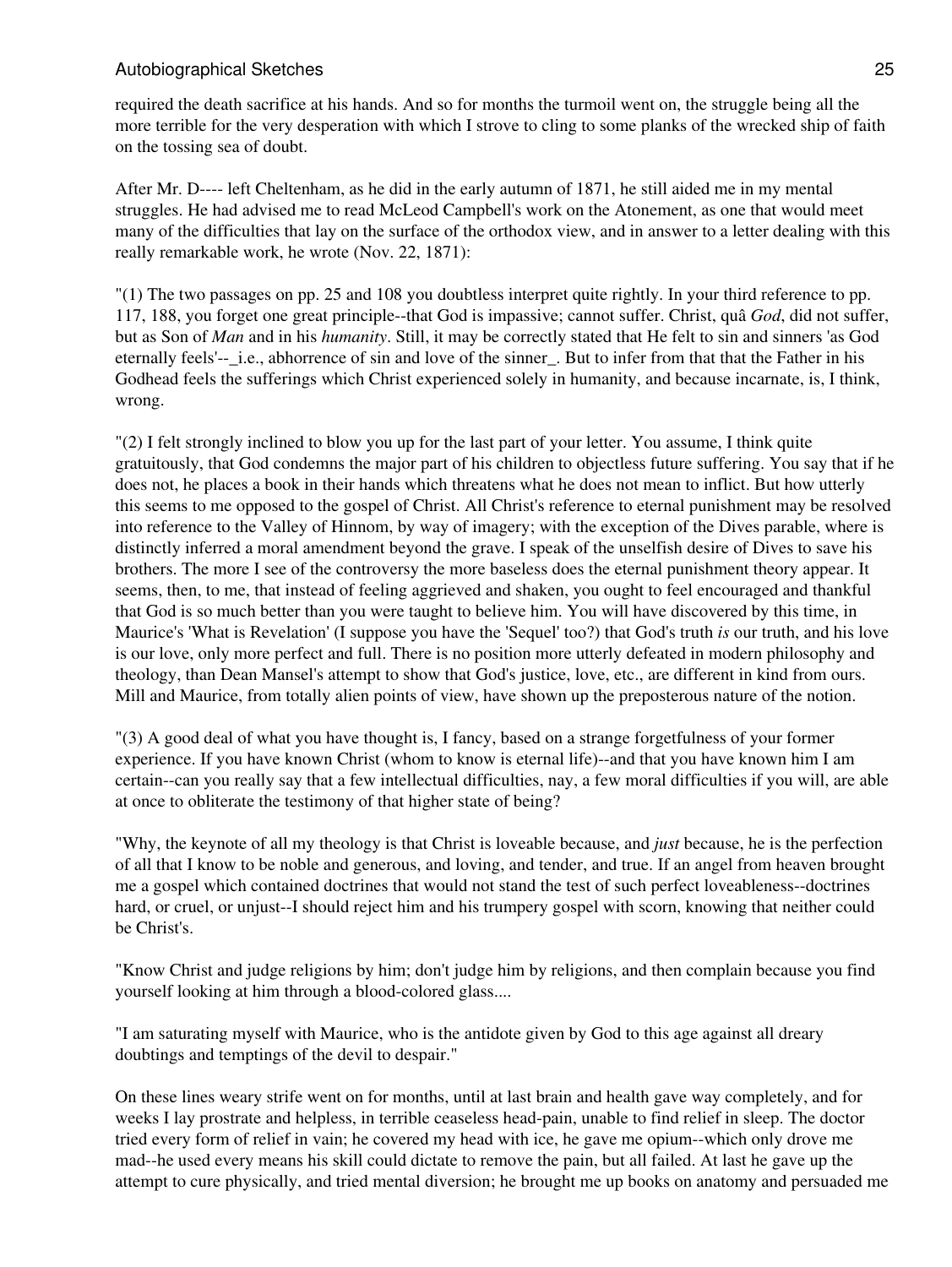to study them; I have still an analysis made by me at that time of Luther Holden's "Human Osteology ". He was wise enough to see that if I were to be brought back to reasonable life, it could only be by diverting thought from the currents in which it had been running to a dangerous extent.

No one who has not felt it knows the fearful agony caused by doubt to the earnestly religious mind. There is in this life no other pain so horrible. The doubt seems to shipwreck everything, to destroy the one steady gleam of happiness "on the other side" that no earthly storm could obscure; to make all life gloomy with a horror of despair, a darkness that may verily be felt. Fools talk of Atheism as the outcome of foul life and vicious thought. They, in their shallow heartlessness, their brainless stupidity, cannot even dimly imagine the anguish of the mere penumbra of the eclipse of faith, much less the horror of that great darkness in which the orphaned soul cries out into the infinite emptiness: "Is it a Devil who has made this world? Are we the sentient toys of an Almighty Power, who sports with our agony, and whose peals of awful mocking laughter echo the wailings of our despair?"

#### VII.

On recovering from that prostrating physical pain, I came to a very definite decision. I resolved that, whatever might be the result, I would take each dogma of the Christian religion, and carefully and thoroughly examine it, so that I should never again say "I believe" where I had not proved. So, patiently and steadily, I set to work. Four problems chiefly at this time pressed for solution. I. The eternity of punishment after death. II. The meaning of "goodness" and "love" as applied to a God who had made this world with all its evil and its misery. III. The nature of the atonement of Christ, and the "justice" of God in accepting a vicarious suffering from Christ, and a vicarious righteousness from the sinner. IV. The meaning of "inspiration" as applied to the Bible, and the reconciliation of the perfection of the author with the blunders and the immoralities of the work.

Maurice's writings now came in for very careful study, and I read also those of Robertson, of Brighton, and of Stopford Brooke, striving to find in these some solid ground whereon I might build up a new edifice of faith. That ground, however, I failed to find; there were poetry, beauty, enthusiasm, devotion; but there was no rock on which I might take my stand. Mansel's Bampton lectures on "The Limits of Religious Thought" deepened and intensified my doubts. His arguments seemed to make certainty impossible, and I could not suddenly turn round and believe to order, as he seemed to recommend, because proof was beyond reach. I could not, and would not, adore in God as the highest Righteousness that which, in man was condemned as harsh, as cruel, and as unjust.

In the midst of this long mental struggle, a change occurred in the outward circumstances of my life. I wrote to Lord Hatherley and asked him if he could give Mr. Besant a Crown living, and he offered us first one in Northumberland, near Alnwick Castle, and then one in Lincolnshire, the village of Sibsey, with a vicarage house, and an income of £410 per annum. We decided to accept the latter.

The village was scattered over a considerable amount of ground, but the work was not heavy. The church was one of the fine edifices for which the fen country is so famous, and the vicarage was a comfortable house, with large and very beautiful gardens and paddock, and with outlying fields. The people were farmers and laborers, with a sprinkling of shopkeepers; the only "society" was that of the neighboring clergy, Tory and prim to an appalling extent. There was here plenty of time for study, and of that time I vigorously availed myself. But no satisfactory light came to me, and the suggestions and arguments of my friend Mr. D---- failed to bring conviction to my mind. It appeared clear to me that the doctrine of Eternal Punishment was taught in the Bible, and the explanations given of the word "eternal" by men like Maurice and Stanley, did not recommend themselves to me as anything more than skilful special pleading-- evasions, not clearings up, of a moral difficulty. For the problem was: Given a good God, how can he have created mankind, knowing beforehand that the vast majority of those whom he had created were to be tortured for evermore? Given a just God, how can he punish people for being sinful, when they have inherited a sinful nature without their own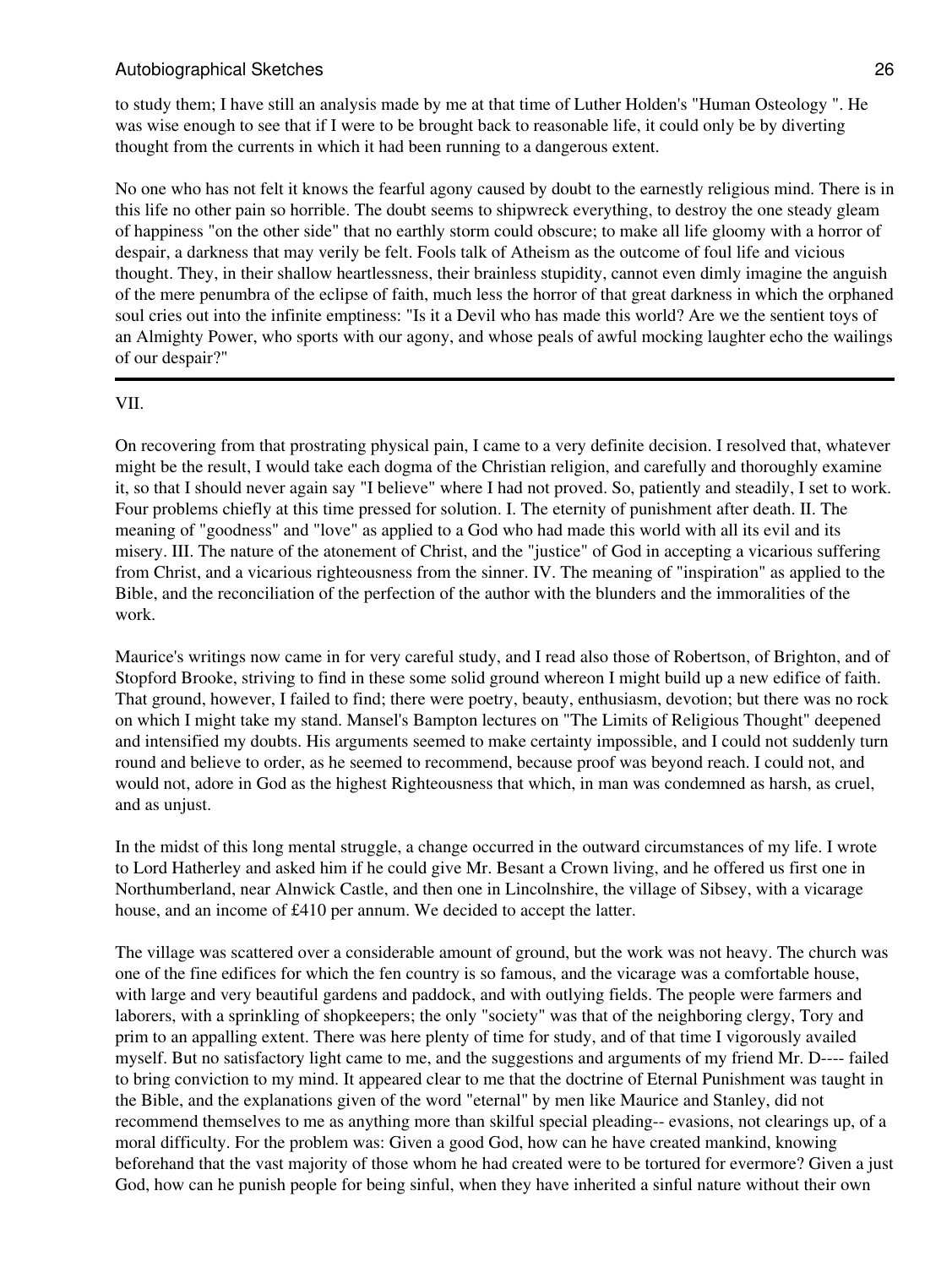choice and of necessity? Given a righteous God, how can he allow sin to exist for ever, so that evil shall be as eternal as good, and Satan shall reign in hell, as long as Christ in Heaven? The answer of the Broad church school was, that the word "eternal" applied only to God and to life which was one with his; that "everlasting" only meant "lasting for an age", and that while the punishment of the wicked might endure for ages it was purifying, not destroying, and at last all should be saved, and "God should be all in all". These explanations had (for a time) satisfied Mr. D----, and I find him writing to me in answer to a letter of mine dated March 25th, 1872:

"On the subject of Eternal punishment I have now not the remotest doubt. It is impossible to handle the subject exhaustively in a letter, with a sermon to finish before night. But you *must* get hold of a few valuable books that would solve all kinds of difficulties for you. For most points read Stopford Brooke's Sermons--they are simply magnificent, and are called (1) Christian modern life, (2) Freedom in the Church of England, (3) and (least helpful) 'Sermons'. Then again there is an appendix to Llewellyn Davies' 'Manifestation of the Son of God', which treats of forgiveness in a future state as related to Christ and Bible. As to that special passage about the Blasphemy against the Holy Ghost (to which you refer), I will write you my notions on it in a future letter."

## A little later, according, he wrote:

"With regard to your passage of difficulty about the unpardonable sin, I would say: (1) If that sin is not to be forgiven in the world to come, it is implied that all other sins *are forgiven in the world to come*. (2) You must remember that our Lord's parables and teachings mainly concerned contemporary events and people. I mean, for instance, that in his great prophecy of *judgment* he simply was speaking of the destruction of the Jewish polity and nation. The *principles* involved apply through all time, but He did not apply them except to the Jewish nation. He was speaking then, not of 'the end of the *world*, (as is wrongly translated), but of 'the end of the age '. (Every age is wound up with a judgment. French Revolutions, Reformations, etc., are all ends of ages and judgments.) [Greek aion] does not, cannot, will not, and never did mean *world*, but *age*. Well, then, he has been speaking of the Jewish people. And he says that all words spoken against the Son of Man will be forgiven. But there is a blasphemy against the Holy Spirit of God--there is a confusion of good with evil, of light with darkness--which goes deeper down than this. When a nation has lost the faculty of distinguishing love from hatred, the spirit of falsehood and hypocrisy from the spirit of truth, God from the Devil-- then its doom is pronounced\_--the decree is gone forth against it. As the doom of Judaism, guilty of this sin, *was then* pronounced. As the \_decree against it had already gone forth. It is a national warning, not an individual one. It applies to two ages of this world, and not to two worlds\_. All its teaching was primarily *national*, and is only thus to be rightly read-- if not all, rather *most of it*. If you would be sure of this and understand it, see the parables, etc., explained in Maurice's 'Gospel of the Kingdom of Heaven' (a commentary on S. Luke). I can only indicate briefly in a letter the line to be taken on this question.

"With regard to the [Greek: elui, elui, lama sabbachthani]. I don't believe that the Father even momentarily hid his face from Him. The life of sonship was unbroken. Remark: (1) It is a quotation from a Psalm. (2) It rises naturally to a suffering man's lips as expressive of agony, though not exactly framed for *his* individual *agony*. (3) The spirit of the Psalm is one of trust, and hope, and full faith, notwithstanding the 1st verse. (4) Our Lord's agony was very extreme, not merely of body but of *soul*. He spoke out of the desolation of one forsaken, not by his divine Father but by his human brothers. I have heard sick and dying men use the words of beloved Psalms in just such a manner.

"The impassibility of God (1) With regard to the Incarnation, this presents no difficulty. Christ suffered simply and entirely as man, was too truly a man not to do so. (2) With regard to the Father, the key of it is here. 'God *is* love.' He does not need suffering to train into sympathy, because his nature is sympathy. He can afford to dispense with hysterics, because he sees ahead that his plan is working to the perfect result. I am not quite sure whether I have hit upon your difficulty here, as I have destroyed your last letter but one. But the 'Gospel of the Kingdom' is a wonderful 'eye-opener'."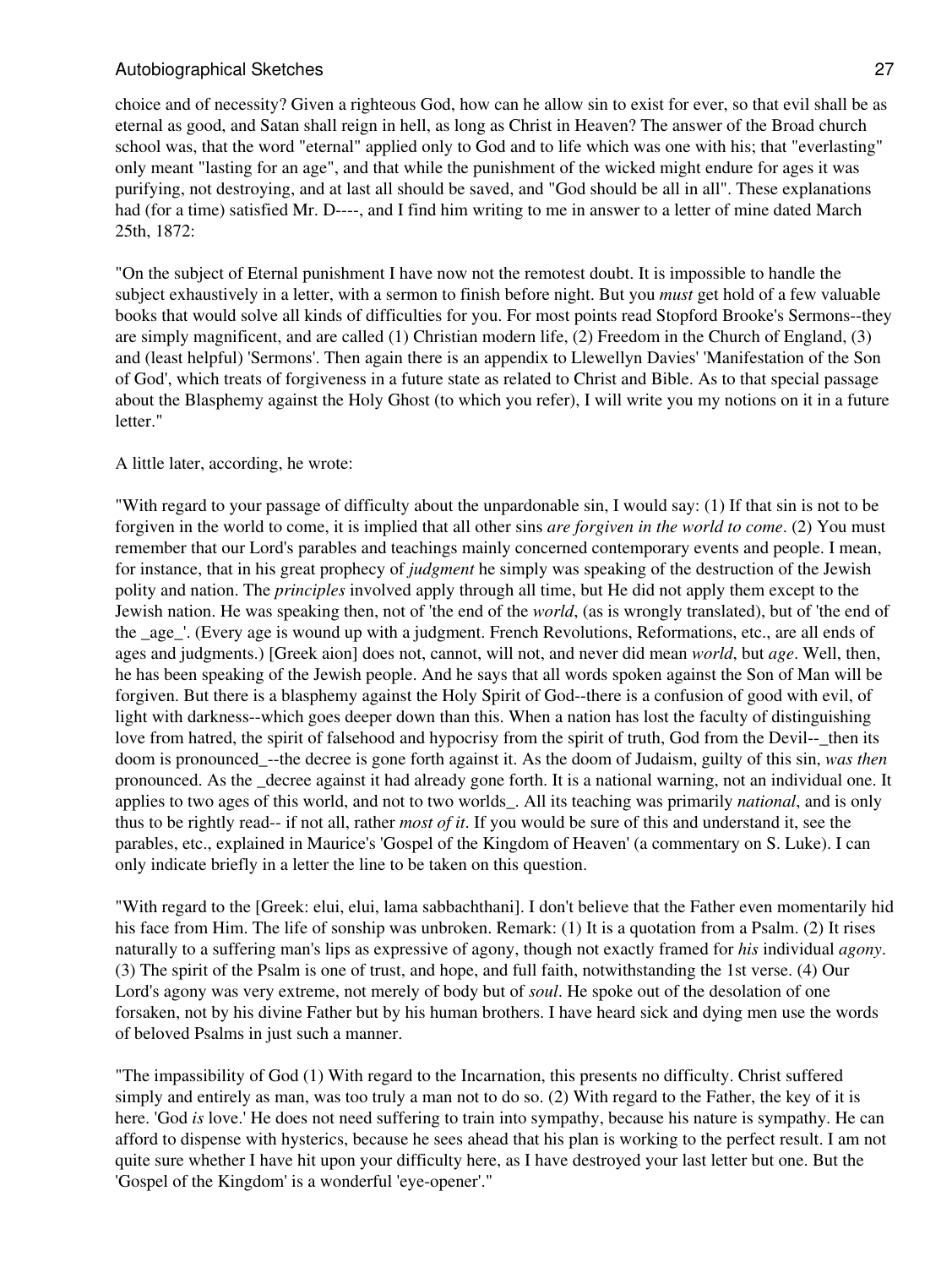Worst of all the puzzles, perhaps, was that of the existence of evil and of misery, and the racking doubt whether God *could* be good, and yet look on the evil and the misery of the world unmoved and untouched. It seemed so impossible to believe that a Creator could be either cruel enough to be indifferent to the misery, or weak enough to be unable to stop it: the old dilemma faced me unceasingly. "If he can prevent it, and does not, he is not good; if he wishes to prevent it, and cannot, he is not almighty;" and out of this I could find no way of escape. Not yet had any doubt of the existence of God crossed my mind.

In August, 1872 Mr. D---- tried to meet this difficulty. He wrote:

"With regard to the impassibility of God, I think there is a stone wrong among your foundations which causes your difficulty. Another wrong stone is, I think, your view of the nature of the *sin* and *error* which is supposed to grieve God. I take it that sin is an absolutely necessary factor in the production of the perfect man. It was foreseen and allowed as a means to an end--as in fact an *education*.

"The view of all the sin and misery in the world cannot grieve God, any more than it can grieve you to see Digby fail in his first attempt to build a card-castle or a rabbit-hutch. All is part of the training. God looks at the ideal man to which all tends. The popular idea of the fall is to me a very absurd one. There was never an ideal state in the past, but there will be in the future. The Genesis allegory simply typifies the first awakening of consciousness of good and evil--of two *wills* in a mind hitherto only animal-psychic.

"Well then--there being no occasion for grief in watching the progress of his own perfect and unfailing plans--your difficulty in God's impassibility vanishes. Christ, \_quâ\_ God, was, of course, impassible too. It seems to me that your position implies that God's 'designs' have partially (at least) failed, and hence the grief of perfect benevolence. Now I stoutly deny that any jot or tittle of God's plans can fail. I believe in the ordering of all for the best. I think that the pain consequent on broken law is only an inevitable necessity, over which we shall some day rejoice.

"The indifference shown to God's love cannot pain Him. Why? because it is simply a sign of defectiveness in the creature which the ages will rectify. The being who is indifferent is not yet educated up to the point of love. But he *will be*. The pure and holy suffering of Christ was (pardon me) *wholly* the consequence of his human nature. True it was because of the *perfection* of his humanity. But his Divinity had nothing to do with it. It was his *human heart* that broke. It was because he entered a world of broken laws and of incomplete education that he became involved in suffering with the rest of his race.....

"No, Mrs. Besant; I never feel at all inclined to give up the search, or to suppose that the other side may be right. I claim no merit for it, but I have an invincible faith in the morality of God and the moral order of the world. I have no more doubt about the falsehood of the popular theology than I have about the unreality of six robbers who attacked me three nights ago in a horrid dream. I exult and rejoice in the grandeur and freedom of the little bit of truth it has been given me to see. I am told that 'Present-day Papers', by Bishop Ewing (edited) are a wonderful help, many of them, to puzzled people: I mean to get them. But I am sure you will find that the truth will (even so little as we may be able to find out) grow on you, make you free, light your path, and dispel, at no distant time, your *painful* difficulties and doubts. I should say on no account give up your reading. I think with you that you could not do without it. It will be a wonderful source of help and peace to you. For there are struggles far more fearful than those of intellectual doubt. I am keenly alive to the gathered-up sadness of which your last two pages are an expression. I was sorrier than I can say to read them. They reminded me of a long and very dark time in my own life, when I thought the light never would come. Thank God it came, or I think I could not have held out much longer. But you have evidently strength to bear it now. The more dangerous time, I should fancy, has passed. You will have to mind that the fermentation leaves clear spiritual wine, and not (as too often) vinegar.

"I wish I could write something more helpful to you in this great matter. But as I sit in front of my large bay window, and see the shadows on the grass and the sunlight on the leaves, and the soft glimmer of the rosebuds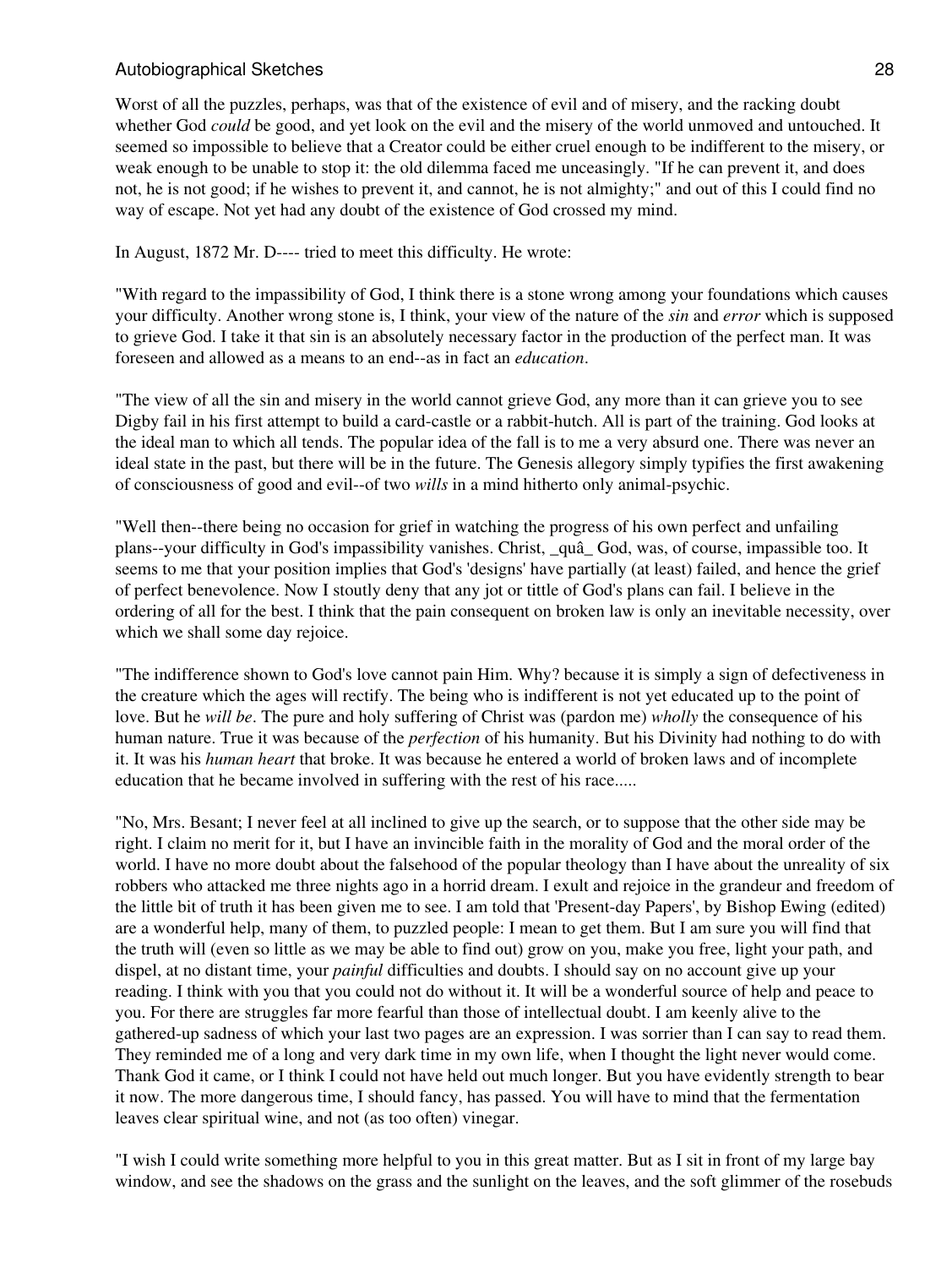left by the storms, I cannot but believe that all will be very well. 'Trust in the Lord; wait patiently for him'--they are trite words. But he made the grass, the leaves, the rosebuds, and the sunshine, and he is the Father of our Lord Jesus Christ. And now the trite words have swelled into a mighty argument."

Despite reading and argument, my scepticism grew only deeper and deeper. The study of W.R. Greg's "Creed of Christendom", of Matthew Arnold's "Literature and Dogma", helped to widen the mental horizon, while making a return to the old faith more and more impossible. The church services were a weekly torture, but feeling as I did that I was only a doubter, I spoke to none of my doubts. It was possible, I felt, that all my difficulties might be cleared up, and I had no right to shake the faith of others while in uncertainty myself. Others had doubted and had afterwards believed; for the doubter silence was a duty; the blinded had better keep their misery to themselves. I found some practical relief in parish work of a non-doctrinal kind, in nursing the sick, in trying to brighten a little the lot of the poor of the village. But here, again, I was out of sympathy with most of those around me. The movement among the agricultural laborers, due to the energy and devotion of Joseph Arch, was beginning to be talked of in the fens, and bitter were the comments of the farmers on it, while I sympathised with the other side. One typical case, which happened some months later, may stand as example of all. There was a young man, married, with two young children, who was wicked enough to go into a neighboring county to a "Union Meeting", and who was, further, wicked enough to talk about it when he returned. He became a marked man; no farmer would employ him. He tramped about vainly, looking for work, grew reckless, and took to drink. Visiting his cottage one day I found his wife ill, a dead child in the bed, a sick child in her arms; yes, she "was pining; there was no work to be had". "Why did she leave the dead child on the bed? because there was no other place to put it." The cottage consisted of one room and a "lean-to", and husband and wife, the child dead of fever and the younger child sickening with it, were all obliged to lie on the one bed. In another cottage I found four generations sleeping in one room, the great-grandfather and his wife, the grandmother (unmarried), the mother (unmarried), and the little child, while three men-lodgers completed the tale of eight human beings crowded into that narrow, ill-ventilated garret. Other cottages were hovels, through the broken roofs of which poured the rain, and wherein rheumatism and ague lived with the dwellers. How could I do aught but sympathise with any combination that aimed at the raising of these poor? But to sympathise with Joseph Arch was a crime in the eyes of the farmers, who knew that his agitation meant an increased drain on their pockets. For it never struck them that, if they paid less in rent to the absent landlord, they might pay more in wage to the laborers who helped to make their wealth, and they had only civil words for the burden that crushed them, and harsh ones for the builders-up of their ricks and the mowers of their harvests. They made common cause with their enemy, instead of with their friend, and instead of leaguing themselves with the laborers, as forming together the true agricultural interest, they leagued themselves with the landlords against the laborers, and so made fratricidal strife instead of easy victory over the common foe.

In the summer and autumn of 1872, I was a good deal in London with my mother.--My health had much broken down, and after a severe attack of congestion of the lungs, my recovery was very slow. One Sunday in London, I wandered into St. George's Hall, in which Mr. Charles Voysey was preaching, and there I bought some of his sermons. To my delight I found that someone else had passed through the same difficulties as I about hell and the Bible and the atonement and the character of God, and had given up all these old dogmas, while still clinging to belief in God. I went to St. George's Hall again on the following Sunday, and in the little ante-room, after the service, I found myself in a stream of people, who were passing by Mr. and Mrs. Voysey, some evidently known to him, some strangers, many of the latter thanking him for his morning's work. As I passed in my turn I said: "I must thank you for very great help in what you have said this morning", for indeed the possibility opened of a God who was really "loving unto every man", and in whose care each was safe for ever, had come like a gleam of light across the stormy sea of doubt and distress on which I had been tossing for nearly twelve months. On the following Sunday, I saw them again, and was cordially invited down to their Dulwich home, where they gave welcome to all in doubt. I soon found that the Theism they professed was free from the defects which revolted me in Christianity. It left me God as a Supreme Goodness, while rejecting all the barbarous dogmas of the Christian faith. I now read Theodore Parker's "Discourse on Religion", Francis Newman's "Hebrew Monarchy", and other works, many of the essays of Miss Frances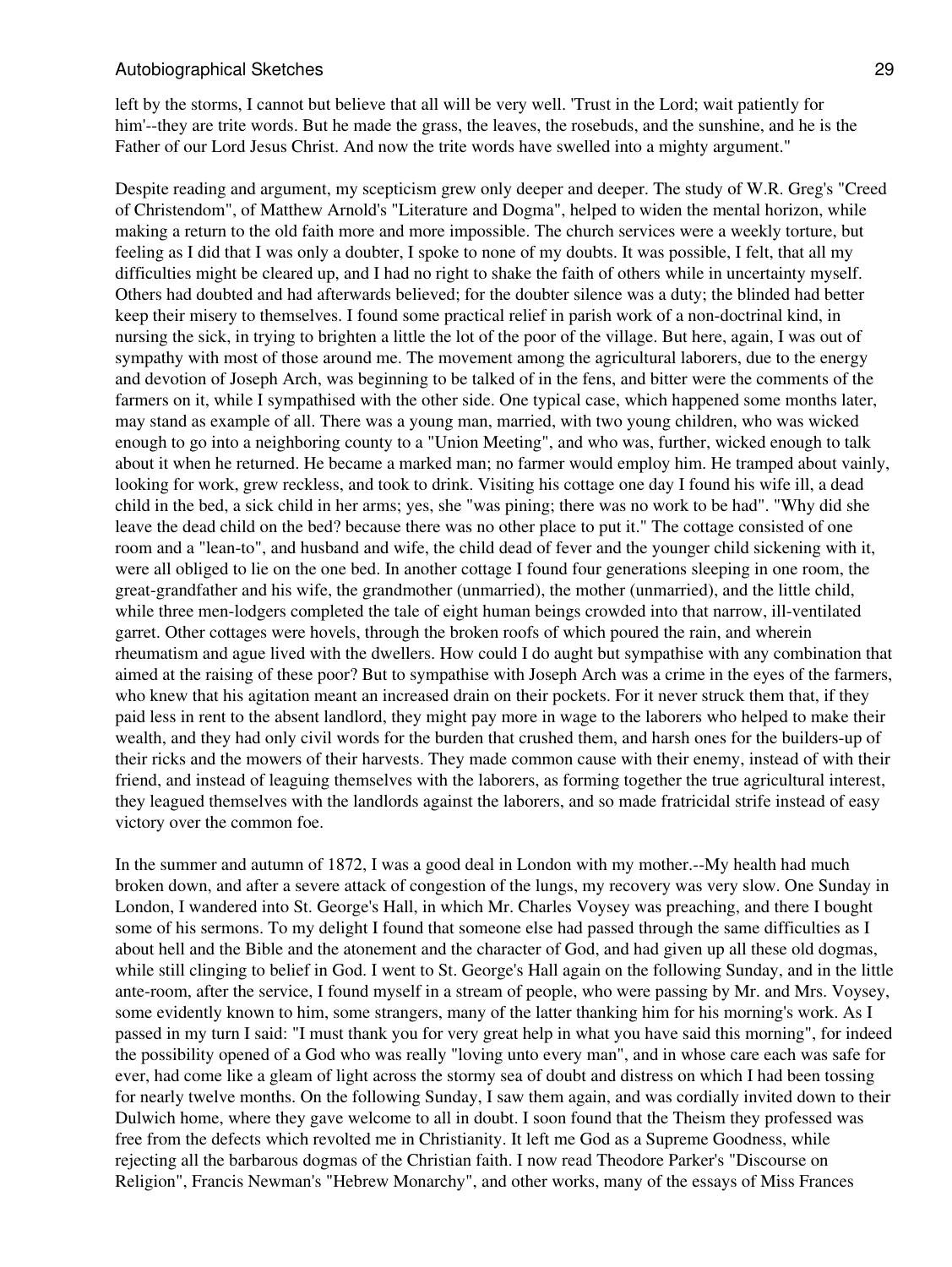Power Cobbe and of other Theistic writers, and I no longer believed in the old dogmas and hated while I believed; I no longer doubted whether they were true or not; I shook them off, once for all, with all their pain, and horror, and darkness, and felt, with relief and joy inexpressible, that they were all but the dreams of ignorant and semi-savage minds, not the revelation of a God. The last remnant of Christianity followed swiftly these cast-off creeds, though, in parting with this, one last pang was felt. It was the doctrine of the Deity of Christ. The whole teaching of the Broad Church School tends, of course, to emphasise the humanity at the expense of the Deity of Christ, and when the eternal punishment and the substitutionary atonement had vanished, there seemed to be no sufficient reason left for so stupendous a miracle as the incarnation of the Deity. I saw that the idea of incarnation was common to all Eastern creeds, not peculiar to Christianity; the doctrine of the unity of God repelled the doctrine of the incarnation of a portion of the Godhead. But the doctrine was dear from association; there was something at once soothing and ennobling in the idea of a union between Man and God, between a perfect man and divine supremacy, between a human heart and an almighty strength. Jesus as God was interwoven with all art, with all beauty in religion; to break with the Deity of Jesus was to break with music, with painting, with literature; the Divine Child in his mother's arms, the Divine Man in his Passion and in his triumph, the human friend encircled with the majesty of the Godhead--did inexorable Truth demand that this ideal figure, with all its pathos, its beauty, its human love, should pass into the Pantheon of the dead Gods of the Past?

#### VIII.

The struggle was a sharp one ere I could decide that intellectual honesty demanded that the question of the Deity of Christ should be analysed as strictly as all else, and that the conclusions come to from an impartial study of facts should be faced as steadily as though they dealt with some unimportant question. I was bound to recognise, however, that more than intellectual honesty would be here required, for if the result of the study were--as I dimly felt it would be--to establish disbelief in the supernatural claims of Christ, I could not but feel that such disbelief would necessarily entail most unpleasant external results. I might give up belief in all save this, and yet remain a member of the Church of England: views on Inspiration, on Eternal Torture, on the Vicarious Atonement, however heterodox, might be held within the pale of the Church; many broad church clergymen rejected these as decidedly as I did myself, and yet remained members of the Establishment; the judgment on "Essays and Reviews" gave this wide liberty to heresy within the Church, and a laywoman might well claim the freedom of thought legally bestowed on divines. The name "Christian" might well be worn while Christ was worshipped as God, and obeyed as the "Revealer of the Father's will", the "well-beloved Son", the "Savior and Lord of men". But once challenge that unique position, once throw off that supreme sovereignty, and then it seemed to me that the name "Christian" became a hypocrisy, and its renouncement a duty incumbent on an upright mind. But I was a clergyman's wife; my position made my participation in the Holy Communion a necessity, and my withdrawal therefrom would be an act marked and commented upon by all. Yet if I lost my faith in Christ, how could I honestly approach "the Lord's Table", where Christ was the central figure and the recipient of the homage paid there by every worshipper to "God made man"? Hitherto mental pain alone had been the price demanded inexorably from the searcher after truth; now to the inner would be added the outer warfare, and how could I tell how far this might carry me?

One night only I spent in this struggle over the question: "Shall I examine the claims to Deity of Jesus of Nazareth?". When morning broke the answer was clearly formulated: "Truth is greater than peace or position. If Jesus be God, challenge will not shake his Deity; if he be Man, it is blasphemy to worship him." I re-read Liddon's "Bampton Lectures" on this controversy and Renan's "Vie de Jesus". I studied the Gospels, and tried to represent to myself the life there outlined; I tested the conduct there given as I should have tested the conduct of any ordinary historical character; I noted that in the Synoptics no claim to Deity was made by Jesus himself, nor suggested by his disciples; I weighed his own answer to an enquirer, with its plain disavowal of Godhood: "Why callest thou me good? There is none good save one, that is God" (Matt, xix., 17); I conned over his prayers to "my Father", his rest on divine protection, his trust in a power greater than his own; I noted his repudiation of divine knowledge: "Of that day and that hour knoweth no man, no, not the angels which are in heaven, *neither the Son*, but the Father" (Mark xiii., 32); I studied the meaning of his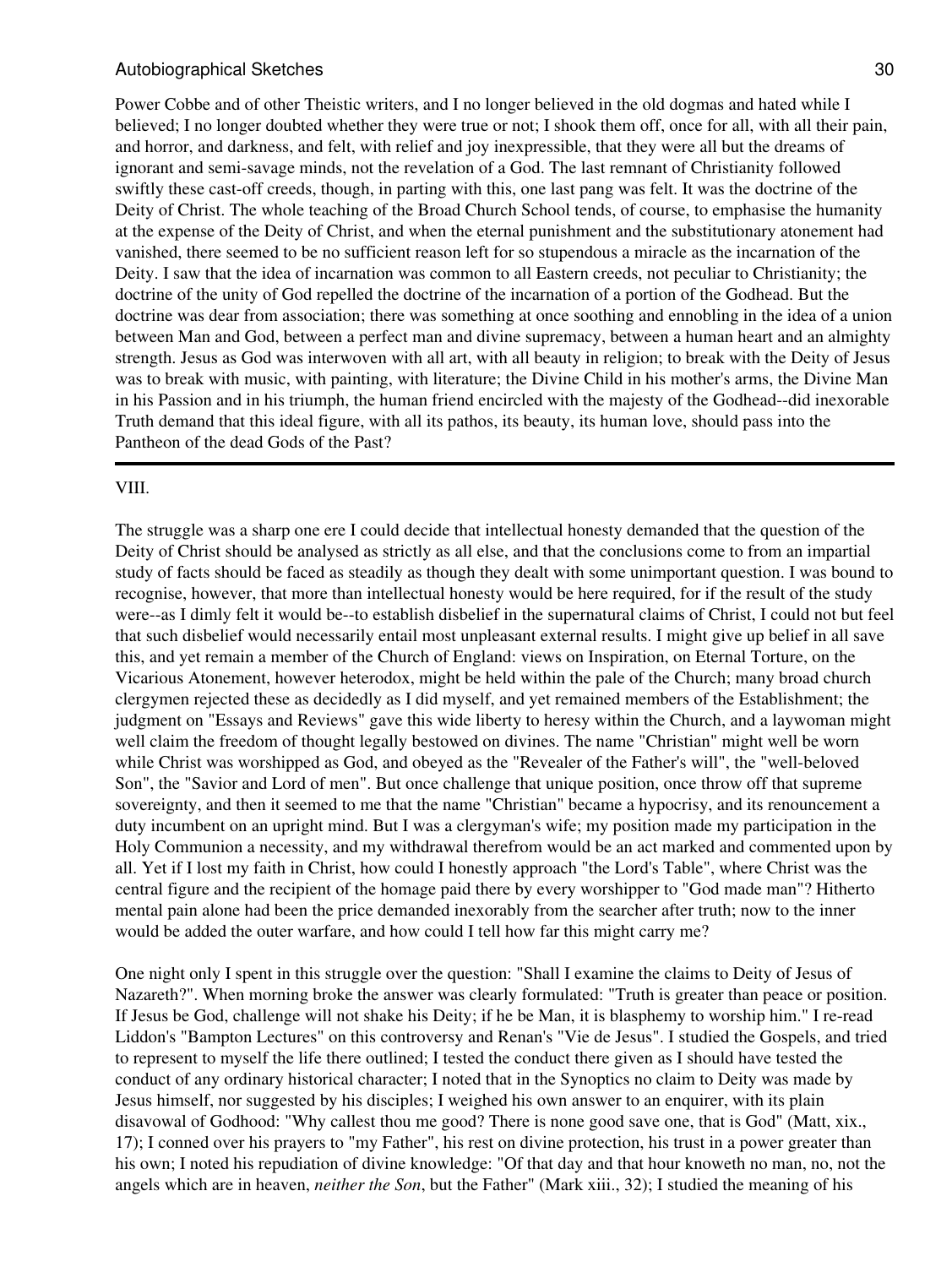prayer of anguished submission: "O my Father, if it be possible, let this cup pass from me! nevertheless, not as I will, but as thou wilt" (Matt, xxvi., 39); I dwelt on his bitter cry in his dying agony: "My God, my God, why hast thou forsaken me?" (Matt, xxvii., 46); I asked the meaning of the final words of rest: "Father, into thy hands I commend my spirit" (Luke xxiii., 46). And I saw that, if there were any truth in the Gospels at all, they told the story of a struggling, suffering, sinning, praying man, and not of a God at all and the dogma of the Deity of Christ followed the rest of the Christian doctrines into the limbo of past beliefs.

Yet one other effort I made to save myself from the difficulties I foresaw in connexion with this final breach with Christianity. There was one man who had in former days wielded over me a great influence, one whose writings had guided and taught me for many years--Dr. Pusey, the venerable leader of the Catholic party in the Church, the learned Patristic scholar, full of the wisdom of antiquity. He believed in Christ as God; what if I put my difficulties to him? If he resolved them for me I should escape the struggle I foresaw; if he could not resolve them, then no answer to them was to be hoped for. My decision was quickly made; being with my mother, I could write to him unnoticed, and I sat down and put my questions clearly and fully, stating my difficulties and asking him whether, out of his wider knowledge and deeper reading, he could resolve them for me. I wish I could here print his answer, together with two or three other letters I received from him, but the packet was unfortunately stolen from my desk and I have never recovered it. Dr. Pusey advised me to read Liddon's "Bampton Lectures", referred me to various passages, chiefly from the Fourth Gospel, if I remember rightly, and invited me to go down to Oxford and talk over my difficulties. Liddon's "Bampton Lectures" I had thoroughly studied, and the Fourth Gospel had no weight with me, the arguments in favor of its Alexandrian origin being familiar to me, but I determined to accept his invitation to a personal interview, regarding it as the last chance of remaining in the Church.

To Oxford, accordingly, I took the train, and made my way to the famous Doctor's rooms. I was shown in, and saw a short, stout gentleman, dressed in a cassock, and looking like a comfortable monk; but the keen eyes, steadfastly gazing straight into mine, told me of the power and subtlety hidden by the unprepossessing form. The head was fine and impressive, the voice low, penetrating, drilled into a somewhat monotonous and artificially subdued tone. I quickly found that no sort of enlightenment could possibly result from our interview. He treated me as a penitent going to confession, seeking the advice of a director, not as an enquirer struggling after truth, and resolute to obtain some firm standing-ground in the sea of doubt, whether on the shores of orthodoxy or of heresy. He would not deal with the question of the Deity of Jesus as a question for argument; he reminded me: "You are speaking of your judge," when I pressed some question. The mere suggestion of an imperfection in Jesus' character made him shudder in positive pain, and he checked me with raised hand, and the rebuke: "You are blaspheming; the very thought is a terrible sin". I asked him if he could recommend to me any books which would throw light on the subject: "No, no, you have read too much already. You must pray; you must pray." Then, as I said that I could not believe without proof, I was told: "Blessed are they that have not seen, and yet have believed," and my further questioning was checked by the murmur: "O my child, how undisciplined! how impatient!". Truly, he must have found in me--hot, eager, passionate in my determination to know, resolute not to profess belief while belief was absent--but very little of that meek, chastened, submissive spirit to which he was accustomed in the penitents wont to seek his counsel as their spiritual guide. In vain did he bid me pray as though I believed; in vain did he urge the duty of blind submission to the authority of the Church, of yielding, unreasoning faith, which received but questioned not. He had no conception of the feelings of the sceptical spirit; his own faith was solid as a rock-- firm, satisfied, unshakeable; he would as soon have committed suicide as have doubted of the infallibility of the "Universal Church".

"It is not your duty to ascertain the truth," he told me sternly. "It is your duty to accept and to believe the truth as laid down by the Church; at your peril you reject it; the responsibility is not yours so long as you dutifully accept that which the Church has laid down for your acceptance. Did not the Lord promise that the presence of the Spirit should be ever with his Church, to guide her into all truth?"

"But the fact of the promise and its value are the very points on which I am doubtful," I answered.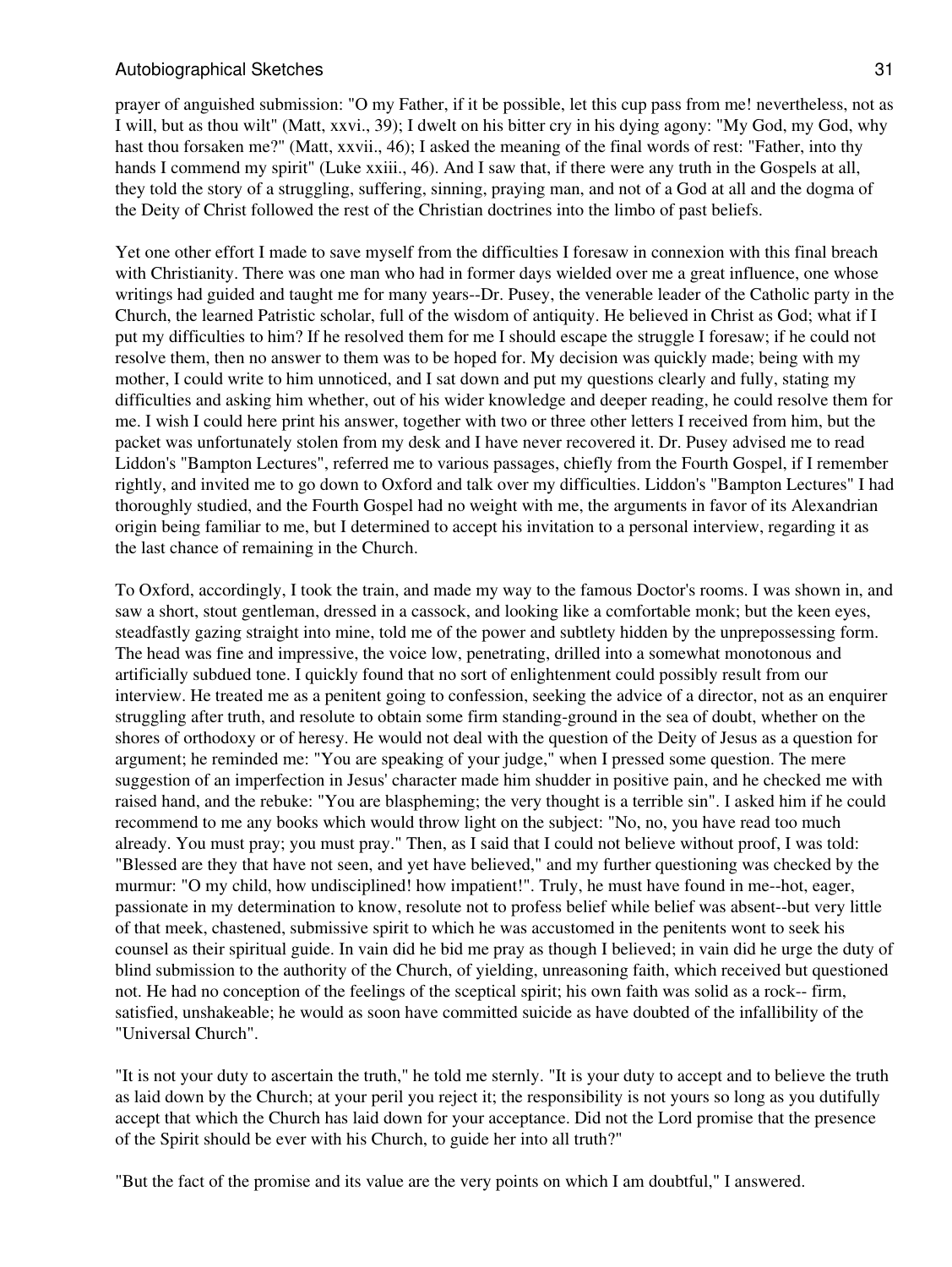He shuddered. "Pray, pray," he said. "Father, forgive her, for she knows not what she says."

It was in vain I urged that I had everything to gain and nothing to lose by following his directions, but that it seemed to me that fidelity to truth forbade a pretended acceptance of that which was not believed.

"Everything to lose? Yes, indeed. You will be lost for time and lost for eternity."

"Lost or not," I rejoined, "I must and will try to find out what is true, and I will not believe till I am sure."

"You have no right to make terms with God," he answered, "as to what you will believe and what you will not believe. You are full of intellectual pride."

I sighed hopelessly. Little feeling of pride was there in me just then, and I felt that in this rigid unyielding dogmatism there was no comprehension of my difficulties, no help for me in my strugglings. I rose and, thanking him for his courtesy, said that I would not waste his time further, that I must go home and just face the difficulties out, openly leaving the Church and taking the consequences. Then for the first time his serenity was ruffled.

"I forbid you to speak of your disbelief," he cried. "I forbid you to lead into your own lost state the souls for whom Christ died."

Slowly and sadly I took my way back to the station, knowing that my last chance of escape had failed me. I recognised in this famous divine the spirit of the priest, which could be tender and pitiful to the sinner, repentant, humble, submissive, craving only for pardon and for guidance, but which was iron to the doubter, to the heretic, and would crush out all questionings of "revealed truth", silencing by force, not by argument, all challenge of the traditions of the Church. Out of such men were made the Inquisitors of the Middle Ages, perfectly conscientious, perfectly rigid, perfectly merciless to the heretic. To them heretics were and are centres of infectious disease, and charity to them "the worst cruelty to the souls of men". Certain that they hold "by no merit of our own, but by the mercy of our God the one truth which he hath revealed", they can permit no questionings, they can accept nought but the most complete submission. But while man aspires after truth, while his brain yearns after knowledge, while his intellect soars upward into the heaven of speculation and "beats the air with tireless wing", so long shall those who demand faith be met by challenge for proof, and those who would blind him shall be defeated by his determination to gaze unblenching on the face of Truth, even though her eyes should turn him into stone.

During this same visit to London I saw Mr. and Mrs. Thomas Scott for the first time. I had gone down to Dulwich to see Mr. and Mrs. Voysey, and after dinner we went over to Upper Norwood, and I was introduced to one of the most remarkable men I have ever met. At that time Mr. Scott was an old man, with beautiful white hair, and eyes like those of a hawk gleaming from under shaggy eyebrows; he had been a man of magnificent physique, and though his frame was then enfeebled, the splendid lion-like head kept its impressive strength and beauty, and told of a unique personality. Of Scotch descent and wellborn, Thomas Scott had, as a boy, been a page at the French Court; his manhood was spent in many lands, for he "was a mighty hunter", though not "before the Lord". He had lived for months among the North American Indians, sharing the hardships of their wild life; he had hunted and fished all over the world. At last, he came home, married, and ultimately settled down at Ramsgate, where he made his home a centre of heretical thought. He issued an enormous number of tracts and pamphlets, and each month he sent out a small packet to hundreds of subscribers and friends. This monthly issue of heretical literature soon made itself a power in the world of thought; the tracts were of various shades of opinion, but were all heretical: some moderate, some extreme; all were well-written, cultured and polished in tone--this was a rule to which Mr. Scott made no exceptions; his writers might say what they liked, but they must have something real to say, and they must say that something in good English. The little white packets found their way into many a quiet country parsonage, into many a fashionable home. His correspondence was world-wide and came from all classes--now a letter from a Prime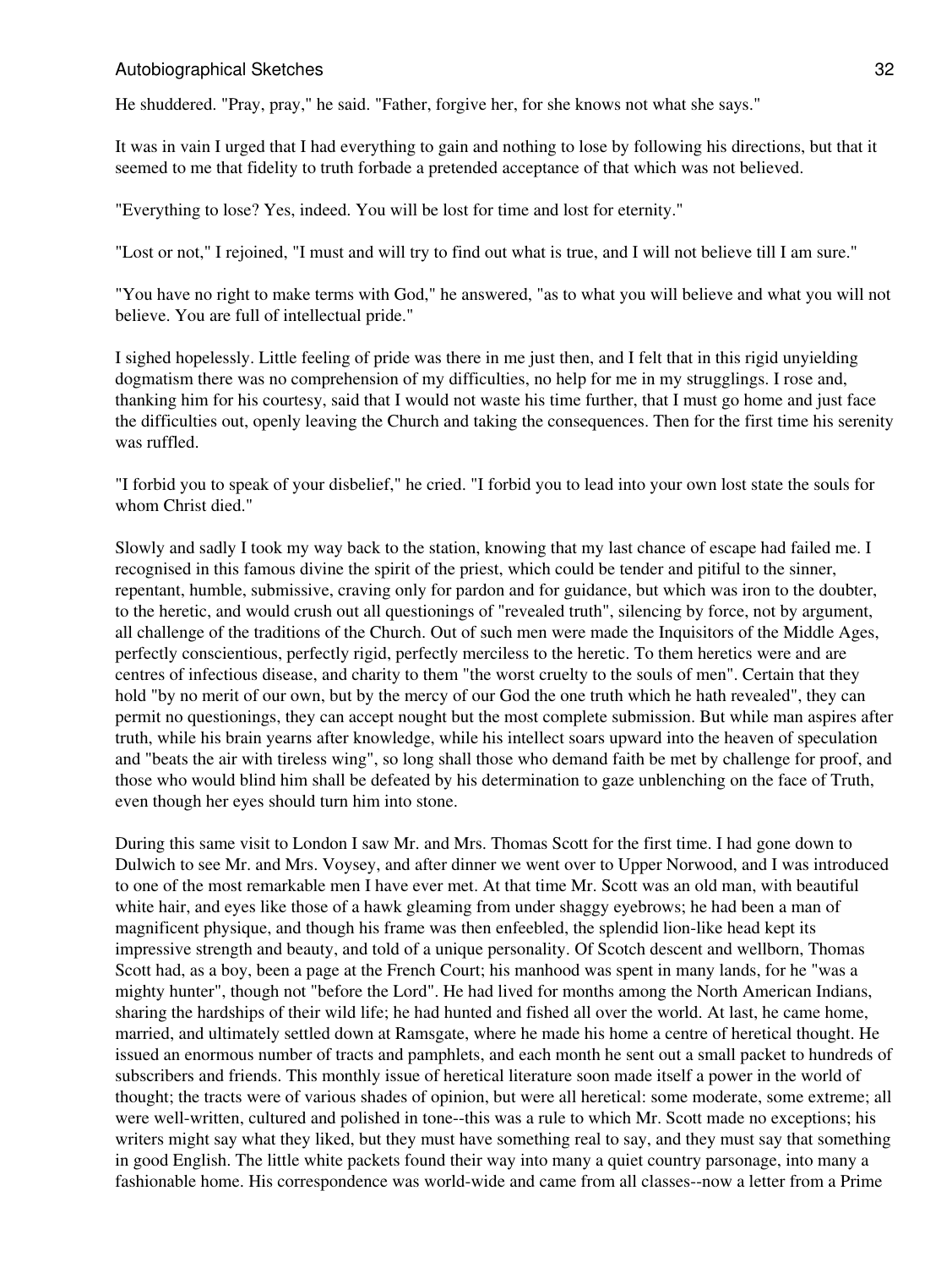Minister, now one from a blacksmith. All were equally welcome, and all were answered with equal courtesy. At his house met people of the most varying opinions. Colenso, Bishop of Natal, Edward Maitland, E. Vansittart Neale, Charles Bray, Sara Hennell, W.J. Birch, R. Suffield, and hundreds more, clerics and laymen, scholars and thinkers, all gathered in this one home, to which the right of entrée—was gained only by love of Truth and desire to spread Freedom among men.

Mr. Scott devoted his fortune to this great work. He would never let publishers have his pamphlets in the ordinary way of trade, but issued them all himself and distributed them gratuitously. If anyone desired to subscribe, well and good, they might help in the work, but make it a matter of business he would not. If anyone sent money for some tracts, he would send out double the worth of the money enclosed, and thus for years he carried on this splendid propagandist work. In all he was nobly seconded by his wife, his "right hand" as he well named her, a sweet, strong, gentle, noble woman, worthy of her husband, and than that no higher praise can be spoken. Of both I shall have more to say hereafter, but at present we are at the time of my first visit to them at Upper Norwood, whither they had removed from Ramsgate.

Kindly greeting was given by both, and on Mr. Voysey suggesting that judging by one essay of mine that he had seen--an essay which was later expanded into the one on "Inspiration", in the Scott series--my pen would be useful for propagandist work, Mr. Scott bade me try what I could do, and send him for criticism anything I thought good enough for publication; he did not, of course, promise to accept an essay, but he promised to read it. A question arose as to the name to be attached to the essay, in case of publication, and I told him that my name was not my own to use, and that I did not suppose that Mr. Besant could possibly, in his position, give me permission to attach it to a heretical essay; we agreed that any essays I might write should for the present be published anonymously, and that I should try my hand to begin with on the subject of the "Deity of Jesus of Nazareth". And so I parted from those who were to be such good friends to me in the coming time of struggle.

# IX.

My resolve was now made, and henceforth there was at least no more doubt so far as my position towards the Church was concerned. I made up my mind to leave it, but was willing to make the leaving as little obtrusive as possible. On my return to Sibsey I stated clearly the ground on which I stood. I was ready to attend the Church services, joining in such parts as were addressed to "the Supreme Being", for I was still heartily Theistic; "the Father", shorn of all the horrible accessories hung round him by Christianity, was still to me an object of adoration, and I could still believe in and worship One who was "righteous in all His ways, and holy in all His works", although the Moloch to whom was sacrificed the well-beloved son had passed away for ever from my creed. Christian I was not, though Theist I was, and I felt that the wider and more generous faith would permit me to bow to the common God with my Christian brethren, if only I was not compelled to pay homage to that "Son of Man" whom Christians believed divine, homage which to me had become idolatry, insulting to the "One God", to him of whom Jesus himself had spoken as of "my God and your God".

Simply enough was the difficulty arranged for the moment. It was agreed that I should withdraw myself from the "Holy Communion"--for in that service, full of the recognition of Jesus as Deity, I could not join without hypocrisy. The ordinary services I would attend, merely remaining silent during those portions of them in which I could not honestly take part, and while I knew that these changes in a clergyman's wife could not pass unnoticed in a country village, I yet felt that nothing less than this was consistent with barest duty. While I had merely doubted, I had kept silence, and no act of mine had suggested doubt to others. Now that I had no doubt that Christianity was a delusion, I would no longer act as though I believed that to be of God which heart and intellect rejected as untrue.

For awhile all went smoothly. I daresay the parishioners gossipped about the absence of their vicar's wife from the Sacrament, and indeed I remember the pain and trembling wherewith, on the first "Sacrament Sunday" after my return, I rose from my seat and walked quietly from the church, leaving the white-spread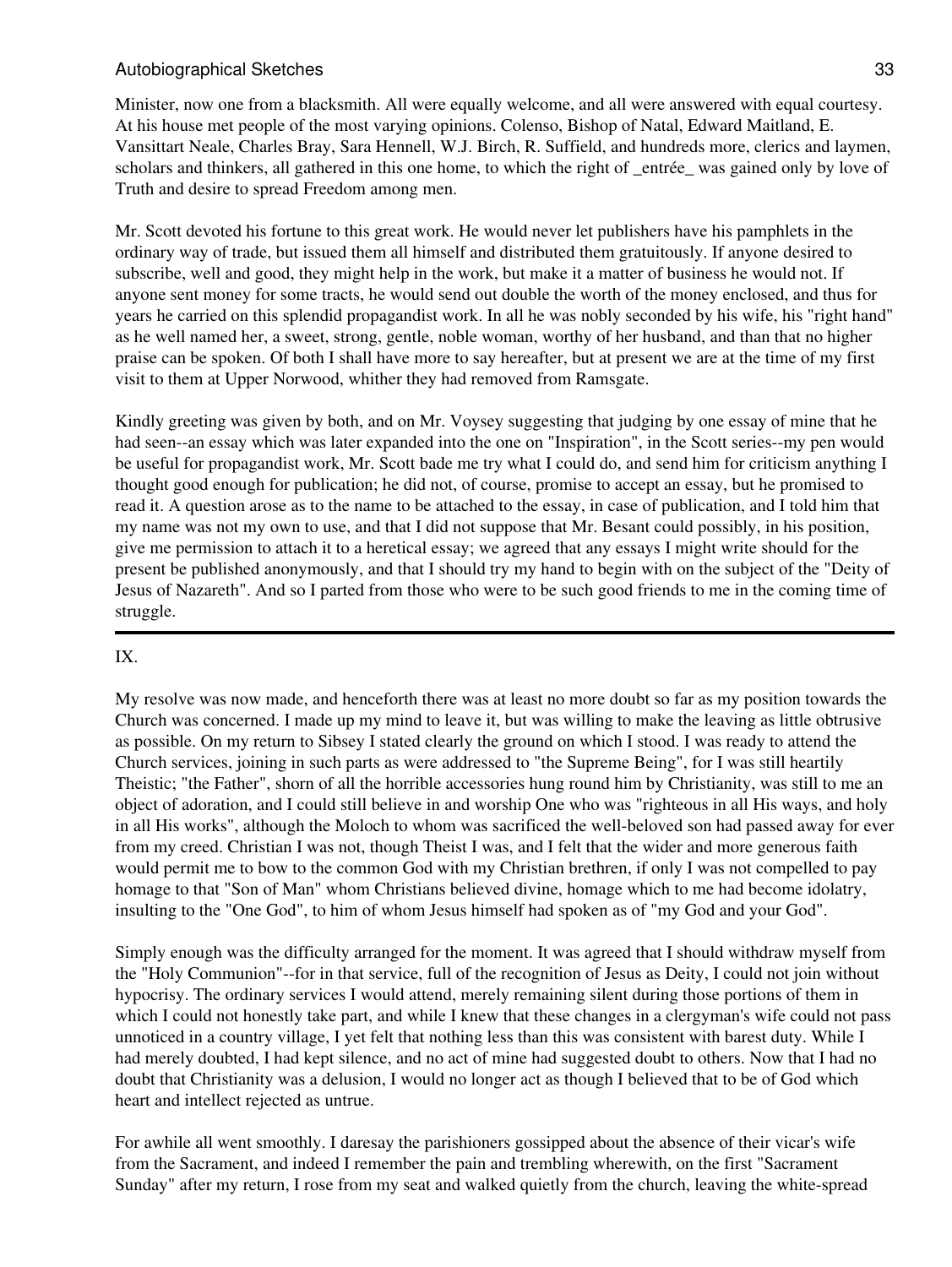altar. That the vicar's wife should "communicate" was as much a matter of course as that the vicar should "administer"; I had never in my life taken public part in anything that made me noticeable in any way among strangers, and still I can recall the feeling of deadly sickness that well nigh overcame me, as rising to go out I felt that every eye in the church was on me, and that my exit would be the cause of unending comment. As a matter of fact, everyone thought that I was taken suddenly ill, and many were the calls and enquiries on the following day. To any direct question, I answered quietly that I was unable to take part in the profession of faith required from an honest communicant, but the statement was rarely necessary, for the idea of heresy in a vicar's wife did not readily suggest itself to the ordinary bucolic mind, and I did not proffer information when it was unasked for.

It happened that, shortly after that (to me) memorable Christmas of 1872, a sharp epidemic of typhoid fever broke out in the village of Sibsey. The drainage there was of the most primitive type, and the contagion spread rapidly. Naturally fond of nursing, I found in this epidemic work just fitted to my hand, and I was fortunate enough to be able to lend personal help that made me welcome in the homes of the stricken poor. The mothers who slept exhausted while I watched beside their darlings' bedsides will never, I like to fancy, think over harshly of the heretic whose hand was as tender and often more skilful than their own. I think Mother Nature meant me for a nurse, for I take a sheer delight in nursing anyone, provided only that there is peril in the sickness, so that there is the strange and solemn feeling of the struggle between the human skill one wields and the supreme enemy, Death. There is a strange fascination in fighting Death, step by step, and this is of course felt to the full where one fights for life as life, and not for a life one loves. When the patient is beloved, the struggle is touched with agony, but where one fights with Death over the body of a stranger, there is a weird enchantment in the contest without personal pain, and as one forces back the hated foe there is a curious triumph in the feeling which marks the death-grip yielding up its prey, as one snatches back to earth the life which had well-nigh perished.

Meanwhile, the promise to Mr. Scott was not forgotten, and I penned the essay on "The Deity of Jesus of Nazareth" which stands first in the collection of essays published later under the title, "My Path to Atheism". The only condition annexed to my sending it to Mr. Scott was the perfectly fair one that if published it should appear without my name. Mr. Scott was well pleased with the essay, and before long it was printed as one of the "Scott Series", to my great delight.

But unfortunately a copy sent to a relative of Mr. Besant's brought about a storm. That gentlemen did not disagree with it--indeed he admitted that all educated persons must hold the views put forward--but what would Society say? What would "the county families" think if one of the clerical party was known to be a heretic. This dreadful little paper bore the inscription "By the wife of a beneficed clergyman"; what would happen if the "wife of the beneficed clergyman" were identified with Mrs. Besant of Sibsey?

After some thought I made a compromise. Alter or hide my faith I would not, but yield personal feelings I would. I gave up my correspondence with Mr. and Mrs. Voysey, which might, it was alleged, he noticed in the village and so give rise to mischievous gossip. In this Mr. and Mrs. Voysey most generously helped me, bidding me rest assured of their cordial friendship while counselling me for awhile to cease the correspondence which was one of the few pleasures of my life, but was not part of my duty to the higher and freer faith which we had all embraced. With keen regret I bade them for awhile farewell, and went back to my lonely life.

In that spring of 1873, I delivered my first lecture. It was delivered to no one, queer as that may sound to my readers. And indeed, it was queer altogether. I was learning to play the organ, and was in the habit of practising in the church by myself, without a blower. One day, being securely locked in, I thought I would like to try how "it felt" to speak from the pulpit. Some vague fancies were stirring in me, that I could speak if I had the chance; very vague they were, for the notion that I might ever speak on the platform had never dawned on me; only the longing to find outlet in words was in me; the feeling that I had something to say, and the yearning to say it. So, queer as it may seem? I ascended the pulpit in the big, empty, lonely church, and there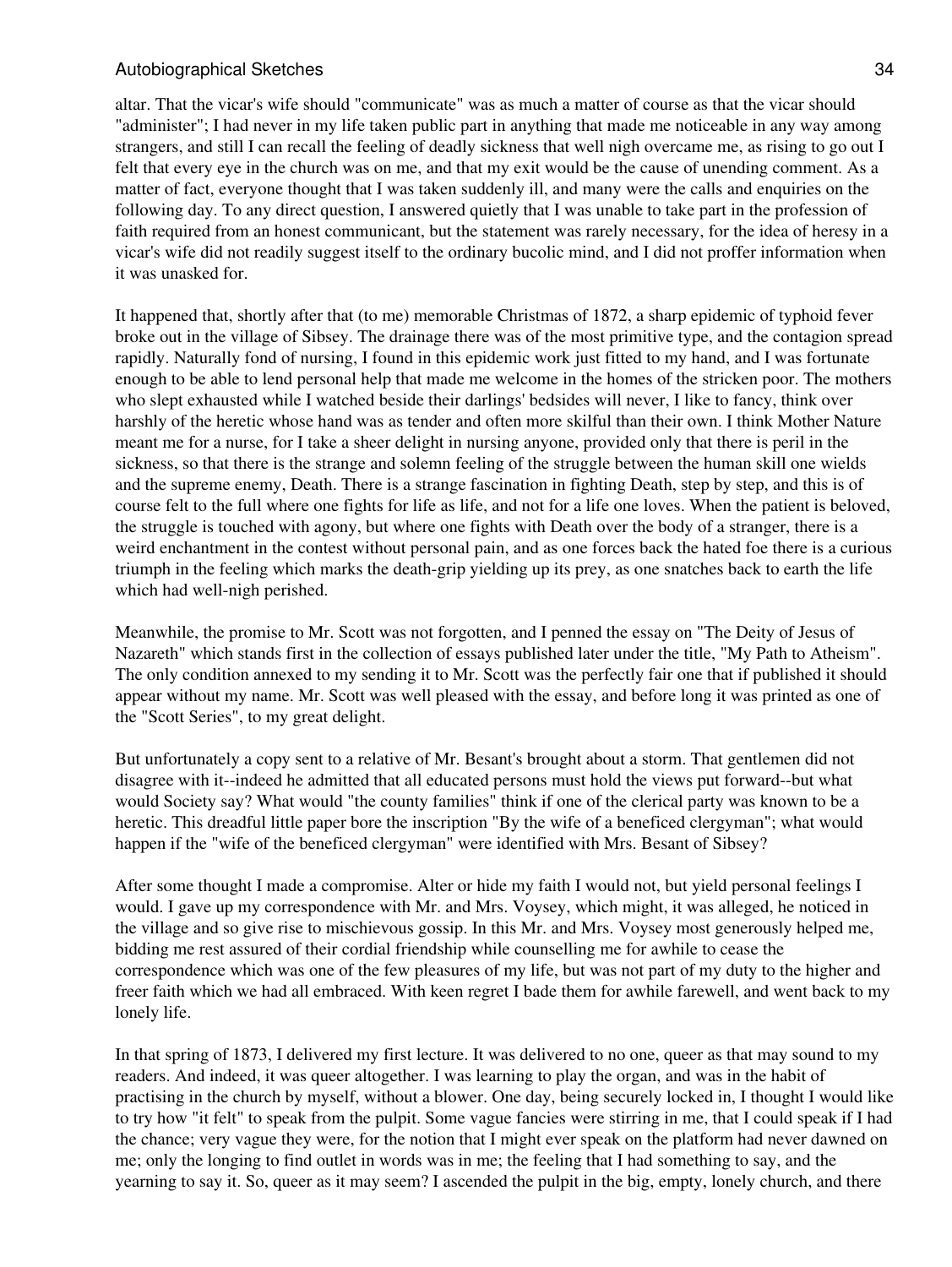and then I delivered my first lecture! I shall never forget the feeling of power and of delight which came upon me as my voice rolled down the aisles, and the passion in me broke into balanced sentences, and never paused for rhythmical expression, while I felt that all I wanted was to see the church full of upturned faces, instead of the emptiness of the silent pews. And as though in a dream the solitude became peopled, and I saw the listening faces and the eager eyes, and as the sentences came unbidden from my lips, and my own tones echoed back to me from the pillars of the ancient church, I knew of a verity that the gift of speech was mine, and that if ever--and it seemed then so impossible--if ever the chance came to me of public work, that at least this power of melodious utterance should win hearing for any message I had to bring.

But that knowledge remained a secret all to my own self for many a long month, for I quickly felt ashamed of that foolish speechifying in an empty church, and I only recall it now because, in trying to trace out one's mental growth, it is only fair to notice the first silly striving after that expression in spoken words, which, later, has become to me one of the deepest delights of life. And indeed none can know save they who have felt it what joy there is in the full rush of language which, moves and sways; to feel a crowd respond to the lightest touch; to see the faces brighten or graven at your bidding; to know that the sources of human passion and human emotion gush at the word of the speaker, as the stream from the riven rock; to feel that the thought that thrills through a thousand hearers has its impulse from you and throbs back to you the fuller from a thousand heart-beats; is there any joy in life more brilliant than this, fuller of passionate triumph, and of the very essence of intellectual delight?

My pen was busy, and a second pamphlet, dealing with the Johannine gospel, was written and sent up to Mr. Scott under the same conditions of anonymity as before, for it was seen that my authorship could in nowise be suspected, and Mr. Scott paid me for my work. I had also made a collection of Theistic, but non-Christian, hymns, with a view of meeting a want felt by Mr. Voysey's congregation at St. George's Hall, and this was lying idle, while it might be utilised. So it was suggested that I should take up again my correspondence with Mr. and Mrs. Voysey, and glad enough was I to do so. During this time my health was rapidly failing, and in the summer of 1873 it broke down completely. At last I went up to London to consult a physician, and was told I was suffering from general nervous exhaustion, which, was accompanied by much disturbance of the functions of the heart. "There is no organic disease yet," said Dr. Sibson, "but there soon will be, unless you can completely change your manner of life." Such a change was not possible, and I grew rapidly worse. The same bad adviser who had before raised the difficulty of "what will Society say?" again interfered, and urged that pressure should be put on me to compel me at least to conform to the outward ceremonies of the Church, and to attend the Holy Communion. This I was resolved not to do, whatever might be the result of my "obstinacy ", and the result was not long in coming.

I had been with the children to Southsea, to see if the change would restore my shattered health, and stayed in town with my mother on my return under Dr. Sibson's care. Very skilful and very good to me was Dr. Sibson, giving me for almost nothing all the wealthiest could have bought with their gold, but he could not remove all then in my life which made the re-acquiring of health impossible. What the doctor could not do, however, others did. It was resolved that I should either resume attendance at the Communion, or should not return home; hypocrisy or expulsion--such was the alternative; I chose the latter.

A bitterly sad time followed; my dear mother was heartbroken; to her, with her wide and vague form of Christianity, loosely held, the intensity of my feeling that where I did not believe I would not pretend belief, was incomprehensible. She recognised far more fully than I all that a separation from my home meant for me, and the difficulties which would surround a young woman not yet six-and-twenty, living alone. She knew how brutally the world judges, and how the mere fact that a woman is young and alone justifies any coarseness of slander. Then, I did not guess how cruel men and women could be, but knowing it from eleven years' experience, I deliberately say that I would rather go through it all again with my eyes wide open from the first, than have passed those eleven years "in Society" under the burden of an acted lie.

But the struggle was hard when she prayed me for her sake to give way; against harshness I had been rigid as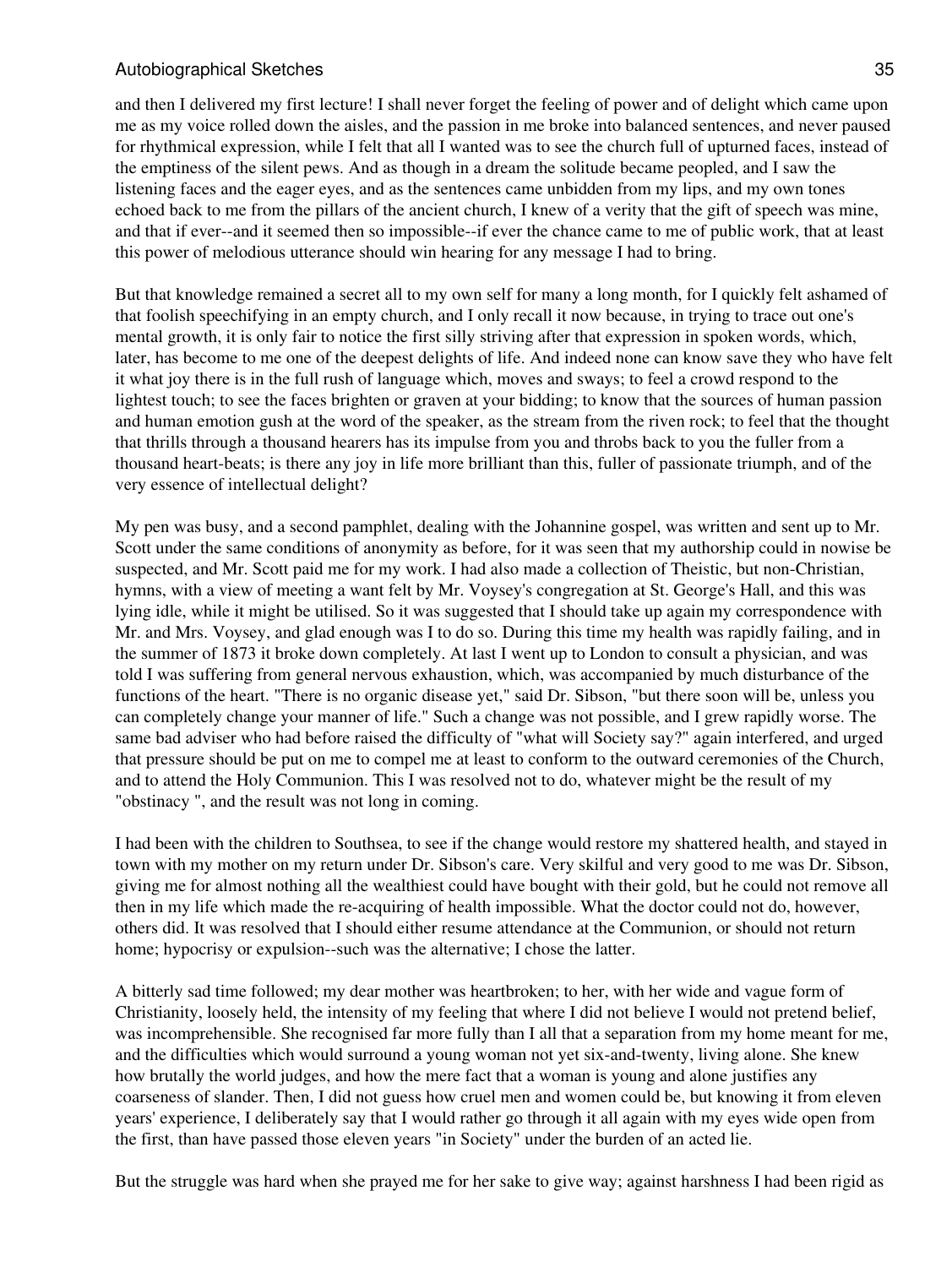steel, but to remain steadfast when my darling mother, whom I loved as I loved nothing else on earth, begged me on her knees to yield, was indeed hard. I felt as though it must be a crime to refuse submission when she urged it, but still--to live a lie? Not even for her was that possible.

Then there were the children, the two little ones who worshipped me, I who was to them mother, nurse, and playfellow. Were these also to be resigned? For awhile, at least, this complete loss was spared me, for facts (which I have not touched on in this record) came accidentally to my brother's knowledge, and he resolved that I should have the protection of legal separation, and should not be turned wholly penniless and alone into the world. So, when everything was arranged, I found myself possessed of my little girl, of complete personal freedom, and of a small monthly income sufficient for respectable starvation.

## X.

The "world was all before us where to choose", but circumstances narrowed the choice down to Hobson's. I had no ready money beyond the first month's payment of my annuity; furnished lodgings were beyond my means, and I had nothing wherewith to buy furniture. My brother offered me a home, on condition that I should give up my "heretical friends" and keep quiet; but, being freed from one bondage, nothing was further from my thoughts than to enter another. Besides, I did not choose to be a burden on anyone, and I resolved to "get something to do", to rent a tiny house, and to make a nest where my mother, my little girl, and I could live happily together. The difficulty was the "something"; I spent various shillings in agencies, with a quite wonderful unanimity of failures. I tried to get some fancy needlework, advertised as an infallible source of income to "ladies in reduced circumstances"; I fitted the advertisement admirably, for I was a lady, and my circumstances were decidedly reduced, but I only earned 4s. 6d. by weeks of stitching, and the materials cost nearly as much as the finished work. I experimented with a Birmingham firm, who generously offered everyone an opportunity of adding to their incomes, and received in answer to the small fee demanded a pencil-case, with an explanation that I was to sell little articles of that description--going as far as cruet-stands--to my friends; I did not feel equal to springing pencil-cases and cruet-stands casually on my acquaintances, so did not start in that business. It would be idle to relate all the things I tried, and failed in, until I began to think that the "something to do" was not so easy to find as I had expected.

I made up my mind to settle at Upper Norwood, near Mr. and Mrs. Scott, who were more than good to me in my trouble; and I fixed on a very little house in Colby Road, Gipsy Hill, to be taken from the ensuing Easter. Then came the question of furniture; a friend of Mr. Scott's gave me an introduction to a manufacturer, who agreed to let me have furniture for a bedroom and sitting-room, and to let me pay him by monthly instalments. The next thing was to save a few months' annuity, and so have a little money in hand, wherewith to buy necessaries on starting, and to this end I decided to accept a loving invitation to Folkestone, where my grandmother was living with two of my aunts, and there to seek some employment, no matter what, provided it gave me food and lodging, and enabled me to put aside my few pounds a month.

Relieved from the constant strain of fear and anxiety, my health was quickly improving, and the improvement became more rapid after I went down with my mother to Folkestone. The hearty welcome offered to me there was extended with equal warmth to little Mabel, who soon arrived, a most forlorn little maiden. She was only three years old, and she had not seen me for some weeks; her passion of delight was pitiful; she clung to me, in literal fashion, for weeks afterwards, and screamed if she lost sight of me for a moment; it was long before she got over the separation and the terror of her lonely journey from Sibsey and London in charge only of the guard. But she was a "winsome wee thing", and danced into everyone's heart; after "mamma", "granny" was the prime favorite, and my dear mother worshipped her first grand-daughter; never was prettier picture than the red-golden hair nestled against the white, the baby-grace contrasting with the worn stateliness of her tender nurse. From that time forward-- with the exception of a few weeks of which I shall speak presently and of the yearly stay of a month with her father--little Mabel was my constant companion, until Sir George Jessel's brutality robbed me of my child. She would play contentedly while I was working, a word now and again enough to make her happy; when I had to go out without her she would run to the door with me, and the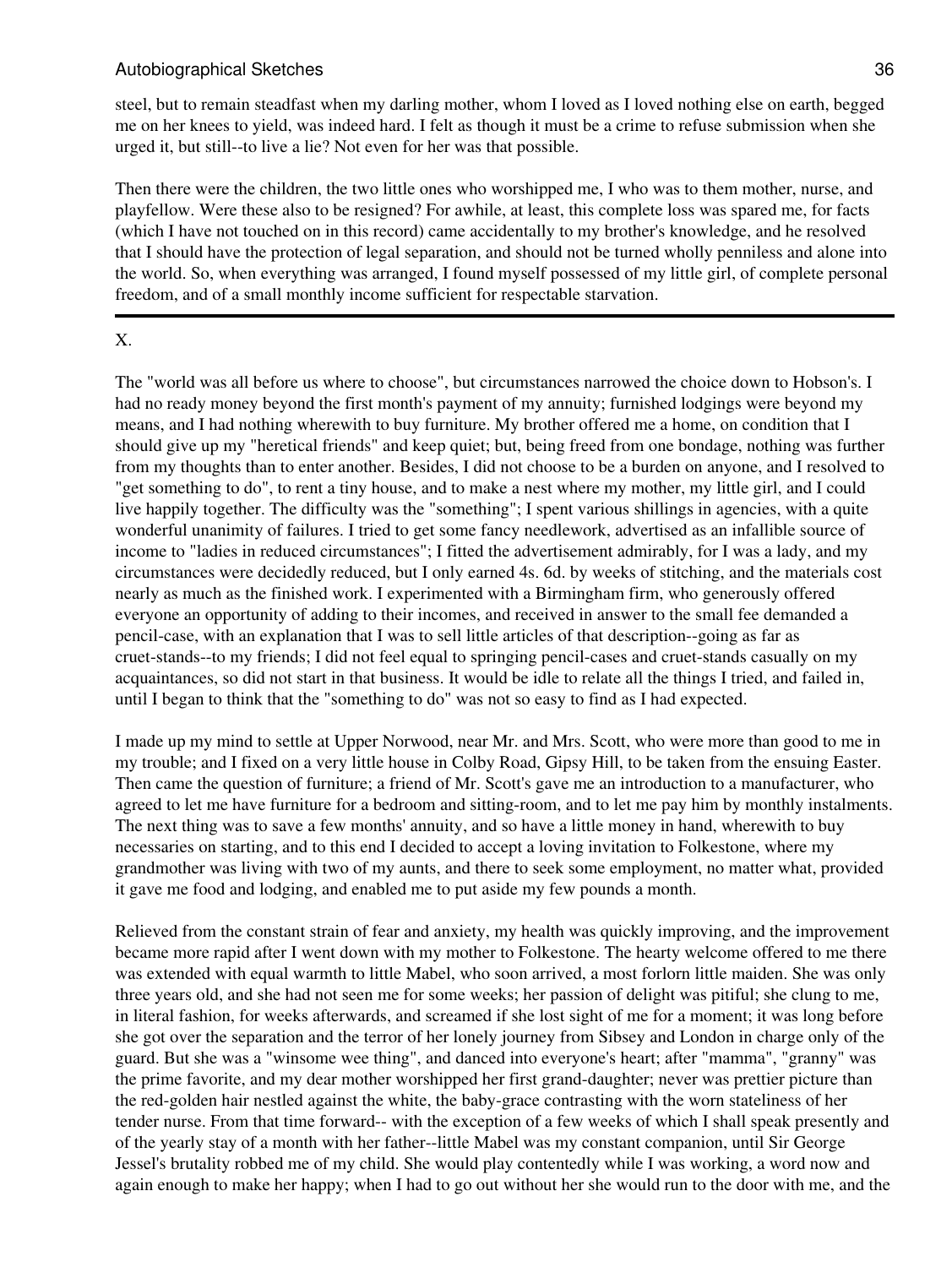"good-bye" came from down-curved lips, and she was ever watching at the window for my return, and the sunny face was always the first to welcome me home. Many and many a time have I been coming home, weary and heart-sick, and the glimpse of the little face watching has reminded me that I must not carry in a grave face to sadden my darling, and the effort to throw off the dreariness for her sake shook it off altogether, and brought back the sunshine. I have never forgiven Sir George Jessel, and I never shall, though his death has left me only his memory to hate.

At Folkestone, I continued my search for "something to do", and for some weeks sought for pupils, thinking I might thus turn my heresy to account. But pupils are not readily attainable by a heretic woman, away from her natural home, and with a young child as "encumbrance". It chanced, however, that the vicar of Folkestone, Mr. Woodward, was then without a governess, and his wife was in very delicate health. My people knew him well, and as I had plenty of spare time, I offered to teach the children for a few hours a day. The offer was gladly accepted, and I soon arranged to go and stay at the house for awhile, until he could find a regular governess. I thought that at least I could save my small income while I was there, and Mabel and I were to be boarded and lodged in exchange for my work. This work was fairly heavy, but I did not mind that; it soon became heavier. Some serious fault on the part of one or both servants led to their sudden retirement, and I became head cook as well as governess and nurse. On the whole, I think I shall not try to live by cooking, if other trades fail; I don't mind boiling and frying, and making pie-crust is rather pleasant, but I do object to lifting saucepans and blistering my hands over heavy kettles. There is a certain charm in making a stew, especially to the unaccustomed cook, because of the excitement of wondering what the result of such various ingredients will be, and whether any flavor save that of onions will survive the competition in the mixture. On the whole my services as cook were voted very successful; I did my cooking better than I did my sweeping: the latter was a failure from sheer want of muscular strength.

This curious episode came to an end abruptly. One of my little pupils fell ill with diptheria, and I was transformed from cook into sick-nurse. I sent my Mabel off promptly to her dear grandmother's care, and gave myself up to my old delight in nursing. But it is a horrible disease, diptheria, and the suffering of the patient is frightful to witness. I shall never forget the poor little girl's black parched lips and gasping breath.

Scarcely was she convalescent, when the youngest boy, a fine, strong, healthy little fellow, sickened with scarlet fever. We elders held a consultation, and decided to isolate the top floor from the rest of the house, and to nurse the little lad there; it seemed almost hopeless to prevent such a disease from spreading through a family of children, but our vigorous measures were successful, and none other suffered. I was voted to the post of nurse, and installed myself promptly, taking up the carpets, turning out the curtains, and across the door ways hanging sheets which I kept always wet with chloride of lime. My meals were brought upstairs and put on the landing outside; my patient and I remained completely isolated, until the disease had run its course; and when all risk was over, I proudly handed over my charge, the disease touching no other member of the flock.

It was a strange time, those weeks of the autumn and early winter in Mr. Woodward's house. He was a remarkably good man, very religious and to a very remarkable extent not "of this world". A "priest" to the tips of his finger-nails, and looking on his priestly office as the highest a man could fill, he yet held it always as one which put him at the service of the poorest who needed help. He was very good to me, and, while deeply lamenting my "perversion", held, by some strange unpriestlike charity, that my "unbelief" was but a passing cloud, sent as trial by "the Lord", and soon to vanish again, leaving me in the "sunshine of faith". He marvelled much, I learned afterwards, where I gained my readiness to work heartily for others, and to remain serenely content amid the roughnesses of my toiling life. To my great amusement I heard later that his elder daughters, trained in strictest observance of all Church ceremonies, had much discussed my non-attendance at the Sacrament, and had finally arrived at the conclusion that I had committed some deadly sin, for which the humble work which I undertook at their house was the appointed penance, and that I was excluded from "the Blessed Sacrament" until the penance was completed!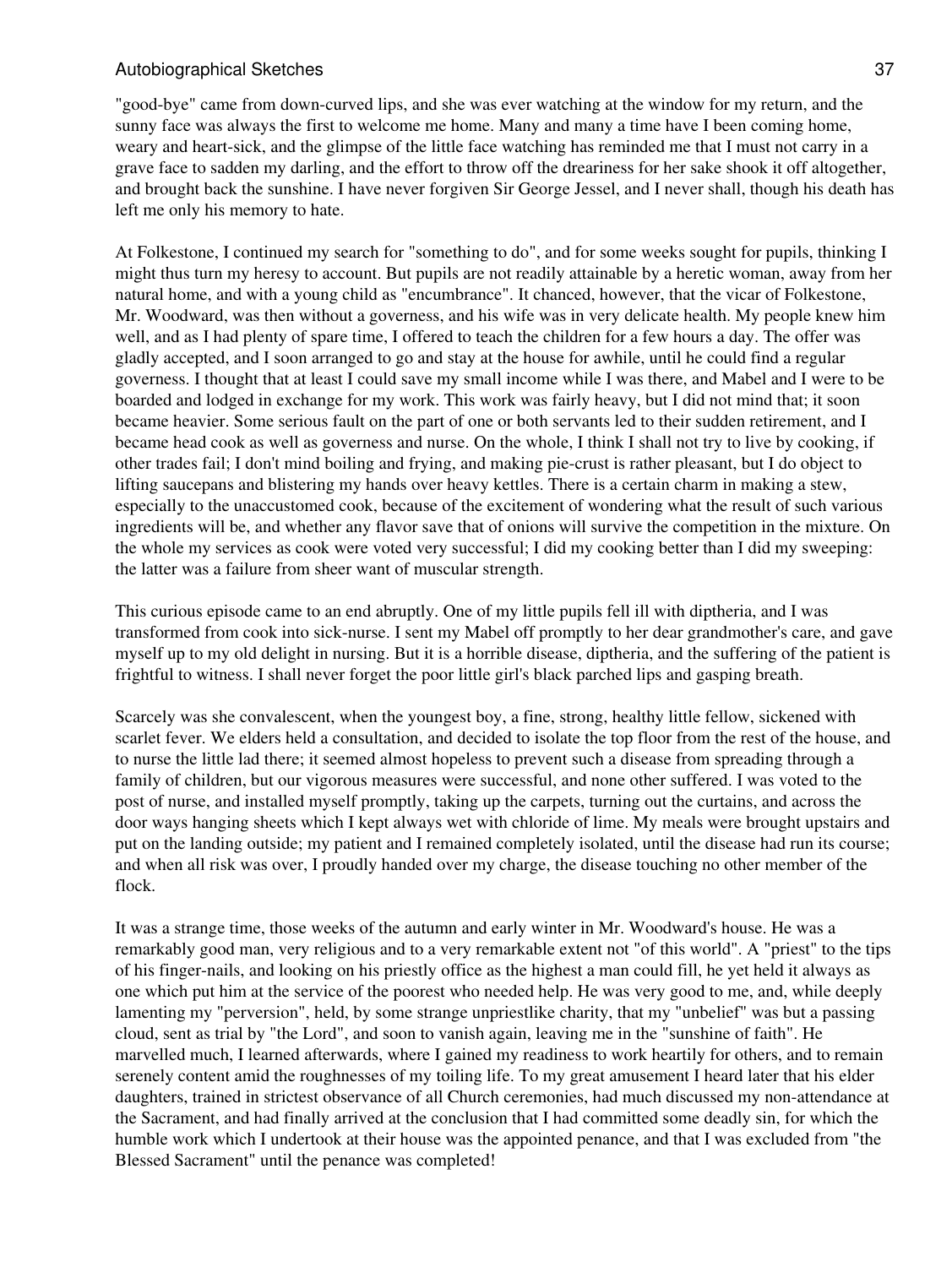Very shortly after the illness above-mentioned, my mother went up to town, whither I was soon to follow her, for now the spring had arrived, and it was time to prepare our new home. How eagerly we had looked forward to taking possession; how we had talked over our life together and knitted on the new one we anticipated to the old one we remembered; how we had planned out Mabel's training and arranged the duties that should fall to the share of each! Day-dreams, that never were to be realised!

But a brief space had passed since my mother's arrival in town, when I received a telegram from my brother, stating that she was dangerously ill, and summoning me at once to her bedside. As swiftly as express train could carry me to London I was there, and found my darling in bed, prostrate, the doctor only giving her three days to live. One moment's sight I caught of her face, drawn and haggard; then as she saw me it all changed into delight; "At last! now I can rest."

The brave spirit had at length broken down, never again to rise; the action of her heart had failed, the valves no longer performed their duty, and the bluish shade of forehead and neck told that the blood was no longer sent pure and vivifying through the arteries. But her death was not as near as the doctor had feared; "I do not think she can live four-and-twenty hours," he said to me, after I had been with her for two days. I told her his verdict, but it moved her little; "I do not feel that I am going to die just yet," she said resolutely, and she was right. There was an attack of fearful prostration, a very wrestling with death, and then the grim shadow drew backwards, and she struggled back to life. Soon, as is usual in cases of such disease, dropsy intervened, with all its weariness of discomfort, and for week after week her long martyrdom dragged on. I nursed her night and day, with a very desperation of tenderness, for now fate had touched the thing that was dearest to me in life. A second horrible crisis came, and for the second time her tenacity and my love beat back the death-stroke. She did not wish to die--the love of life was strong in her; I would not let her die; between us we kept the foe at bay.

At this period, after eighteen months of abstention, and for the last time, I took the Sacrament. This statement will seem strange to my readers, but the matter happened in this wise:

My dear mother had an intense longing to take it, but absolutely refused to do so unless I partook of it with her.

"If it be necessary to salvation," she persisted doggedly, "I will not take it if darling Annie is to be shut out. I would rather be lost with her than saved without her." In vain I urged that I could not take it without telling the officiating clergyman of my heresy, and that under such circumstances the clergyman would be sure to refuse to administer to me. She insisted that she could not die happy if she did not take it with me. I went to a clergyman I knew well, and laid the case before him; as I expected, he refused to allow me to communicate. I tried a second; the result was the same. I was in despair; to me the service was foolish and superstitious, but I would have done a great deal more for my mother than eat bread and drink wine, provided that the eating and drinking did not, by pretence of faith on my part, soil my honesty. At last a thought struck me; there was Dean Stanley, my mother's favorite, a man known to be of the broadest school within the Church of England; suppose I asked him? I did not know him, though as a young child I had known his sister as my mother's friend, and I felt the request would be something of an impertinence. Yet there was just the chance that he might consent, and then my darling's death-bed would be the easier. I told no one, but set out resolutely for the Deanery, Westminster, timidly asked for the Dean, and followed the servant upstairs with a very sinking heart. I was left for a moment alone in the library, and then the Dean came in. I don't think I ever in my life felt more intensely uncomfortable than I did in that minute's interval, as he stood waiting for me to speak, his clear, grave, piercing eyes gazing right into mine.

Very falteringly I preferred my request, stating baldly that I was not a believer in Christ, that my mother was dying, that she was fretting to take the Sacrament, that she would not take it unless I took it with her, that two clergymen had refused to allow me to take part in the service, that I had come to him in despair, feeling how great was the intrusion, but--she was dying.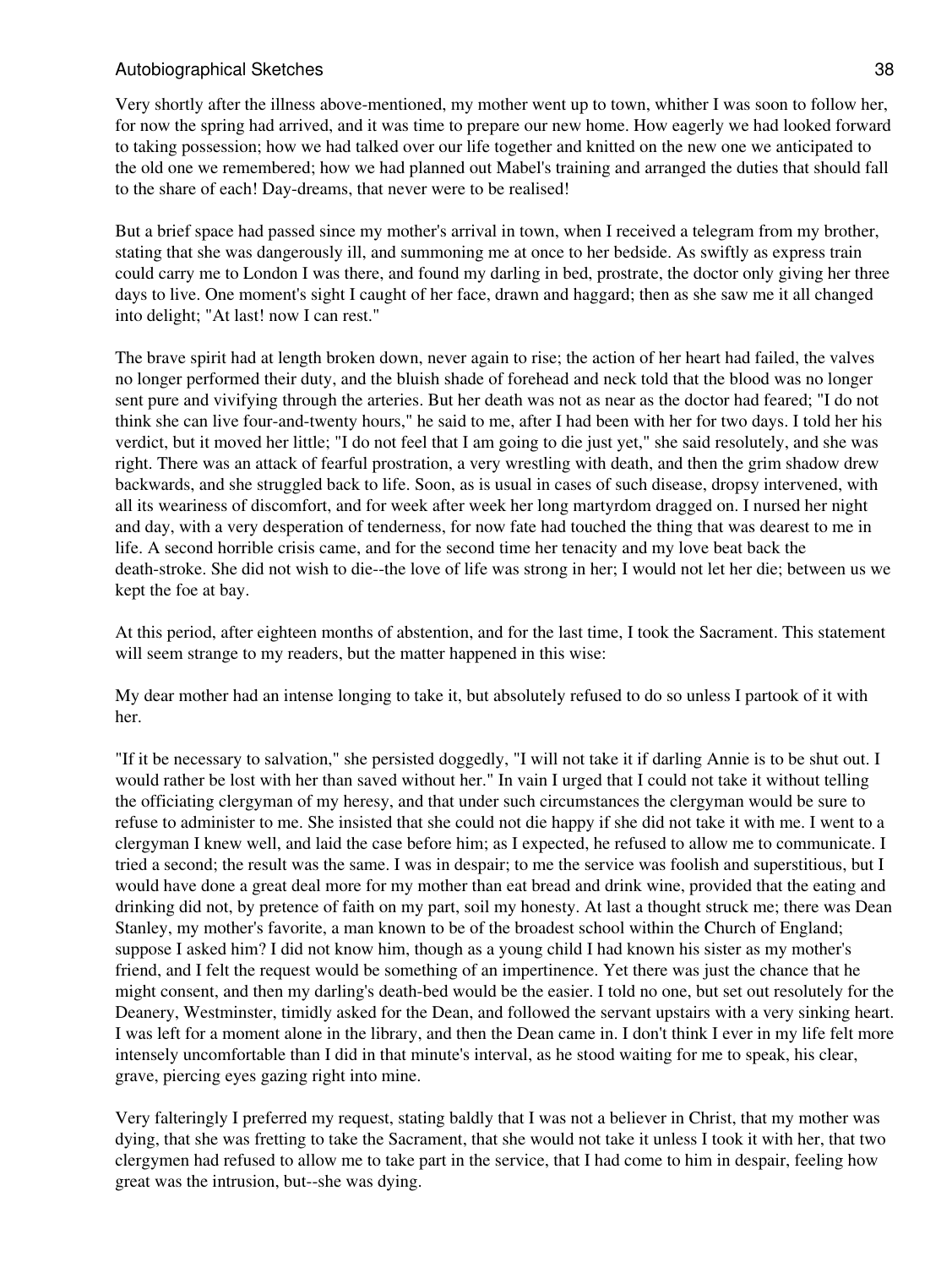"You were quite right to come to me," he said as I concluded, in that soft musical voice of his, his keen gaze having changed into one no less direct, but marvellously gentle: "of course, I will go and see your mother, and I have little doubt that if you will not mind talking over your position with me, we may see our way clear to doing as your mother wishes."

I could barely speak my thanks, so much did the kindly sympathy move me; the revulsion from the anxiety and fear of rebuff was strong enough to be almost pain. But Dean Stanley did more than I asked. He suggested that he should call that afternoon, and have a quiet chat with my mother, and then come again on the following day to administer the Sacrament.

"A stranger's presence is always trying to a sick person," he said, with rare delicacy of thought; "and joined to the excitement of the service it might be too much for your dear mother. If I spend half-an-hour with her to-day, and administer the Sacrament to-morrow, it will, I think, be better for her."

So Dean Stanley came that afternoon, and remained talking with my mother for about half-an-hour, and then set himself to understand my own position. He finally told me that conduct was far more important than theory, and that he regarded all as "Christians" who recognised and tried to follow the moral law. On the question of the absolute Deity of Jesus he laid but little stress; Jesus was, "in a special sense", the "Son of God", but it was folly to jangle about words with only human meanings when dealing with the mysteries of divine existence, and above all it was folly to make such words into dividing lines between earnest souls. The one important matter was the recognition of "duty to God and man", and all who were one in that recognition might rightfully join in an act of worship, the essence of which was not acceptance of dogma, but love of God and self-sacrifice for man. "The Holy Communion", he said, in his soft tones, "was never meant to divide from each other hearts that are searching after the one true God; it was meant by its founder as a symbol of unity, not of strife".

On the following day he came again, and celebrated the "Holy Communion" by the bedside of my dear mother. Well was I repaid for the struggle it had cost me to ask so great a kindness from a stranger, when I saw the comfort that gentle noble heart had given to my mother. He soothed away all her anxiety about my heresy with tactful wisdom, bidding her have no fear of differences of opinion where the heart was set on truth. "Remember", she told me he had said to her, "remember that our God is the God of truth, and that therefore the honest search for truth can never be displeasing in his eyes".

Once again after that he came, and after his visit to my mother we had another long talk. I ventured to ask him, the conversation having turned that way, how, with views so broad as his own, he found it possible to remain in communion with the Church of England. "I think", he said gently, "that I am of more service to true religion by remaining in the Church and striving to widen its boundaries from within, than if I left it and worked from without". And he went on to explain how, as Dean of Westminster, he was in a rarely independent position, and could make the Abbey of a wider national service than would otherwise be possible. In all he said on this his love for and his pride in the glorious Abbey were manifest, and it was easy to see that old historical associations, love of music, of painting, and of stately architecture, were the bonds that held him bound to the "old historic Church of England". His emotions, not his intellect, kept him Churchman, and he shrunk with the over-sensitiveness of the cultured scholar from the idea of allowing the old traditions, to be handled roughly by inartistic hands. Naturally of a refined and delicate nature, he had been rendered yet more sensitive by the training of the college and the court; the exquisite courtesy of his manners was but the high polish of a naturally gentle and artistic spirit, a spirit whose gentleness sometimes veiled its strength. I have often heard Dean Stanley harshly spoken of, I have heard his honesty roughly challenged, but never in my presence has he been attacked that I have not uttered my protest against the injustice done him, and thus striven to repay some small fraction of that great debt of gratitude which I shall owe to his memory as long as I live.

As the spring grew warmer, my mother rallied wonderfully, and we began to dare to hope. At last it was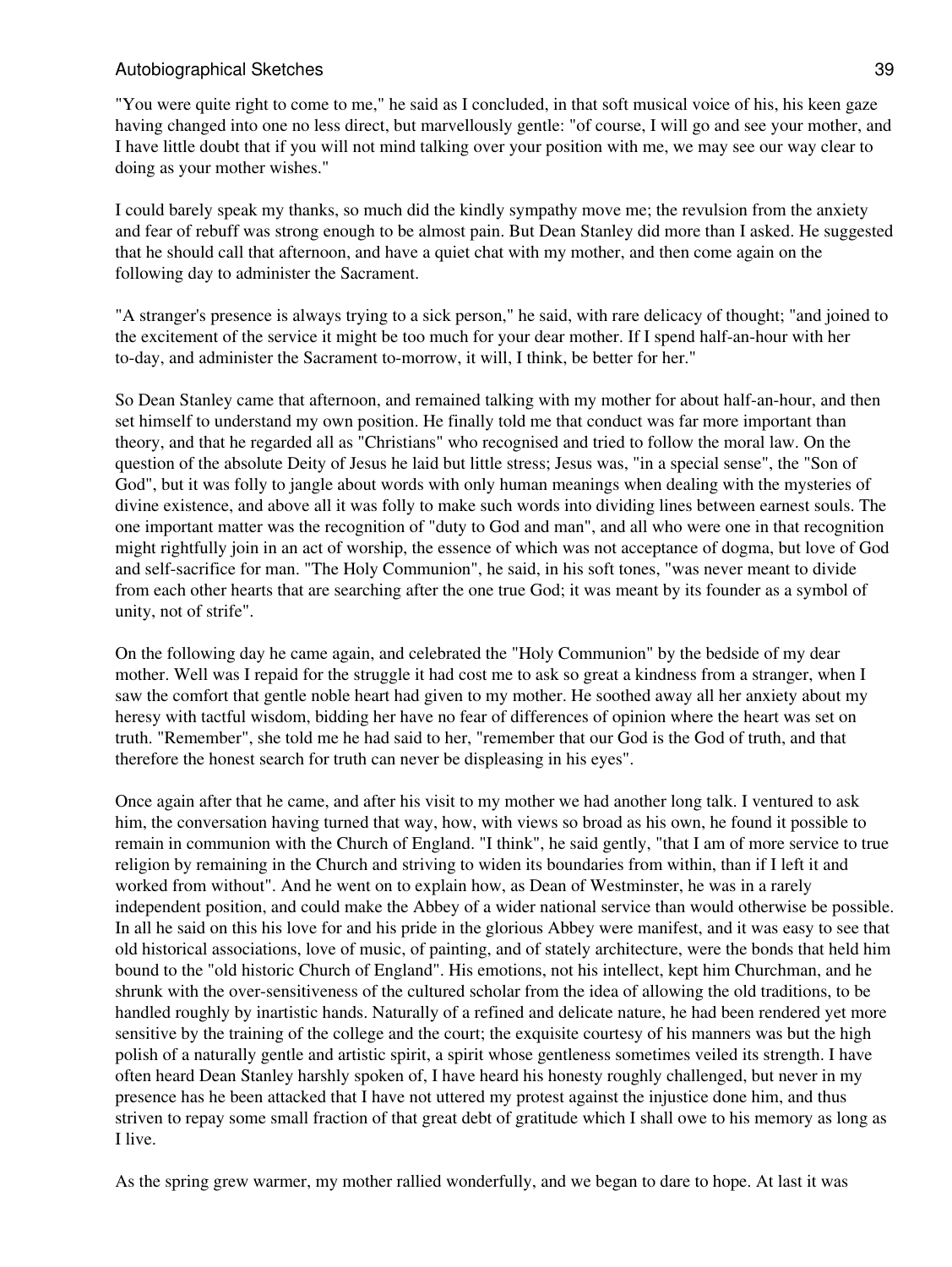decided to move her down to Norwood; she was wearying for change, and it was thought that the purer air of the country might aid the system to recover tone and strength. The furniture was waiting for me to send for it, and it was soon, conveyed to Colby Road; it only furnished two rooms, but I could easily sleep on the floor, and I made the two rooms on the ground floor into bedroom and sitting-room for my dear invalid. One little servant-maid was all our slender resources could afford, and a very charming one was found for me by Mrs. Scott. Through the months of hard work and poor living that followed, Mary was the most thoughtful and most generous of comrades. And, indeed, I have been very fortunate in my servants, always finding in them willingness to help, and freely-rendered, ungrudging kindness.

I have just said that I could only furnish two rooms, but on my next visit to complete all the arrangements for my mother's reception, I found the bedroom that was to be mine neatly and prettily furnished. The good fairy was Mrs. Scott, who, learning the "nakedness of the land" from Mary, had determined that I should not be as uncomfortable as I had expected.

It was the beginning of May, and the air was soft and bright and warm. We hired an invalid carriage and drove slowly down to Norwood. My mother seemed to enjoy the drive, and when we lifted her into the bright cosy room prepared for her, she was delighted with the change. On the following morning the improvement was continued, but in the evening she was taken suddenly worse, and we lifted her into bed and telegraphed for the doctor. But now the end had come; her strength completely failed, and she felt that death was upon her; but selfless to the last, her only fear was for me. "I am leaving you alone," she would sigh from time to time, and truly I felt, with an anguish I dared not realise, that when she died I should indeed be alone on earth.

For two days longer she was with me, and, miser with my last few hours, I never left her side for five minutes. At last on the 10th of May the weakness passed into delirium, but even then the faithful eyes followed me about the room, until at length they closed for ever, and as the sun sank low in the heavens, the breath came slower and slower, till the silence of death came down upon us and she was gone.

All that followed was like a dream. I would have none touch my dead save myself and her favorite sister, who was with us at the last; she wept over her, but I could not, not even when they hid her beneath the coffin-lid, nor all that weary way to Kensal Green, whither we took her to lay her with her husband and her baby-son. I could not believe that our day-dream was dead and buried, and the home destroyed ere it was fairly made. My "house was left unto" me "desolate", and the rooms filled with sunshine, but unlighted by her presence, seemed to reiterate to me: "You are all alone ".

### XI.

The two months after my mother's death were the dreariest my life has known, and they were months of tolerably hard struggle. The little house in Colby Road taxed my slender resources heavily, and the search for work was not yet successful. I do not know how I should have managed but for the help, ever at hand, of Mr. and Mrs. Thomas Scott. During this time I wrote for Mr. Scott pamphlets on Inspiration, Atonement, Mediation and Salvation, Eternal Torture, Religious Education of Children, Natural \_v.\_ Revealed Religion, and the few guineas thus earned were very valuable. Their house, too, was always open to me, and this was no small help, for often in those days the little money I had was enough to buy food for two but not enough to buy it for three, and I would go out and study all day at the British Museum, so as to "have my dinner in town", the said dinner being conspicuous by its absence. If I was away for two evenings running from the hospitable house in the terrace, Mrs. Scott would come down to see what had happened, and many a time the supper there was of real physical value to me. Well might I write, in 1879, when Thomas Scott lay dead: "It was Thomas Scott whose house was open to me when my need was sorest, and he never knew, this generous noble heart, how sometimes, when I went in, weary and overdone, from a long day's study in the British Museum, with scarce food to struggle through the day--he never knew how his genial 'Well, little lady', in welcoming tone, cheered the then utter loneliness of my life. To no living man or woman--save one--do I owe the debt of gratitude that I owe to Thomas Scott."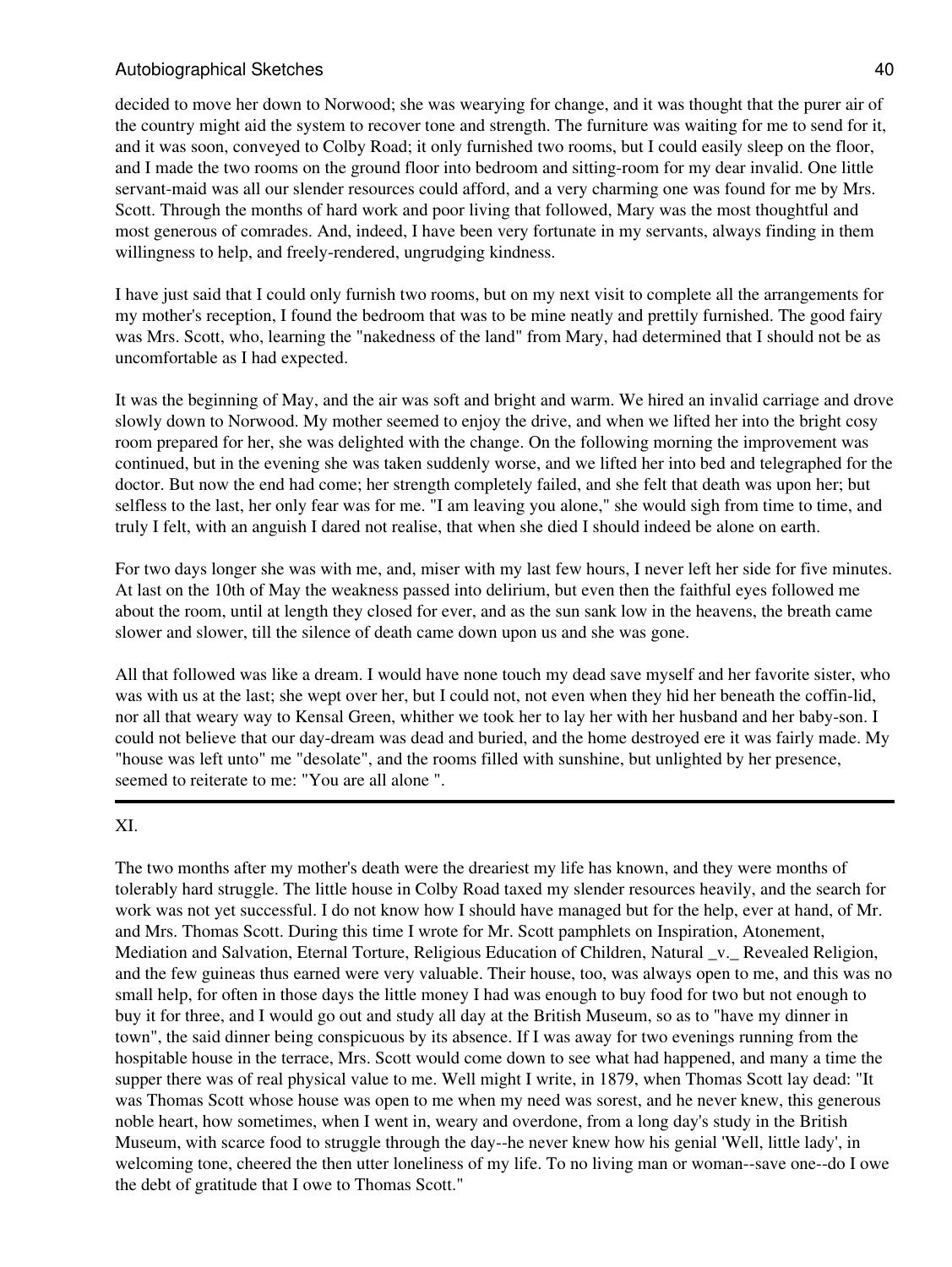The small amount of jewellery I possessed, and all my superfluous clothes, were turned into more necessary articles, and the child, at least, never suffered a solitary touch of want. Mary was a wonderful contriver, and kept house on the very slenderest funds that could be put into a servant's hands, and she also made the little place so bright and fresh-looking that it was always a pleasure to go into it. Recalling those days of "hard living", I can now look on them without regret. More, I am glad to have passed through them, for they have taught me how to sympathise with those who are struggling as I struggled then, and I never can hear the words fall from pale lips: "I am hungry", without remembering how painful a thing hunger is, and without curing that pain, at least for the moment.

But I turn from this to the brighter side of my life, the intellectual and social side, where I found a delight unknown in the old days of bondage. First, there was the joy of freedom, the joy of speaking out frankly and honestly each thought. Truly, I had the right to say: "With a great price obtained I this freedom," and having paid the price, I revelled in the Liberty I had bought. Mr. Scott's valuable library was at my service; his keen brain challenged my opinions, probed my assertions, and suggested phases of thought hitherto untouched. I studied harder than ever, and the study now was unchecked by any fear of possible consequences. I had nothing left of the old faith save belief in "a God", and that began slowly to melt away. The Theistic axiom: "If there be a God at all he must be at least as good as his highest creature", began with an "if", and to that "if" I turned my attention. "Of all impossible things", writes Miss Frances Power Cobbe, "the most impossible must surely be that a man should dream something of the good and the noble, and that it should prove at last that his Creator was less good and less noble than he had dreamed." But, I questioned, are we sure that there is a Creator? Granted that, if there is, he must be above his highest creature, but--is there such a being? "The ground", says the Rev. Charles Voysey, "on which our belief in God rests is man. Man, parent of Bibles and Churches, inspirer of all good thoughts and good deeds. Man, the master-piece of God's thought on earth. Man, the text-book of all spiritual knowledge. Neither miraculous nor infallible, man is nevertheless the only trustworthy record of the Divine mind in things perhaps pertaining to God. Man's reason, conscience, and affections are the only true revelation of his Maker." But what if God were only man's own image reflected in the mirror of man's mind? What if man were the creator, not the revelation of his God?

It was inevitable that such thoughts should arise after the more palpably indefensible doctrines of Christianity had been discarded. Once encourage the human mind to think, and bounds to the thinking can never again be set by authority. Once challenge traditional beliefs, and the challenge will ring on every shield which is hanging in the intellectual arena. Around me was the atmosphere of conflict, and, freed from its long repression, my mind leapt up to share in the strife with a joy in the intellectual tumult, the intellectual strain.

At this time I found my way to South Place Chapel, to which Mr. Moncure D. Conway was attracting many a seeker after truth. I was fortunate enough to be introduced to this remarkable religious leader, and to his charming wife, one of the sweetest and steadiest natures which it has been my lot to meet. It was from. Mrs. Conway that I first heard of Mr. Bradlaugh as a speaker that everyone should hear. She asked me one day if I had been to the Hall of Science, and I said, with the stupid, ignorant reflexion of other people's prejudices which is but too common:

"No, I have never been. Mr. Bradlaugh is rather a rough sort of speaker, is he not?"

"He is the finest speaker of Saxon English that I have ever heard," Mrs. Conway answered, "except, perhaps, John Bright, and his power over a crowd is something marvellous. Whether you agree with him or not, you should hear him."

I replied that I really did not know what his views were, beyond having a vague notion that he was an Atheist of a rather pronounced type, but that I would go and hear him when I had an opportunity.

Mr. Conway had passed beyond the emotional Theism of Mr. Voysey, and talk with him did something towards widening my views on the question of a Divine Existence. I re-read carefully Mansel's Bampton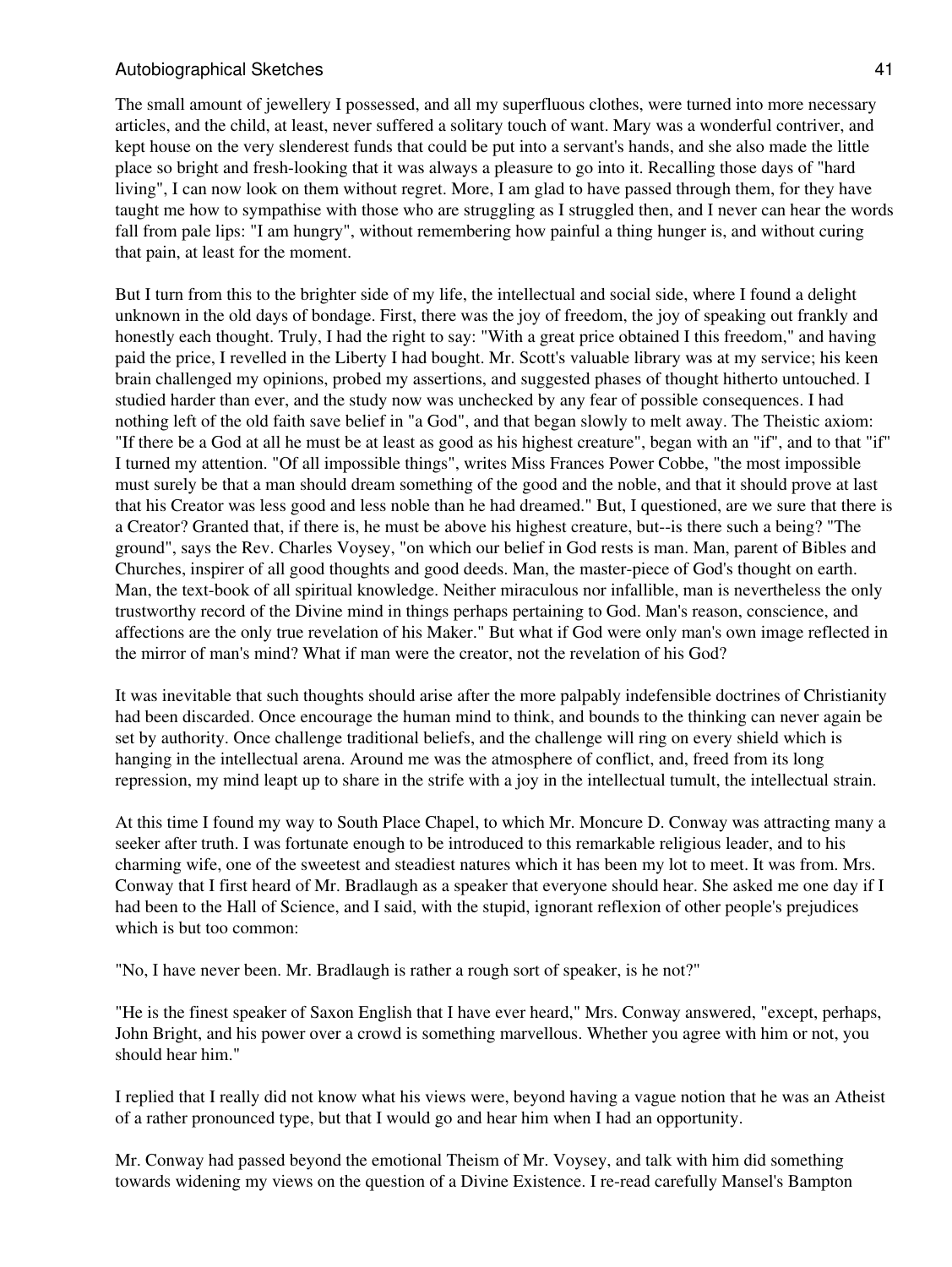Lectures, and found in them much to provoke doubt, nothing to induce faith. Take the following phrases, and think whither they carry us. Dean Mansel is speaking of God as Infinite, and he says: "That a man can be conscious of the Infinite is, then, a supposition which, in the very terms in which it is expressed, annihilates itself.... The Infinite, if it is to be conceived at all, must be conceived as potentially everything and actually nothing; for if there is anything in general which it cannot become, it is thereby limited; and if there is anything in particular which it actually is, it is thereby excluded from being any other thing. But again, it must also be conceived as actually everything and potentially nothing: for an unrealised potentiality is likewise a limitation. If the infinite can be that which it is not, it is by that very possibility marked out as incomplete and capable of a higher perfection. If it is actually everything, it possesses no characteristic feature by which it can be distinguished from anything else and discerned as an object of consciousness."

Could any argument more thoroughly Atheistic be put before a mind which dared to think out to the logical end any train of thought? Such reasoning can lead but to one of two ends: despair of truth and consequent acceptance of the incomprehensible as Divine, or else the resolute refusal to profess belief where reason is helpless, and where faith is but the credulity of ignorance. In my case, it had the latter effect.

At the same time I re-read Mill's "Examination of Sir W. Hamilton's Philosophy", and also went through a pretty severe study of Comte's *Philosophic Positive*. I had entirely given up the use of prayer, not because I was an Atheist but because I was still a Theist. It seemed to me to be absurd to pray, if I believed in a God who was wiser and better than myself. An all-wise God did not need my suggestions: an all-good God would do all that was best without my prompting. Prayer appeared to me to be a blasphemous impertinence, and for a considerable time I had discontinued its use. But God fades gradually out of the daily life of those who never pray; a God who is not a Providence is a superfluity; when from the heaven does not smile a listening Father, it soon becomes an empty space whence resounds no echo of man's cry.

At last I said to Mr. Scott: "Mr. Scott, may I write a tract on the nature and existence of God?"

He glanced at me keenly: "Ah, little lady; you are facing then that problem at last? I thought it must come. Write away."

The thought that had been driving me forward found its expression in the opening words of the essay (published a few months later, with one or two additions that were made after I had read two of Mr. Bradlaugh's essays, his "Plea for Atheism", and "Is there a God?"): "It is impossible for those who study the deeper religious problems of our time to stave off much longer the question which lies at the root of them all, 'What do you believe in regard to God?' We may controvert Christian doctrines one after another; point by point we may be driven from the various beliefs of our churches; reason may force us to see contradictions where we had imagined harmony, and may open our eyes to flaws where we had dreamed of perfection; we resign all idea of a revelation; we seek for God in Nature only: we renounce for ever the hope (which glorified our former creed into such alluring beauty) that at some future time we should verily 'see' God; that 'our eyes should behold the King in his beauty', in that fairy 'land which is very far off'. But every step we take onwards towards a more reasonable faith and a surer light of Truth, leads us nearer and nearer to the problem of problems: 'What is THAT which men call God?".

I sketched out the plan of my essay and had written most of it when on returning one day from the British Museum I stopped at the shop of Mr. Edward Truelove, 256 High Holborn. I had been working at some Comtist literature, and had found a reference to Mr. Truelove's shop as one at which Comtist publications might be bought. Lying on the counter was a copy of the *National Reformer*, and attracted by the title I bought it. I had never before heard of nor seen the paper, and I read it placidly in the omnibus; looking up, I was at first puzzled and then amused to see an old gentleman gazing at me with indignation and horror printed on his countenance; I realised that my paper had disturbed his peace of mind, and that the sight of a young woman, respectably dressed in crape, reading an Atheistic journal in an omnibus was a shock too great to be endured by the ordinary Philistine without sign of discomposure. He looked so hard at the paper that I was inclined to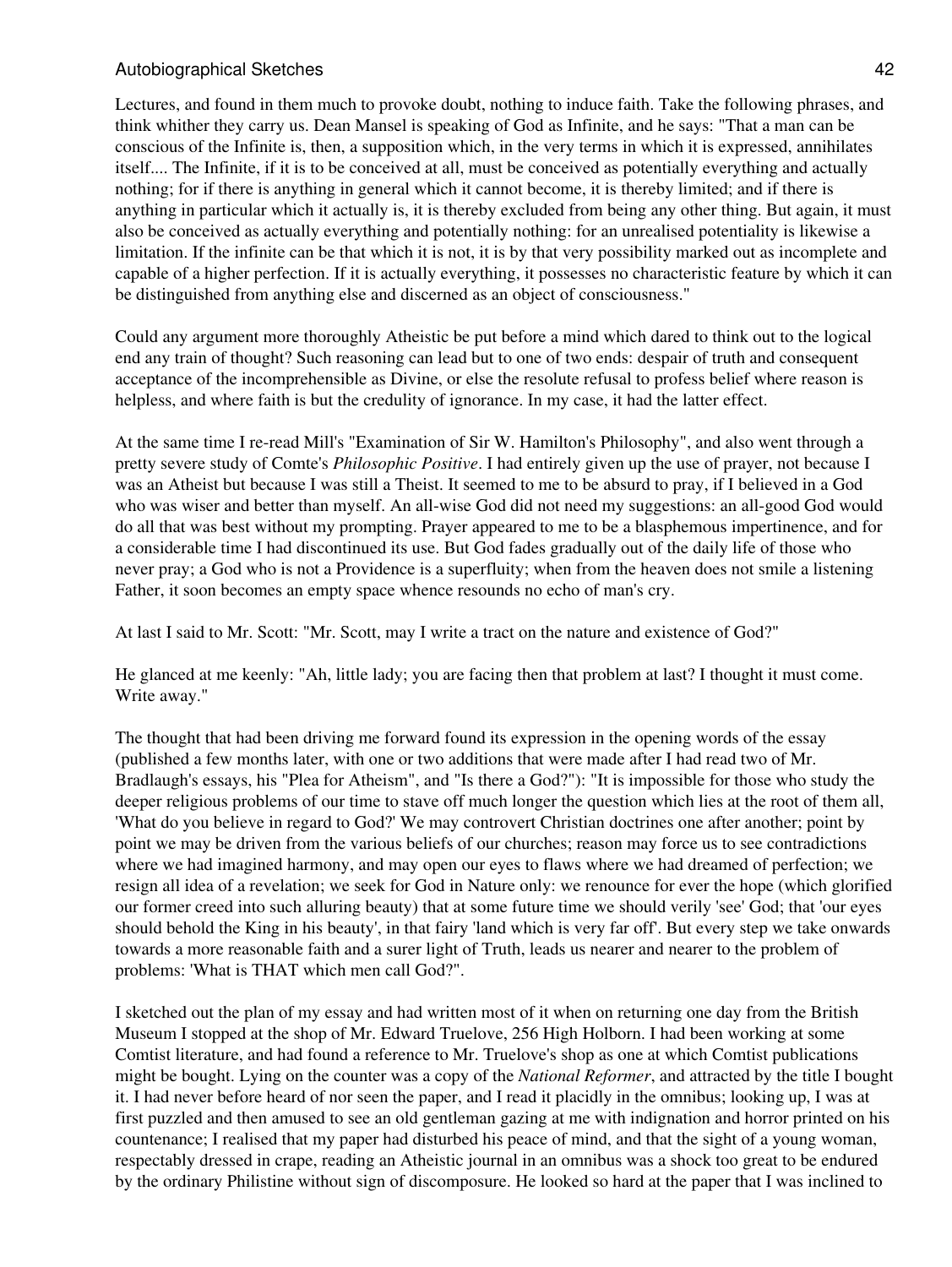offer it to him for his perusal, but repressed the mischievous inclination, and read on demurely.

This first copy of the paper with which I was to be so closely connected bore date July 19th, 1874, and contained two long letters from a Mr. Arnold of Northampton, attacking Mr. Bradlaugh, and a brief and singularly self-restrained answer from the latter. There was also an article on the National Secular Society, which made me aware that there was an organisation devoted to the propagandism of Free Thought. I felt that if such a society existed, I ought to belong to it, and I consequently wrote a short note to the editor of the *National Reformer*, asking whether it was necessary for a person to profess Atheism before being admitted to the Society. The answer appeared in the National Reformer :--

"S.E.--To be a member of the National Secular Society it is only necessary to be able honestly to accept the four principles, as given in the *National Reformer* of June 14th. This any person may do without being required to avow himself an Atheist. Candidly, we can see no logical resting-place between the entire acceptance of authority, as in the Roman Catholic Church, and the most extreme nationalism. If, on again looking to the Principles of the Society, you can accept them, we repeat to you our invitation."

I sent my name in as an active member, and find it recorded in the *National Reformer* of August 9th. Having received an intimation that Londoners could receive their certificates at the Hall of Science from Mr. Bradlaugh on any Sunday evening, I betook myself thither, and it was on the 2nd August, 1874, that I first set foot in a Freethought hall.

As I sat, much crushed, surveying the crowded audience with much interest and longing to know which were members of the brotherhood I had entered, a sudden roar of cheering startled me. I saw a tall figure passing swiftly along and mounting the stairs, and the roar deepened and swelled as he made a slight acknowledgment of the greeting and sat down. I remember well my sensations as I looked at Charles Bradlaugh for the first time. The grave, quiet, *strong* look, as he sat facing the crowd, impressed me strangely, and most of all was I surprised at the breadth of forehead, the massive head, of the man I had heard described as a mere ignorant demagogue.

The lecture was on "The ancestry and birth of Jesus", and was largely devoted to tracing the resemblance between the Christ and Krishna myths. As this ground was well-known to me, I was able to judge of the lecturer's accuracy, and quickly found that his knowledge was as sound as his language was splendid. I had never before heard eloquence, sarcasm, fire, and passion brought to bear on the Christian superstition, nor had I ever before felt the sway of the orator, nor the power that dwells in spoken words.

After the lecture, Mr. Bradlaugh came down the Hall with some certificates of membership of the National Secular Society in his hand, and glancing round for their claimants caught, I suppose, some look of expectancy in my face, for he paused and handed me mine, with a questioning, "Mrs. Besant?". Then he said that if I had any doubt at all on the subject of Atheism, he would willingly discuss it with me, if I would write making an appointment for that purpose. I made up my mind to take advantage of the opportunity, and a day or two later saw me walking down Commercial Road, looking for Turner Street.

My first conversation with Mr. Bradlaugh was brief, direct, and satisfactory. We found that there was little real difference between our theological views, and my dislike of the name "Atheist" arose from my sharing in the vulgar error that the Atheist asserted, "There is no God". This error I corrected in the draft of my essay, by inserting a few passages from pamphlets written by acknowledged Atheists, to which Mr. Bradlaugh drew my attention; with this exception the essay remained as it was sketched, being described by Mr. Bradlaugh as "a very good Atheistic essay", a criticism which ended with the smiling comment: "You have thought yourself into Atheism without knowing it."

Very wise were some of the suggestions made: "You should never say you have an opinion on a subject until you have tried to study the strongest things said against the view to which you are inclined". "You must not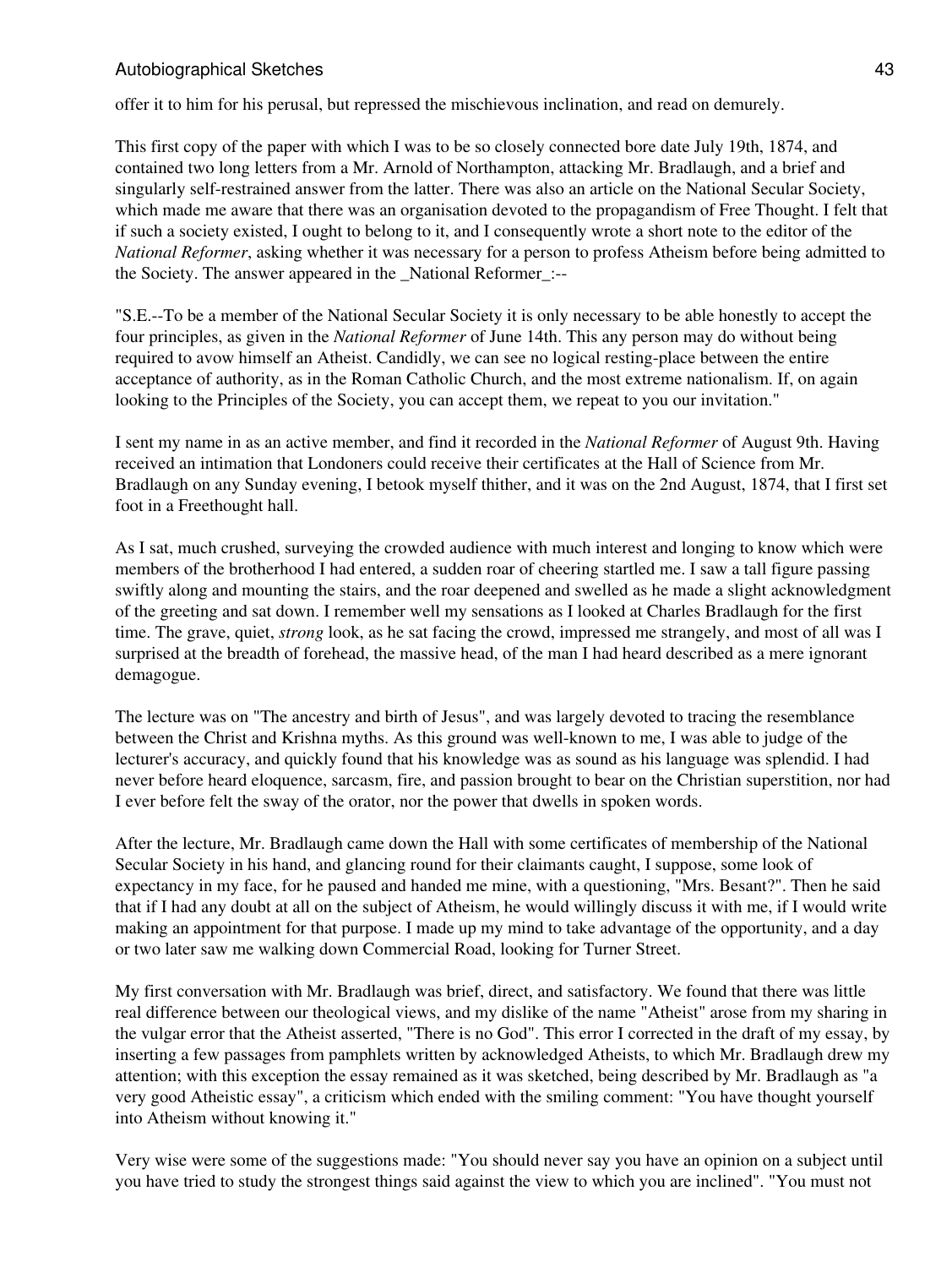# Autobiographical Sketches **44** and 2008 and 2008 and 2008 and 2008 and 2008 and 2008 and 2008 and 2008 and 2008 and 2008 and 2008 and 2008 and 2008 and 2008 and 2008 and 2008 and 2008 and 2008 and 2008 and 2008 and 2008 an

think you know a subject until you are acquainted with all that the best minds have said about it." "No steady work can be done in public unless the worker study at home far more than he talks outside." And let me say here that among the many things for which I have to thank Mr. Bradlaugh, there is none for which I owe him more gratitude than for the fashion in which he has constantly urged the duty of all who stand forward as teachers to study deeply every subject they touch, and the impetus he has given to my own love of knowledge by the constant spur of criticism and of challenge, criticism of every weak statement, challenge of every hastily-expressed view. It will be a good thing for the world when a friendship between a man and a woman no longer means protective condescension on one side and helpless dependence on the other, but when they meet on equal ground of intellectual sympathy, discussing, criticising, studying, and so aiding the evolution of stronger and clearer thought-ability in each.

A few days after our first discussion, Mr. Bradlaugh offered me a place on the staff of the *National Reformer* at a small weekly salary; and my first contribution appeared in the number for August 30th, over the signature of "Ajax"; I was obliged to use a *nom de guerre* at first, for the work I was doing for Mr. Scott would have been injured had my name appeared in the columns of the terrible *National Reformer*, and until the work commenced and paid for was concluded I did not feel at liberty to use my own name. Later, I signed my *National Reformer* articles, and the tracts written for Mr. Scott appeared anonymously.

The name was suggested by the famous statue of "Ajax crying for light", a cast of which stands in the centre walk of the Crystal Palace. The cry through the darkness for light, even if light brought destruction, was one that awoke the keenest sympathy of response from my heart:

"If our fate be death, Give light, and let us die!"

To see, to know, to understand, even though the seeing blind, though the knowledge sadden, though the understanding shatter the dearest hopes, such has ever been the craving of the upward-striving mind of man. Some regard it as a weakness, as a folly, but I am sure that it exists most strongly in some of the noblest of our race; that from the lips of those who have done most in lifting the burden of ignorance from the overstrained and bowed shoulders of a stumbling world has gone out most often into the empty darkness the pleading, impassioned cry :--

"Give light."

XII.

My first lecture was delivered at the Co-operative Society's Hall, 55, Castle Street, on August 25, 1873. Twice before this, I had ventured to raise my voice in discussion, once at a garden-party at which I was invited to join in a brief informal debate, and discovered that words came readily and smoothly, and the second time at the Liberal Social Union, in a discussion on a paper read by a member--I forget by whom-- dealing with the opening of Museums and Art Galleries on Sunday.

My membership of that same "Liberal" Social Union was not, by the way, of very long duration. A discussion arose, one night, on the admissibility of Atheists to the society. Dr. Zerffi declared that he would not remain a member if avowed Atheists were admitted. I declared that I was an Atheist, and that the basis of the Union was liberty. The result was that I found myself coldshouldered, and those who had been warmly cordial to me as a Theist looked askance at me after I had avowed that my scepticism had advanced beyond their "limits of religious thought". The Liberal Social Union knew me no more, but in the wider field of work open before me the narrowmindedness of this petty clique troubled me not at all.

To return from this digression to my first essay in lecturing work. An invitation to read a paper before the Co-operative Society came to me from Mr. Greenwood, who was, I believe, the Secretary, and as the subject was left to my own choice, I determined that my first public attempt at speech should be on behalf of my own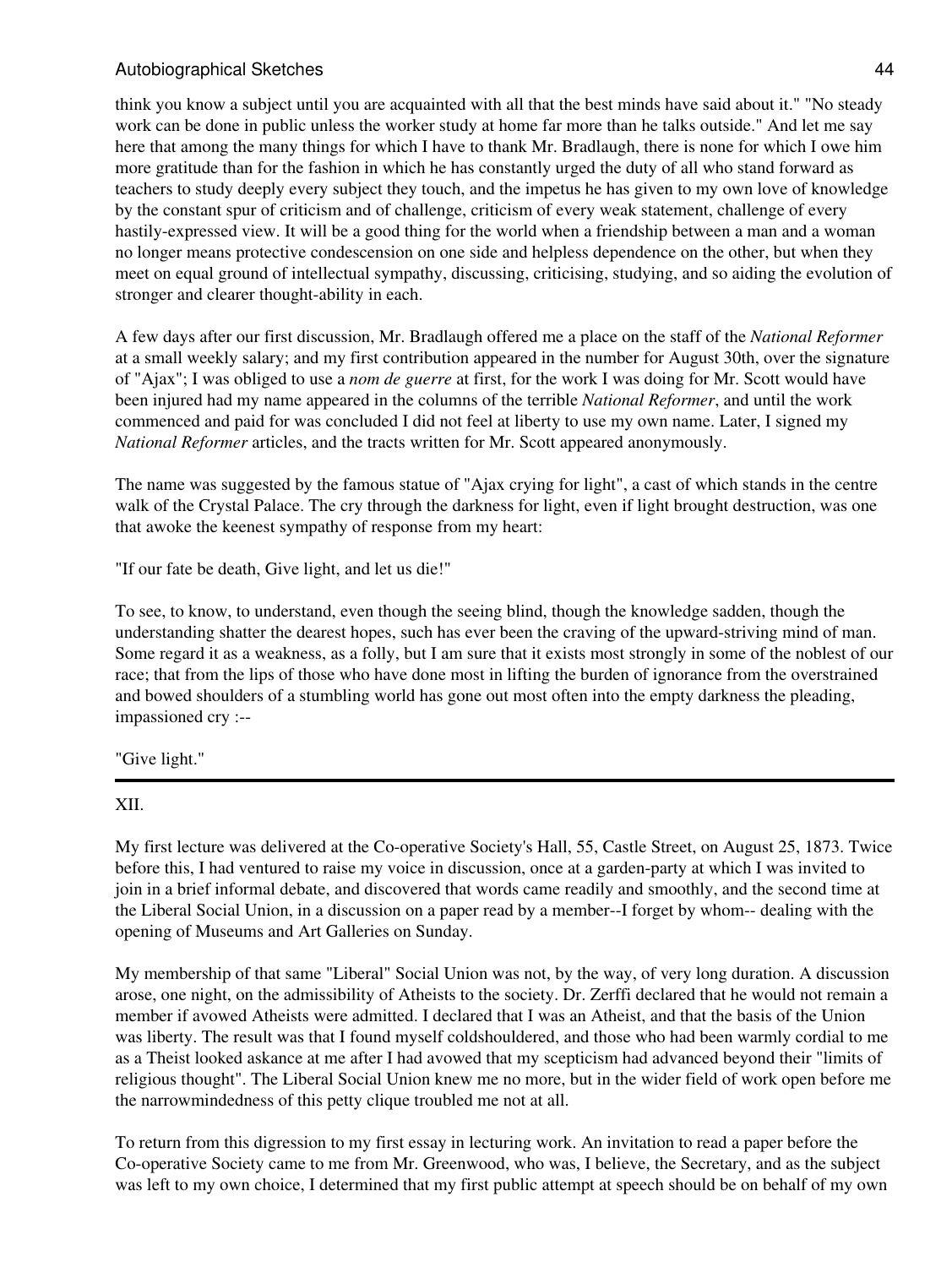sex, and selected for it, "The Political Status of Women". With much fear and trembling was that paper written, and it was a very nervous person who presented herself at the Co-operative Hall. When a visit to the dentist is made, and one stands on the steps outside, desiring to run away ere the neat little boy in buttons opens the door and beams on one with a smile of compassionate contempt and implike triumph, then the world seems dark and life is as a huge blunder. But all such feelings are poor and weak when compared with the sinking of the heart, and the trembling of the knees, which, seize upon the unhappy lecturer as he advances towards his first audience, and as before his eyes rises a ghastly vision of a tongue-tied would-be speaker facing rows of listening faces, listening to--silence.

All this miserable feeling, however, disappeared the moment I rose to my feet and looked at the faces before me. No tremor of nervousness touched me from the first word to the last. And a similar experience has been mine ever since. I am still always nervous before a lecture, and feel miserable and ill-assured, but, once on my feet, I am at my ease, and not once on the platform after the lecture has commenced have I experienced the painful feeling of hesitancy and "fear of the sound of my own voice" of which I have often heard people speak.

The death of Mr. Charles Gilpin in September left vacant one of the seats for Northampton, and Mr. Bradlaugh at once announced his intention of again presenting himself to the constituency as a candidate. He had at first stood for the borough in 1868, and had received 1086 votes; on February 5th, 1874, he received 1653 votes, and of these 1060 were plumpers; the other candidates were Messrs. Merewether, Phipps, Gilpin, and Lord Henley; Mr. Merewether had 12 plumpers; Mr. Phipps, 113; Mr. Gilpin, 64; Lord Henley, 21. Thus signs were already seen of the compact and personally loyal following which was to win the seat for its chief in 1880, after twelve years of steady struggle. In 1868, Mr. John Stuart Mill had strongly supported Mr. Bradlaugh's candidature, and had sent a donation to his election fund. Mr. Mill wrote in his Autobiography (pp. 311,312):

"He had the support of the working classes; having heard him speak I knew him to be a man of ability, and he had proved that he was the reverse of a demagogue by placing himself in strong opposition to the prevailing opinion of the Democratic party on two such important subjects as Malthusianism. and Personal Representation. Men of this sort, who, while sharing the democratic feelings of the working classes, judge political questions for themselves, and have courage to assert their individual convictions against popular opposition, were needed, as it seemed to me, in Parliament; and I did not think that Mr. Bradlaugh's anti-religious opinions (even though he had been intemperate in the expression of them) ought to exclude him."

When the election was over, and after Mr. Mill had himself been beaten at Westminster, he wrote, referring to his donation: "It was the right thing to do, and if the election were yet to take place, I would do it again". The election in February, 1874 took place while Mr. Bradlaugh was away in America, and this second one in the same year took place on the eve of his departure on another American lecturing tour.

I went down to Northampton to report electioneering incidents for the *National Reformer*, and spent some days there in the whirl of the struggle. The Whig party was more bitter against Mr. Bradlaugh than was the Tory, and every weapon that could be forged out of slander and falsehood was used against him by "Liberals", who employed their Christianity as an electioneering dodge to injure a man whose sturdy Radicalism they feared. Over and over again Mr. Bradlaugh was told that he was an "impossible candidate", and gibe and sneer and scoff were flung at the man who had neither ancestors nor wealth to recommend him, who fought his battle with his brain and his tongue, and whose election expenses were paid by hundreds of contributions from poor men and women in every part of the land. Strenuous efforts were made to procure a "Liberal" candidate, who should be able at least to prevent Mr. Bradlaugh's return by obtaining the votes of the Liberal as against the Radical party. Messrs. Bell and James and Dr. Pearce came on the scene only to disappear. Mr. Jacob Bright and Mr. Arthur Arnold were suggested. Mr. Ayrton's name was whispered. Major Lumley was recommended by Mr. Bernal Osborne. Dr. Kenealy proclaimed himself ready to rescue the Liberal party in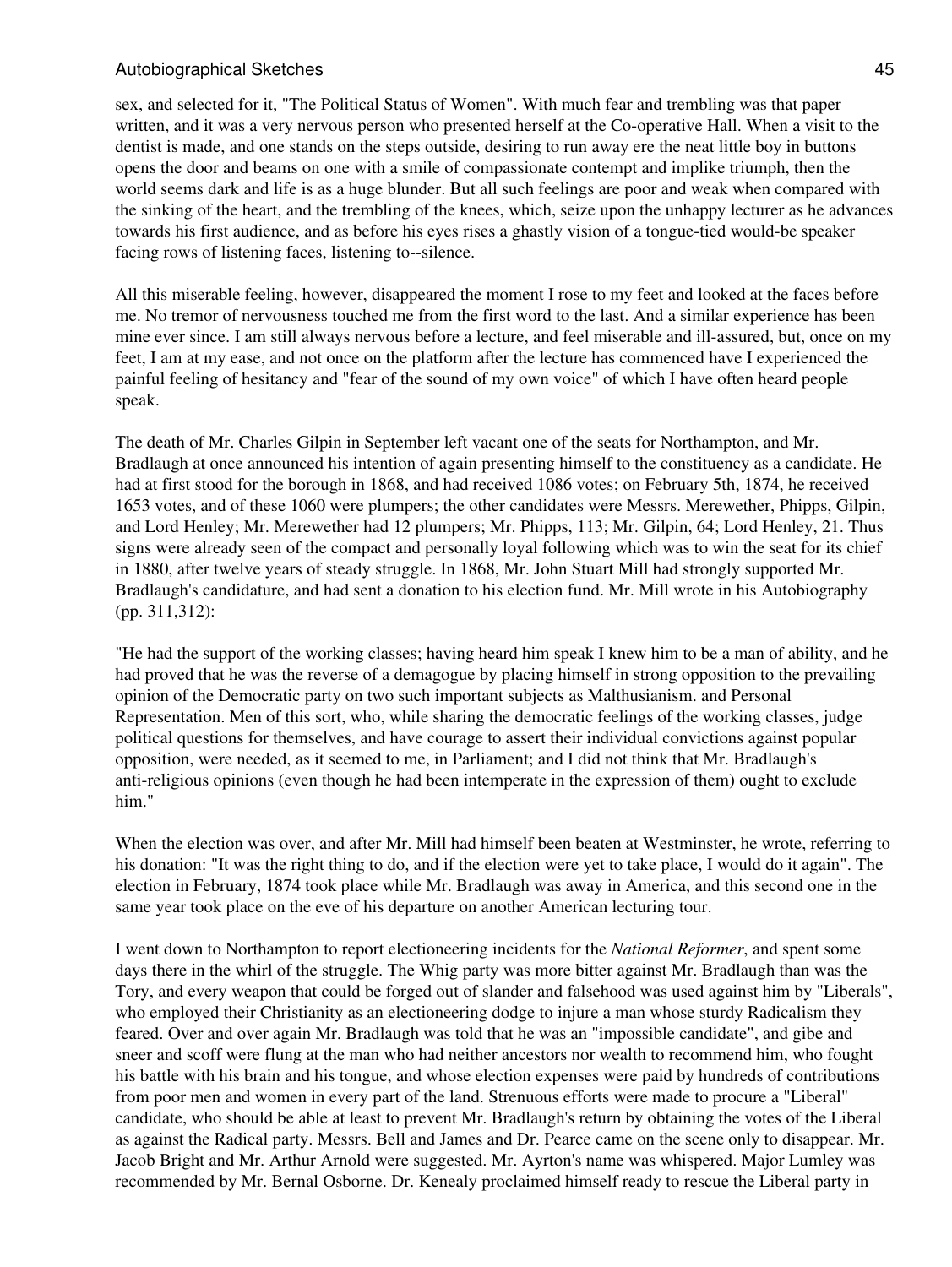their dire strait. Mr. Tillet of Norwich, Mr. Cox of Belper, were invited, but neither of these would consent to oppose a sound Radical, who had fought two elections at Northampton and who had been before the constituency for six years. At last Mr. William Fowler, a banker, was invited, and accepted the task of handing over the representation of a Radical borough to a Tory.

October 6th was fixed as the election day, and at 7.30 on that day Mr. Merewether, the Tory, was declared elected with 2,171 votes. Mr. Bradlaugh polled 1,766, having added another 133 voters to those who had polled for him in the previous February.

The violent abuse levelled against Mr. Bradlaugh by the Whigs, and the foul and wicked slanders circulated against him, had angered almost to madness those who knew and loved him, and when it was found that the unscrupulous Whig devices had succeeded in turning the election against him, the fury broke out into open violence. As Mr. Bradlaugh was sitting well-nigh exhausted in the hotel, the landlord rushed in, crying to him to go out and try to stop the people, or there would be murder done at the "Palmerston", Mr. Fowler's head-quarters; the crowd was charging the door, and the windows were being broken, with showers of stones. Weary as he was, Mr. Bradlaugh sprang to his feet and swiftly made his way to the rescue of those who had defeated him. Flinging himself before the door, he drove the crowd back, scolded them into quietness and dispersed them. But at nine o'clock he had to leave the town to catch the mail for Queenstown, where he was to join the steamer for America, and after he had left, the riot he had quelled broke out afresh. The soldiers were called out, the Riot Act was read, stones flew freely, heads and windows were broken, but no very serious harm was done. The "Palmerston" and the printing office of the *Mercury*, the Whig organ, were the principal sufferers, windows and doors vanishing somewhat completely.

In this same month of October I find I noted in the *National Reformer* that it was rumored "that on hearing that the Prince of Wales had succeeded the Earl of Ripon as Grand Master of the Grand Lodge of England, Mr. Bradlaugh immediately sent in his resignation". "The report", I added demurely, "seems likely to be a true one". I had not much doubt of the fact, having seen the cancelled certificate.

My second lecture was delivered on September 27th, during the election struggle, at Mr. Moncure D. Conway's Chapel in St. Paul's Road, Camden Town, and was on "The true basis of morality.". The lecture was re-delivered a few weeks later at a Unitarian chapel, where the minister was the Rev. Peter Dean, and gave, I was afterwards told, great offence to some of the congregation, especially to Miss Frances Power Cobbe, who declared that she would have left the chapel had not the speaker been a woman. The ground of complaint was that the suggested "basis" was Utilitarian and human instead of Intuitional and Theistic. Published as a pamphlet, the lecture has reached its seventh thousand.

In October I had a severe attack of congestion of the lungs, and soon after my recovery I left Norwood to settle in London. I found that my work required that I should be nearer head-quarters, and I arranged to rent part of a house--19, Westbourne Park Terrace, Bayswater--two lady friends taking the remainder. The arrangement proved a very comfortable one, and it continued until my improved means enabled me, in 1876, to take a house of my own.

In January, 1875, I made up my mind to lecture regularly, and in the *National Reformer* for January 17th I find the announcement that "Mrs. Annie Besant (Ajax) will lecture at South Place Chapel, Finsbury, on 'Civil and religious liberty'", Mr. Conway took the chair at this first identification of "Ajax" with myself, and sent a very kindly notice of the lecture to the *Cincinnati Commercial*. Mr. Charles Watts wrote a report in the *National Reformer* of January 24th. Dr. Maurice Davies also wrote a very favorable article in a London journal, but unfortunately he knew Mr. Walter Besant, who persuaded him to suppress my name, so that although the notice appeared it did me no service. My struggle to gain my livelihood was for some time rendered considerably more difficult by this kind of ungenerous and underhand antagonism. A woman's road to the earning of her own living, especially when she is weighted with the care of a young child, is always fairly thorny at the outset, and does not need to be rendered yet more difficult by secret attempts to injure, on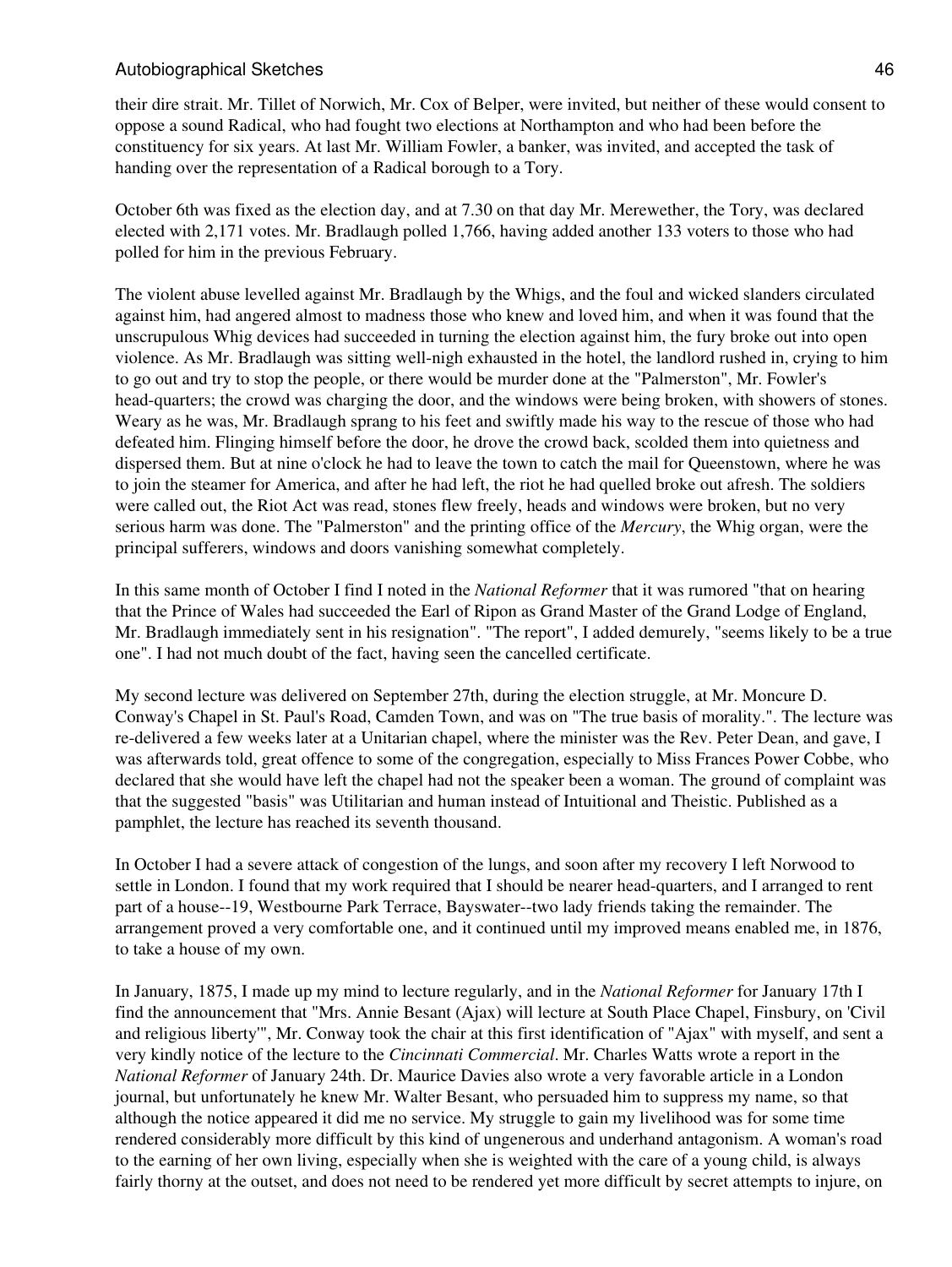the part of those who trust that suffering and poverty may avail to bend pride to submission.

My next lecture was given in the Theatre Royal, Northampton, and in the *National Reformer* of February 14th appears for the first time my list of lecturing engagements, so that in February next I shall complete my first decade of lecturing for the Freethought and Republican Cause. Never, since first I stood on the Freethought platform, have I felt one hour's regret for the resolution taken in solitude in January, 1875, to devote to that sacred Cause every power of brain and tongue that I possessed. Not lightly was that resolution taken, for I know no task of weightier responsibility than that of standing forth as teacher, and swaying thousands of hearers year after year. But I pledged my word then to the Cause I loved that no effort on my part should be wanting to render myself worthy of the privilege of service which I took; that I would read, and study, and would train every faculty that I had; that I would polish my language, discipline my thought, widen my knowledge; and this, at least, I may say, that if I have written and spoken much I have studied and thought more, and that at least I have not given to my mistress, Liberty, that "which hath cost me nothing".

A queer incident occurred on February 17th. I had been invited by the Dialectical Society to read a paper, and selected for subject "The existence of God". The Dialectical Society had for some years held their meetings in a room in Adam Street rented from the Social Science Association. When the members gathered as usual on this 17th February, the door was found closed, and they were informed that Ajax's paper had been too much for the Social Science nerves, and that entrance to the ordinary meeting-place was henceforth denied. We found refuge in the Charing Cross Hotel, where we speculated merrily on the eccentricities of religious charity.

On February 12th, I started on my first lecturing tour in the provinces. After lecturing at Birkenhead on the evening of that day, I started by the night mail for Glasgow. Some races--dog races, I think--had been going on, and very unpleasant were many of the passengers waiting on the platform. Some Birkenhead friends had secured me a compartment, and watched over me till the train began to move. Then, after we had fairly started, the door was flung open by a porter and a man was thrust in who half tumbled on to the seat. As he slowly recovered, he stood up, and as his money rolled out of his hand on to the floor and he gazed vaguely at it, I saw, to my horror, that he was drunk. The position was pleasant, for the train was an express and was not timed to stop for a considerable time. My odious fellow-passenger spent some time on the floor hunting for his scattered coins. Then he slowly gathered himself up, and presently became conscious of my presence. He studied me for some time and then proposed to shut the window. I assented quietly, not wanting to discuss a trifle, and feeling in deadly terror. Alone at night in an express, with a man not drunk enough to be helpless but too drunk to be controlled. Never, before or since, have I felt so thoroughly frightened, but I sat there quiet and unmoved, only grasping a penknife in my pocket, with a desperate resolve to use my feeble weapon as soon as the need arose. The man had risen again to his feet and had come over to me, when a jarring noise was heard and the train began to slacken.

"What is that?" stammered my drunken companion.

"They are putting on the brakes to stop the train," I said very slowly and distinctly, though a very passion of relief made it hard to say quietly the measured words.

The man sat down stupidly, staring at me, and in a minute or two more the train pulled up at a station. It had been stopped by signal. In a moment I was at the window, calling the guard. I rapidly explained to him that I was travelling alone, that a half-drunken man was with me, and I begged him to put me into another carriage. With the usual kindliness of a railway official, the guard at once moved my baggage and myself into an empty compartment, into which he locked me, and he kept a friendly watch over me at every station at which we stopped until he landed me safely at Glasgow.

At Glasgow a room had been taken for me at a Temperance Hotel, and it seemed to me a new and lonely sort of thing to be "on my own account" in a strange city in a strange hotel. By the way, why are Temperance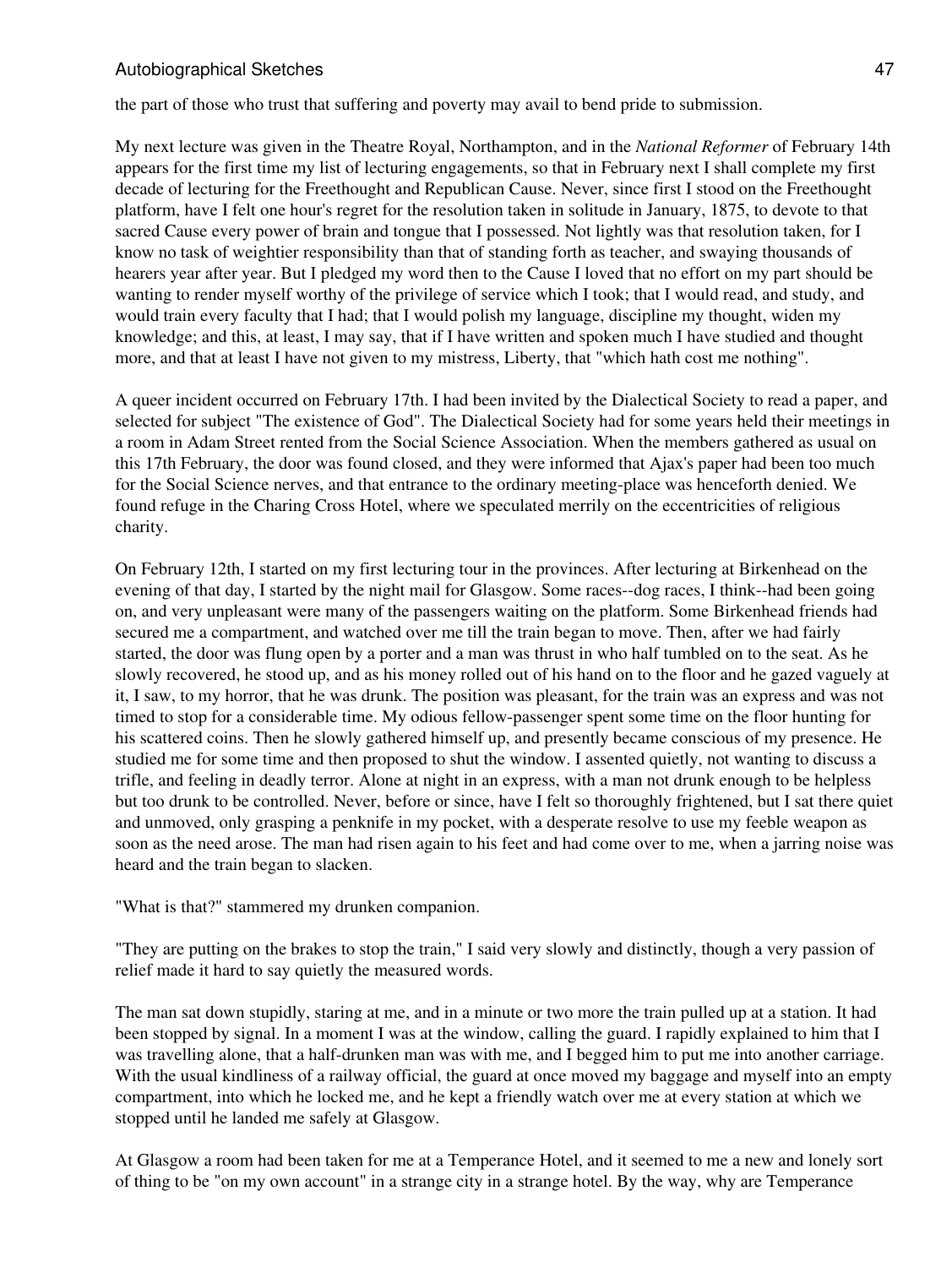Hotels so often lacking in cleanliness? Surely abstinence from wine and superfluity of "matter in the wrong place" need not necessarily be correlated in hotel-life, and yet my experience leads me to look for the twain together. Here and there I have been to Temperance Hotels in which water is used for other purposes than that of drinking, but these are, I regret to say, the exceptions to a melancholy rule.

From Glasgow I went north to Aberdeen, and from Aberdeen home again to London. A long weary journey that was, in a third-class carriage in the cold month of February, but the labor had in it a joy that outpaid all physical discomfort, and the feeling that I had found my work in the world gave a new happiness to my life.

I reported my doings to the chief of our party in America, and found them only half approved. "You should have waited till I returned, and at least I could have saved you some discomforts," he wrote; but the discomforts troubled me little, and I think I rather preferred the independent launch out into lecturing work, trusting only to my own courage and ability to win my way. So far as health was concerned, the lecturing acted as a tonic. My chest had always been a little delicate, and when I consulted a doctor on the possibility of my lecturing he answered: "It will either kill you or cure you". It has entirely cured the lung weakness, and I have grown strong and vigorous instead of being frail and delicate as of old.

On February 28th I delivered my first lecture at the Hall of Science, London, and was received with that warmth of greeting which Freethinkers are ever willing to extend to one who sacrifices aught to join their ranks. From that day to this that hearty welcome at our central London hall has never failed me, and the love and courage wherewith Freethinkers have ever stood by me have overpaid a thousandfold any poor services I have been fortunate enough to render to the common cause.

It would be wearisome to go step by step over the ten years' journeys and lectures; I will only select, here and there, incidents illustrative of the whole.

Some folk say that the lives of Freethought lecturers are easy, and that their lecturing tours are lucrative in the extreme. On one occasion I spent eight days in the north lecturing daily, with three lectures on the two Sundays, and made a deficit of 11s. on the journey! I do not pretend that such a thing would happen now, but I fancy that every Freethought lecturer could tell of a similar experience in the early days of "winning his way".

There is no better field for Freethought and Radical work than Northumberland and Durham; the miners there are as a rule shrewd and hard-headed men, and very cordial is the greeting given by them to those whom they have reason to trust. At Seghill and at Bedlington I have slept in their cottages and have been welcomed to their tables, and I remember one evening at Seghill, after a lecture, that my host invited about a dozen miners to supper to meet me; the talk ran on politics, and I soon found that my companions knew more of English politics and had a far shrewder notion of political methods than I had found among the ordinary "diners-out" in "society". They were of the "uneducated" class despised by "gentlemen" and had not the vote, but politically they were far better educated than their social superiors, and were far better fitted to discharge the duties of citizenship.

On May 16th I attended, for the first time, the Annual Conference called by the National Secular Society. It was held at Manchester, in the Society's rooms in Grosvenor Street, and it is interesting and encouraging to note how the Society has grown and strengthened since that small meeting held nearly ten years ago. Mr. Bradlaugh was elected President; Messrs. A. Trevelyan, T. Slater, C. Watts, C.C. Cattell, R.A. Cooper, P.A.V. Le Lubez, N. Ridgway, G.W. Foote, G.H. Reddalls, and Mrs. Besant Vice Presidents. Messrs. Watts and Standring were elected as Secretary and Assistant-Secretary--both offices were then honorary, for the Society was too poor to pay the holders--and Mr. Le Lubez Treasurer. The result of the Conference was soon seen in the energy infused into the Freethought propaganda, and from that time to this the Society has increased in numbers and in influence, until that which was scarcely more than a skeleton has become a living power in the land on the side of all social and political reforms. The Council for 1875 consisted of but thirty-nine members, including President, Vice-Presidents, and Secretary, and of these only nine were available as a Central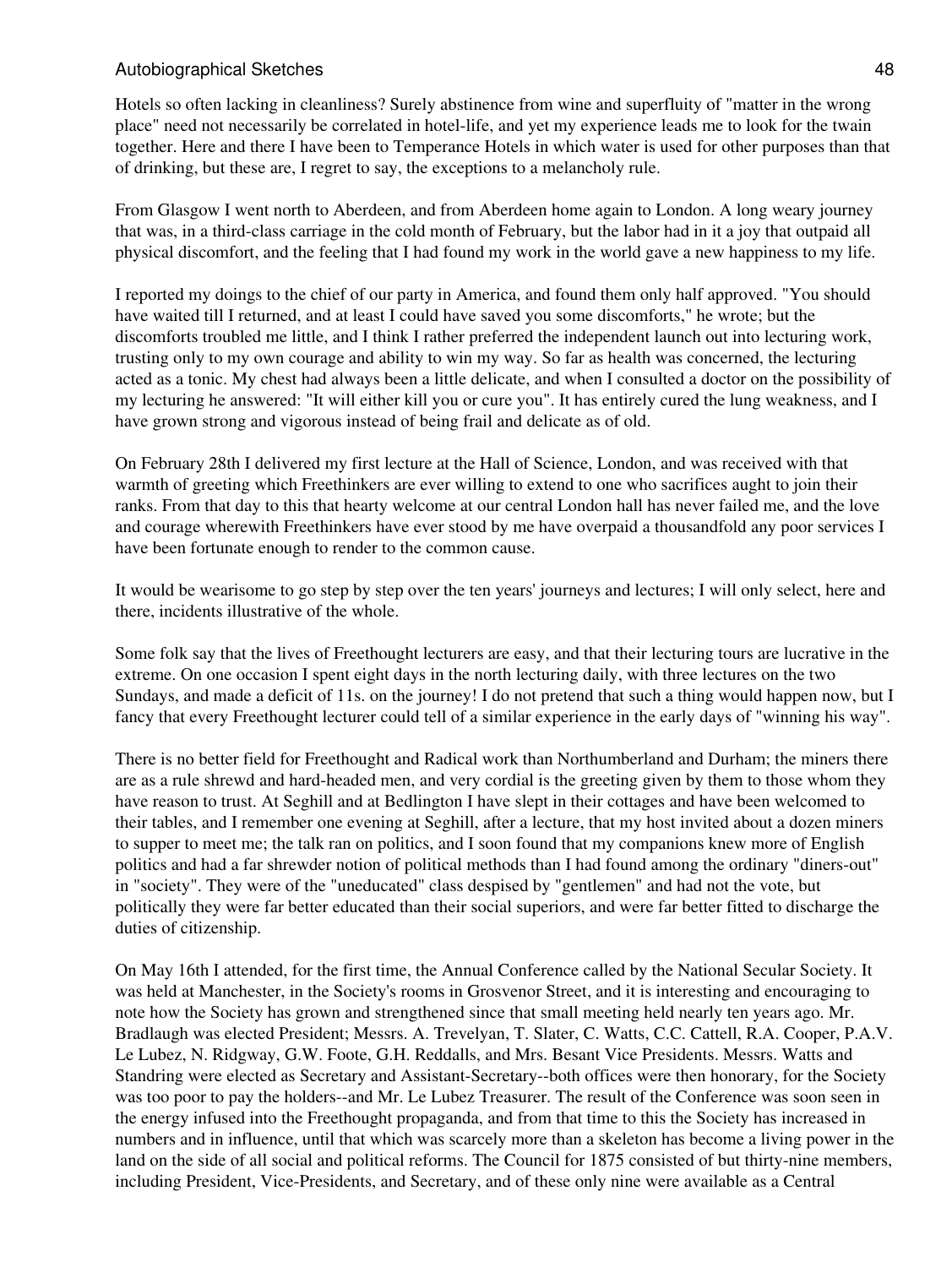Executive. Let Freethinkers compare this meagre list with the present, and then let them "thank" man "and take courage".

Lecturing at Leicester in June, I came for the first time across a falsehood of which I have since heard plenty. An irate Christian declared that I was responsible for a book entitled the "Elements of Social Science", which was, he averred, the "Bible of Secularists". I had never heard of the book, but as he insisted that it was in favor of the abolition of marriage, and that Mr. Bradlaugh agreed with it, I promptly contradicted him, knowing that Mr. Bradlaugh's views on marriage were conservative rather than revolutionary. On enquiry afterwards I found that the book in question had been written some years before by a Doctor of Medicine, and had been sent for review by its publisher to the *National Reformer* among other papers. I found further that it consisted of three parts; the first dealt with the sexual relation, and advocated, from the standpoint of an experienced medical man, what is roughly known as "free love"; the second was entirely medical, dealing with diseases; the third consisted of a very clear and able exposition of the law of population as laid down by Malthus, and insisted--as John Stuart Mill had done--that it was the duty of married persons to voluntarily limit their families within their means of subsistence. Mr. Bradlaugh, in the *National Reformer*, in reviewing the book, stated that it was written "with honest and pure intent and purpose", and recommended to working men the exposition of the law of population. Because he did this Christians and Tories who desire to injure him still insist that he shares the author's views on sexual relations, and despite his reiterated contradictions, they quote detached pieces of the work, speaking against marriage, as containing his views. Anything more meanly vile and dishonest than this it would be difficult to imagine, yet such are the weapons used against Atheists in a Christian country. Unable to find in Mr. Bradlaugh's own writings anything to serve their purpose, they take isolated passages from a book he neither wrote nor published, but once reviewed with a recommendation of a part of it which says nothing against marriage.

That the book is a remarkable one and deserves to be read has been acknowledged on all hands. Personally, I cordially dislike a large part of it, and dissent utterly from its views on the marital relation, but none the less I feel sure that the writer is an honest, good, and right meaning man. In the *Reasoner*, edited by Mr. George Jacob Holyoake, I find warmer praise of it than in the \_National Reformer\_; in the review the following passage appears:--

"In some respects all books of this class are evils: but it would be weakness and criminal prudery--a prudery as criminal as vice itself--not to say that such a book as the one in question is not only a far lesser evil than the one that it combats, but in one sense a book which it is a mercy to issue and courage to publish."

The *Examiner*, reviewing the same book, declared it to be

"A very valuable, though rather heterogeneous book.... This is, we believe, the only book that has fully, honestly, and in a scientific spirit recognised all the elements in the problem--How are mankind to triumph over poverty, with its train of attendant evils?--and fearlessly endeavored to find a practical solution."

The \_British Journal of Homæopathy\_ wrote:

"Though quite out of the province of our journal, we cannot refrain from stating that this work is unquestionably the most remarkable one, in many respects, we have ever met with. Though we differ *toto coelo* from the author in his views of religion and morality, and hold some of his remedies to tend rather to a dissolution than a reconstruction of society, yet we are bound to admit the benevolence and philanthropy of his motives. The scope of the work is nothing less than the whole field of political economy."

Ernest Jones and others wrote yet more strongly, but out of all these Charles Bradlaugh alone has been selected for reproach, and has had the peculiar views of the anonymous author fathered on himself. Why? The reason is not far to seek. None of the other writers are active Radical politicians, dangerous to the luxurious idleness of the non-producing but all-consuming "upper classes" of society. These know how easy it is to raise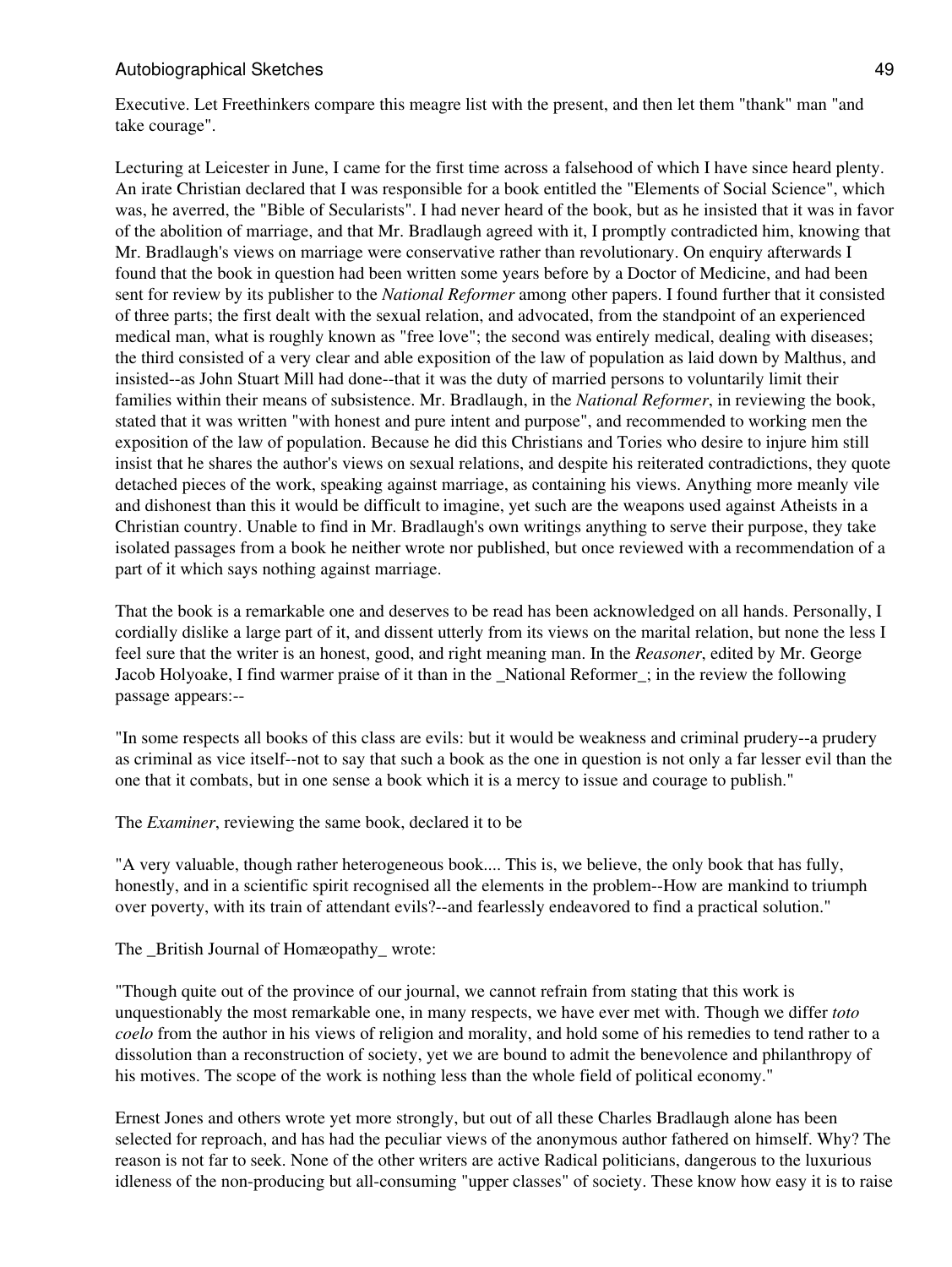social prejudice against a man by setting afloat the idea that he desires to "abolish marriage and the home". It is the most convenient poniard and the one most certain to wound. Therefore those whose profligacy is notorious, who welcome into their society the Blandfords, Aylesburys, and St. Leonards, rave against a man as a "destroyer of marriage" whose life is pure, and whose theories on this, as it happens, are "orthodox", merely because his honest Atheism shames their hypocritical professions, and his sturdy Republicanism menaces their corrupt and rotting society.

#### XIII.

Sometimes my lecturing experiences were not of the smoothest. In June, 1875, I visited Darwen in Lancashire, and found that stone-throwing was considered a fair argument to be addressed to "the Atheist lecturer". On my last visit to that place in May, 1884, large and enthusiastic audiences attended the lectures, and not a sign of hostility was to be seen outside the hall. At Swansea, in March, 1876, the fear of violence was so great that no local friend had the courage to take the chair for me (a guarantee against damage to the hall had been exacted by the proprietor). I had to march on to the platform in solitary state, introduce myself, and proceed with my lecture. If violence had been intended, none was offered: it would have needed much brutality to charge on to a platform occupied by a solitary woman. (By the way, those who fancy that a lecturer's life is a luxurious one may note that the Swansea lecture spoken of was one of a series of ten, delivered within eight days at Wednesbury, Bilston, Kidderminster, Swansea, and Bristol, most of the travelling being performed through storm, rain, and snow.) On September, 4th, 1876, I had rather a lively time at Hoyland, a village near Barnsley. A Mr. Hebblethwaite, a Primitive Methodist minister, "prepared the way of the" Atheist by pouring out virulent abuse on Atheism in general, and this Atheist in particular; two Protestant missionaries aided him vigorously, exhorting the pious Christians to "sweep Secularists out". The result was a very fair row; I got through the lecture, despite many interruptions, but when it was over a regular riot ensued; the enraged Christians shook their fists at me, swore at me, and finally took to kicking as I passed out to the cab; only one kick, however, reached me, and the attempts to overturn the cab were foiled by the driver, who put his horse at a gallop. A somewhat barbarous village, that same village of Hoyland. Congleton proved even livelier on September 25th and 26th. Mr. Bradlaugh lectured there on September 25th to an accompaniment of broken windows; I was sitting with Mrs. Wolstenholme Elmy in front of the platform, and received a rather heavy blow at the back of the head from a stone thrown by someone in the room. We had a mile and a half to walk from the hall to Mrs. Elmy's house, and this was done in the company of a mud-throwing crowd, who yelled curses, hymns, and foul words with delightful impartiality. On the following evening I was to lecture, and we were escorted to the hall by a stone-throwing crowd; while I was lecturing a man shouted "Put her out!" and a well-known wrestler of the neighborhood, named Burbery, who had come to the hall with seven friends, stood up in the front row and loudly interrupted. Mr. Bradlaugh, who was in the chair, told him to sit down, and as he persisted in making a noise, informed him that he must either be quiet or go out. "Put me out!" said Burbery, striking an attitude. Mr. Bradlaugh left the platform and walked up to the noisy swashbuckler, who at once grappled with him and tried to throw him; but Mr. Burbery had not reckoned on his opponent's strength, and when the "throw" was complete Mr. Burbery was underneath. Amid much excitement Mr. Burbery was propelled to the door, where he was handed over to the police, and the chairman resumed his seat and said "Go on", whereupon on I went and finished the lecture. There was plenty more stone-throwing outside, and Mrs. Elmy received a cut on the temple, but no serious harm was done-- except to Christianity.

In the summer of 1875 a strong protest was made by the working classes against the grant of £142,000 for the Prince of Wales visit to India, and on Sunday, July 18th, I saw for the first time one of the famous "Hyde Park Demonstrations". Mr. Bradlaugh called a meeting to support Messrs. Taylor, Macdonald, Wilfrid Lawson, Burt, and the other fourteen members of the House of Commons who voted in opposition to the grant, and to protest against burdening the workers to provide for the amusement of a spendthrift prince. I did not go into the meeting, but, with Mr. Bradlaugh's two daughters, hovered on the outskirts. A woman is considerably in the way in such a gathering, unless the speakers reach the platform in carriages, for she is physically unfitted to push her way through the dense mass of people, and has therefore to be looked after and saved from the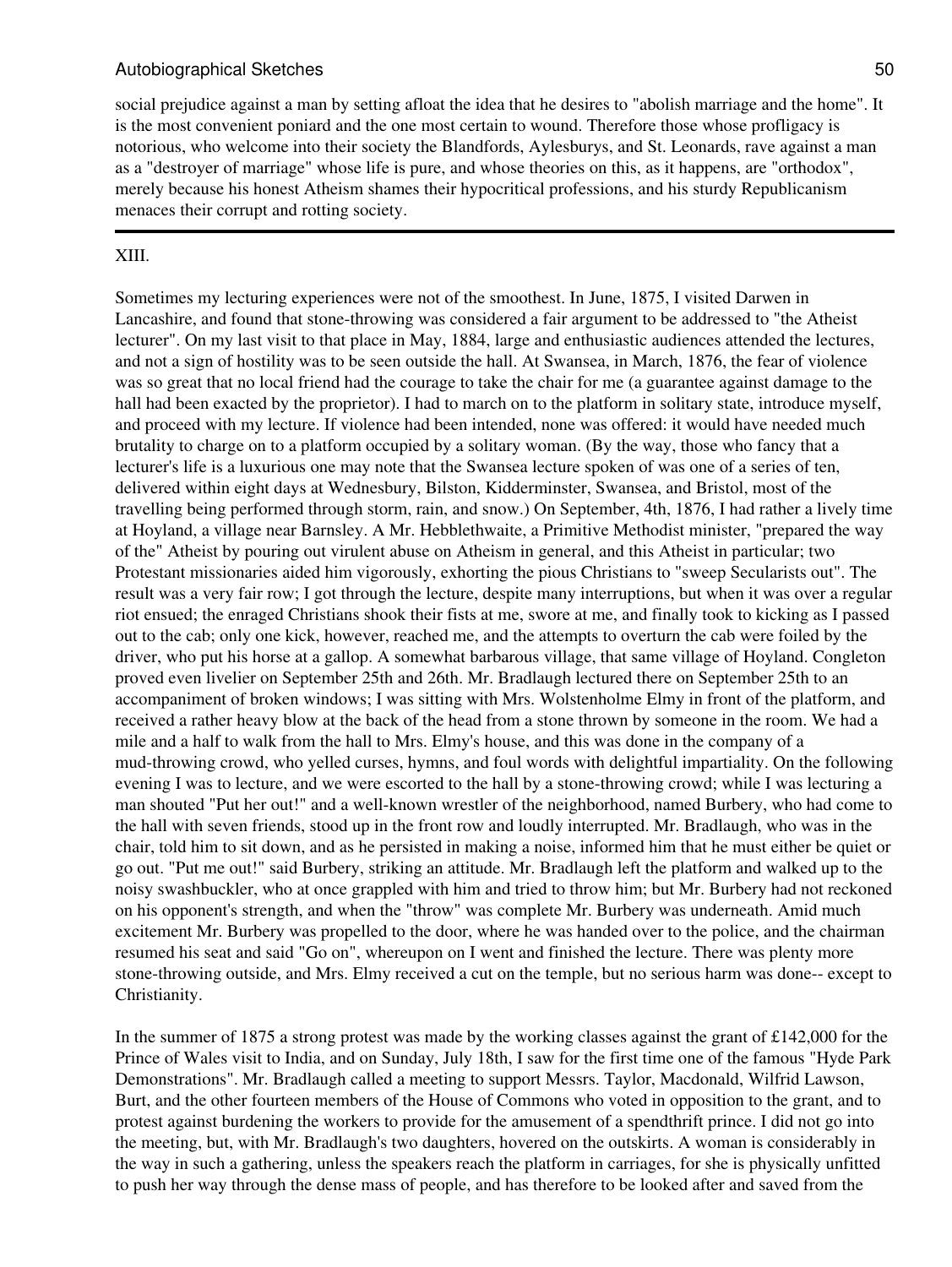crushing pressure of the crowd. I have always thought that a man responsible for the order of such huge gatherings ought not to be burdened in addition with the responsibility of protecting his female friends, and have therefore preferred to take care of myself outside the meetings both at Hyde Park and in Trafalgar Square. The method of organisation by which the London Radicals have succeeded in holding perfectly orderly meetings of enormous size is simple but effective. A large number of "marshals" volunteer, and each of these hands in to Mr. Bradlaugh a list of the "stewards" he is prepared to bring; the "marshals" and "stewards" alike are members of the Radical and Secular associations of the metropolis. These officials all wear badges, a rosette of the Northampton election colors; directions are given to the marshals by Mr. Bradlaugh himself, and each marshal, with his stewards, turns up at the appointed place at the appointed time, and does the share of the work allotted to him. A ring two or three deep is formed round the place whence the speakers are to address the meeting, and those who form the ring stand linked arm-in-arm, making a living barrier round this empty spot. There a platform, brought thither in pieces, is screwed together, and into this enclosure only the chosen speakers and newspaper reporters are admitted. The marshals and stewards who are not told off for guarding the platform are distributed over the ground which the meeting is to occupy, and act as guardians of order.

The Hyde Park meeting against the royal grant was a thoroughly successful one, and a large number of protests came up from all parts of the country. Being from the poorer classes, they were of course disregarded, but none the less was a strong agitation against royal grants carried on throughout the autumn and winter months. The National Secular Society determined to gather signatures to a "monster petition against royal grants", and the superintendence of this was placed in my hands. The petition was drafted by Mr. Bradlaugh, and ran as follows:--

## "TO THE HONORABLE THE COMMONS OF GREAT BRITAIN AND IRELAND, IN PARLIAMENT ASSEMBLED.

"The humble petition of the undersigned,

"Prays,--That no further grant or allowance may be made to any member of the Royal Family until an account shall have been laid before your Honorable House, showing the total real and personal estates and incomes of each and every member of the said Royal Family who shall be in receipt of any pension or allowance, and also showing all posts and places of profit severally held by members of the said Royal Family, and also showing all pensions, if any, formerly charged on any estates now enjoyed by any member or members of the said Royal Family, and in case any such pensions shall have been transferred, showing how and at what date such transfer took place."

Day after day, week after week, month after month, the postman delivered rolls of paper, little and big, each roll containing names and addresses of men and woman who protested against the waste of public money on our greedy and never-satisfied Royal House. The sheets often bore the marks of the places to which they had been carried; from a mining district some would come coal-dust-blackened, which had been signed in the mines by workers who grudged to idleness the fruits of toil; from an agricultural district the sheets bore often far too many "crosses", the "marks" of those whom Church and landlord had left in ignorance, regarding them only as machines for sowing and reaping. From September, 1875, to March, 1876, they came in steady stream, and each was added to the ever-lengthening roll which lay in one corner of my sitting-room and which assumed ever larger and larger proportions. At last the work was over, and on June 16th, 1876, the "monster"--rolled on a mahogany pole presented by a London friend, and encased in American cloth--was placed in a carriage to be conveyed to the House of Commons; the heading ran: "The petition of the undersigned Charles Bradlaugh, Annie Besant, Charles Watts, and 102,934 others". Unrolled, it was nearly a mile in length, and a very happy time we had in rolling the last few hundred yards. When we arrived at the House, Mr. Bradlaugh and Mr. Watts carried the petition up Westminster Hall, each holding one end of the mahogany pole. Messrs. Burt and Macdonald took charge of the "monster" at the door of the House, and, carrying it in, presented it in due form. The presentation caused considerable excitement both in the House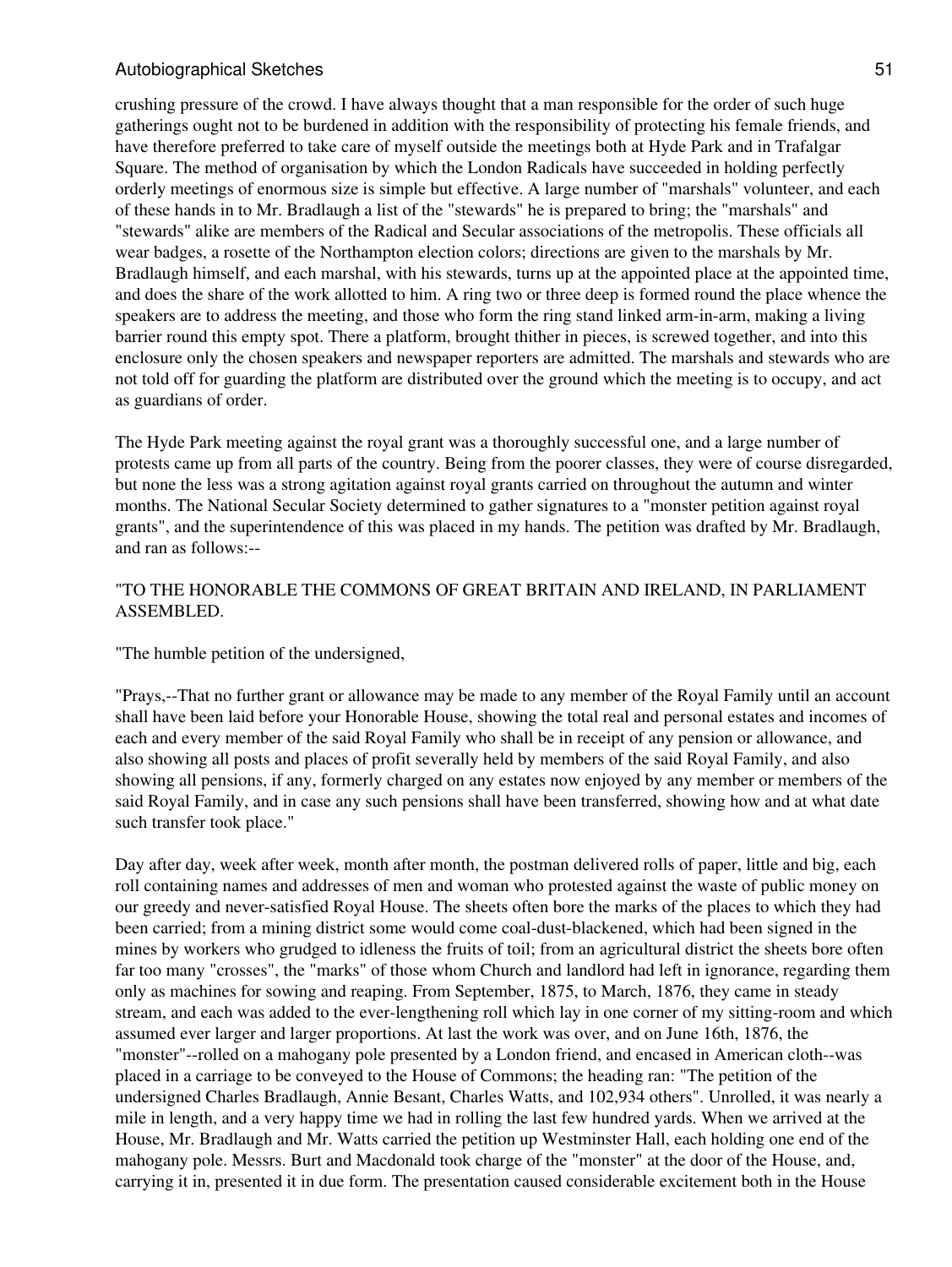and in the press, and the *Newcastle Daily Chronicle* said some kindly words of the "labor and enthusiasm" bestowed on the petition by myself.

At the beginning of August, 1875, the first attempt to deprive me of my little daughter, Mabel, was made, but fortunately proved unsuccessful. The story of the trick played is told in the *National Reformer* of August 22nd, and I quote it just as it appeared there :--

"PERSONAL.--Mrs. Annie Besant, as some of our readers are aware, was the wife of a Church of England clergyman, the Rev. Frank Besant, Vicar of Sibsey, near Boston, in Lincolnshire. There is no need, *at present*, to say anything about the earlier portion of her married life; but when Mrs. Besant's opinions on religious matters became liberal, the conduct of her husband rendered a separation absolutely necessary, and in 1873 a formal deed of separation was drawn up, and duly executed. Under this deed Mrs. Besant is entitled to the sole custody and control of her infant daughter Mabel until the child becomes of age, with the proviso that the little girl is to visit her father for one month in each year. Having recently obtained possession of the person of the little child under cover of the annual visit, the Rev. Mr. Besant sought to deprive Mrs. Besant entirely of her daughter, on the ground of Mrs. Besant's Atheism. Vigorous steps were at once taken by Messrs. Lewis and Lewis (to whom our readers will remember we entrusted the case of Mr. Lennard against Mr. Woolrych), by whose advice Mrs. Besant at once went down herself to Sibsey to demand the child; the little girl had been hidden, and was not at the Vicarage, but we are glad to report that Mrs. Besant has, after some little difficulty, recovered the custody of her daughter. It was decided against Percy Bysshe Shelley that an Atheist father could not be the guardian of his own children. If this law be appealed to, and anyone dares to enforce it, we shall contest it step by step; and while we are out of England, we know that in case of any attempt to retake the child by force we may safely leave our new advocate to the protection of the stout arms of our friends, who will see that no injustice of this kind is done her. So far as the law courts are concerned, we have the most complete confidence in Mr. George Henry Lewis, and we shall fight the case to House of Lords if need be.

# CHARLES BRADLAUGH."

The attempt to take the child from me by force indeed failed, but later the theft was successfully carried out by due process of law. It is always a blunder from a tactical point of view for a Christian to use methods of illegal violence in persecuting an Atheist in this Christian land; legal violence is a far safer weapon, for courage can checkmate the first, while it is helpless before the second. All Christians who adopt the sound old principle that "no faith need be kept with the heretic" should remember that they can always guard themselves against unpleasant consequences by breaking faith under cover of the laws against heresy, which still remain on our Statute Book *ad majorem Dei gloriam*.

In September, 1875, Mr. Bradlaugh again sailed for America, leaving plenty of work to be done by his colleagues before he returned. The Executive of the National Secular Society had determined to issue a "Secular Song Book", and the task of selection and of editing was confided to me. The little book was duly issued, and ran through two editions; then, feeling that it was marred by many sins both of commission and omission, I set my face against the publication of a third edition, hoping that a compilation more worthy of Free Thought might be made. I am half inclined to take the matter up again, and set to work at a fresh collection.

The delivery and publication of a course of six lectures on the early part of the French Revolution was another portion of that autumn's work; they involved a large amount of labor, as I had determined to tell the story from the people's point of view, and was therefore compelled to read a large amount of the current literature of the time, as well as the great standard histories of Louis Blanc, Michelet, and others. Fortunately for me, Mr. Bradlaugh had a splendid collection of works on the subject, and before he left England he brought to me two cabs full of books, French and English, from all points of view, aristocratic, ecclesiastical, democratic, and I studied these diligently and impartially until the French Revolution became to me as a drama in which I had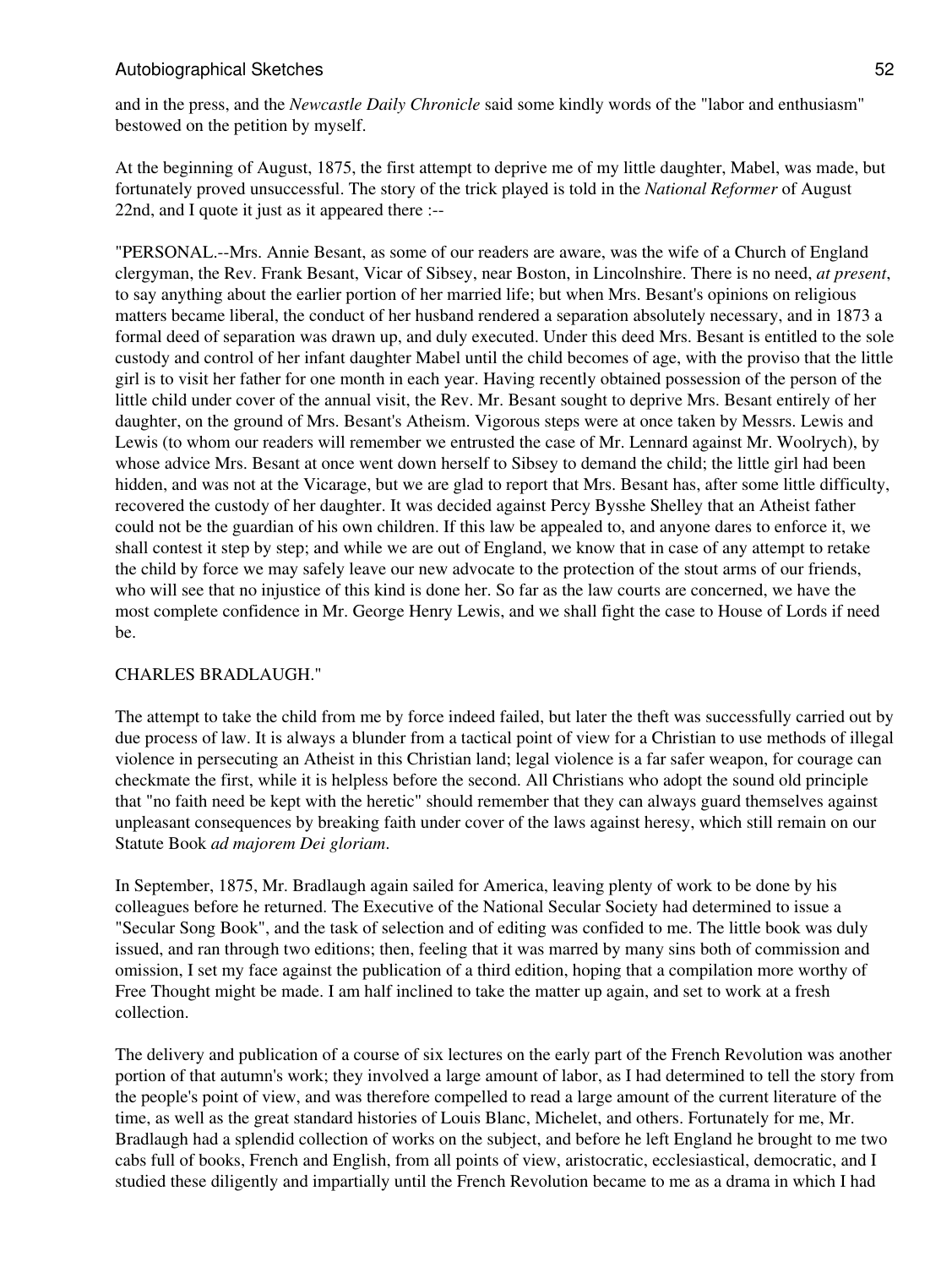myself taken part, and the actors therein became personal friends and foes. In this, again, as in so much of my public work, I have to thank Mr. Bradlaugh for the influence which led me to read fully all sides of a question, and to read most carefully those from which I differed most, ere I judged myself competent to write or to speak thereon.

The late autumn was clouded by the news of Mr. Bradlaugh's serious illness in America. After struggling for some time against ill-health he was struck down by an attack of pleurisy, to which soon was added typhoid fever, and for a time lay at the brink of the grave. Dr. Otis, his able physician, finding that it was impossible to give him the necessary attendance at the Fifth Avenue Hotel, put him into his own carriage and drove him to the Hospital of St. Luke's, where he confided him to the care of Dr. Leaming, himself also visiting him daily. Of this illness the *Baltimore Advertiser* wrote:

"Mr. Charles Bradlaugh, the famous English Radical lecturer, has been so very dangerously ill that his life has almost been despaired of. He was taken ill at the Fifth Avenue Hotel, and partially recovered; but on the day upon which a lecture had been arranged from him before the Liberal Club he was taken down a second time with a relapse, which has been very near proving fatal. The cause was overwork and complete nervous prostration which brought on low fever. His physician has allowed one friend only to see him daily for five minutes, and removed him to St. Luke's Hospital for the sake of the absolute quiet, comfort, and intelligent attendance he could secure there, and for which he was glad to pay munificently. This long and severe illness has disappointed the hopes and retarded the object for which he came to this country; but he is gentleness and patience itself in his sickness in this strange land, and has endeared himself greatly to his physicians and attendants by his gratitude and appreciation of the slightest attention."

There is no doubt that the care so willingly lavished on the English stranger saved his life, and those who in England honor Charles Bradlaugh as chief and love him as friend must always keep in grateful memory those who in his sorest need served him so nobly well. Those who think that an Atheist cannot calmly face the prospect of death might well learn a lesson from the fortitude and courage shown by an Atheist as he lay at the point of death, far from home and from all he loved best. The Rev. Mr. Frothingham bore public and admiring testimony in his own church to Mr. Bradlaugh's perfect serenity, at once fearless and unpretending, and, himself a Theist, gave willing witness to the Atheist's calm strength.

Mr. Bradlaugh returned to England at the end of December, worn to a shadow and terribly weak, and for many a long month he bore the traces of his wrestle with death. Indeed, he felt the effect of the illness for years, for typhoid fever is a foe whose weapons leave scars even after the healing of the wounds it inflicts.

The first work done by Mr. Bradlaugh on resuming the editorial chair of the *National Reformer*, was to indite a vigorous protest against the investment of national capital in the Suez Canal Shares. He exposed the financial condition of Egypt, gave detail after detail of the Khedive's indebtedness, unveiled the rottenness of the Egyptian Government, warned the people of the danger of taking the first steps in a path which must lead to continual interference in Egyptian finance, denounced the shameful job perpetrated by Mr. Disraeli in borrowing the money for the purchase from the Rothschilds at enormous interest. His protest was, of course, useless, but its justice has been proved by the course of events. The bombarding of Alexandria, the shameful repression of the national movement in Egypt, the wholesale and useless slaughter in the Soudan, the waste of English lives and English money, the new burden of debt and of responsibility now assumed by the Government, all these are the results of the fatal purchase of shares in the Suez Canal by Mr. Disraeli; yet against the chorus of praise which resounded from every side when the purchase was announced, but one voice of disapproval and of warning was raised at first; others soon caught the warning and saw the dangers it pointed out, but for awhile Charles Bradlaugh stood alone in his opposition, and to him belongs the credit of at once seeing the peril which lay under the purchase.

The 1876 Conference of the National Secular Society held at Leeds showed the growing power of the organisation, and was made notable by a very pleasant incident--the presentation to a miner, William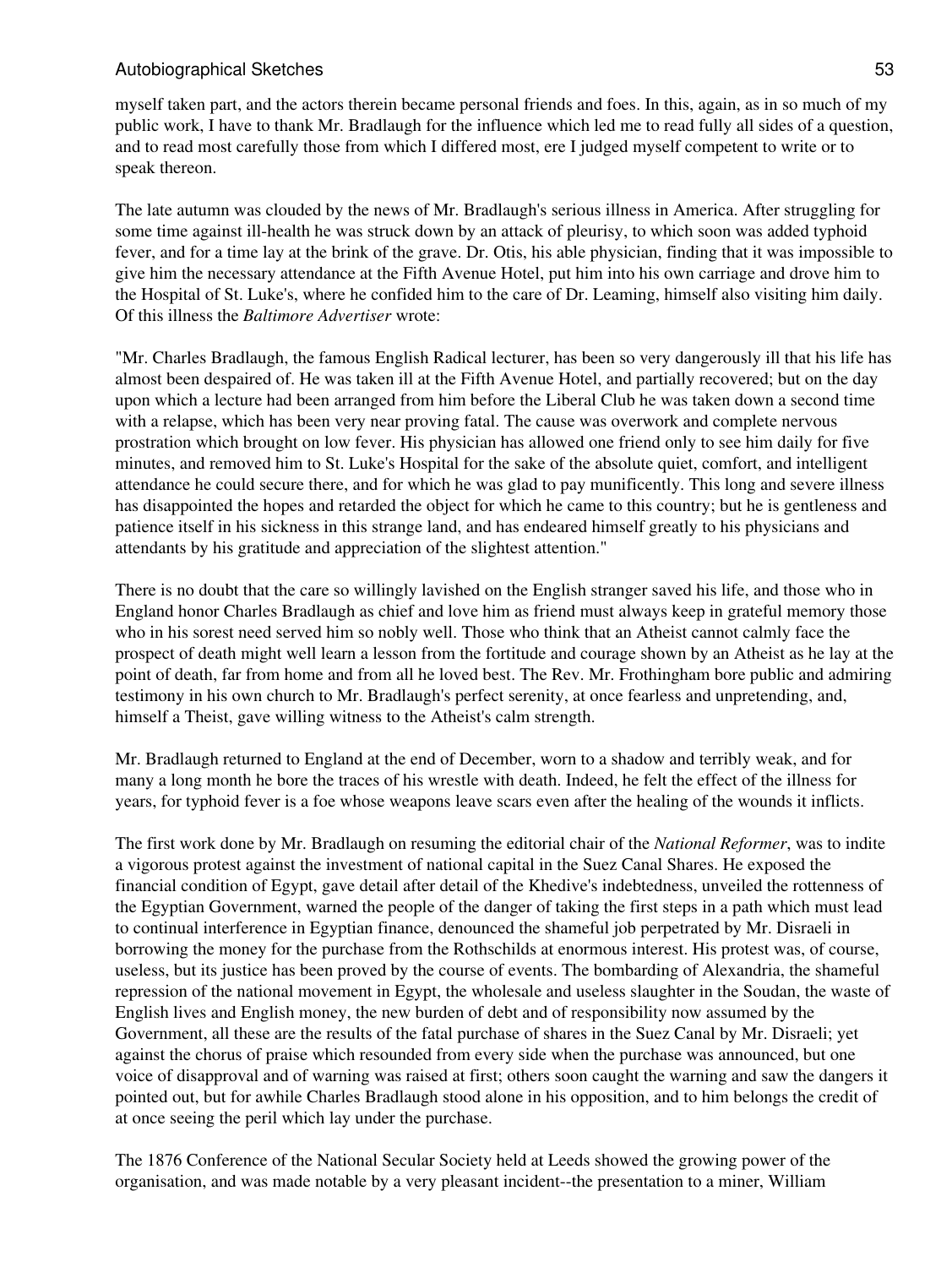Washington, of a silver tea-pot and some books, in recognition of a very noble act of self-devotion. An explosion had occurred on December 6th, 1875, at Swaithe Main pit, in which 143 miners were killed; a miner belonging to a neighboring pit, named William Washington, an Atheist, when every one was hanging back, sprang into the cage to descend into the pit in forlorn hope of rescue, when to descend seemed almost certain death. Others swiftly followed the gallant volunteer, but he had set the example, and it was felt by the Executive of the National Secular Society that his heroism deserved recognition, William Washington set his face against any gift to himself, so the subscription to a testimonial was limited to 6d., and a silver teapot was presented to him for his wife and some books for his children. At this same Conference a committee was appointed, consisting of Messrs. Charles Bradlaugh, G.J. Holyoake, C. Watts, R.A. Cooper,--Gimson, T. Slater, and Mrs. Besant, to draw up a fresh statement of the principles and objects of the National Secular Society; it was decided that this statement should be submitted to the ensuing Conference, that the deliberation on the report of the Committee should "be open to all Freethinkers, but that only those will be entitled to vote on the ratification who declare their determination to enter the Society on the basis of the ratified constitution". It was hoped that by this means various scattered and independent societies might be brought into union, and that the National Secular Society might he thereby strengthened. The committee held a very large number of meetings and finally decided on the following statement, which was approved of at the Conference held at Nottingham in 1877, and stands now as the "Principles and Object of the National Secular Society":--

"The National Secular Society has been formed to maintain the principles and rights of Freethought, and to direct their application to the Secular improvement of this life.

"By the principle of Freethought is meant the exercise of the understanding upon relevant facts, and independently of penal or priestly intimidation.

"By the rights of Freethought are meant the liberty of free criticism for the security of truth, and the liberty of free publicity for the extension of truth.

"Secularism relates to the present existence of man, and to actions the issue of which can be tested by experience.

"It declares that the promotion of human improvement and happiness is the highest duty, and that morality is to be tested by utility.

"That in order to promote effectually the improvement and happiness of mankind, every individual of the human family ought to be well placed and well instructed, and that all who are of a suitable age ought to be usefully employed for their own and the general good.

"That human improvement and happiness cannot be effectually promoted without civil and religious liberty; and that, therefore, it is the duty of every individual to actively attack all barriers to equal freedom of thought and utterance for all, upon political, theological, and social subjects.

"A Secularist is one who deduces his moral duties from considerations which pertain to this life, and who, practically recognising the above duties, devotes himself to the promotion of the general good.

"The object of the National Secular Society is to disseminate the above principles by every legitimate means in its power."

At this same Conference of Leeds was inaugurated the subscription to the statue to be erected in Rome to the memory of Giordano Bruno, burned in that city for Atheism in 1600; this resulted in the collection of £60.

The Executive appointed by the Leeds Conference made great efforts to induce the Freethinkers of the country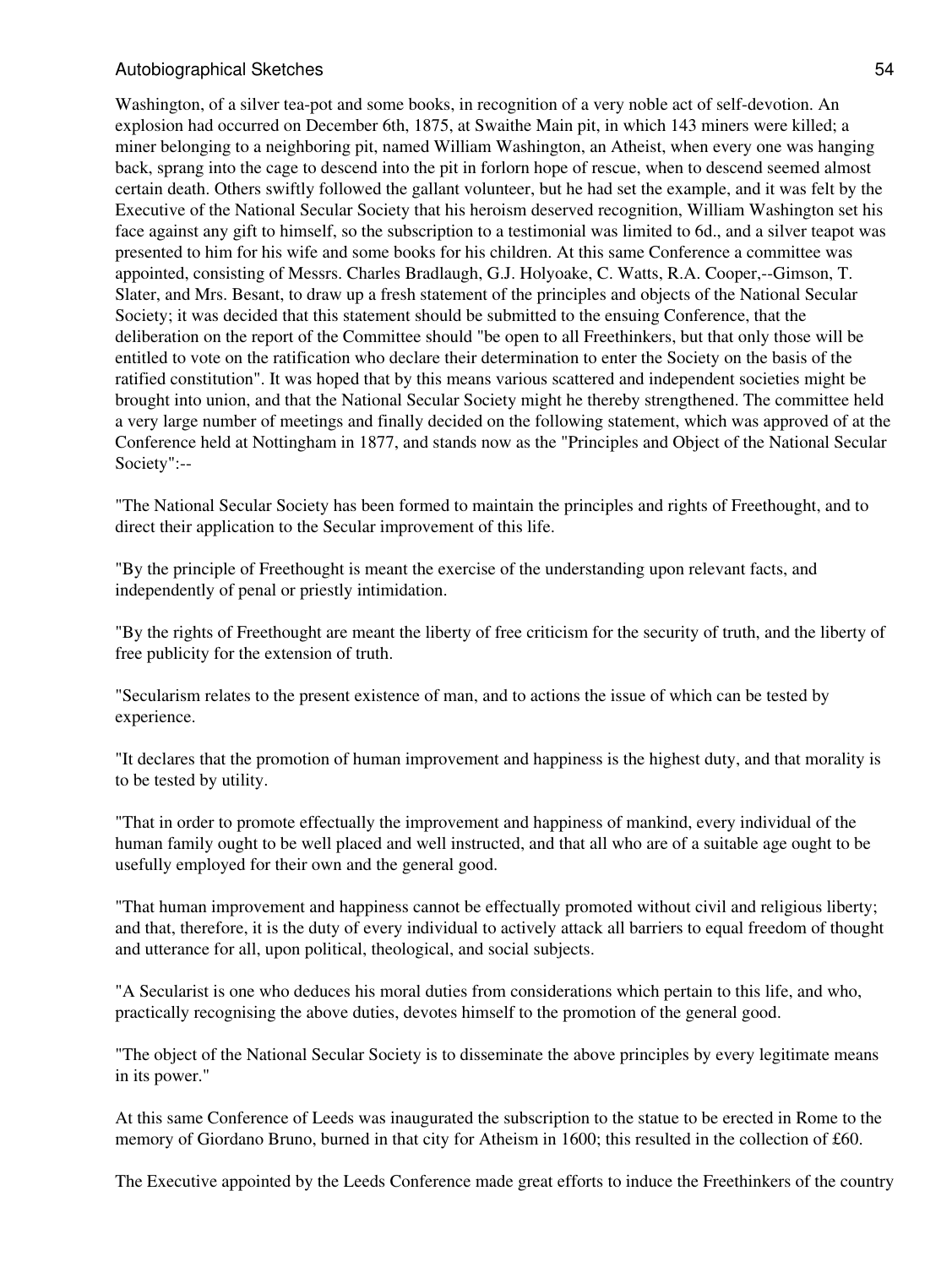to work for the repeal of the Blasphemy Laws, and in October 1876 they issued a copy of a petition against those evil laws to every one of the forty branches of the Society. The effort proved, however, of little avail. The laws had not been put in force for a long time, and were regarded with apathy as being obsolete, and it has needed the cruel imprisonments inflicted by Mr. Justice North on Messrs. Foote, Ramsey, and Kemp, to arouse the Freethought party to a sense of their duty in the matter.

The year 1877 had scarcely opened ere we found ourselves with a serious fight on our hands. A pamphlet written early in the present century by Charles Knowlton, M.D., entitled "The Fruits of Philosophy", which had been sold unchallenged in England for nearly forty years, was suddenly seized at Bristol as an obscene publication. The book had been supplied in the ordinary course of business by Mr. Charles Watts, but the Bristol bookseller had altered its price, had inserted some indecent pictures in it, and had sold it among literature to which the word obscene was fairly applied. In itself, Dr. Knowlton's work was merely a physiological treatise, and it advocated conjugal prudence and parental responsibility; it argued in favor of early marriage, but as over-large families among persons of limited incomes imply either pauperism, or lack of necessary food, clothing, education, and fair start in life for the children, Dr. Knowlton advocated the restriction of the number of the family within the means of existence, and stated the means by which this restriction should be carried out. On hearing of the prosecution, Mr. Watts went down to Bristol, and frankly announced himself as the publisher of the book. Soon after his return to London he was arrested on the charge of having published an obscene book, and was duly liberated on bail. Mr. and Mrs. Watts, Mr. Bradlaugh and myself met to arrange our plan of united action on Friday, January 12th, and it was decided that Mr. Watts should defend the book, that a fund should at once be raised for his legal expenses, and that once more the right of publication of useful knowledge in a cheap form should be defended by the leaders of the Freethought party. After long and friendly discussion we separated with the plan of the campaign arranged, and it was decided that I should claim the sympathy and help of the Plymouth friends, whom I was to address on the following Sunday, January 14th. I went down to Plymouth on January 13th, and there received a telegram from Mr. Watts, saying that a change of plan had been decided on. I was puzzled, but none the less I appealed for help as I had promised to do, and a collection of £8 1s. 10d. for Mr. Watts' Defence Fund was made after my evening lecture. To my horror, on returning to London, I found that Mr. Watts had given way before the peril of imprisonment, and had decided to plead guilty to the charge of publishing an obscene book, and to throw himself on the mercy of the Court, relying on his previous good character and on an alleged ignorance of the contents of the incriminated work. The latter plea we knew to be false, for Mr. Watts before going down to Bristol to declare himself responsible for the pamphlet had carefully read it and had marked all the passages which, being physiological, might be attacked as "obscene". This marked copy he had sent to the Bristol bookseller, before he himself went to Bristol to attend the trial, and under these circumstances any pretence of ignorance of the contents of the book was transparently inaccurate. Mr. Watts' surrender, of course, upset all the arrangements we had agreed on; Mr. Bradlaugh and myself were prepared to stand by him in battle, but not in surrender. I at once returned to the Secretary of the Plymouth Branch the money collected for defence, not for capitulation, and Mr. Bradlaugh published the following brief statement in the *National Reformer* for January 21st:

"PROSECUTION OF Mr. CHARLES WATTS.--Mr. Charles Watts, as most of our readers will have already learned, has been committed for trial at the Central Criminal Court for February 5th, for misdemeanor, for publication of a work on the population question, entitled "Fruits of Philosophy", by Charles Knowlton, M.D. This book has been openly published in England and America for more than thirty years. It was sold in England by James Watson, who always bore the highest repute. On James Watson's retirement from business it was sold by Holyoake & Co., at Fleet Street House, and was afterwards sold by Mr. Austin Holyoake until the time of his death; and a separate edition was, up till last week, still sold by Mr. Brooks, of 282, Strand, W.C. When Mr. James Watson died, Mr. Charles Watts bought from James Watson's widow a large quantity of stereotype plates, including this work. If this book is to be condemned as obscene, so also in my opinion must be many published by Messrs. W.H. Smith & Son, and other publishers, against whose respectability no imputation has been made. Such books as Darwin's 'Origin of Species' and 'Descent of Man' must immediately be branded as obscene, while no medical work must be permitted publication; and all theological works, like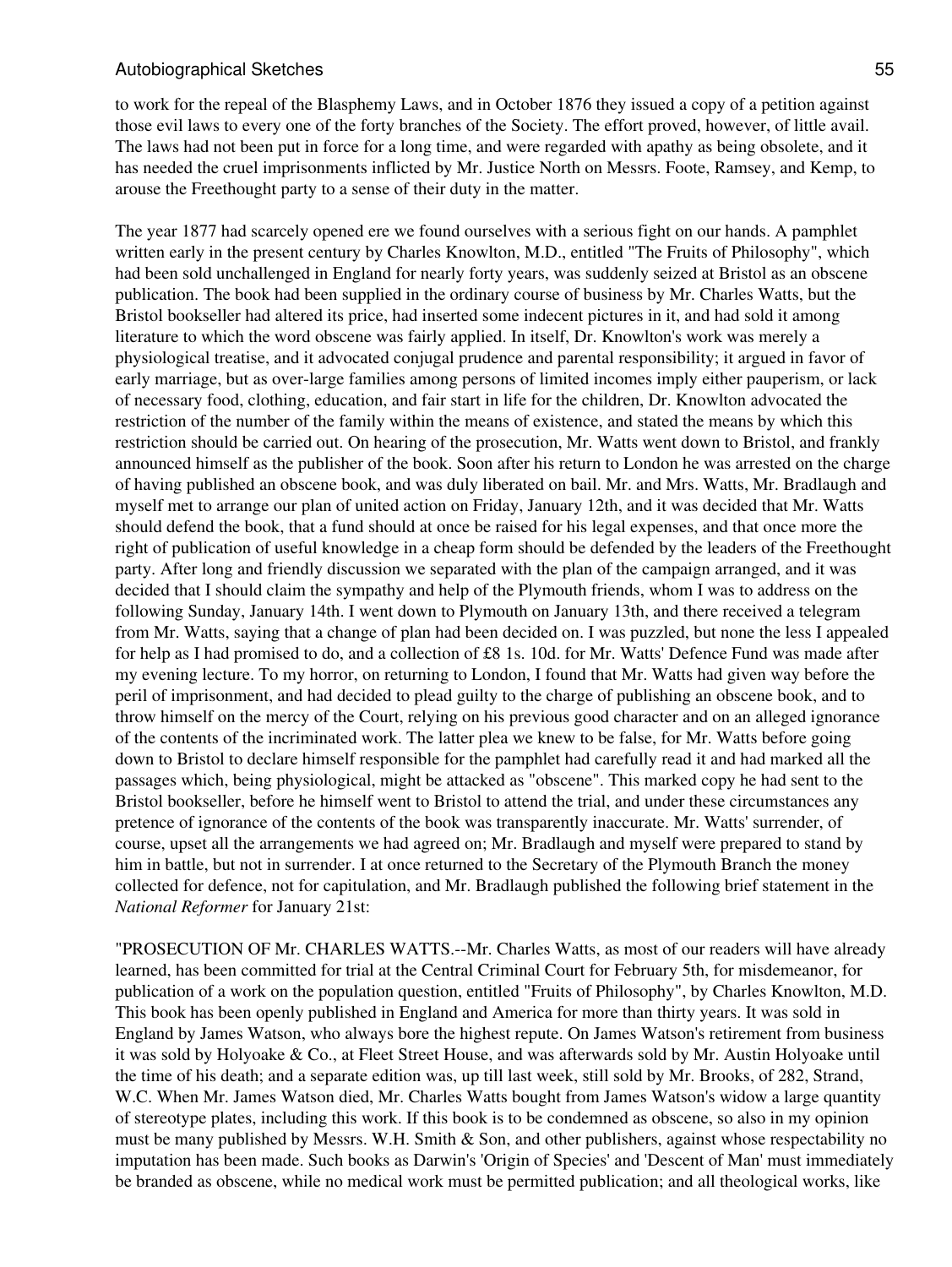those of Dulaure, Inman, etc., dealing with ancient creeds, must at once be suppressed. The bulk of the publications of the society for the repeal of the Contagious Diseases Acts, together with its monthly organ, the *Shield*, would be equally liable. The issue of the greater part of classic authors, and of Lemprière, Shakspere, Sterne, Fielding, Richardson, Rabelais, etc., must be stopped: while the Bible--containing obscene passages omitted from the lectionary--must no longer be permitted circulation. All these contain obscenity which is either inserted to amuse or to instruct, and the medical work now assailed deals with physiological points purely to instruct, and to increase the happiness of men and women.

"If the pamphlet now prosecuted had been brought to me for publication, I should probably have declined to publish it, not because of the subject-matter, but because I do not like its style. If I had once published it, I should defend it until the very last. Here Mr. Watts and myself disagree in opinion; and as he is the person chiefly concerned, it is, of course, right that his decision should determine what is done. He tells me that he thinks the pamphlet indefensible, and that he was misled in publishing it without examination as part of James Watson's stock. I think it ought to be fought right through. Under these circumstances I can only leave Mr. Watts to speak for himself, as we so utterly differ in opinion on this case that I cease to be his proper interpreter. I have, therefore, already offered Mr. Watts the columns of the *National Reformer*, that he may put before the party his view of the case, which he does in another column."--C. BRADLAUGH.

# XIV.

Up to this time (January, 1877) Mr. Watts had acted as sub-editor of the *National Reformer*, and printer and publisher of the books and pamphlets issued by Mr. Bradlaugh and myself. The continuance of this common work obviously became impossible after Mr. Watts had determined to surrender one of his publications under threat of prosecution. We felt that for two main reasons we could no longer publicly associate ourselves with him: (1) We could not retain on our publications the name of a man who had pleaded guilty to the publication of an obscene work; (2) Many of our writings were liable to prosecution for blasphemy, and it was necessary that we should have a publisher who could be relied on to stand firm in time of peril; we felt that if Mr. Watts surrendered one thing he would be likely to surrender others. This feeling on my part was strengthened by the remembrance of a request of his made a few months before, that I would print my own name instead of his as publisher of a political song I had issued, on the ground that it might come within the law of seditious libel. I had readily acceded at the time, but when absolute surrender under attack followed on timid precaution against attack, I felt that a bolder publisher was necessary to me. No particular blame should be laid on persons who are constitutionally timid; they have their own line of usefulness, and are often pleasant and agreeable folk enough; but they are out of place in the front rank of a fighting movement, for their desertion in face of the enemy means added danger for those left to carry on the fight. We therefore decided to sever ourselves from Mr. Watts; and Mr. Bradlaugh, in the *National Reformer* of January 28th, inserted the following statement:

"The divergence of opinion between myself and Mr. Charles Watts is so complete on the Knowlton case, that he has already ceased to be sub-editor of this journal, and I have given him notice determining our connexion on and from March 25th. My reasons for this course are as follows. The Knowlton pamphlet is either decent or indecent. If decent it ought to be defended; if indecent it should never have been published. To judge it indecent is to condemn, with the most severe condemnation, James Watson whom I respected, and Austin Holyoake with whom I worked. I hold the work to be defensible, and I deny the right of any one to interfere with the full and free discussion of social questions affecting the happiness of the nation. The struggle for a free press has been one of the marks of the Freethought Party throughout its history, and as long as the Party permits me to hold its flag, I will never voluntarily lower it. I have no right and no power to dictate to Mr. Watts the course he should pursue, but I have the right and duty to refuse to associate my name with a submission which is utterly repugnant to my nature, and inconsistent with my whole career."

After a long discussion, Mr. Bradlaugh and I made up our minds as to the course we would pursue. We decided that we would never again place ourselves at a publisher's mercy, but would ensure the defence of all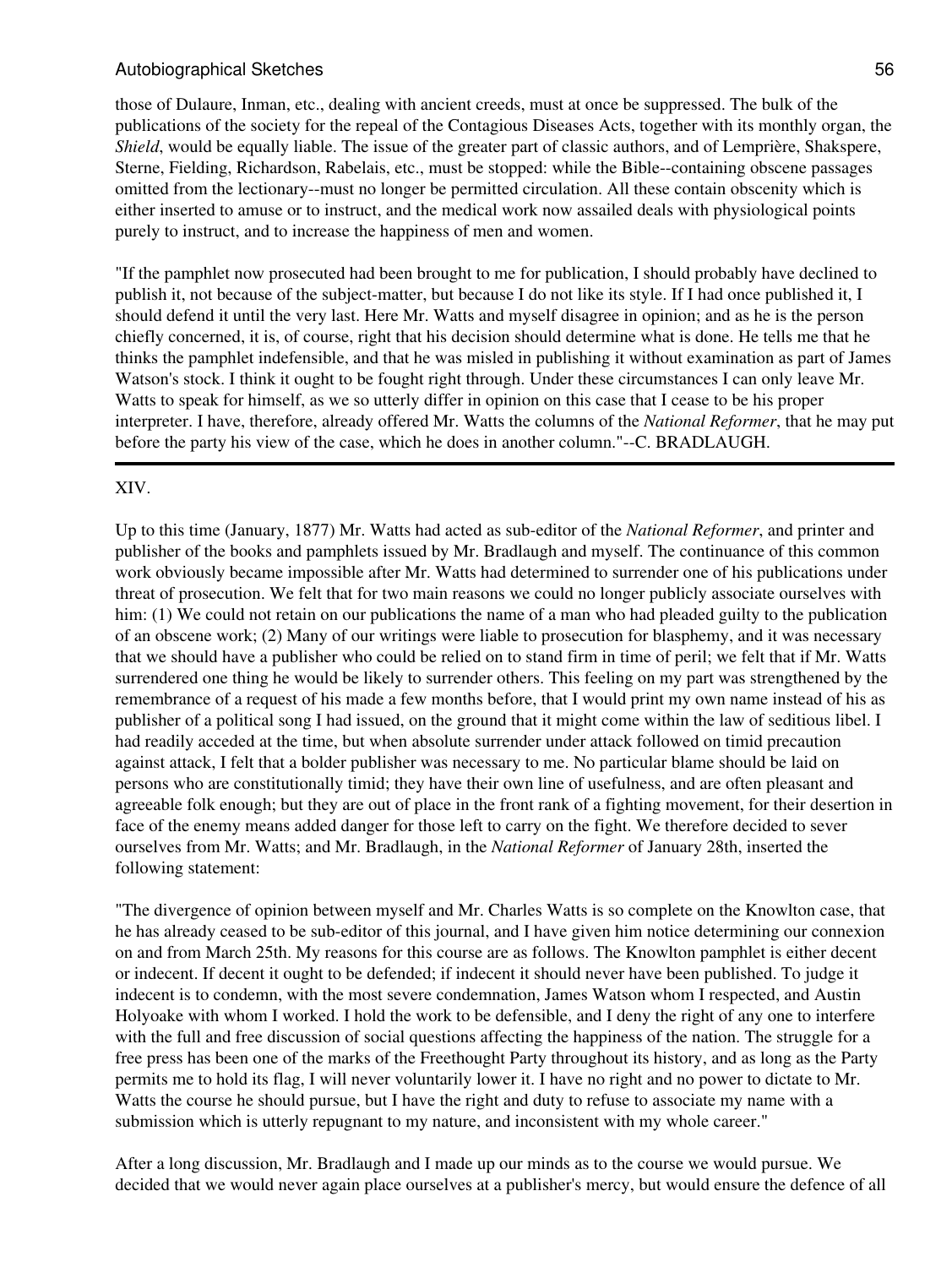we published by publishing everything ourselves; we resolved to become printers and publishers, and to take any small place we could find and open it as a Freethought shop. I undertook the sub-editorship of the *National Reformer*, and the weekly Summary of News, which had hitherto been done by Mr. Watts, was placed in the hands of Mr. Bradlaugh's daughters. The next thing to do was to find a publishing office. Somewhere within reach of Fleet Street the office must be; small it must be, as we had no funds and the risk of starting a business of which we knew nothing was great. Still "all things are possible to" those who are resolute; we discovered a tumble-down little place in Stonecutter Street and secured it by the good offices of our friend, Mr. Charles Herbert; we borrowed a few hundred pounds from personal friends, and made our new tenement habitable; we drew up a deed of partnership, founding the "Freethought Publishing Company", Mr. Bradlaugh and myself being the only partners; we engaged Mr. W.J. Ramsey as manager of the business; and in the *National Reformer* of February 25th we were able to announce:

"The publishing office of the *National Reformer* and of all the works of Charles Bradlaugh and Annie Besant is now at 28, Stonecutter Street, E.C., three doors from Farringdon Street, where the manager, Mr. W.J. Ramsey, will be glad to receive orders for the supply of any Freethought literature".

A week later we issued the following address:

# "ADDRESS FROM THE FREETHOUGHT PUBLISHING COMPANY TO THE READERS OF THE 'NATIONAL REFORMER'.

"When the prospectus of the *National Reformer* was issued by the founder, Charles Bradlaugh, in 1859, he described its policy as 'Atheistic in theology, Republican in politics, and Malthusian in social economy', and a free platform was promised and has been maintained for the discussion of each of these topics. In ventilating the population question the stand taken by Mr. Bradlaugh, both here and on the platform, is well known to our old readers, and many works bearing on this vital subject have been advertised and reviewed in these columns. In this the *National Reformer* has followed the course pursued by Mr. George Jacob Holyoake, who in 1853 published a 'Freethought Directory', giving a list of the various books supplied from the 'Fleet Street House', and which list contained amongst others:

"'Anti-Marcus on the Population Question.'

"Fowler's Tracts on Physiology, etc.

"Dr. C. Knowlton's 'Fruits of Philosophy'.

"'Moral Physiology: a plain treatise on the Population Question.'

"In this Directory Mr. G.J. Holyoake says:

"'No. 147 Fleet Street is a Central Secular Book Depot, where all works extant in the English language on the side of Freethought in Religion, Politics, Morals, and Culture are kept in stock, or are procured at short notice.'

"We shall try to do at 28 Stonecutter Street that which Mr. Holyoake's Directory promised for Fleet Street House.

"The partners in the Freethought Publishing Company are Annie Besant and Charles Bradlaugh, who have entered into a legal partnership for the purpose of sharing the legal responsibility of the works they publish.

"We intend to publish nothing that we do not think we can morally defend. All that we do publish we shall defend. We do not mean that we shall agree with all we publish, but we shall, so far as we can, try to keep the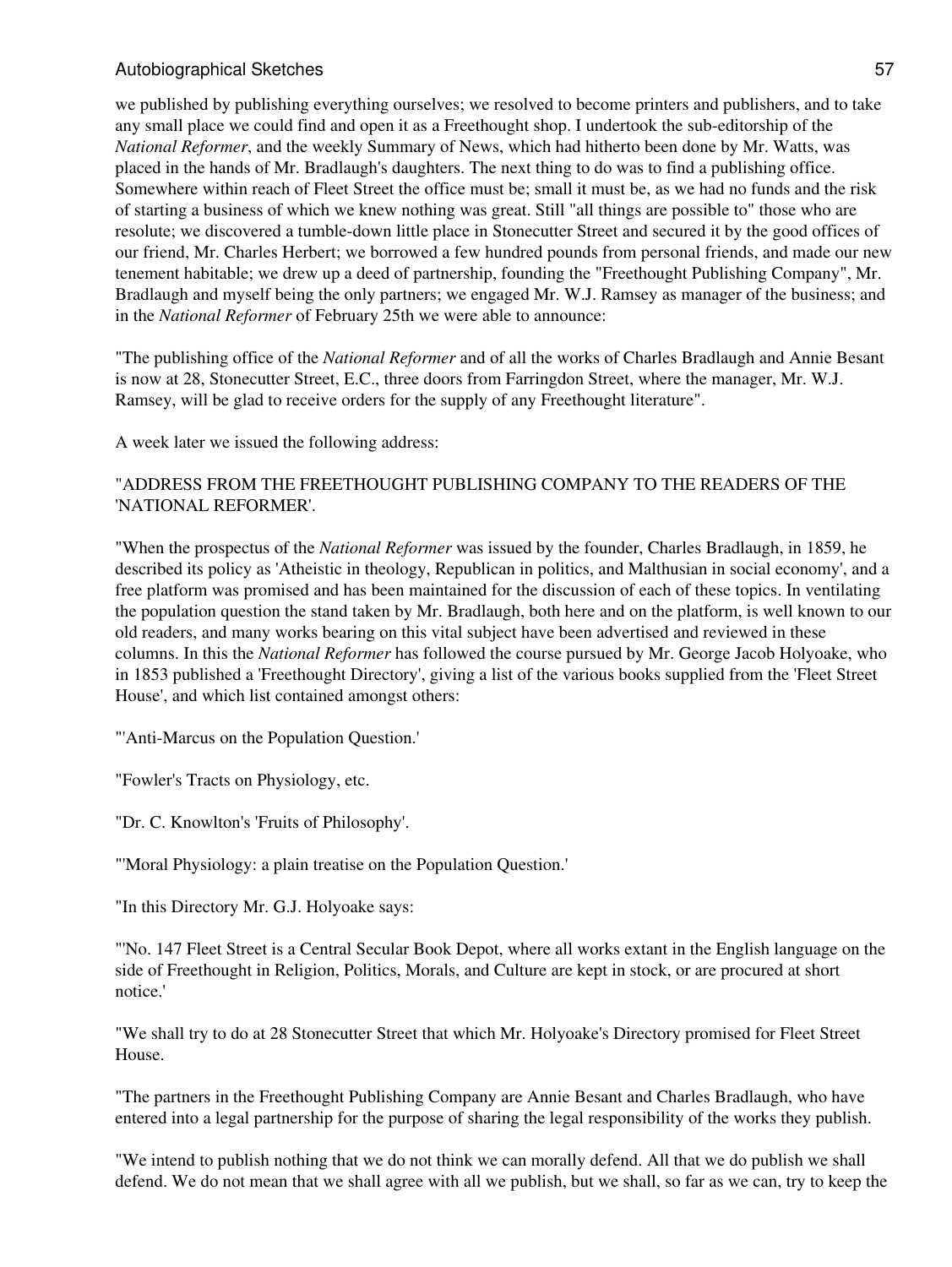possibility of free utterance of earnest, honest opinion.

"It may not be out of place here to remind new readers of this journal of that which old readers well know, that no articles are editorial except those which are unsigned or bear the name of the editor, or that of the sub-editor; for each and every other article the author is allowed to say his own say in his own way; the editor only furnishes the means to address our readers, leaving to him or to her the right and responsibility of divergent thought.

### "ANNIE BESANT "CHARLES BRADLAUGH."

Thus we found ourselves suddenly launched on a new undertaking, and with some amusement and much trepidation I realised that I was "in business", with business knowledge amounting to *nil*. I had, however, fair ability and plenty of goodwill, and I determined to learn my work, feeling proud that I had become one of the list of "Freethought publishers", who published for love of the cause of freedom, and risked all for the triumph of a principle ere it wore "silver slippers and walked in the sunshine with applause".

On February 8th Mr. Watts was tried at the Old Bailey. He withdrew his plea of "Not Guilty", and pleaded "Guilty". His counsel urged that he was a man of good character, that Mr. George Jacob Holyoake had sold the incriminated pamphlet, that Mr. Watts had bought the stereo-plates of it in the stock of the late Mr. Austin Holyoake, which he had taken over bodily, and that he had never read the book until after the Bristol investigation. "Mr. Watts pledges himself to me", the counsel stated, "that he was entirely ignorant of the contents of this pamphlet until he heard passages read from it in the prosecution at Bristol". The counsel for the prosecution pointed out that this statement was inaccurate, and read passages from Mr. Watts' deposition made on the first occasion at Bristol, in which Mr. Watts stated that he had perused the book, and was prepared to justify it as a medical work. He, however, did not wish to press the case, if the plates and stock were destroyed, and Mr. Watts was accordingly discharged on his own recognisances in £500 to come up for judgment when called on.

While this struggle was raging, an old friend of Mr. Bradlaugh's, Mr. George Odger, was slowly passing away; the good old man lay dying in his poor lodgings in High Street, Oxford Street, and I find recorded in the *National Reformer* of March 4th, that on February 28th we had been to see him, and that "he is very feeble and is, apparently, sinking fast; but he is as brave and bright, facing his last enemy, as he has ever been facing his former ones". He died on March 4th, and was buried in Brompton Cemetery on the 10th of the same month.

A grave question now lay before us for decision. The Knowlton pamphlet had been surrendered; was that surrender to stand as the last word of the Freethought party on a book which had been sold by the most prominent men in its ranks for forty years? To our minds such surrender, left unchallenged, would be a stain on all who submitted to it, and we decided that faulty as the book was in many respects it had yet become the symbol of a great principle, of the right to circulate physiological knowledge among the poor in pamphlets published at a price they could afford to pay. Deliberately counting the risk, recognising that by our action we should subject ourselves to the vilest slander, knowing that Christian malice would misrepresent and ignorance would echo the misrepresentation --we yet resolved that the sacrifice must be made, and made by us in virtue of our position in the Freethought Party. If the leaders flinched how could the followers be expected to fight? The greatest sacrifice had to be made by Mr. Bradlaugh. How would an indictment for publishing an obscene book affect his candidature for Northampton? What a new weapon for his foes, what a new difficulty for his friends! I may say here that our worst forebodings were realised by the event; we have been assailed as "vendors of obscene literature", as "writers of obscene books", as "living by the circulation of filthy books". And it is because such accusations have been widely made that I here place on permanent record the facts of the case, for thus, at least, some honest opponents will learn the truth and will cease to circulate the slanders they may have repeated in ignorance.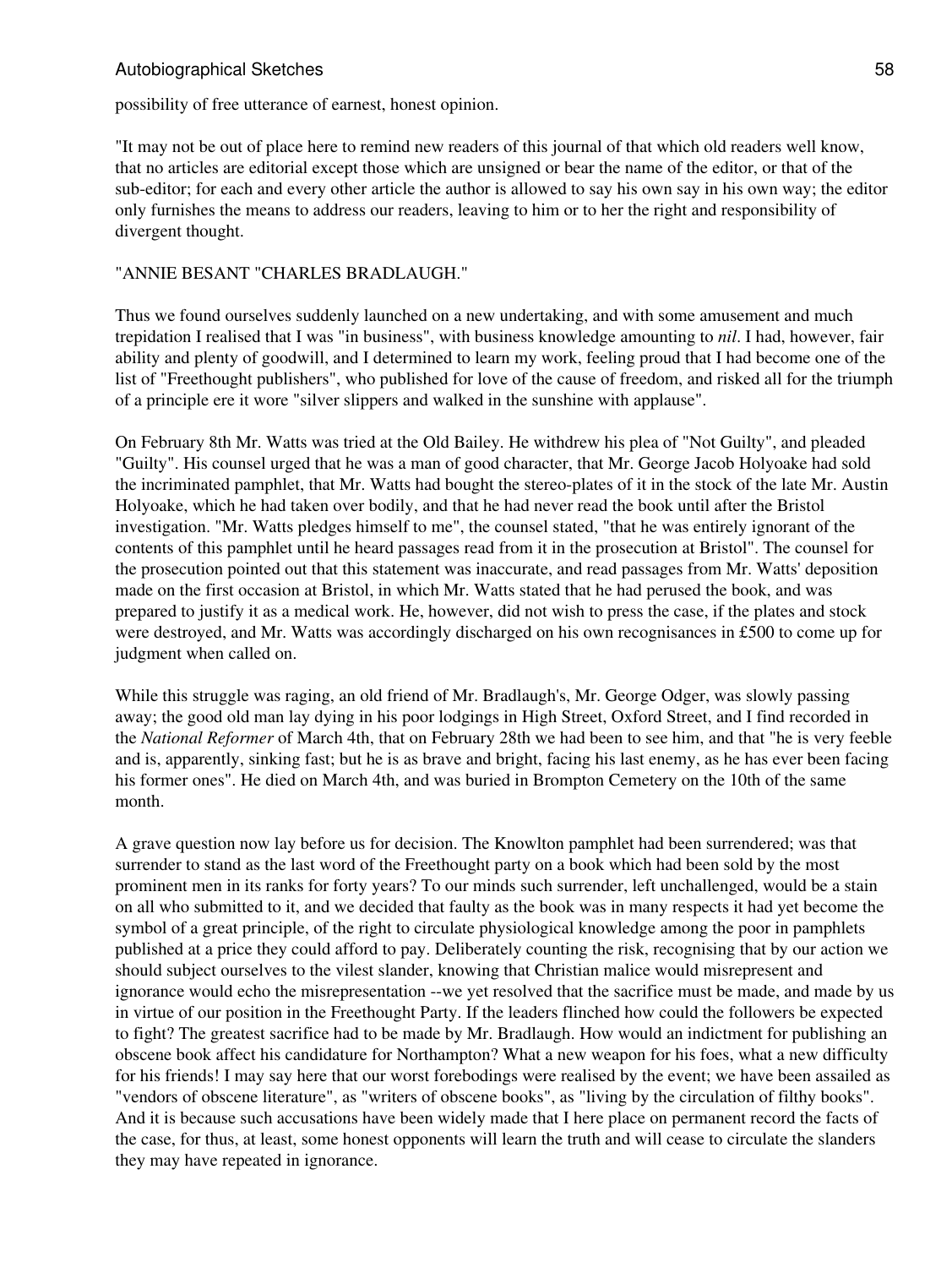On February 27th our determination to republish the Knowlton pamphlet was announced by Mr. Bradlaugh in an address delivered by him at the Hall of Science on "The Right of Publication". Extracts from a brief report, published in the *National Reformer* of March 11th, will show the drift of his statement:

"Mr. Bradlaugh was most warmly welcomed to the platform, and reiterated cheers greeted him as he rose to make his speech. Few who heard him that evening will forget the passion and the pathos with which he spoke. The defence of the right to publish was put as strongly and as firmly as words could put it, and the determination to maintain that right, in dock and in jail as on the platform, rang out with no uncertain sound. Truly, as the orator said: 'The bold words I have spoken from this place would be nothing but the emptiest brag and the coward's boast, if I flinched now in the day of battle'. Every word of praise of the fighters of old would fall in disgrace on the head of him who spoke it, if when the time came to share in their peril he shrunk back from the danger of the strife.... Mr. Bradlaugh drew a graphic picture of the earlier struggles for a free press, and then dealt with the present state of the law; from that he passed on to the pamphlet which is the test-question of the hour; he pointed out how some parts of it were foolish, such as the 'philosophical proem', but remarked that he knew no right in law to forbid the publication of all save wisdom; he then showed how, had he originally been asked to publish the pamphlet, he should have raised some objections to its style, but that was a very different matter from permitting the authorities to stop its sale; the style of many books might be faulty without the books being therefore obscene. He contended the book was a perfectly moral medical work, and was no more indecent than every other medical work dealing with the same subject. The knowledge it gave was useful knowledge; many a young man might be saved from disease by such a knowledge as was contained in the book; if it was argued that such books should not be sold at so cheap a rate, he replied that it was among the masses that such physiological knowledge was needed, 'and if there is one subject above all others', he exclaimed, 'for which a man might gladly sacrifice his hopes and his life, surely it is for that which would relieve his fellow-men from poverty, the mother of crimes, and would make happy homes where now only want and suffering reign'. He had fully counted the cost; he knew all he might lose; but Carlile before him had been imprisoned for teaching the same doctrine, 'and what Carlile did for his day, I, while health and strength remain, will do for mine'."

The position we took up in republishing the pamphlet was clearly stated in the preface which we wrote for it, and which I here reprint, as it gives plainly and briefly the facts of the case:

### "PUBLISHERS' PREFACE TO DR. KNOWLTON'S 'FRUITS OF PHILOSOPHY'.

"The pamphlet which we now present to the public is one which has been lately prosecuted under Lord Campbell's Act, and which we now republish in order to test the right of publication. It was originally written by Charles Knowlton, M.D., an American physician, whose degree entitles him to be heard with respect on a medical question. It is openly sold and widely circulated in America at the present time. It was first published in England, about forty years ago, by James Watson, the gallant Radical who came to London and took up Richard Carlile's work when Carlile was in jail. He sold it unchallenged for many years, approved it, and recommended it. It was printed and published by Messrs. Holyoake and Co., and found its place, with other works of a similar character, in their 'Freethought Directory' of 1853, and was thus identified with Freethought literature at the then leading Freethought \_depôt\_ . Mr. Austin Holyoake, working in conjunction with Mr. Bradlaugh at the *National Reformer* office, Johnson's Court, printed and published it in his turn, and this well-known Freethought advocate, in his 'Large or Small Families'. selected this pamphlet, together with R.D. Owen's 'Moral Physiology' and the 'Elements of Social Science', for special recommendation. Mr. Charles Watts, succeeding to Mr. Austin Holyoake's business, continued the sale, and when Mr. Watson died in 1875, he bought the plates of the work (with others) from Mrs. Watson, and continued to advertise and to sell it until December 23rd, 1876. For the last forty years the book has thus been identified with Freethought, advertised by leading Freethinkers, published under the sanction of their names, and sold in the head-quarters of Freethought literature. If during this long period the party has thus--without one word of protest--circulated an indecent work, the less we talk about Freethought morality the better; the work has been largely sold, and if leading Freethinkers have sold it--profiting by the sale--in mere carelessness, few words could be strong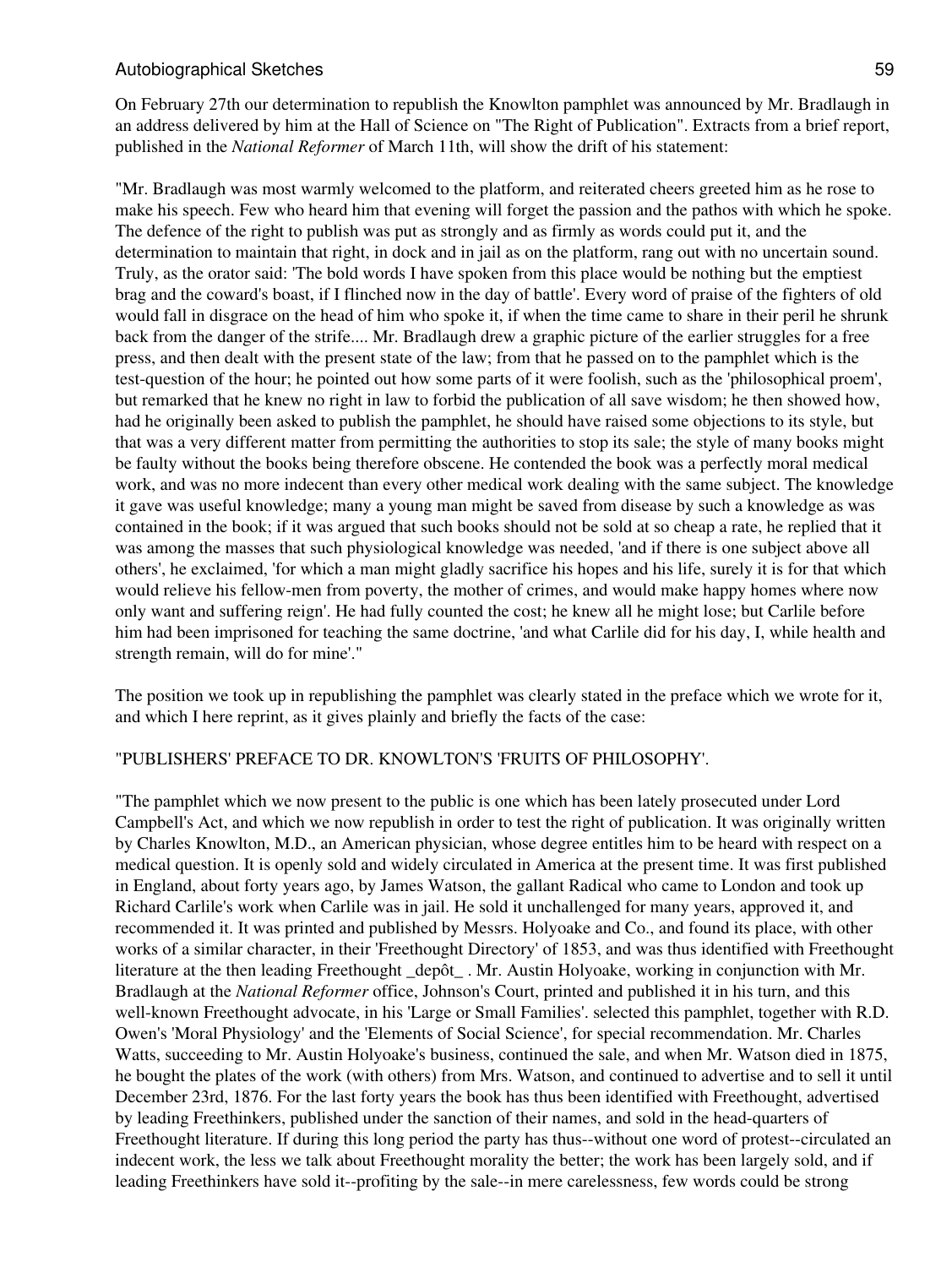enough to brand the indifference which thus scattered obscenity broadcast over the land. The pamphlet has been withdrawn from circulation in consequence of the prosecution instituted against Mr. Charles Watts, but the question of its legality or illegality has not been tried; a plea of 'Guilty' was put in by the publisher, and the book, therefore, was not examined, nor was any judgment passed upon it; no jury registered a verdict, and the judge stated that he had not read the work.

"We republish this pamphlet, honestly believing that on all questions affecting the happiness of the people, whether they be theological, political, or social, fullest right of free discussion ought to be maintained at all hazards. We do not personally endorse all that Dr. Knowlton says: his 'Philosophical Proem' seems to us full of philosophical mistakes, and--as we are neither of us doctors--we are not prepared to endorse his medical views; but since progress can only be made through discussion, and no discussion is possible where differing opinions are suppressed, we claim the right to publish all opinions, so that the public, enabled to see all sides of a question, may have the materials for forming a sound judgment.

"The alterations made are very slight; the book was badly printed, and errors of spelling and a few clumsy grammatical expressions have been corrected; the sub-title has been changed, and in one case four lines have been omitted, because they are repeated word for word further on. We have, however, made some additions to the pamphlet, which are in all cases kept distinct from the original text. Physiology has made great strides during the past forty years, and not considering it right to circulate erroneous physiology, we submitted the pamphlet to a doctor in whose accurate knowledge we have the fullest confidence, and who is widely known in all parts of the world as the author of the "Elements of Social Science"; the notes signed "G.R." are written by this gentleman. References to other works are given in foot notes for the assistance of the reader, if he desires to study the subject further.

"Old Radicals will remember that Richard Carlile published a work entitled 'Every Woman's Book', which deals with the same subject, and advocates the same object, as Dr. Knowlton's pamphlet. E.D. Owen objected to the 'style and tone' of Carlile's 'Every Woman's Book' as not being 'in good taste', and he wrote his 'Moral Physiology', to do in America what Carlile's work was intended to do in England. This work of Carlile's was stigmatised as 'indecent' and 'immoral' because it advocated, as does Dr. Knowlton's, the use of preventive checks to population. In striving to carry on Carlile's work, we cannot expect to escape Carlile's reproach, but whether applauded or condemned we mean to carry it on, socially as well as politically and theologically.

"We believe, with the Rev. Mr. Malthus, that population has a tendency to increase faster than the means of existence, and that *some* checks must therefore exercise control over population; the checks now exercised are semi-starvation and preventible disease; the enormous mortality among the infants of the poor is one of the checks which now keeps down the population. The checks that ought to control population are scientific, and it is these which we advocate. We think it more moral to prevent the conception of children, than, after they are born, to murder them by want of food, air, and clothing. We advocate scientific checks to population, because, so long as poor men have large families, pauperism is a necessity, and from pauperism grow crime and disease. The wage which would support the parents and two or three children in comfort and decency is utterly insufficient to maintain a family of twelve or fourteen, and we consider it a crime to bring into the world human beings doomed to misery or to premature death. It is not only the hand-working classes which are concerned in this question. The poor curate, the struggling man of business, the young professional man, are often made wretched for life by their inordinately large families, and their years are passed in one long battle to live; meanwhile the woman's health is sacrificed and her life embittered from the same cause. To all of these, we point the way of relief and of happiness; for the sake of these we publish what others fear to issue, and we do it, confident that if we fail the first time, we shall succeed at last, and that the English public will not permit the authorities to stifle a discussion of the most important social question which can influence a nation's welfare.

#### "CHARLES BRADLAUGH. "ANNIE BESANT."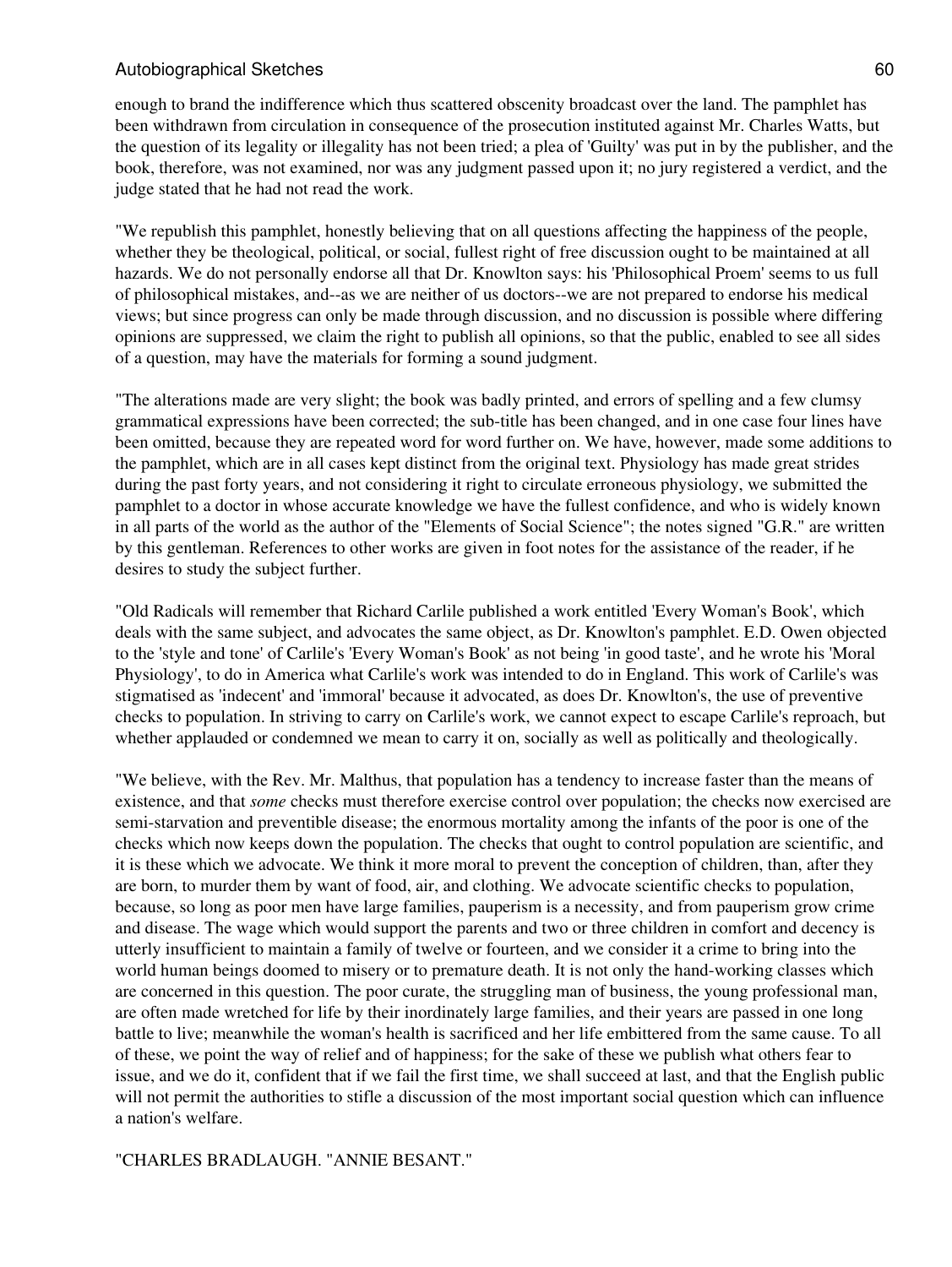We advertised the sale of the pamphlet in the *National Reformer* of March 25th (published March 22nd) in the following words:

### FRUITS OF PHILOSOPHY. By CHARLES KNOWLTON, M.D. PRICE SIXPENCE.

This Pamphlet will be republished on Saturday, March 24th, *in extenso*, with some additional Medical Notes by a London Doctor of Medicine. It will be on sale at 28, Stonecutter Street, E.G., after 4 p.m. until close of shop. No one need apply before this time, as none will be on sale. Mr. Charles Bradlaugh and Mrs. Annie Besant will be in attendance from that hour, and will sell personally the first hundred copies.

### FREETHOUGHT PUBLISHING COMPANY, 28, Stonecutter Street, E.C.

In addition to this we ourselves delivered copies on March 23rd to Mr. Martin, the Chief Clerk of the magistrates at Guildhall, to the officer in charge at the City Police Office in Old Jewry, and to the Solicitor for the City of London. With each pamphlet we handed in a notice that we should attend personally to sell the book on March 24th, at Stonecutter Street, from 4 to 5 p.m. These precautions were taken in order to force the authorities to prosecute us, and not any of our subordinates, if they prosecuted at all. The account of the first sale will interest many:

"On Saturday we went down to Stonecutter Street, accompanied by the Misses Bradlaugh and Mr. and Mrs. Touzeau Parris; we arrived at No. 28 at three minutes to four, and found a crowd awaiting us. We promptly filled the window with copies of the pamphlet, as a kind of general notice of the sale within, and then opened the door. The shop was filled immediately, and in twenty minutes over 500 copies were sold. No one sold save Mr. Bradlaugh and myself, but Miss Bradlaugh sorted dozens with a skill that seemed to stamp her as intended by nature for the business, while her sister supplied change with a rapidity worthy of a bank clerk. Several detectives favored us with a visit, and one amused us by coming in and buying two copies from Mr. Bradlaugh, and then retiring gracefully; after an interval of perhaps a quarter of an hour he reappeared, and purchased one from me. Two policemen outside made themselves useful; one patrolled the street calmly, and the other very kindly aided Norrish, Mr. Eamsey's co-worker, in his efforts to keep the stream flowing quietly, without too much pressure. Mr. Bradlaugh's voice was heard warningly from time to time, bidding customers not to crowd, and everything went well and smoothly, save that I occasionally got into fearful muddles in the intricacies of 'trade price'; I disgusted one customer, who muttered roughly 'Ritchie', and who, when I gave him two copies, and put his shilling in the till, growled: 'I shan't take them'. I was fairly puzzled, till Mr. Bradlaugh enlightened me as to the difficulty, 'Ritchie' to me being unknown; it appeared that 'Ritchie', muttered by the buyer, meant that the copies were wanted by a bookseller of that name, and his messenger was irate at being charged full price. Friends from various parts appeared to give a kindly word; a number of the members of the Dialectical Society came in, and many were the congratulations and promises of aid in case of need. Several who came in offered to come forward as bail, and their names were taken by Mr. Parris. The buyer that most raised my curiosity was one of Mr. Watts' sons, who came in and bought seven copies, putting down only trade-price on the counter; no one is supplied at trade-price unless he buys to sell again, and we have all been wondering why Mr. Watts should intend to sell the Knowlton pamphlet, after he has proclaimed it to be obscene and indecent. At six o'clock the shutters were put up, and we gave up our amateur shop-keeping; our general time for closing on Saturday is 2 p.m., but we kept the shop open on Saturday for the special purpose of selling the Knowlton pamphlet. We sold about 800 copies, besides sending out a large number of country parcels, so that if the police now amuse themselves in seizing the work, they will entirely have failed in stopping its circulation. The pamphlet, during the present week, will have been sold over England and Scotland, and the only effect of the foolish police interference will be to have sold a large edition. We must add one word of thanks to them for the kindly aid given us by their gratuitous advertisement."

[I may note here, in passing, that we printed our edition verbatim from that issued by James Watson, not knowing that various editions were in circulation. It was thereupon stated by Mr. Watts that we had not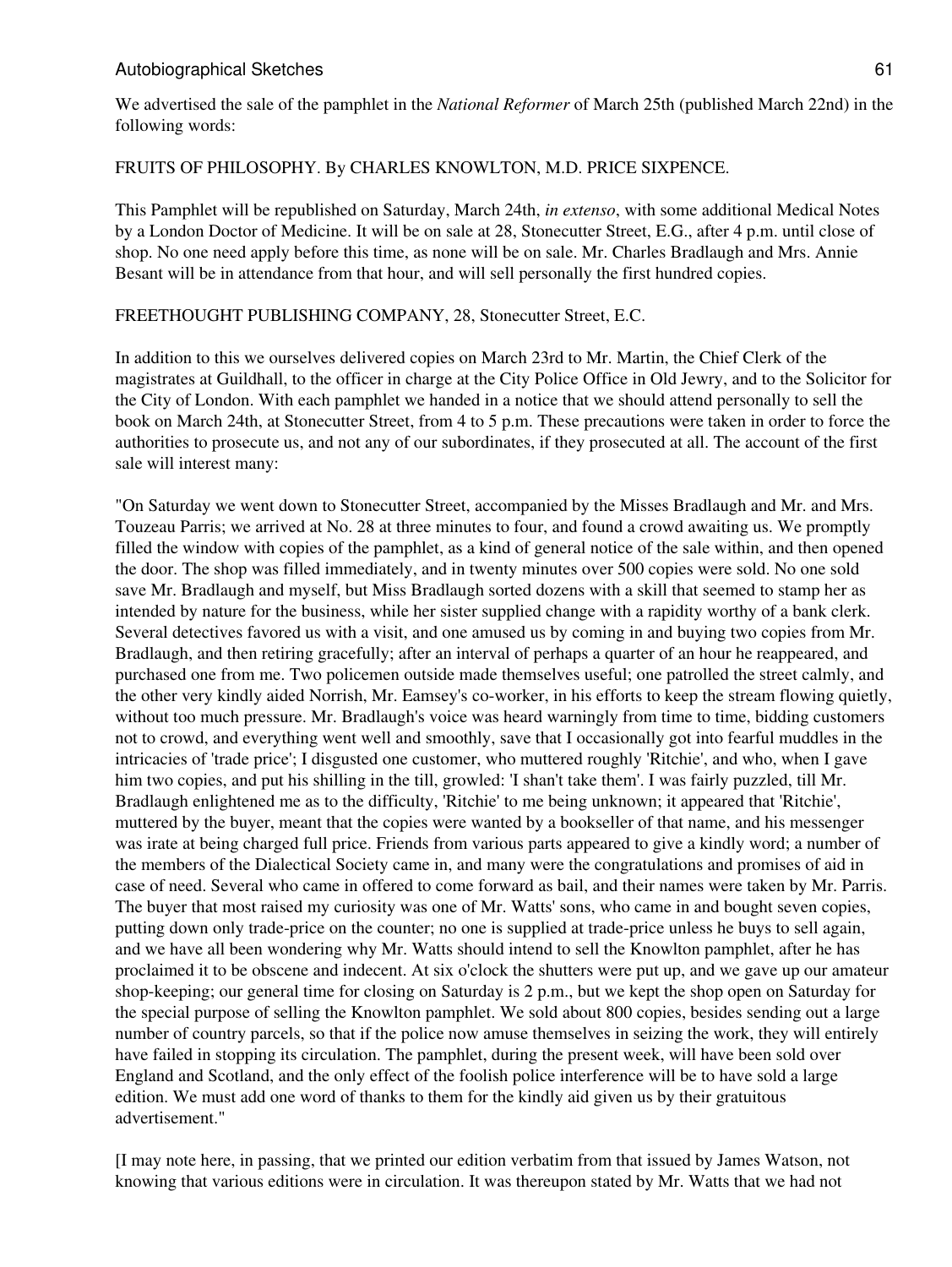reprinted the pamphlet for which he was prosecuted, so we at once issued another edition, printed from his own version.]

The help that flowed in to us from all sides was startling both in quantity and quality; a Defence Committee was quickly formed, consisting of the following persons:

"C.R. Drysdale, M.D., Miss Vickery, H.R.S. Dalton, B.A., W.J. Birch, M.A., J. Swaagman, Mrs. Swaagman, P.A.V. Le Lubez, Mdme. Le Lubez, Miss Bradlaugh, Miss H. Bradlaugh, Mrs. Parris, T. Allsop, E. Truelove, Mark E. Marsden, F.A. Ford, Mrs. Fenwick Miller, G.N. Strawbridge, W.W. Wright, Mrs. Rennick, Mrs. Lowe, W. Bell, Thomas Slater, G. F. Forster, J. Scott, G. Priestley, J.W. White, J. Hart, H. Brooksbank, Mrs. Brooksbank, G. Middleton, J. Child, Ben. W. Elmy, Elizabeth Wolstenholme Elmy, Touzeau Parris (Hon. Sec.), Captain R.H. Dyas, Thomas Roy (President of the Scottish Secular Union), R.A. Cooper, Robert Forder, William Wayham, Mrs. Elizabeth Wayham, Professor Emile Acollas (ancien Professeur de Droit Français à l'Université de Berne), W. Reynolds, C. Herbert, J.F. Haines, H. Rogers (President of the Trunk and Portmanteau Makers' Trade Society), Yves Guyot (Redacteur en chef du *Radical* et du \_Bien Public),\_ W.J. Ramsey, J. Wilks, Mrs. Wilks, J.E. Symes, E. Martin, W.E. Adams, Mrs. Adams, John Bryson (President of the Northumberland Miners' Mutual Confident Association), Ralph Young, J. Grout, Mrs. Grout, General Cluseret, A. Talandier (Member of the Chamber of Deputies), J. Baxter Langley, LL.D., M.R.C.S., F.L.S."

Mrs. Fenwick Miller's letter of adhesion is worthy republication; it puts so tersely the real position:

"59, Francis Terrace. Victoria Park. "March 31st.

"My dear Mrs. Besant,--I feel myself privileged in having the opportunity of expressing both to you and to the public, by giving you my small aid to your defence, how much I admire the noble position taken up by Mr. Bradlaugh and yourself upon this attempt to suppress free discussion, and to keep the people in enforced ignorance upon the most important of subjects. It is shameful that you should have to do it through the cowardice of the less important person who might have made himself a hero by doing as you now do, but was too weak for his opportunities. Since you have had to do it, however, accept the assurance of my warm sympathy, and my readiness to aid in any way within my power in your fight. Please add my name to your Committee. You will find a little cheque within: I wish I had fifty times as much to give.

"Under other circumstances, the pamphlet might well have been withdrawn from circulation, since its physiology its obsolete, and consequently its practical deductions to some extent unsound. But it must be everywhere comprehended that *this is not the point*. The book would have been equally attacked had its physiology been new and sound; the prosecution is against the right to issue a work upon the special subject, and against the freedom of the press and individual liberty.--Believe me, yours very faithfully,

# R. FENWICK MILLER."

Among the many received were letters of encouragement from General Garibaldi, M. Talandier, Professor Emile Acollas, and the Rev. S.D. Headlam.

As we did not care to be hunted about London by the police, we offered to be at Stonecutter Street daily from 10 to 11 a.m. until we were arrested, and our offer was readily accepted. Friends who were ready to act as bail came forward in large numbers, and we arranged with some of them that they should be within easy access in case of need. There was a little delay in issuing the warrants for our arrest. A deputation from the Christian Evidence Society waited on Mr. (now Sir Richard) Cross, to ask that the Government should prosecute us, and he acceded to their request. The warrants were issued on April 3rd, and were executed on April 5th. The story of the arrest I take from my own article in the \_National Reformer,\_ premising that we had been told that "the warrants were in the hands of Simmons".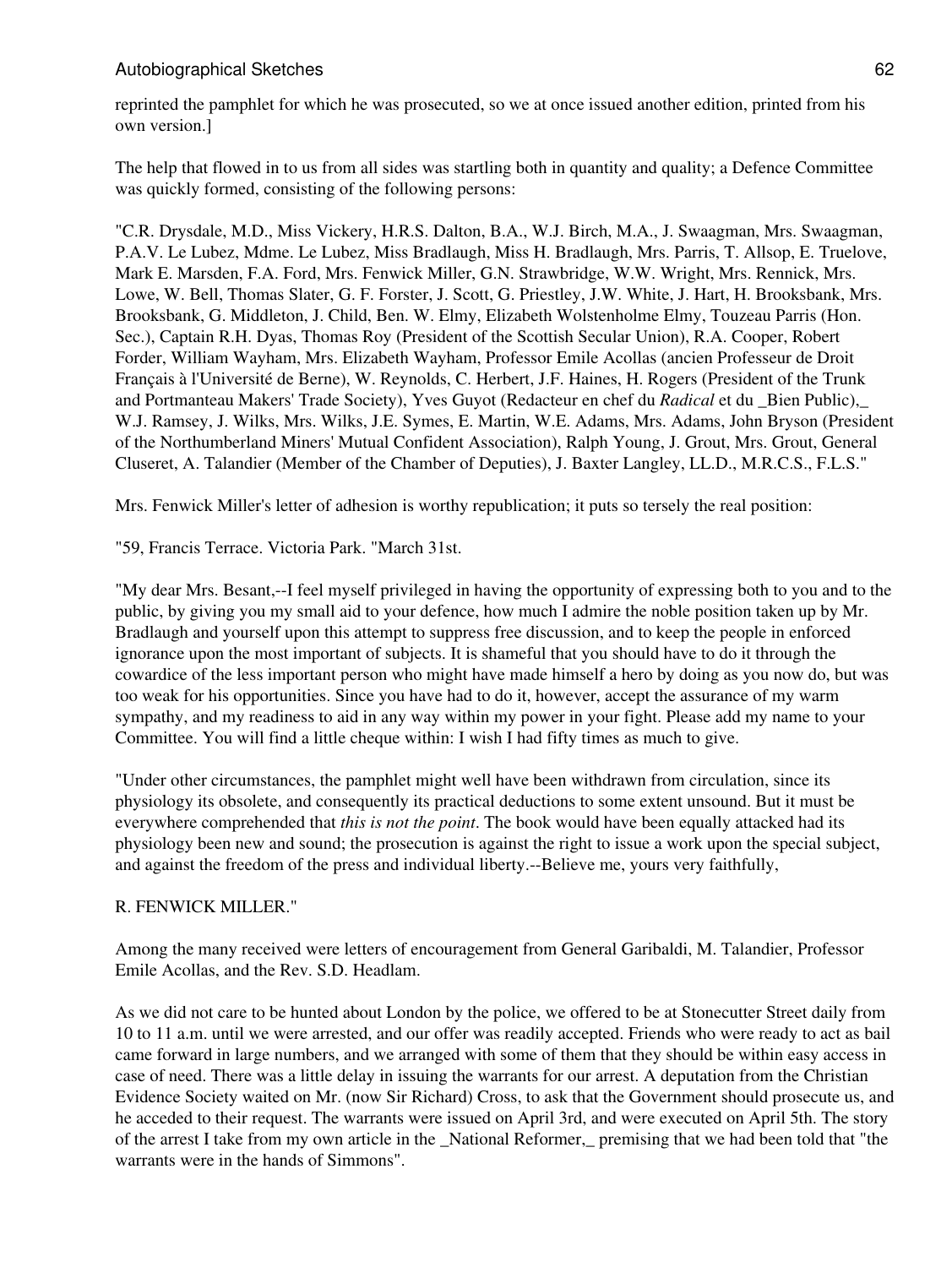"Thursday morning found us again on our way to Stonecutter Street, and as we turned into it we were aware of three gentlemen regarding us affectionately from beneath the shelter of a ladder on the off-side of Farringdon Street. 'That's Simmons,' quoth Mr. Bradlaugh, as we went in, and I shook my head solemnly, regarding 'Simmons' as the unsubstantial shadow of a dream. But as the two Misses Bradlaugh and myself reached the room above the shop, a gay--'I told you so', from Mr. Bradlaugh downstairs, announced a visit, and in another moment Mr. Bradlaugh came up, followed by the three unknown. 'You know what we have come for,' said the one in front; and no one disputed his assertion. Detective-Sergeant R. Outram was the head officer, and he produced his warrant at Mr. Bradlaugh's request; he was accompanied by two detective officers, Messrs. Simmons and Williams. He was armed also with a search warrant, a most useful document, seeing that the last copy of the edition (of 5,000 copies) had been sold on the morning of the previous day, and a high pile of orders was accumulating downstairs, orders which we were unable to fulfil. Mr. Bradlaugh told him, with a twinkle in his eye, that he was too late, but offered him every facility for searching. A large packet of 'Text Books'--left for that purpose by Norrish, if the truth were known-- whose covers were the same color as those of the 'Fruits', attracted Mr. Outram's attention, and he took off some of the brown paper wrapper, but found the goods unseizable. He took one copy of the 'Cause of Woman', by Ben Elmy, and wandered up and down the house seeking for goods to devour, but found nothing to reward him for his energy. Meanwhile we wrote a few telegrams and a note or two, and after about half-an-hour's delay, we started for the police-station in Bridewell Place, arriving there at 10.25. The officers, who showed us every courtesy and kindness consistent with the due execution of their duty, allowed Mr. Bradlaugh and myself to walk on in front, and they followed us across the roar of Fleet Street, down past Ludgate Hill Station, to the Police Office. Here we passed into a fair-sized room, and were requested to go into a funny iron-barred place; it was a large oval railed in, with a brightly polished iron bar running round it, the door closing with a snap. Here we stood while two officers in uniform got out their books; one of these reminded Mr. Bradlaugh of his late visits there, remarking that he supposed the 'gentleman you were so kind to will do you the same good turn now'. Mr. Bradlaugh dryly replied that he didn't think so, accepting service and giving it were two very different things. Our examination then began; names, ages, abodes, birth-places, number of children, color of hair and eyes, were all duly enrolled; then we were measured, and our heights put down; next we delivered up watches, purses, letters, keys--in fact emptied our pockets; then I was walked off by the housekeeper into a neighboring cell and searched--a surely most needless proceeding; it strikes me this is an unnecessary indignity to which to subject an uncondemned prisoner, except in cases of theft, where stolen property might be concealed about the person. It is extremely unpleasant to be handled, and on such a charge as that against myself a search was an absurdity. The woman was as civil as she could be, but, as she fairly enough said, she had no option in the matter. After this, I went back to the room and rejoined my fellow prisoner and we chatted peaceably with our guardians; they quite recognised our object in our proceedings, and one gave it as his opinion that we ought to have been summoned, and not taken by warrant. Taken, however, we clearly were, and we presently drove on to Guildhall, Mr. Outram in the cab with us, and Mr. Williams on the box.

"At Guildhall, we passed straight into the court, through the dock, and down the stairs. Here Mr. Outram delivered us over to the gaoler, and the most uncomfortable part of our experiences began. Below the court are a number of cells, stone floored and whitewashed walled; instead of doors there are heavy iron gates, covered with thick close grating; the passages are divided here and there with similar strong iron gates, only some of which are grated. The rules of the place of course divided the sexes, so Mr. Bradlaugh and myself were not allowed to occupy the same cell; the gaoler, however, did the best he could for us, by allowing me to remain in a section of the passage which separated the men's from the women's cells, and by putting Mr. Bradlaugh into the first of the men's. Then, by opening a little window in the thick wall, a grating was discovered, through which we could dimly see each other. Mr. Bradlaugh's face, as seen from my side, scored all over with the little oblong holes in the grating reflected by the dull glimmer of the gas in the passage, was curious rather than handsome; mine was, probably, not more attractive. In this charming place we passed two hours-and-a-half, and it was very dull and very cold. We solaced ourselves, at first, by reading the *Secular Review*, Mr. Bradlaugh tearing it into pages, and passing them one by one through the grating. By pushing on his side and pulling on mine, we managed to get them through the narrow holes. Our position when we read them was a strange satire on one article (which I read with great pain), which expressed the writer's opinion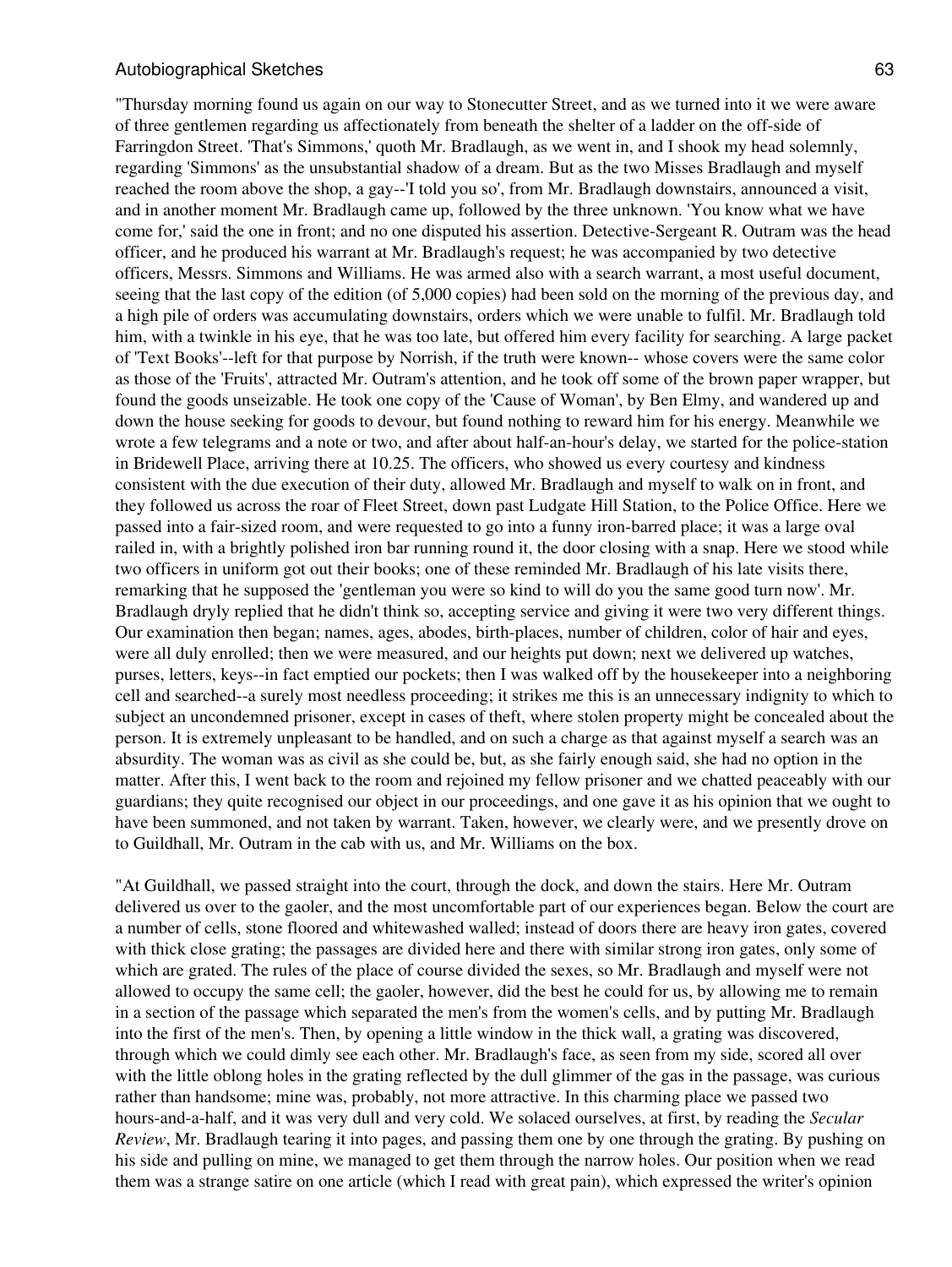that the book was so altered as not to be worth prosecuting. Neither the police nor the magistrate recognised any difference between the two editions. As I knew the second edition, taken from Mr. Watts', was almost ready for delivery as I read, I could not help smiling at the idea that no one 'had the courage' to reprint it.

"Mr. Bradlaugh paced up and down his limited kingdom, and after I had finished correcting an \_N.R.\_, I sometimes walked and sometimes sat, and we chatted over future proceedings, and growled at our long detention, and listened to names of prisoners being called, until we were at last summoned to 'go up higher', and we joyfully obeyed. It was a strange sort of place to stand in, the dock of a police-court the position struck one as really funny, and everyone who looked at us seemed to feel the same incongruity: officials, chief clerk, magistrate, all were equally polite, and Mr. Bradlaugh seemed to get his own way from the dock as much as everywhere else. The sitting magistrate was Alderman Figgins, a nice, kindly old gentleman, robed in marvellous, but not uncomely, garments of black velvet, purple, and dark fur. Below the magistrate, on either hand, sat a gentleman writing, one of whom was Mr. Martin, the chief clerk, who took the purely formal evidence required to justify the arrest. The reporters all sat at the right, and Mr. Touzeau Parris shared their bench, sitting on the corner nearest us. Just behind him Mr. Outram had kindly found seats for the two Misses Bradlaugh, who surveyed us placidly, and would, I am sure, had their duty called them to do so, have gladly and willingly changed places with us. The back of the court was filled with kindly faces, and many bright smiles greeted us; among the people were those who so readily volunteered their aid, those described by an official as 'a regular waggon-load of bail'. Their presence there was a most useful little demonstration of support, and the telegrams that kept dropping in also had their effect. 'Another of your friends, Mr. Bradlaugh,' quoth the chief clerk, as the fourth was handed to him, and I hear that the little buff envelopes continued to arrive all the afternoon. I need not here detail what happened in the court, as a full report by a shorthand writer appears in another part of the paper, and I only relate odds and ends. It amused me to see the broad grin which ran round when the detective was asked whether he had executed the seizure warrant, and he answered sadly that there was 'nothing to seize'. When bail was called for, Dr. Drysdale, Messrs. Swaagman, Truelove, and Bell were the first summoned, and no objections being raised to them, nor further securities asked for, these four gentlemen were all that were needed. We were then solemnly and severally informed that we were bound over in our own recognizances of £200 each to appear on Tuesday, April 17th, at eleven o'clock in the forenoon, to answer, etc., etc., etc., to which adjuration I only replied by a polite little bow. After all this we passed into a small room at one side, and there waited till divers papers were delivered unto us, and we were told to depart in peace. A number of people had gathered outside and cheered us warmly as we came out, one voice calling: 'Bravo! there's some of the old English spirit left yet'. Being very hungry (it was nearly three o'clock), we went off to luncheon, very glad that the warrant was no longer hanging over our heads, and on our way home we bought a paper announcing our arrest. The evening papers all contained reports of the proceedings, as did also the papers of the following morning. I have seen the \_Globe, Standard, Daily News, Times, Echo, Daily Telegraph, and they all give perfectly fair reports of what took place. It is pleasant that they all seem to recognise that our reason for acting as we have done is a fair and honorable desire to test the right of publication."

#### XV.

The preliminary investigation before the magistrates at Guildhall duly came on upon April 17th, the prosecution being conducted by Mr. Douglas Straight and Mr. F. Mead. The case was put by Mr. Straight with extreme care and courtesy, the learned counsel stating, "I cannot conceal from myself, or from those who instruct me, that everything has been done in accordance with fairness and *bona fides* on the part of Mr. Bradlaugh and the lady sitting by the side of him". Mr. Straight contended that the good intentions of a publisher could not be taken as proving that a book was not indictable, and laid stress on the cheapness of the work, "the price charged is so little as sixpence". Mr. Bradlaugh proved that there was no physiological statement in Knowlton, which was not given in far fuller detail in standard works on physiology, quoting Carpenter, Dalton, Acton, and others; he showed that Malthus, Professor Fawcett, Mrs. Fawcett, and others, advocated voluntary limitation of the family, establishing his positions by innumerable quotations. A number of eminent men were in Court, subpoenaed to prove their own works, and I find on them the following note,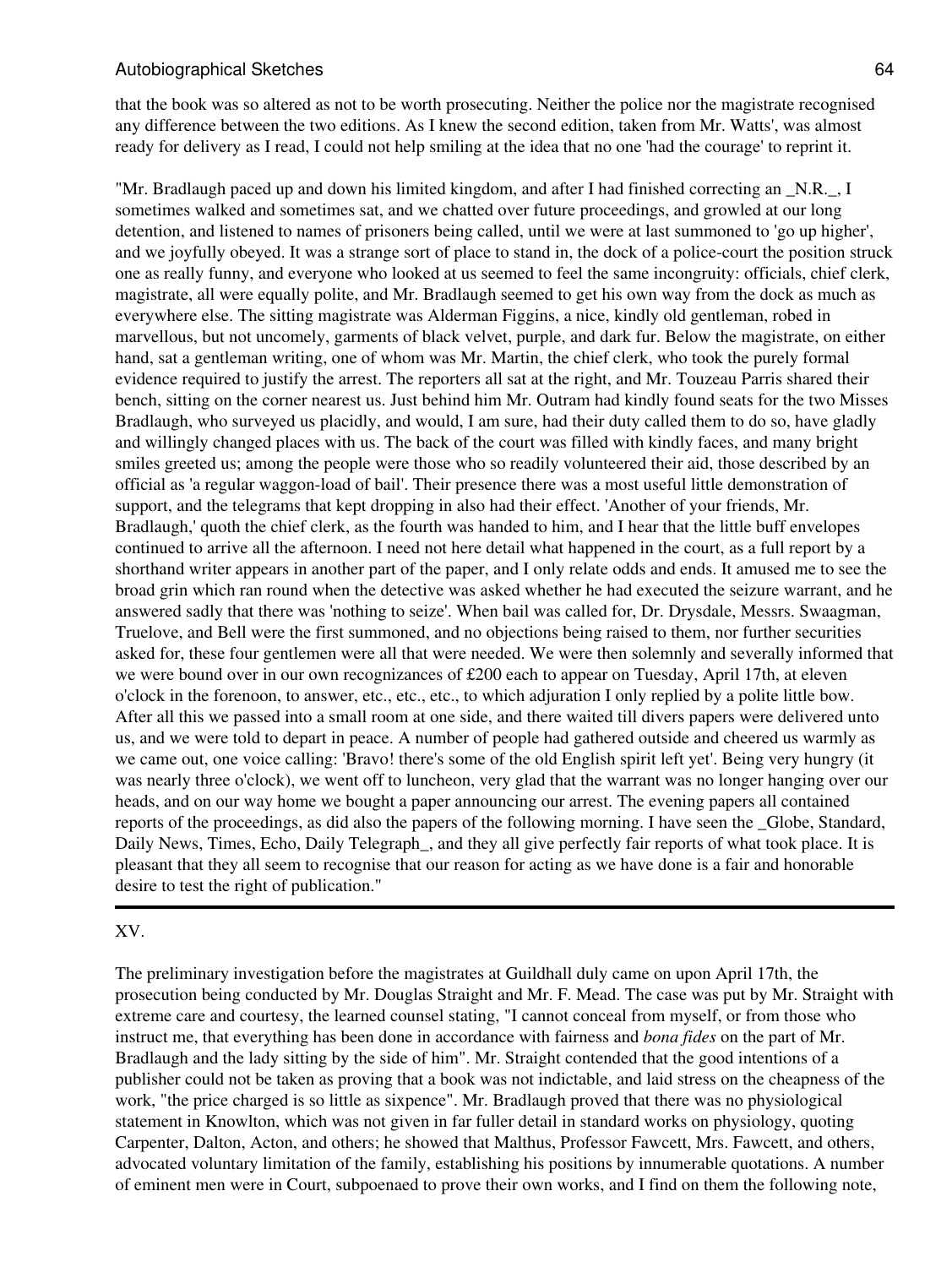written by myself at the time:--

"We necessarily put some of our medical and publishing witnesses to great inconvenience in summoning them into court, but those who were really most injured were the most courteous. Mr. Trübner, although suffering from a painful illness, and although, we had expressed our willingness to accept in his stead some member of his staff, was present, kindly and pleasant as usual. Dr. Power, a most courteous gentleman, called away from an examination of some 180 young men, never thought of asking that he should be relieved from the citizen's duty, but only privately asked to be released as soon as possible. Dr. Parker was equally worthy of the noble profession to which he belonged, and said he did not want to stay longer than he need, but would be willing to return whenever wanted. Needless to say that Dr. Drysdale was there, ready to do his duty. Dr. W.B. Carpenter was a strange contrast to these; he was rough and discourteous in manner, and rudely said that he was not responsible for 'Human Physiology, by Dr. Carpenter', as his responsibility had ceased with the fifth edition. It seems a strange thing that a man of eminence, presumably a man of honor, should disavow all responsibility for a book which bears his name as author on the title-page. Clearly, if the 'Human Physiology' is not Dr. Carpenter's, the public is grossly deceived by the pretence that it is, and if, as Dr. Carpenter says, the whole responsibility rests on Dr. Power, then that gentleman should have the whole credit of that very useful book. It is not right that Dr. Carpenter should have all the glory and Dr. Power all the annoyance resulting from the work."

Among all the men we came into contact with during the trial, Dr. Carpenter and Professor Fawcett were the only two who shrank from endorsing their own written statements.

The presiding magistrate, Mr. Alderman Figgins, devoted himself gallantly to the unwonted task of wading through physiological text books, the poor old gentleman's hair sometimes standing nearly on end, and his composure being sadly ruffled when he found that Dr. Carpenter's florid treatise, with numerous illustrations of a, to him, startling character, was given to young boys and girls as a prize in Government examinations. He compared Knowlton with the work of Dr. Acton's submitted to him, and said despondingly that one was just the same as the other. At the end of the day the effect made on him by the defence was shown by his letting us go free without bail. Mr. Bradlaugh finished his defence at the next hearing of the case on April 19th, and his concluding remarks, showing the position we took, may well find their place here:

"The object of this book is to circulate amongst the masses of the poor and wretched (as far as my power will circulate it), and to seek to produce in their minds such prudential views on the subject of population as shall at least hinder some of the horrors to be witnessed amongst the starving. I have not put you to the trouble of hearing proof--even if I were, in this court, permitted to do so--of facts on the Population Question, because the learned counsel for the prosecution, with the frankness which characterises this prosecution, admitted there was the tendency on the part of animated nature to increase until checked by the absence or deficiency of the means of subsistence. This being so, some checks must step in; these checks must be either positive or preventive and prudential. What are positive checks? The learned counsel has told you what they are. They are war, disease, misery, starvation. They are in China--to take a striking instance--accompanied by habits so revolting that I cannot now allude to them. See the numbers of miserable starving children in the great cities and centres of population. Is it right to go to these people and say, 'bring into the world children who cannot live', who all their lives are prevented by the poverty-smitten frames of their parents, and by their own squalid surroundings, from enjoying almost every benefit of the life thrust on them! who inherit the diseases and adopt the crimes which poverty and misery have provided for them? The very medical works I have put in in this case show how true this is in too many cases, and if you read the words of Dr. Acton, crime is sometimes involved of a terrible nature which the human tongue governed by training shrinks from describing. We justly or erroneously believe that we are doing our duty in putting this information in the hands of the people, and we contest this case with no kind of bravado; the penalty we already have to pay is severe enough, for even while we are defending this, some portion of the public press is using words of terrorism against the witnesses to be called, and is describing myself and my co-defendant in a fashion that I feel sure will find no sanction here, and that I hope will never occur again. We contest this because the advocacy of such views on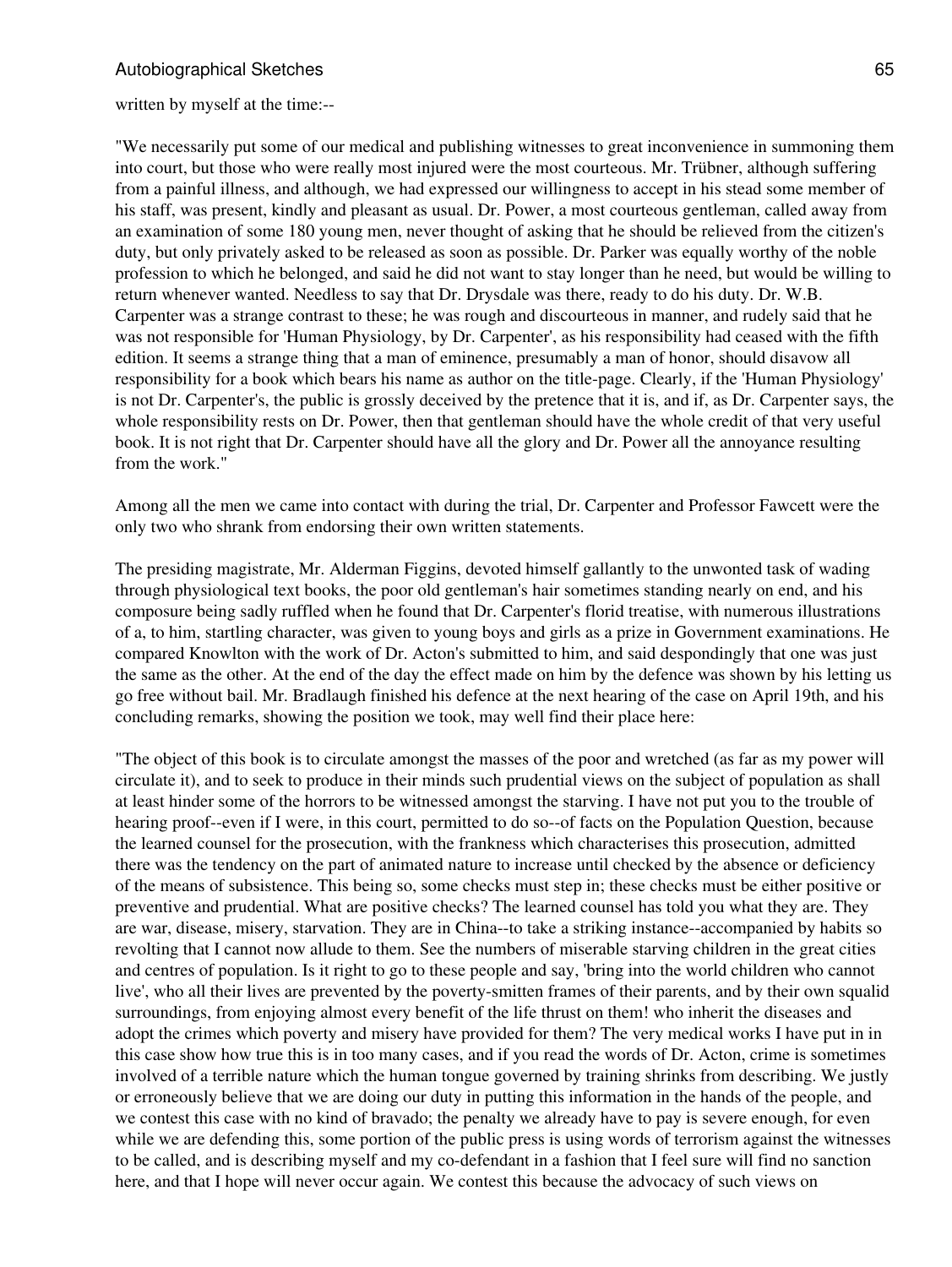population has been familiar to me for many years. The *Public Journal of Health*, edited by Dr. Hardwicke, the coroner for Central Middlesex, will show you that in 1868 I was known, in relation to this question, to men high in position in the land as original thinkers and political economists; that the late John Stuart Mill has left behind him, in his Autobiography, testimony concerning me on this subject, according unqualified praise to me for the views thereon which I had labored to disseminate; and that Lord Amberley thanked me, in a society of which we were then both associates, for having achieved what I had in bringing these principles to the knowledge of the poorer classes of the people. With taxation on every hand extending, with the cost of living increasing, and with wages declining--and, as to the last element, I am reminded that recently I was called upon to arbitrate in a wages' dispute in the north of England for a number of poor men, and, having minutely scrutinised every side of the situation, was compelled to reduce their wages by 15 per cent., there having been already a reduction of 35 per cent, in the short space of some twenty months previously--I say, with wages declining, with the necessaries of life growing dearer and still dearer, and with the burden of rent and taxation ever increasing-- if, in the presence of such a condition of life among the vast industrial and impoverished masses of this land, I am not to be allowed to tell them how best to prevent or to ameliorate the wretchedness of their lot--if, with all this, I may not speak to them of the true remedy, but the law is to step in and say to me, 'Your mouth is closed'; then, I ask you, what remedy is there remaining by which I am to deal with this awful misery?"

The worthy magistrate duly committed us for trial, accepting our own recognizances in £200 each to appear at the Central Criminal Court on May 7th. To the Central Criminal Court, however, we had not the smallest intention of going, if we could possibly avoid it, so Mr. Bradlaugh immediately took steps to obtain a writ of *certiorari* to remove the indictment to the Court of Queen's Bench. On April 27th Mr. Bradlaugh moved for the writ before Lord Chief Justice Cockburn and Mr. Justice Mellor, and soon after he began his argument the judge stopped him, saying that he would grant the writ if, "upon, looking at it we think its object is the legitimate one of promoting knowledge on a matter of human interest, then, lest there should be any miscarriage resulting from any undue prejudice, we might think it is a case for trial by a judge and a special jury. I do not say it is so, mark, but only put it so, that if, on the other hand, science and philosophy are merely made the pretence of publishing a book which is calculated to arouse the passions of those who peruse it, then it follows that we must not allow the pretence to prevail, and treat the case otherwise than as one which may come before anybody to try. If we really think it is a fair question as to whether it is a scientific work or not, and its object is a just one, then we should be disposed to accede to your application, and allow it to be tried by a judge and special jury, and for that purpose allow the proceedings to be removed into this court. But, before we decide that, we must look into the book and form our own judgment as to the real object of the work."

Two copies of the book were at once handed up to the Bench, and on April 30th the Court granted the writ, the Lord Chief Justice saying: "We have looked at the book which is the subject-matter of the indictment, and we think it really raises a fair question as to whether it is a scientific production for legitimate purposes, or whether it is what the indictment alleged it to be, an obscene publication." Further, the Court accepted Mr. Bradlaugh's recognisances for £400 for the costs of the prosecution.

Some, who have never read the Knowlton pamphlet, glibly denounce it as a filthy and obscene publication. The Lord Chief Justice of England and Mr. Justice Mellor, after reading it, decided to grant a writ which they had determined not to grant if the book had merely a veneer of science and was "calculated to arouse the passions". Christian bigotry has ever since 1877 striven to confound our action with the action of men who sell filth for gain, but only the shameless can persist in so doing when their falsehoods are plainly exposed, as they are exposed here.

The most touching letters from the poor came to us from all parts of the kingdom. One woman, who described herself as "very poor", and who had had thirteen children and was expecting another, wrote saying, "if you want money we will manage to send you my husband's pay one week". An army officer wrote thanking us, saying he had "a wife, seven children, and three servants to keep on 11s. 8d. a day; 5d. per head per diem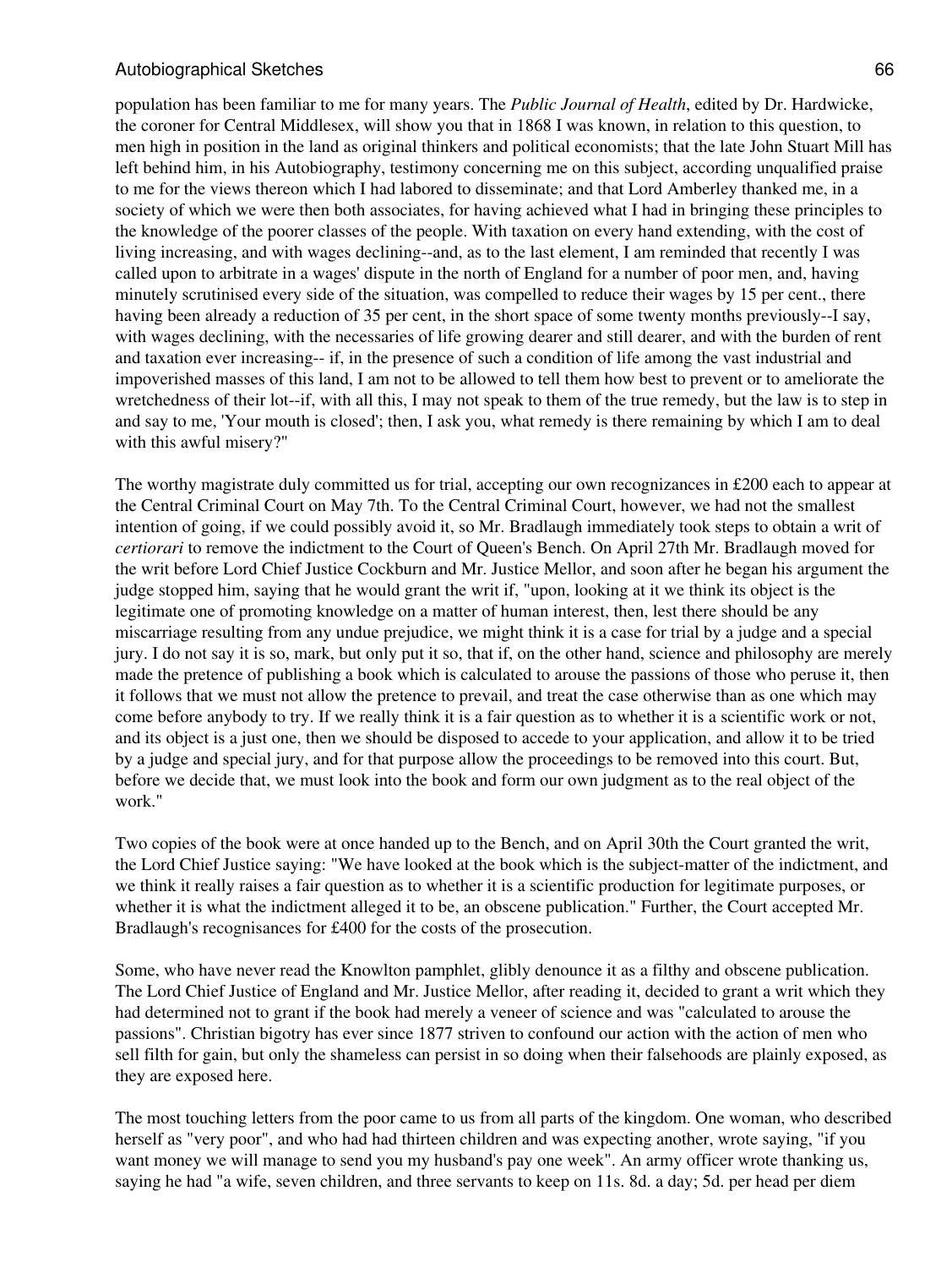keeps life in us. The rest for education and raiment." A physician wrote of his hospital experience, saying that it taught him that "less dangerous preventive checks to large families [than over-lactation] should be taught to the lower classes". Many clergymen wrote of their experience among the poor, and their joy that some attempt was being made to teach them how to avoid over-large families, and letter after letter came to me from poor curates' wives, thanking me for daring to publish information of such vital importance. In many places the poor people taxed themselves so much a week for the cost of the defence, because they could not afford any large sum at once.

As soon as we were committed for trial, we resigned our posts on the Executive of the National Secular Society, feeling that we had no right to entangle the Society in a fight which it had not authorised us to carry on. We stated that we did not desire to relinquish our positions, "but we do desire that the members of the Executive shall feel free to act as they think wisest for the interest of Freethought". The letter was sent to the branches of the Society, and of the thirty-three who answered all, except Burnley and Nottingham, refused to accept our resignation. On the Executive a very clever attempt was made to place us in a difficult position by stating that the resignations were not accepted, but that, as we had resigned, and as the Council had no power to renew appointments made by the Conference, it could not invite us to resume our offices. This ingenious proposal was made by Mr. George Jacob Holyoake, who all through the trial did his best to injure us, apparently because he had himself sold the book long before we had done so, and was anxious to shield himself from condemnation by attacking us. His resolution was carried by five votes to two. Mr. Haines and Mr. Ramsey, detecting its maliciousness, voted against it. The votes of the Branches, of course, decided the question overwhelmingly in our favor, but we declined to sit on the Executive with such a resolution standing, and it was then carried--Mr. Holyoake and Mr. Watts only voting against--that "This Council acknowledge the consideration shown by Mr. Bradlaugh and Mrs. Besant for the public repute of the National Secular Society by tendering their resignations, and whilst disclaiming all responsibility for the book, 'Fruits of Philosophy', decline to accept such resignations". So thoroughly did we agree that the Society ought not to be held responsible for our action, that we published the statement: "The Freethought party is no more the endorser of our Malthusianism than it is of our Republicanism, or of our advocacy of Woman Suffrage, or of our support of the North in America, or of the part we take in French politics". I may add that at the Nottingham Conference Mr. Bradlaugh was re-elected President with only four dissentients, the party being practically unanimous in its determination to uphold a Free Press.

The next stage of the prosecution was the seizure of our book packets and letters in the Post-office by the Tory Government. The "Freethinker's Text Book", the *National Reformer*, and various pamphlets were seized, as well as the "Fruits of Philosophy", and sealed letters were opened. Many meetings were held denouncing the revival of a system of Government *espionage* which, it was supposed, had died out in England, and so great was the commotion raised that a stop was soon put to this form of Government theft, and we recovered the stolen property. On May 15th Mr. Edward Truelove was attacked for the publication of Robert Dale Owen's "Moral Physiology", and of a pamphlet entitled "Individual, Family, and National Poverty", and as both were pamphlets dealing with the Population Question, Mr. Truelove's case was included in the general defence.

Among the witnesses we desired to subpoena was Charles Darwin, as we needed to use passages from his works; he wrote back a most interesting letter, telling us that he disagreed with preventive checks to population on the ground that over-multiplication was useful, since it caused a struggle for existence in which only the strongest and the ablest survived, and that he doubted whether it was possible for preventive checks to serve as well as positive. He asked us to avoid calling him if we could: "I have been for many years much out of health, and have been forced to give up all society or public meetings, and it would be great suffering to me to be a witness in court.... If it is not asking too great a favor, I should be greatly obliged if you would inform me what you decide, as apprehension of the coming exertion would prevent the rest which I require doing me much good." Needless to add that I at once wrote to Mr. Darwin that we would not call him, but his gentle courtesy has always remained a pleasant memory to me. Another kind act was that of the famous publisher, Mr. H.G. Bohn, who volunteered himself as a witness, and drew attention to the fact that every publisher of serious literature was imperilled by the attempt to establish a police censorship.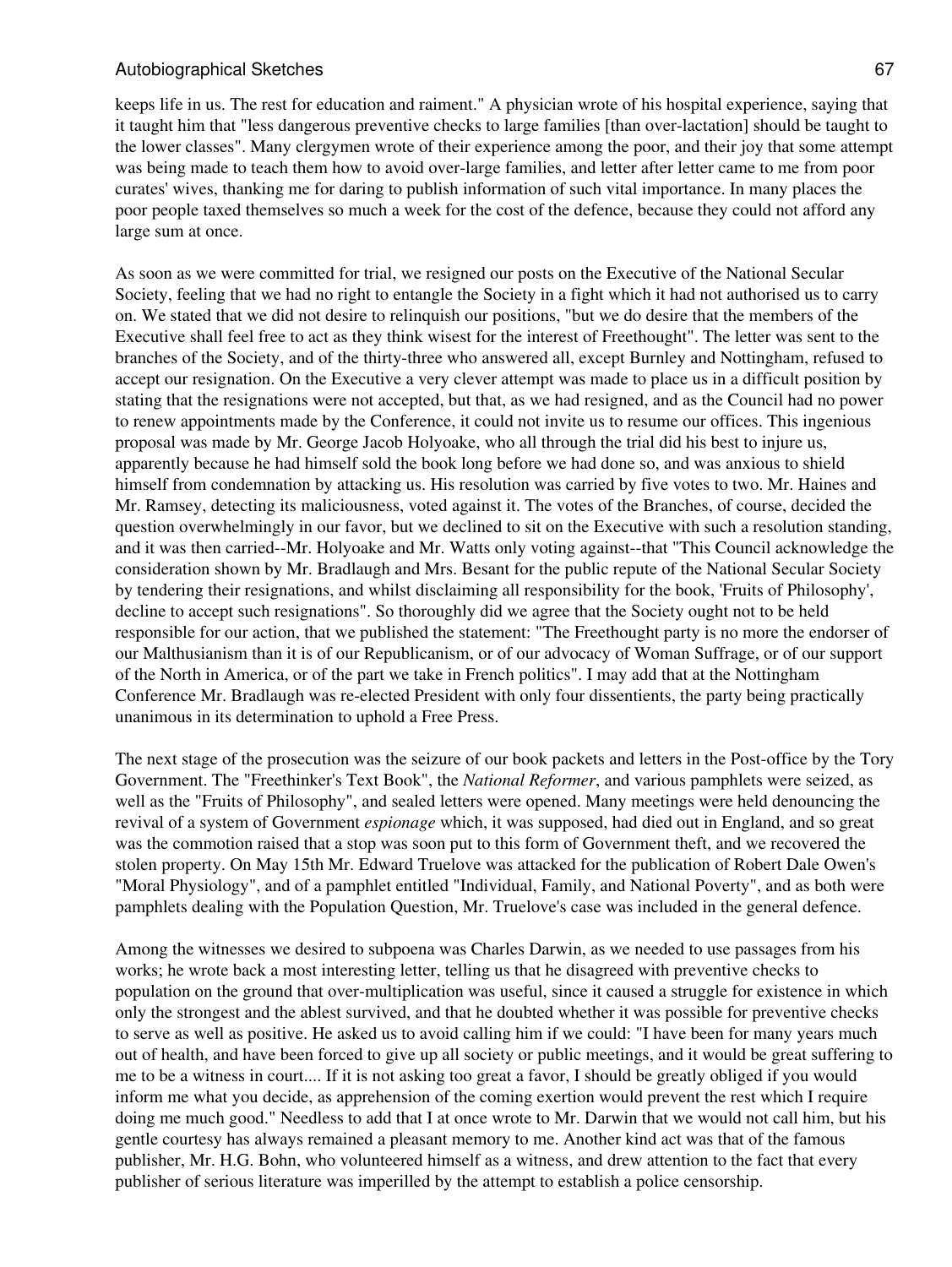The trial commenced on June 18th, in the Court of Queen's Bench at Westminster, before the Lord Chief Justice of England and a special jury. Sir Hardinge Giffard, the Solicitor-General of the Tory Government, Mr. Douglas Straight, and Mr. Mead, were the prosecuting counsel. The special jury consisted of the following: Alfred Upward, Augustus Voelcker, Captain Alfred Henry Waldy, Thomas Richard Walker, Robert Wallace, Edmund Waller, Arthur Walter, Charles Alfred Walter, John Ward, Arthur Warre; the two talesmen, who were afterwards added to make up the number, were George Skinner and Charles Wilson.

The Solicitor-General made a bitter and violent speech, full of party hate and malice, endeavoring to prejudice the jury against the work by picking out bits of medical detail and making profuse apologies for reading them, and shuddering and casting up his eyes with all the skill of a finished actor. For a man accustomed to Old Bailey practice he was really marvellously easily shocked; a simple physiological fact brought him to the verge of tears, while the statement that people often had too large families covered him with such modest confusion that he found it hard to continue his address. It fell to my lot to open the defence, and to put the general line of argument by which we justified the publication; Mr. Bradlaugh dealt with the defence of the book as a medical work--until the Lord Chief Justice suggested that there was no "redundancy of details, or anything more than it is necessary for a medical man to know"--and strongly urged that the knowledge given by the pamphlet was absolutely necessary for the poor. We called as witnesses for the defence Miss Alice Vickery--the first lady who passed the examination of the Pharmaceutical Society of Great Britain, and who has since passed the examinations qualifying her to act as a physician--Dr. Charles Drysdale, and Mr. H.G. Bohn. Dr. Drysdale bore witness to the medical value of the pamphlet, stating that "considering it was written forty years ago ... the writer must have been a profound student of physiology, and far advanced in the medical science of his time". "I have always considered it an excellent treatise, and I have found among my professional brethren that they have had nothing to say against it." Mr. Bohn bore witness that he had published books which "entirely covered your book, and gave a great deal more." Mr. Bradlaugh and myself then severally summed up our case, and the Solicitor-General made a speech for the prosecution very much of the character of his first one, doing all he could to inflame the minds of the jury against us. The Lord Chief Justice, to quote a morning paper, "summed up strongly for an acquittal". He said that "a more ill-advised and more injudicious proceeding in the way of a prosecution was probably never brought into a Court of Justice". He described us as "two enthusiasts, who have been actuated by the desire to do good in a particular department of Society". He bade the jury be careful "not to abridge the full and free right of public discussion, and the expression of public and private opinion on matters which are interesting to all, and materially affect the welfare of society." Then came an admirable statement of the law of population, and of his own view of the scope of the book which I present in full as our best justification.

"The author, Doctor Knowlton, professes to deal with the subject of population. Now, a century ago a great and important question of political economy was brought to the attention of the scientific and thinking world by a man whose name everybody is acquainted with, namely, Malthus. He started for the first time a theory which astonished the world, though it is now accepted as an irrefragable truth, and has since been adopted by economist after economist. It is that population has a strong and marked tendency to increase faster than the means of subsistence afforded by the earth, or that the skill and industry of man can produce for the support of life. The consequence is that the population of a country necessarily includes a vast number of persons upon whom poverty presses with a heavy and sad hand. It is true that the effects of over-population are checked to a certain extent by those powerful agencies which have been at work since the beginning of the world. Great pestilences, famines, and wars have constantly swept away thousands from the face of the earth, who otherwise must have contributed to swell the numbers of mankind. The effect, however, of this tendency to increase faster than the means of subsistence, leads to still more serious evils amongst the poorer classes of society. It necessarily lowers the price of labor by reason of the supply exceeding the demand. It increases the dearth of provisions by making the demand greater than the supply, and produces direful consequences to a large class of persons who labor under the evils, physical and moral, of poverty. You find it, as described by a witness called yesterday, in the overcrowding of our cities and country villages, and the necessarily demoralising effects resulting from that over-crowding. You have heard of the way in which women--I mean child-bearing women--are destroyed by being obliged to submit to the necessities of their position before they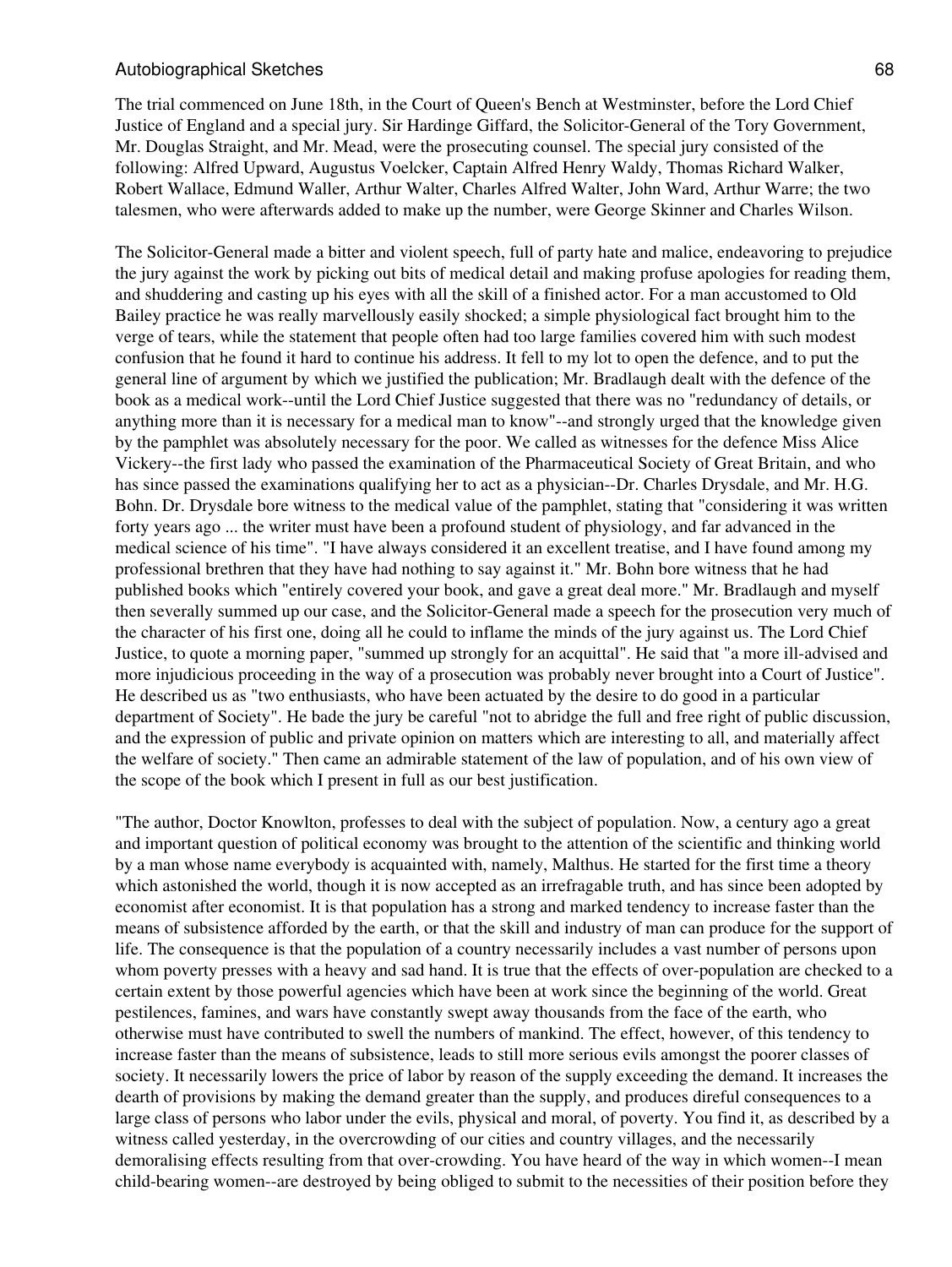are fully restored from the effects of child-birth, and the effects thus produced upon the children by disease and early death. That these are evils--evils which, if they could be prevented, it would be the first business of human charity to prevent--there cannot be any doubt. That the evils of over-population are real, and not imaginary, no one acquainted with the state of society in the present day can possibly deny. Malthus suggested, years ago, and his suggestion has been supported by economists since his time, that the only possible way of keeping down population was by retarding marriage to as late a period as possible, the argument being that the fewer the marriages the fewer would be the people. But another class of theorists say that that remedy is bad, and possibly worse than the disease, because, although you might delay marriage, you cannot restrain those instincts which are implanted in human nature, and people will have the gratification and satisfaction of passions powerfully implanted, if not in one way, in some other way. So you have the evils of prostitution substituted for the evils of over-population. Now, what says Dr. Knowlton? There being this choice of evils--there being this unquestioned evil of over-population which exists in a great part of the civilised world--is the remedy proposed by Malthus so doubtful that probably it would lead to greater evils than the one which it is intended to remedy? Dr. Knowlton suggests--and here we come to the critical point of this inquiry--he suggests that, instead of marriage being postponed, it shall be hastened. He suggests that marriage shall take place in the hey-day of life, when the passions are at their highest, and that the evils of over-population shall be remedied by persons, after they have married, having recourse to artificial means to prevent the procreation of a numerous offspring, and the consequent evils, especially to the poorer classes, which the production of a too numerous offspring is certain to bring about. Now, gentlemen, that is the scope of the book. With a view to make those to whom these remedies are suggested understand, appreciate, and be capable of applying them, he enters into details as to the physiological circumstances connected with the procreation of the species. The Solicitor-General says--and that was the first proposition with which he started--that the whole of this is a delusion and a sham. When Knowlton says that he wishes that marriage should take place as early as possible--marriage being the most sacred and holy of all human relations--he means nothing of the kind, but means and suggests, in the sacred name of marriage, illicit intercourse between the sexes, or a kind of prostitution. Now, gentlemen, whatever may be your opinion about the propositions contained in this work, when you come to weigh carefully the views of this undoubted physician and would-be philosopher, I think you will agree with me that to say that he meant to depreciate marriage for the sake of prostitution, and that all he says about marriage is only a disguise, and intended to impress upon the mind sentiments of an entirely different character for the gratification of passion, otherwise than by marriage, is a most unjust accusation. (Applause in court.) I must say that I believe that every word he says about marriage being a desirable institution, and every word he says with reference to the enjoyments and happiness it engenders, is said as honestly and truly as anything probably ever uttered by any man. I can only believe that when the Solicitor-General made that statement he had not half studied the book. But I pass that by. I come to the plain issue before you. Knowlton goes into physiological details connected with the functions of the generation and procreation of children. The principles of this pamphlet, with its details, are to be found in greater abundance and distinctness in numerous works to which your attention has been directed, and, having these details before you, you must judge for yourselves whether there is anything in them which is calculated to excite the passions of man and debase the public morals. If so, every medical work is open to the same imputation."

The Lord Chief Justice then dealt with the question whether conjugal prudence was in itself immoral, and pointed out to the jury that the decision of this very serious question was in their hands:

"A man and woman may say, 'We have more children than we can supply with the common necessaries of life: what are we to do? Let us have recourse to this contrivance.' Then, gentlemen, you should consider whether that particular course of proceeding is inconsistent with morality, whether it would have a tendency to degrade and deprave the man or woman. The Solicitor-General, while doubtless admitting the evils and mischiefs of excessive population, argues that the checks proposed are demoralising in their effects, and that it is better to bear the ills we have than have recourse to remedies having such demoralising results. These are questions for you, twelve thinking men, probably husbands and fathers of families, to consider and determine. That the defendants honestly believe that the evils that this work would remedy, arising from over-population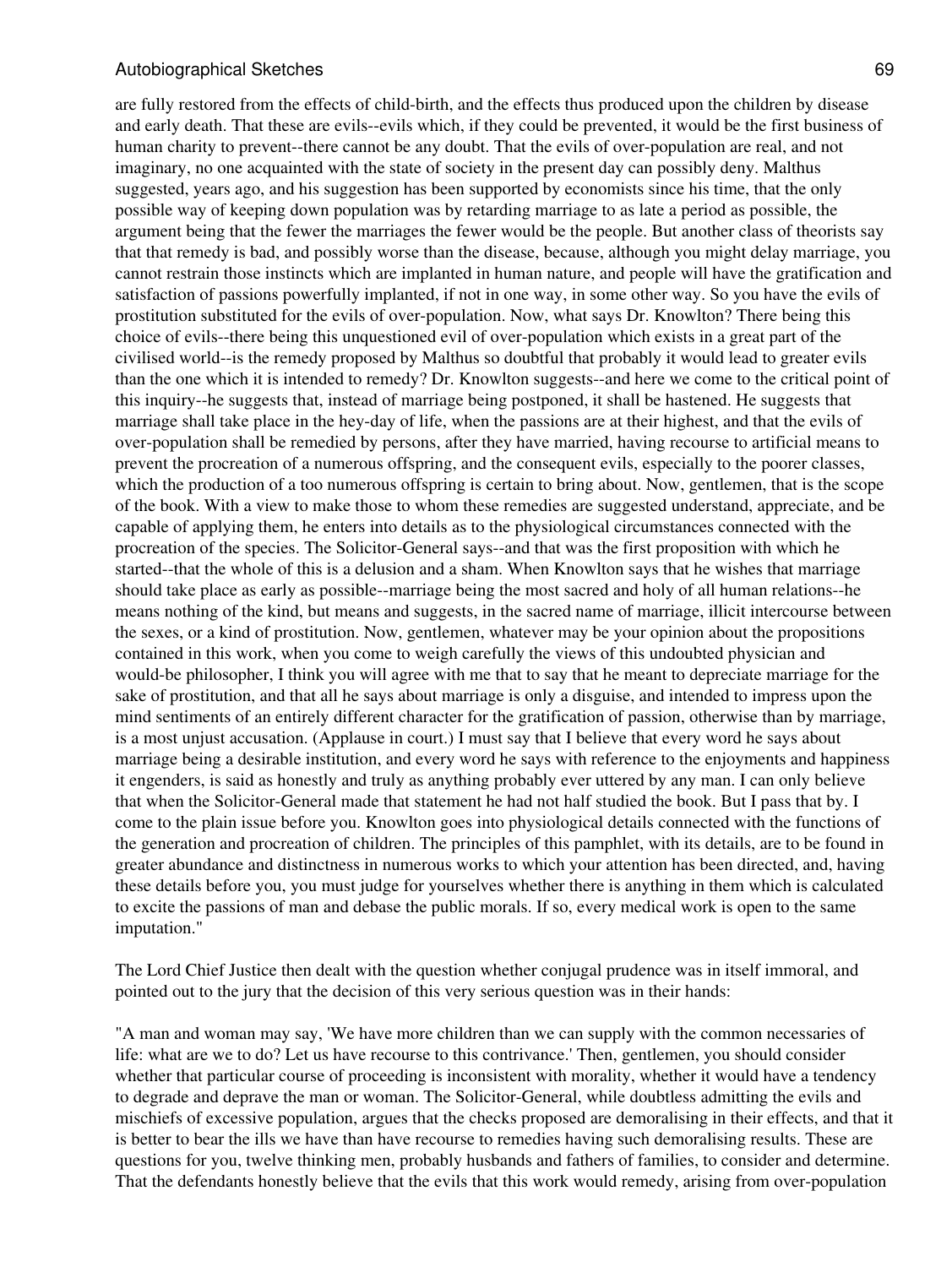and poverty, are so great that these checks may be resorted to as a remedy for the evils, and as bettering the condition of humanity, although there might be things to be avoided, if it were possible to avoid them, and yet remedy the evils which they are to prevent--that such is the honest opinion of the defendants, we, who have read the book, and who have heard what they have said, must do them the justice of believing. I agree with the Solicitor-General if, with a view to what is admitted to be a great good, they propose something to the world, and circulate it especially among the poorer classes, if they propose something inconsistent with public morals, and tending to destroy the domestic purity of women, that it is not because they do not see the evils of the latter, while they see the evils of the former, that they must escape; if so, they must abide the consequences of their actions, whatever may have been their motive. They say, 'We are entitled to submit to the consideration of the thinking portion of mankind the remedies which we propose for these evils. We have come forward to challenge the inquiry whether this is a book which we are entitled to publish.' They do it fairly, I must say, and in a very straightforward manner they come to demand the judgment of the proper tribunal. You must decide that with a due regard and reference to the law, and with an honest and determined desire to maintain the morals of mankind. But, on the other hand, you must carefully consider what is due to public discussion, and with an anxious desire not, from any prejudiced view of this subject, to stifle what may be a subject of legitimate inquiry. But there is another view of this subject, that Knowlton intended to reconcile with marriage the prevention of over-population. Upon the perusal of this work, I cannot bring myself to doubt that he honestly believed that the remedies he proposed were less evils than even celibacy or over-population on the one hand, or the prevention of marriage on the other hand--in that honesty of intention I entirely concur. But whether, in his desire to reconcile marriage with a check on over-population, he did not overlook one very important consideration connected with that part of society which should abuse it, is another and a very serious consideration."

When the jury retired there was but one opinion in court, namely, that we had won our case. But they were absent for an hour and thirty-five minutes, and we learned afterwards that several were anxious to convict, not so much because of the book as because we were Freethinkers. At last they agreed to a compromise, and the verdict delivered was: "We are unanimously of opinion that the book in question is calculated to deprave public morals, but at the same time we entirely exonerate the defendants from any corrupt motives in publishing it."

The Lord Chief Justice looked troubled, and said gravely that he would have to direct them to return a verdict of guilty on such a finding. The foreman, who was bitterly hostile, jumped at the chance without consulting his colleagues, some of whom had turned to leave the box, and thus snatched a technical verdict of "guilty" against us. Mr. George Skinner, of 27, Great Chapel Gate, Westminster, wrote to me on the following day to say that six of the jurymen did not consent to the verdict of "guilty", and that they had agreed that if the judge would not accept the verdict as handed in they would then retire again, and that they would never have given a verdict of guilty; but the stupid men had not the sense to speak out at the right time, and their foreman had his way. The Lord Chief Justice at once set us free to come up for judgment on that day week, June 28th--the trial had lasted till the 21st--and we went away on the same recognizances given before by Mr. Bradlaugh, an absolutely unprecedented courtesy to two technically "convicted prisoners".[1]

[Footnote 1: A Report of the Trial can be obtained from the Freethought Publishing Company, price 5s. It contains an exact report of all that was said and done.]

### XVI.

The week which intervened between the verdict of the jury and the day on which we were ordered to appear in Court to receive sentence was spent by us in arranging all our affairs, and putting everything in train for our anticipated absence. One serious question had to be settled, but it did not need long consideration. What were we to do about the Knowlton pamphlet? We promptly decided to ignore the verdict and to continue the sale. Recognising that the fact of this continued sale would be brought up against us in Court and would probably seriously increase our sentence, we none the less considered that as we had commenced the fight we were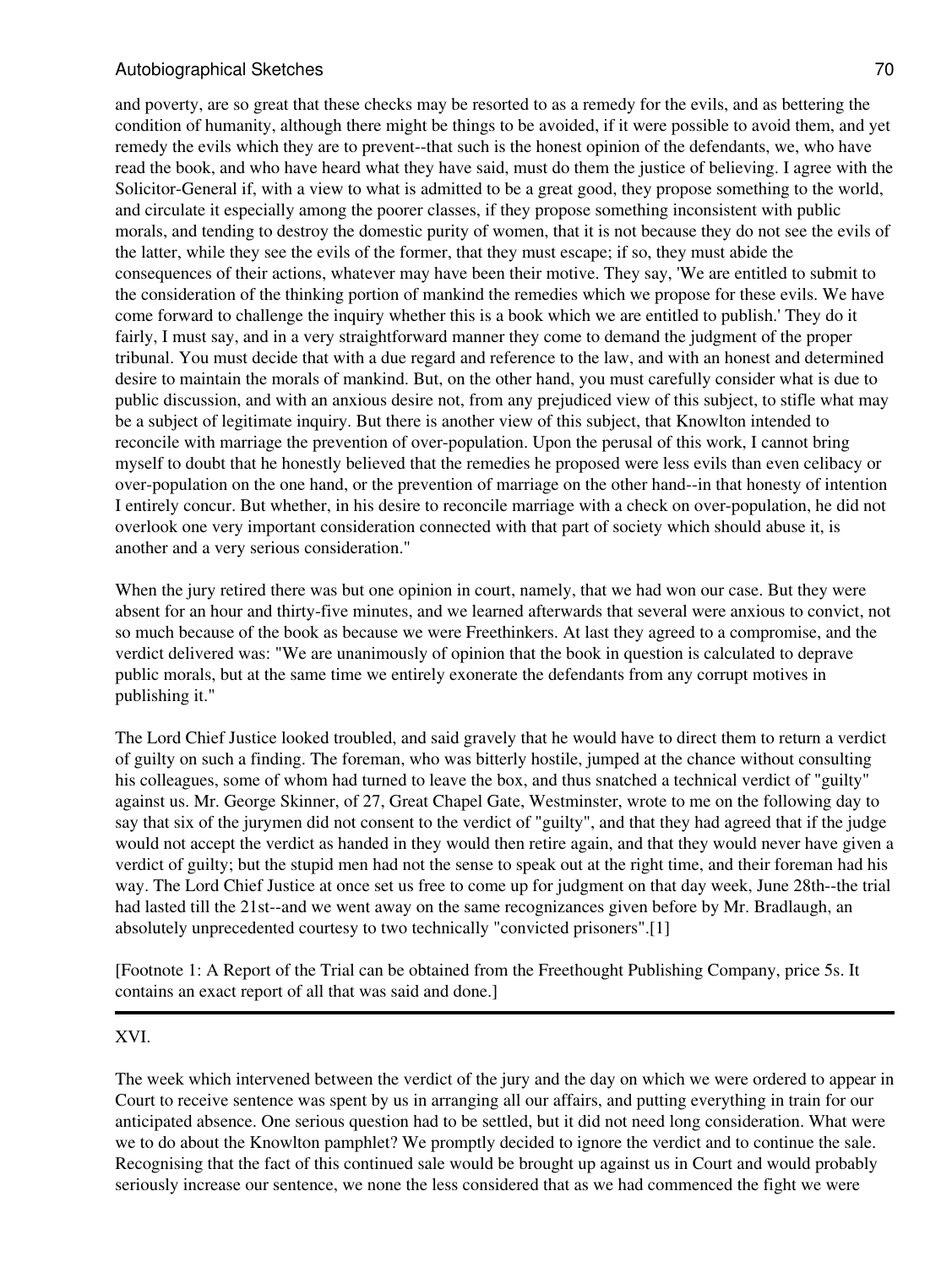bound to maintain it, and we went on with the sale as before.

On June 28th we attended the Court of Queen's Bench to receive judgment, the Lord Chief Justice and Mr. Justice Mellor being on the Bench. We moved to quash the indictment, on arrest of judgment, and for a new trial, the first on the ground that the indictment did not set out the words complained of. The judges were against us on this, but it is interesting to note that the Lord Chief Justice remarked that "the language of the book is not open to any particular objection". I argued that the jury, having exonerated us from any corrupt motive, could not be regarded as having found us guilty on an indictment which charged us with a corrupt motive: the Lord Chief Justice held that "in the unnecessary and superfluous part of the indictment, there is no judgment against you", and refused to believe that anyone would be found afterwards so base as to accuse us of evil intent, because of the formal words of the indictment, the jury having acquitted us of any corrupt intention. The judge unfortunately imputed to others his own uprightness, and we have found many--among them Sir W.T. Charley, the present Common Sergeant-- vile enough to declare what he thought impossible, that we were found guilty of wilfully corrupting the morals of the people. The judges decided against us on all the points raised, but it is due to them to say that in refusing to quash the indictment, as Mr. Bradlaugh asked, they were misled by the misrepresentation of an American case by Sir Hardinge Giffard, and, to quote the words of the Lord Chief Justice, they sheltered themselves "under the decisions of the American Courts, and left this matter to be carefully gone into by the Court of Error".

The question of sentence then arose, and two affidavits were put in, one by a reporter of the *Morning Advertiser*, named Lysaght. This individual published in the *Advertiser* a very garbled report of a meeting at the Hall of Science on the previous Sunday, evidently written to anger the Lord Chief Justice, and used by Sir Hardinge Giffard with the same object. In one thing, however, it was accurate, and that was in stating that we announced our intention to continue the sale of the book. On this arose an argument with the Lord Chief Justice; he pointed out that we did not deny that the circulation of the book was going on, and we assented that it was so. It was almost pathetic to see the judge, angry at our resolution, unwilling to sentence us, but determined to vindicate the law he administered. "The question is," he urged, "what is to be the future course of your conduct? The jury have acquitted you of any intention to deliberately violate the law; and that, although you did publish this book, which was a book that ought not to have been published, you were not conscious of the effect it might have, and had no intention to violate the law. That would induce the Court, if it saw a ready submission on your part, to deal with the case in a very lenient way. The jury having found that it was a violation of the law, but with a good motive or through ignorance, the Court, in awarding punishment upon such a state of things, would, of course, be disposed to take a most indulgent view of the matter. But if the law has been openly set at defiance, the matter assumes a very different aspect, and it must be dealt with as a very grave and aggravated case." We could not, however, pledge ourselves to do anything more than stop the sale pending the appeal on the writ of error which we had resolved to go for. "Have you anything to say in mitigation?" was the judge's last appeal; but Mr. Bradlaugh answered: "I respectfully submit myself to the sentence of the Court"; and I: "I have nothing to say in mitigation of punishment".

The sentence and the reason for its heavy character have been so misrepresented, that I print here, from the shorthand report taken at the time, the account of what passed:--

"The LORD CHIEF JUSTICE, after having conferred for some minutes with Mr. Justice Mellor, said: The case has now assumed a character of very, very grave importance. We were prepared, if the defendants had announced openly in this Court that having acted in error as the jury found--of which finding I think they are entitled to the benefit--but still having been, after a fair and impartial trial, found by the jury guilty of doing of that which was an offence against the law, they were ready to submit to the law and to do everything in their power to prevent the further publication and circulation of a work which has been declared by the jury to be a work calculated to deprave public morals, we should have been prepared to discharge them on their own recognizances to be of good behavior in the future. But we cannot help seeing in what has been said and done pending this trial, and since the verdict of the jury was pronounced, that the defendants, instead of submitting themselves to the law, have set it at defiance by continuing to circulate this book. That being so I must say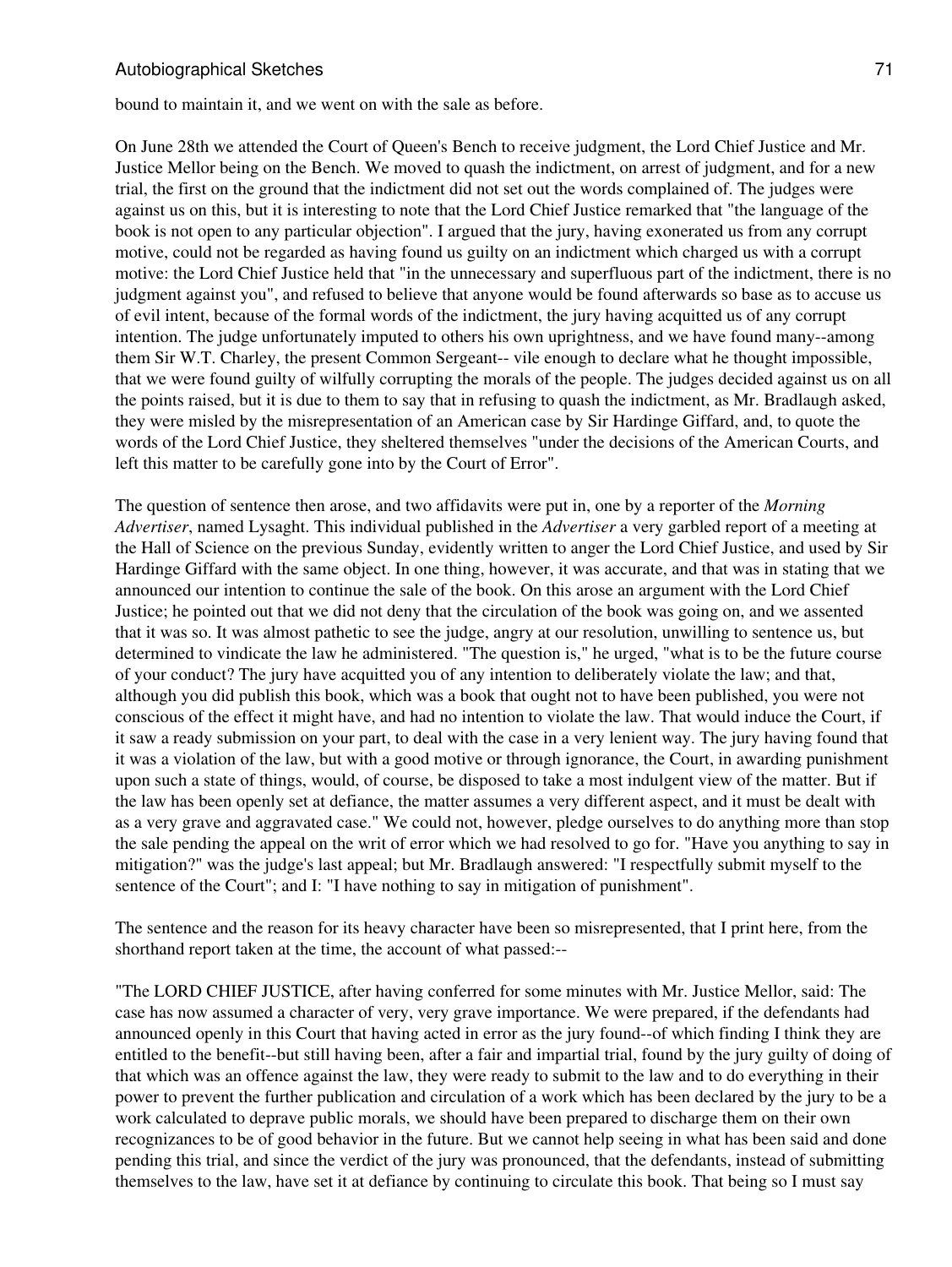that that which before was an offence of a comparatively slight character--looking to what the jury have found in reference to the contention of the defendants--now assumes the form of a most grave and aggravated offence, and as such we must deal with it. The sentence is that you, Charles Bradlaugh, and you, Annie Besant, be imprisoned for the term of six calendar months; that you each pay a fine of £200 to the Queen; and that you enter further into your own recognizances in a sum of £500 each to be of good behavior for the term of two years; and I tell you at the same time that you will not be of 'good behavior' and will be liable to forfeit that sum if you continue to publish this book. No persuasion or conviction on your part that you are doing that which is morally justifiable can possibly warrant you in violating the law or excuse you in doing so. No one is above the law; all owe obedience to the law from the highest to the lowest, and if you choose to set yourself at defiance against the law--to break it and defy it--you must expect to be dealt with accordingly. I am very sorry indeed that such should be the result, but it is owing to your being thus contumacious, notwithstanding that you have had a fair trial, and the verdict of a competent jury, which ought to have satisfied you that you ought to abstain from doing what has been clearly demonstrated and shown to be wrong.

"Mr. BRADLAUGH: Would your lordship entertain an application to stay execution of the sentence?

"The LORD CHIEF JUSTICE: Certainly not. On consideration, if you will pledge yourselves unreservedly that there shall be no repetition of the publication of the book, at all events, until the Court of Appeal shall have decided contrary to the verdict of the jury and our judgment; if we can have that positive pledge, and you will enter into your recognizances that you will not avail yourselves of the liberty we extend to continue the publication of this book, which it is our bounden duty to suppress, or do our utmost to suppress, we may stay execution; but we can show no indulgence without such a pledge.

"Mr. BRADLAUGH: My lord, I meant to offer that pledge in the fullest and most unreserved sense, because, although I have my own view as to what is right, I also recognise that the law having pronounced sentence, that is quite another matter so far as I, as a citizen, am concerned. I do not wish to ask your lordship for a favor without yielding to the Court during the time that I take advantage of its indulgence.

"The LORD CHIEF JUSTICE: I wish you had taken this position sooner.

"Mr. BRADLAUGH: If the sentence goes against us, it is another matter; but if you should consent to give us time for the argument of this writ of error, we would bind ourselves during that time. I should not like your lordship to be induced to grant this request on the understanding that in the event of the ultimate decision being against me I should feel bound by that pledge.

"The LORD CHIEF JUSTICE: I must do you the justice to say that throughout the whole of this battle our conduct has been straightforward since you took it up.

"Mr. BRADLAUGH: I would not like your lordship to think that, in the event of the ultimate decision being against us, there was any sort of pledge. I simply meant that the law having pronounced against us, if your lordship gives us the indulgence of fighting it in the higher Court, no sort of direct or indirect advantage shall be taken of the indulgence.

"The LORD CHIEF JUSTICE: You will not continue the publication?

"Mr. BRADLAUGH: Not only will I stop the circulation of the book myself, but I will do all in my power to prevent other people circulating it.

"The LORD CHIEF JUSTICE: Then you can be discharged on your own recognizances for £100, 'to be of good behavior,' which you will understand to mean, that you will desist from the publication of this work until your appeal shall have been heard, and will engage to prosecute the appeal without delay.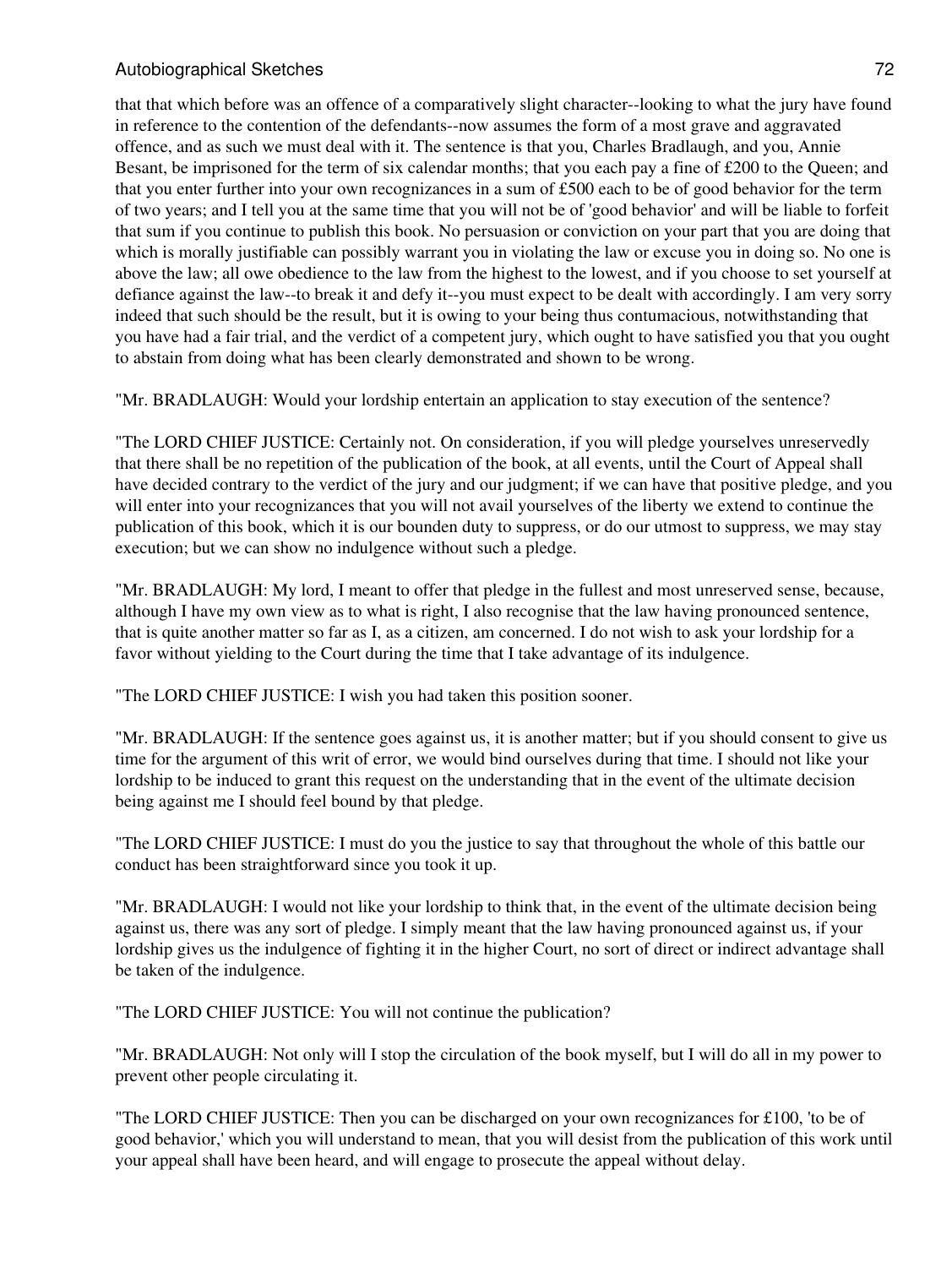"Mr. BRADLAUGH: Certainly; until the present, I have undoubtedly circulated the book. Although there is a blunder in the affidavits I do not disguise the matter of fact. I shall immediately put the thing under my own control, and I will at once lock up every copy in existence, and will not circulate another copy until the appeal is decided.

"Mr. JUSTICE MELLOR: It must be that you will really, to the best of your ability, prevent the circulation of this book until this matter has been determined.

"The LORD CHIEF JUSTICE: And what Mr. Bradlaugh says, I understand that you, Mrs. Besant, also assent to?

"Mrs. BESANT: Yes: that is my pledge until the writ of error has been decided. I do not want to give a pledge which you may think was not given honestly. I will give my pledge, but it must be understood that the promise goes no further than that decision.

"Mr. JUSTICE MELLOR: You will abstain yourself from circulating the book, and, so far as you can, suppress its circulation?

"Mr. BRADLAUGH: Every copy that is unsold shall be at once put under lock and key until the decision of the case.

"The SOLICITOR-GENERAL: My lord, I think there should be no misunderstanding upon this; I understand that the defendants have undertaken that during the pendency of the appeal this book shall not be circulated at all. But if the decision should be against them they are under no pledge not to publish.

"Mr. BRADLAUGH: I hope your lordship will not ask us what we shall do in future.

"The LORD CHIEF JUSTICE: We have meted out the amount of punishment upon the assumption--there being no assertion to the contrary, but rather an admission--that they do intend to set the law at defiance. If we had understood that they were prepared to submit themselves to the law, we should have been disposed to deal with them in the most indulgent manner; but as we understood that they did not intend this, we have meted out to them such a punishment as we hope, when undergone, will have a deterrent effect upon them, and may prevent other people offending in like manner. We have nothing to do with what may happen after the defendants obtain a judgment in their favor, if they do so, or after the sentence is carried out, if they do not. Our sentence is passed, and it will stand, subject only to this, that we stay execution until a writ of error may be disposed of, the defendants giving the most unqualified and unreserved pledge that they will not allow another copy of the book to be sold.

"Mr. BRADLAUGH: Quite so, my lord; quite so."

We were then taken into custody, and went down to the Crown Office to get the form for the recognizances, the amount of which,  $\pounds 100$ , after such a sentence, was a fair proof of the view of the Court as to our good faith in the whole matter. As a married woman, I was unable to give recognizances, being only a chattel, not a person cognisable by law; the Court mercifully ignored this--or I should have had to go to prison--and accepted Mr. Bradlaugh's sole recognizance as covering us both. It further inserted in the sentence that we were "to be placed in the First Class of Misdemeanants", but as the sentence was never executed, we did not profit by this alleviation.

The rest of the story of the Knowlton pamphlet is soon told. We appeared in the Court of Appeal on January 29th, 30th, and 31st, 1878. Mr. Bradlaugh argued the case, I only making a brief speech, and on February 12th the Court, composed of Lords Justices Bramwell, Brett, and Cotton, gave judgment in our favor and quashed the indictment. Thus we triumphed all along the line; the jury acquitted us of all evil motive, and left us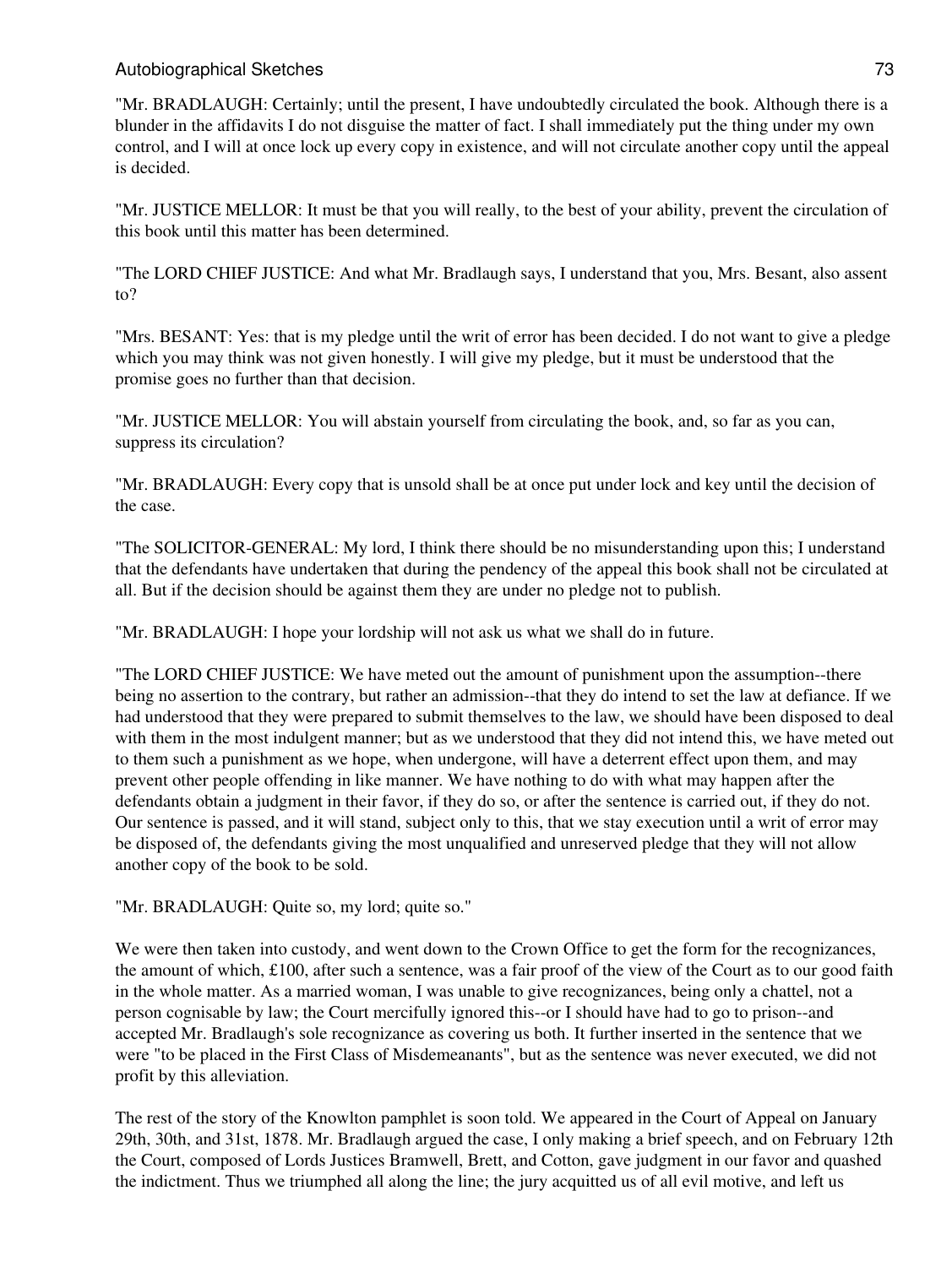morally unstained; the Court of Appeal quashed the indictment, and set us legally free. None the less have the ignorant, the malicious, and the brutal, used this trial and sentence against us as a proof of moral obliquity, and have branded us as "vendors of obscene books" on this sole ground.

With the decision of the Court of Appeal our pledge not to sell the Knowlton pamphlet came to an end, and we at once recommenced the sale. The determination we came to was announced in the *National Reformer* of March 3rd, and I reprint here the statement I wrote at the time in Mr. Bradlaugh's name as well as my own.

#### "THE PLAN OF THE CAMPAIGN.

"The first pitched battle of the new campaign for the Liberty of the Press has, as all our readers know, ended in the entire defeat of the attacking army, and in the recapture of the position originally lost. There is no conviction--of ours--registered against the Knowlton Pamphlet, the whole of the proceedings having been swept away; and the prosecutors are left with a large sum out of pocket, and no one any the worse for all their efforts. The banker's account of the unknown prosecutor shows a long and melancholy catalogue of expenses, and there is no glory and no success to balance them on the other side of the ledger. On the contrary, our prosecutors have advertised the attacked pamphlet, and circulated it by thousands and by hundreds of thousands; they have caused it to be reprinted in Holland and in America, and have spread it over India, Australia, New Zealand, and the whole continent of Europe; they have caused the Population Question to be discussed, both at home and abroad, in the press and in the public meeting; they have crammed the largest halls in England and Scotland to listen to the preaching of Malthusianism; they have induced the publication of a modern pamphlet on the question which is selling by thousands; they have enormously increased the popularity of the defendants, and made new friends for them in every class of society; in the end, Knowlton is being circulated as vigorously as ever, and since the case was decided more copies have been sold than would have been disposed of in ten years at the old rate of sale. Truly, our prosecutors must feel delighted at the results of their labors.

"So much for the past: what as to the future? Some, fancying we should act as they themselves would do under the like circumstances, dream that we shall now give way. We have not the smallest intention of doing anything of the kind. We said, nearly a year ago, that so long as Knowlton was prosecuted we should persist in selling him; we repeated the same determination in Court, and received for it a heavy sentence; we repeat the same to-day, in spite of the injudicious threat of Lord Justice Brett. Before we went up for judgment in the Court of Appeal we had made all preparations for the renewal of the struggle; parcels were ready to be forwarded to friends who had volunteered to sell in various towns; if we had gone to jail from the Court these would at once have been sent; as we won our case, they were sent just the same. On the following day orders were given to tell any wholesale agents who inquired that the book was again on sale, and the bills at 28, Stonecutter Street, announcing the suspension, of the sale, were taken down; from that day forward all orders received have been punctually attended to, and the sale has been both rapid and steady. There is, however, one difference between the sale of Knowlton and that of our other literature: Knowlton is not sold across the counter at Stonecutter Street. When we were arrested in April 1877, we stopped the sale across counter, and we do not, at present, intend to recommence it. Our reason is very simple. The sale across counter does not, in any fashion, cause us any additional risk; the danger of it falls entirely on Mr. Ramsey and on Mr. and Mrs. Norrish; we fail to see that there is any courage in running other people into danger, and we prefer, therefore, to take the risk on ourselves. We do not intend to go down again and personally sell behind the counter; we thought it right to challenge a prosecution once, but, having done so, we intend now to go quietly on our ordinary way of business, and wait for any attack that may come.

"Meanwhile, we are not only selling the 'Fruits of Philosophy', but we also are striving to gain the legal right to do so. In the appeal from Mr. Vaughan's decision Mr. Bradlaugh again raises all the disputed questions, and that appeal will be argued as persistently as was the one just decided in our favor. We are also making efforts to obtain an alteration of the law of libel, and we hope soon to be able to announce the exact terms of the proposed Bill.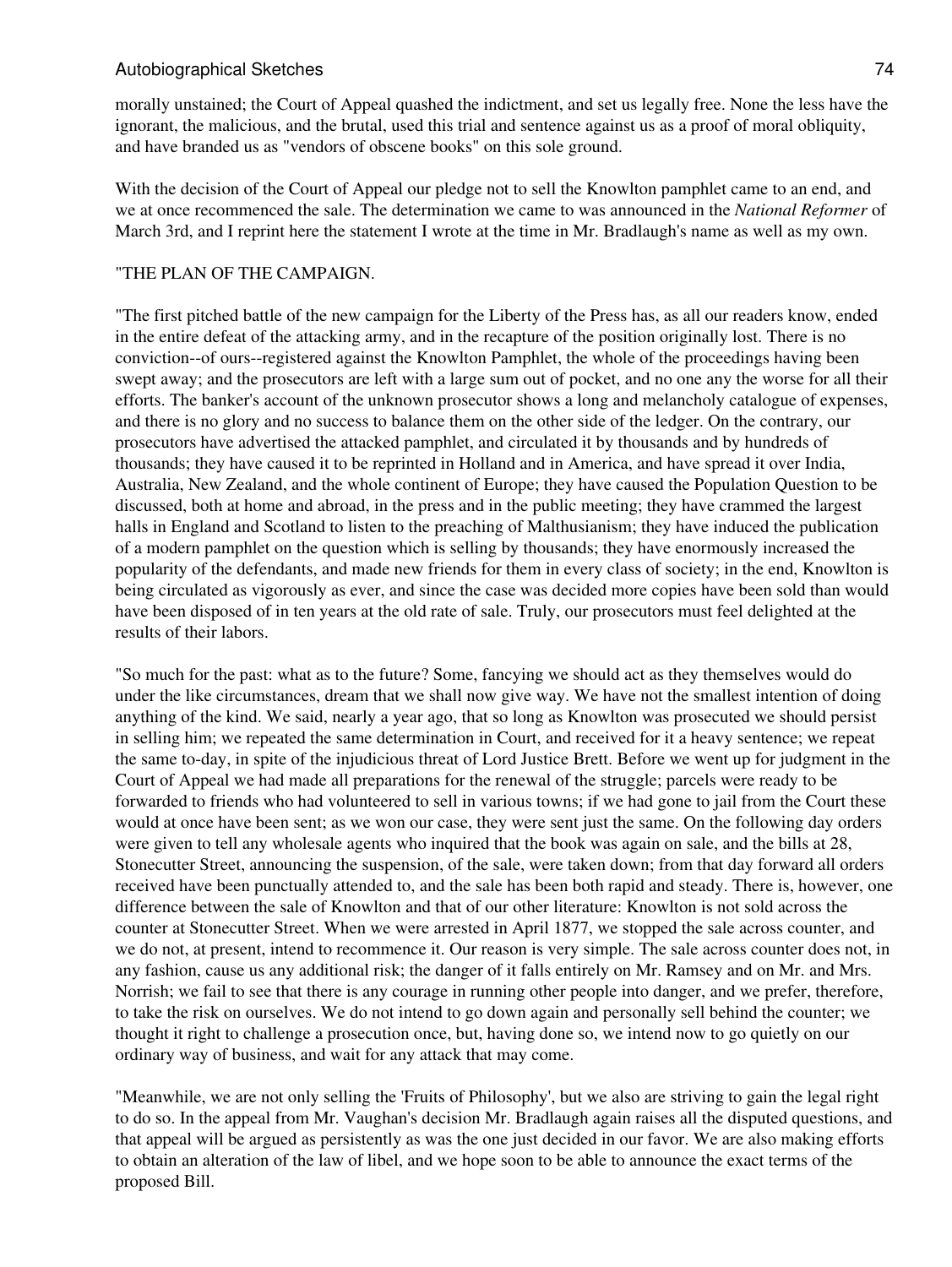"My own pamphlet, on 'The Law of Population', is another effort in the same direction. At our trial the Lord Chief Justice said, that it was the advocacy of the preventive checks which was the assailable part of Knowlton; that advocacy is strongly and clearly to be found in the new pamphlet, together with facts useful to mothers, as to the physical injury caused by over-rapid child-bearing, which Knowlton did not give. The pamphlet has the advantage of being written fifty years later than the 'Fruits of Philosophy', and is more suitable, therefore, for circulation at the present day. We hope that it may gradually replace Knowlton as a manual for the poor. While we shall continue to print and sell Knowlton as long as any attempt is made to suppress it, we hope that the more modern pamphlet may gradually supersede the old one.

"If another prosecution should be instituted against us, our prosecutors would have a far harder task before them than they had last time. In the first place, they would be compelled to state, clearly and definitely, what it is to which they object; and we should, therefore, be able to bring our whole strength to bear on the assailed point. In the second place, they would have to find a jury who would be ready to convict, and after the full discussion of the question which has taken place the finding of such a jury would be by no means an easy thing to do. Lastly, they must be quite sure not to make any legal blunders, for they may be sure that such sins will find them out. Perhaps, on the whole, they had better leave us alone.

"I believe that our readers will be glad to have this statement of our action, and this assurance that we feel as certain of winning the battle of a Free Press as when we began it a year ago, and that our determination is as unwavering as when Serjeant Outram arrested us in the spring of last year.--ANNIE BESANT."

Several purchases were made from us by detectives, and we were more than once threatened with prosecution. At last evidence for a new prosecution was laid before the Home Office, and the Government declined to institute fresh proceedings or to have anything more to do with the matter. The battle was won. As soon as we were informed of this decision, we decided to sell only the copies we had in stock, and not to further reprint the pamphlet. Out-of-date as was much of its physiology, it was defended as a symbol, not for its intrinsic worth. We issued a circular stating that--

"The Knowlton pamphlet is now entirely out of print, and, 185,000 having been printed, the Freethought Publishing Company do not intend to continue the publication, which has never at any time been advertised by them except on the original issue to test the question. 'The Law of Population', price 6d., post free 8d., has been specially written by Mrs. Besant to supersede the Knowlton pamphlet."

Thus ended a prolonged resistance to an unfair attempt to stifle discussion, and, much as I have suffered in consequence of the part I took in that fight, I have never once regretted that battle for the saving of the poor.

In July, 1877, a side-quarrel on the pamphlet begun which lasted until December 3rd, 1878, and was fought through court after court right out to a successful issue. We had avoided a seizure warrant by removing all our stock from 28, Stonecutter Street, but 657 of the pamphlets had been seized at Mr. Truelove's, in Holborn, and that gentleman was also proceeded against for selling the work. The summons for selling was withdrawn, and Mr. Bradlaugh succeeded in having his name and mine inserted as owners of the books in the summons for their destruction. The books remained in the custody of the magistrate until after the decision of the Court of Queen's Bench, and on February 12th, 1878, Mr. Bradlaugh appeared before Mr. Vaughan at Bow Street, and claimed that the books should be restored to him. Mr. Collette, of the Vice Society, argued on the other hand that the books were obscene, and ought therefore to be destroyed. Mr. Vaughan reserved his decision, and asked for the Lord Chief Justice's summing-up in the Queen \_v.\_ Bradlaugh and Besant. On February 19th he made an order for the destruction of the pamphlets, against which Mr. Bradlaugh appealed to the General Sessions on the following grounds:

"1st. That the said book is not an obscene book within the meaning of the 20th and 21st Victoria, cap. 83. 2nd. That the said book is a scientific treatise on the law of population and its connexion with poverty, and that there is nothing in the book which is not necessary and legitimate in the description of the question. 3rd. That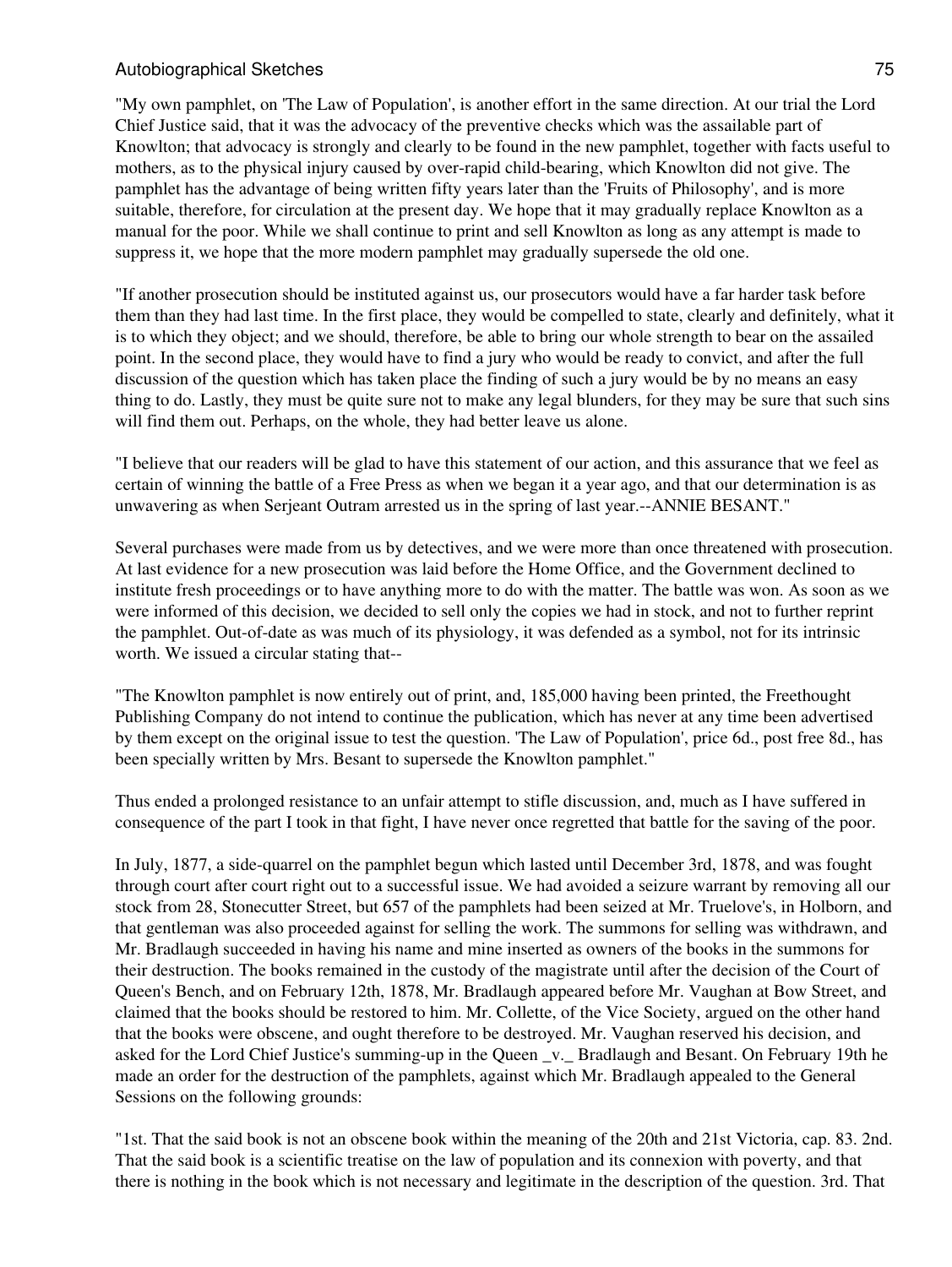the advocacy of non-life-destroying checks to population is not an offence either at common law or by statute, and that the manner in which that advocacy is raised in the said book, 'The Fruits of Philosophy', is not such as makes it an indictable offence. 4th. That the discussion and recommendation of checks to over-population after marriage is perfectly lawful, and that there is in the advocacy and recommendations contained in the book 'Fruits of Philosophy' nothing that is prurient or calculated to inflame the passions. 5th. That the physiological information in the said book is such as is absolutely necessary for understanding the subjects treated, and such information is more fully given in Carpenter's treatises on Physiology, and Kirke's 'Handbook of Physiology', which later works are used for the instruction of the young under Government sanction. 6th. That the whole of the physiological information contained in the said book, 'The Fruits of Philosophy', has been published uninterruptedly for fifty years, and still is published in dear books, and that the publication of such information in a cheap form cannot constitute an offence."

After a long argument before Mr. Edlin and a number of other Middlesex magistrates, the Bench affirmed Mr. Vaughan's order, whereupon Mr. Bradlaugh promptly obtained from the Lord Chief Justice and Mr. Justice Mellor a writ of *certiorari*, removing their order to the Queen's Bench Division of the High Court of Justice with a view to quashing it. The matter was not argued until the following November, on the 9th of which month it came on before Mr. Justice Mellor and Mr. Justice Field. The Court decided in Mr. Bradlaugh's favor and granted a rule quashing Mr. Vaughan's order, and with this fell the order of the Middlesex magistrates. The next thing was to recover the pamphlets thus rescued from destruction, and on December 3rd Mr. Bradlaugh appeared before Mr. Vaughan at Bow Street in support of a summons against Mr. Henry Wood, a police inspector, for detaining 657 copies of the "Fruits of Philosophy". After a long argument Mr. Vaughan ordered the pamphlets to be given up to him, and he carried them off in triumph, there and then, on a cab. We labelled the rescued pamphlets and sold every one of them, in mocking defiance of the Vice Society.

The circulation of literature advocating prudential checks to population was not stopped during the temporary suspension of the sale of the Knowlton pamphlet between June, 1877, and February, 1878. In October, 1877, I commenced in the *National Reformer* the publication of a pamphlet entitled: "The Law of Population, its consequences, and its bearing upon human conduct and morals". This little book included a statement of the law, evidence of the serious suffering among the poor caused by over-large families, and a clear statement of the checks proposed, with arguments in their favor. The medical parts were omitted in the *National Reformer* articles, and the pamphlet was published complete early in November, at the price of sixpence--the same as Knowlton's--the first edition consisting of 5,000 copies. A second edition of 5,000 was issued in December, but all the succeeding editions were of 10,000 copies each. The pamphlet is now in its ninetieth thousand, and has gone all over the civilised world. It has been translated into Swedish, Danish, Dutch, French, German, and Italian, and 110,000 copies have been sold of an American reprint. On the whole, the prosecution of 1877 did not do much in stopping the circulation of literature on the Population Question.

The "Law" has been several times threatened with prosecution, and the initial steps have been taken, but the stage of issuing a warrant for its seizure has never yet been reached. Twice I have had the stock removed to avoid seizure, but on each occasion the heart of the prosecutors has failed them, and the little book has carried its message of mercy unspeeded by the advertisement of prosecution.

The struggle on the right to discuss the prudential restraint of population did not, however, conclude without a martyr. Mr. Edward Truelove, alluded to above, was prosecuted for selling a treatise by Robert Dale Owen on "Moral Physiology", and a pamphlet entitled, "Individual, Family, and National Poverty". He was tried on February 1st, 1878, before the Lord Chief Justice in the Court of Queen's Bench, and was most ably defended by Professor W.A. Hunter. The jury spent two hours in considering their verdict, and then returned into Court and stated that they were unable to agree. The majority of the jury were ready to convict, if they felt sure that Mr. Truelove would not be punished, but one of them boldly declared in Court: "As to the book, it is written in plain language for plain people, and I think that many more persons ought to know what the contents of the book are". The jury was discharged, in consequence of this one man's courage, but Mr. Truelove's persecutors-- the wretched Vice Society--were determined not to let their victim free. They proceeded to trial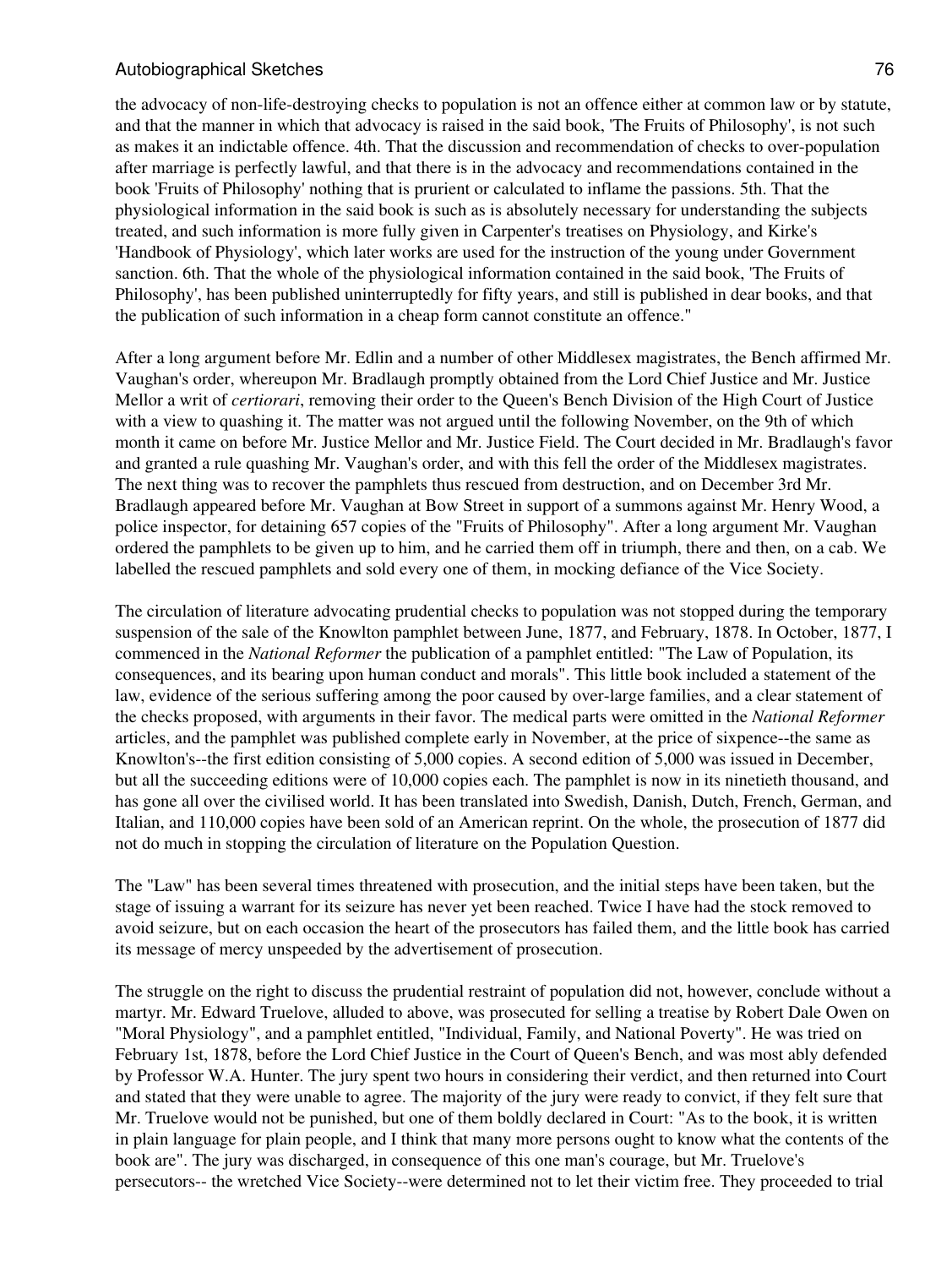a second time, and wisely endeavored to secure a special jury, feeling that as prudential restraint would raise wages by limiting the supply of labor, they would be more likely to obtain a verdict from a jury of "gentlemen" than from one composed of workers. This attempt was circumvented by Mr. Truelove's legal advisers, who let a *procedendo* go which sent back the trial to the Old Bailey. The second trial was held on May 16th at the Central Criminal Court before Baron Pollock and a common jury, Professor Hunter and Mr. J.M. Davidson appearing for the defence. The jury convicted, and the brave old man, sixty-eight years of age, was condemned to four months' imprisonment and £50 fine for selling a pamphlet which had been sold unchallenged, during a period of forty-five years, by James Watson, George Jacob Holyoake, Austin Holyoake, and Charles Watts. Mr. Grain, the counsel employed by the Vice Society, most unfairly used against Mr. Truelove my "Law of Population", a pamphlet which contained, Baron Pollock said, "the head and front of the offence in the other [the Knowlton] case". I find an indignant protest against this odious unfairness in the *National Reformer* for May 19th: "'My Law of Population' was used against Mr. Truelove as an aggravation of his offence; passing over the utter meanness--worthy only of Collette--of using against a prisoner a book whose author has never been attacked for writing it--does Mr. Collette, or do the authorities, imagine that the severity shown to Mr. Truelove will in any fashion deter me from continuing the Malthusian propaganda? Let me here assure them, one and all, that it will do nothing of the kind; I shall continue to sell the 'Law of Population' and to advocate scientific checks to population, just as though Mr. Collette and his Vice Society were all dead and buried. In commonest justice they are bound to prosecute me, and if they get, and keep, a verdict against me, and succeed in sending me to prison, they will only make people more anxious to read my book, and make me more personally powerful as a teacher of the views which they attack."

A persistent attempt was made to obtain a writ of error in Mr. Truelove's case, but the Tory Attorney-General, Sir John Holker, refused it, although the ground on which it was asked was one of the grounds on which a similar writ had been granted to Mr. Bradlaugh and myself. Mr. Truelove was therefore compelled to suffer his sentence, but memorials, signed by 11,000 persons, asking for his release, were sent to the Home Secretary from every part of the country, and a crowded meeting in St. James' Hall, London, demanded his liberation with only six dissentients. The whole agitation did not shorten Mr. Truelove's sentence by a single day, and he was not released from Coldbath Fields' Prison until September 5th. On the 12th of the same month the Hall of Science was crowded with enthusiastic friends, who assembled to do him honor, and he was presented with a beautifully-illuminated address and a purse containing £177 (subsequent subscriptions raised the amount to £197 16s. 6d.).

It is scarcely necessary to say that one of the results of the prosecution was a great agitation throughout the country, and a wide popularisation of Malthusian views. Some huge demonstrations were held in favor of free discussion; on one occasion the Free Trade Hall, Manchester, was crowded to the doors; on another the Star Music Hall, Bradford, was crammed in every corner; on another the Town Hall, Birmingham, had not a seat or a bit of standing-room unoccupied. Wherever we went, separately or together, it was the same story, and not only were Malthusian lectures eagerly attended, and Malthusian literature eagerly bought, but curiosity brought many to listen to our Radical and Freethought lectures, and thousands heard for the first time what Secularism really meant.

The press, both London and provincial, agreed in branding the prosecution as foolish, and it was widely remarked that it resulted only in the wider circulation of the indicted book, and the increased popularity of those who had stood for the right of publication. The furious attacks since made upon us have been made chiefly by those who differ from us in theological creed, and who have found a misrepresentation of our prosecution served them as a convenient weapon of attack. During the last few years public opinion has been gradually coming round to our side, in consequence of the pressure of poverty resulting from widespread depression of trade, and during the sensation caused in 1884 by "The Bitter Cry of Outcast London", many writers in the Daily News --notably Mr. G.R. Sims--boldly alleged that the distress was to a great extent due to the large families of the poor, and mentioned that we had been prosecuted for giving the very knowledge which would bring salvation to the sufferers in our great cities.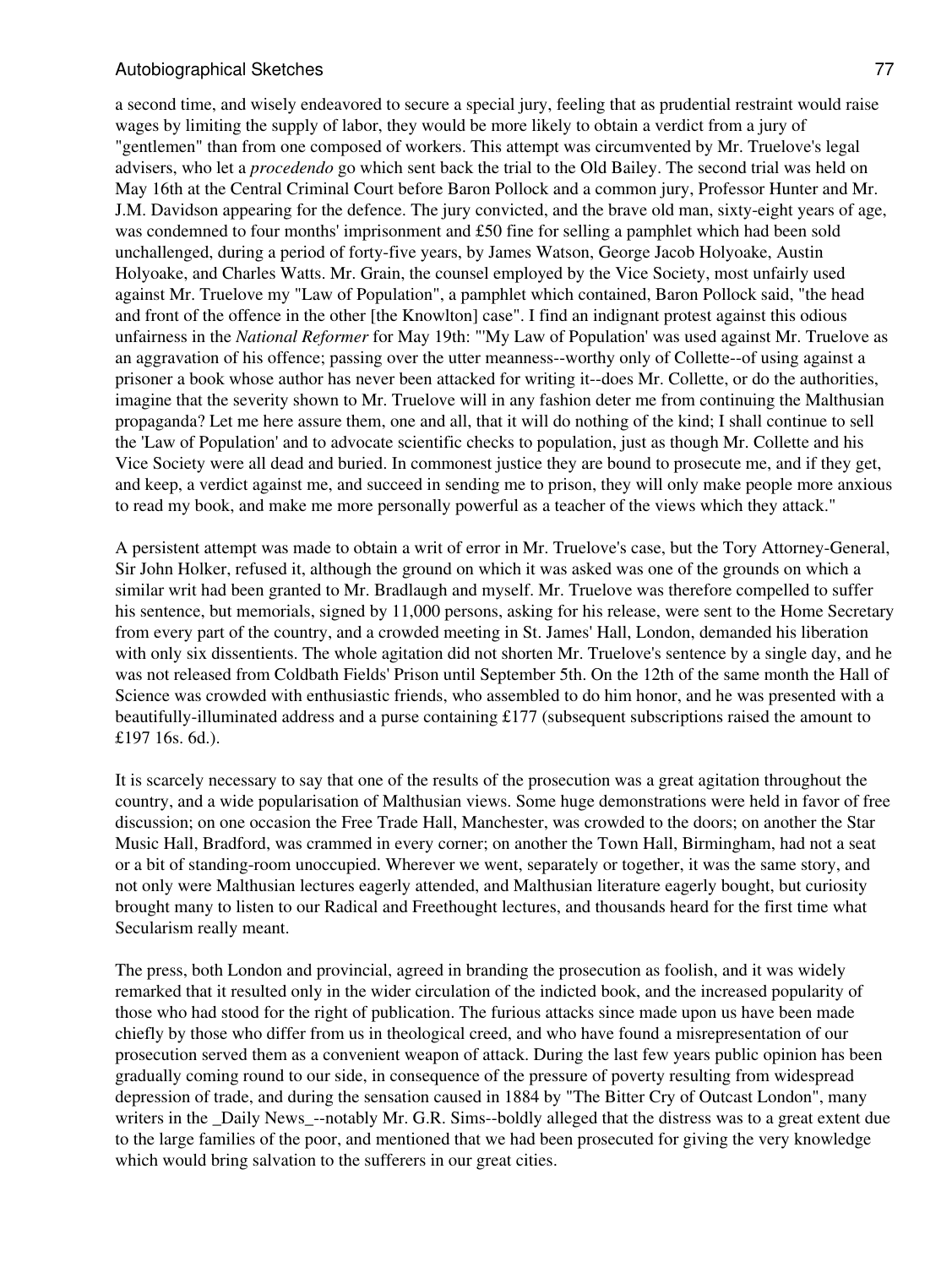Among the useful results of the prosecution was the establishment of the Malthusian League, "to agitate for the abolition of all penalties on the public discussion of the population question", and "to spread among the people, by all practicable means, a knowledge of the law of population, of its consequences, and of its bearing upon human conduct and morals". The first general meeting of the League was held at the Hall of Science on July 26th, 1877, and a council of twenty persons was elected, and this Council on August 2nd elected Dr. C.R. Drysdale, M.D. President, Mr. Swaagman Treasurer, Mrs. Besant Secretary, Mr. Shearer Assistant Secretary, and Mr. Hember Financial Secretary. Since 1877 the League, under the same indefatigable president, has worked hard to carry out its objects; it has issued a large number of leaflets and tracts; it supports a monthly journal, the Malthusian; numerous lectures have been delivered under its auspices in all parts of the country; and it has now a medical branch, into which none but duly qualified medical men and women are admitted, with members in all European countries.

Another result of the prosecution was the accession of "D." to the staff of the *National Reformer*. This able and thoughtful writer came forward and joined our ranks as soon as he heard of the attack on us, and he further volunteered to conduct the journal during our imprisonment. From that time to this--a period of eight years--articles from his pen have appeared in our columns week by week, and during all that time not one solitary difficulty has arisen between editors and contributor. In public a trustworthy colleague, in private a warm and sincere friend, "D." has proved an unmixed benefit bestowed upon us by the prosecution.

Nor was "D." the only friend brought to us by our foes. I cannot ever think of that time without remembering that the prosecution brought me first into close intimacy with Mrs. Annie Parris--the wife of Mr. Touzeau Parris, the Secretary of the Defence Committee throughout all the fight-- a lady who, during that long struggle, and during the, for me, far worse struggle that succeeded it, over the custody of my daughter, proved to me the most loving and sisterly of friends. One or two other friendships which will, I hope, last my life, date from that same time of strife and anxiety.

The amount of money subscribed by the public during the Knowlton and succeeding prosecutions gives some idea of the interest felt in the struggle. The Defence Fund Committee in March, 1878, presented a balance-sheet, showing subscriptions amounting to £1,292 5s. 4d., and total expenditure in the Queen  $\bar{v}$ . Bradlaugh and Besant, the Queen \_v.\_ Truelove, and the appeal against Mr. Vaughan's order (the last two up to date) of £1,274 10s. This account was then closed and the balance of £17 15s. 4d. passed on to a new Fund for the defence of Mr. Truelove, the carrying on of the appeal against the destruction of the Knowlton pamphlet, and the bearing of the costs incident on the petition lodged against myself. In July this new fund had reached £196 16s. 7d., and after paying the remainder of the costs in Mr. Truelove case, a balance of £26 15s. 2d. was carried on. This again rose to £247 15s. 2-1/2d., and the fund bore the expenses of Mr. Bradlaugh's successful appeal on the Knowlton pamphlet, the petition and subsequent proceedings in which I was concerned in the Court of Chancery, and an appeal on Mr. Truelove's behalf, unfortunately unsuccessful, against an order for the destruction of the Dale Owen pamphlet. This last decision was given on February 21st, 1880, and on this the Defence Fund was closed. On Mr. Truelove's release, as mentioned above, a testimonial to the amount of £197 16s. 6d. was presented to him, and after the close of the struggle some anonymous friend sent to me personally £200 as "thanks for the courage and ability shown". In addition to all this, the Malthusian League received no less than £455 11s. 9d. during the first year of its life, and started on its second year with a balance in hand of £77 5s. 8d.

The propaganda of Freethought was not forgotten while this Malthusian quarrel was raging, and in August 1877 the Freethought Publishing Company issued the first English edition of lectures by Colonel Robert Ingersoll, the eminent Freethought advocate of the United States. Since that time various other publishers have circulated thousands of his lectures, but it has always been to me a matter of satisfaction that we were the first to popularise the eloquent American in England. The ruling of the Lord Chief Justice that a book written with pure intention and meant to convey useful knowledge might yet be obscene, drew from me a pamphlet entitled, "Is the Bible Indictable?", in which I showed that the Bible came clearly within the judge's ruling. This turning of the tables on our persecutors caused considerable sensation at the time, and the pamphlet had,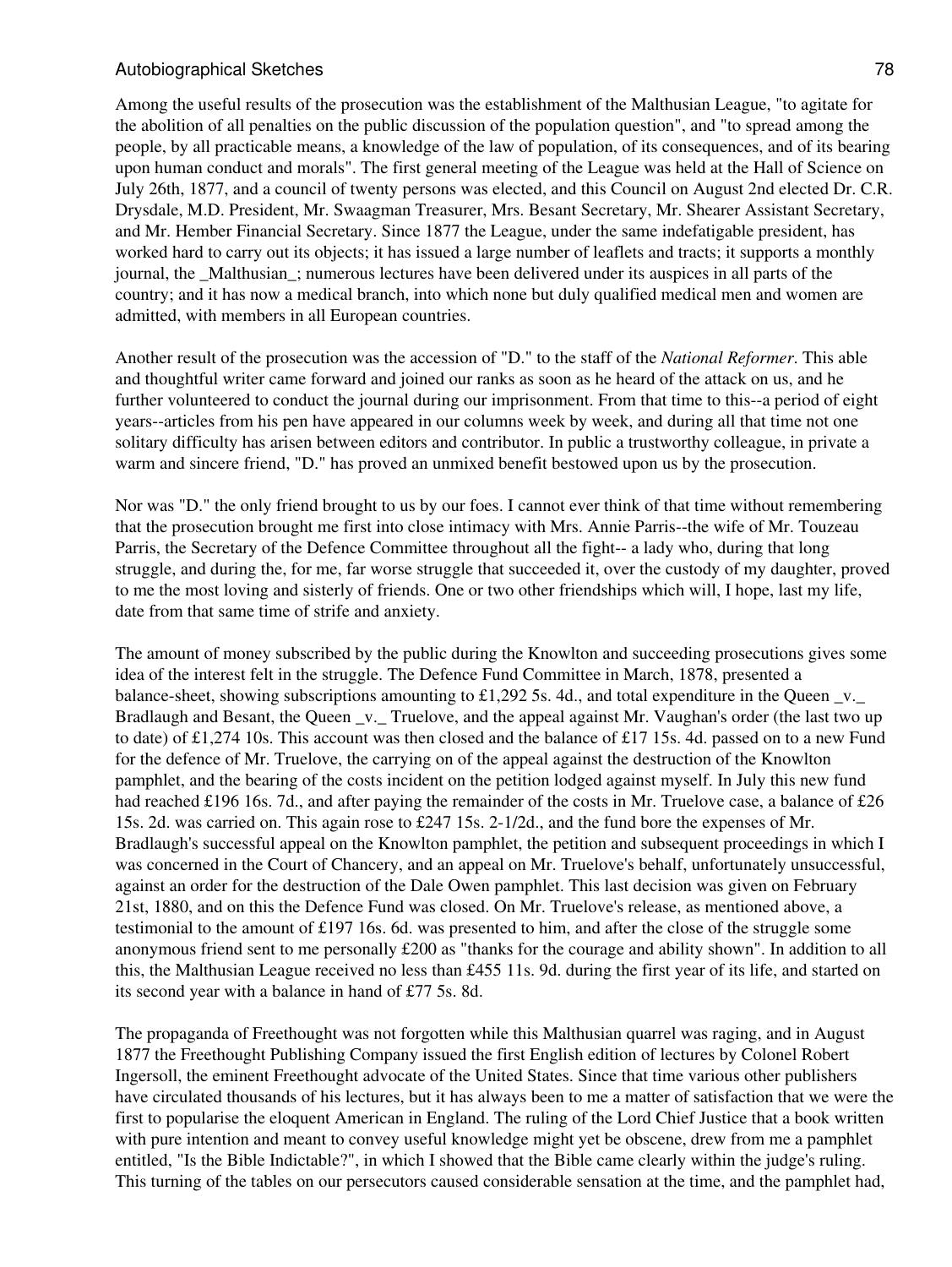and still has, a very wide circulation. It is needless to add that the Sunday Freethought lectures were carried on despite the legal toils of the week, and, as said above, the large audiences attracted by the prosecution gave a splendid field for the inculcation of Freethought views. The National Secular Society consequently increased largely in membership, and a general impulse towards Freethought was manifest throughout the land.

The year 1878, so far as lecturing work was concerned, was largely taken up with a crusade against the Beaconsfield Government and in favor of peace. Lord Beaconsfield's hired roughs broke up several peace meetings during the winter, and on February 24th Mr. Bradlaugh and Mr. Auberon Herbert, at the request of a meeting of working-class delegates, held in Hyde Park a "Demonstration in favor of Peace". The war party attacked the meeting and some sharp fighting took place, but a resolution "That this meeting declares in favor of peace" was carried despite them. A second meeting was called by the Working Men's Committee for March 10th, and a large force of medical students, roughs, militia-men, and "gentlemen", armed with loaded bludgeons, heavy pieces of iron, sticks with metal twisted round them, and various sharp-cutting weapons, went to Hyde Park to make a riot. The meeting was held and the resolution carried, but after it had dissolved there was some furious fighting. We learned afterwards that a large money reward had been offered to a band of roughs if they would disable Mr. Bradlaugh, and a violent organised attack was made on him. The stewards of the meeting carried short policemen's truncheons to defend themselves, and a number of these gathered round their chief and saved his life. He and his friends had to fight their way out of the park; a man, armed with some sharp instrument, struck at Mr. Bradlaugh from behind, and cut one side of his hat from top to brim; his truncheon was dinted with the jagged iron used as weapon; and his left arm, with which he guarded his head, was one mass of bruises from wrist to elbow. Lord Beaconsfield's friends very nearly succeeded in their attempt at murder, after all, for a dangerous attack of erysipelas set in, in the injured arm, and confined Mr. Bradlaugh to his room for sixteen days.

The provinces were far more strongly against war than was the capital, and in them we held many large and enthusiastic meetings in favor of peace. At Huddersfield the great Drill Hall was crammed for a lecture by me against war, and throughout Yorkshire and Lancashire scarcely a voice was ever raised in crowded meetings in defence of the Beaconsfieldian policy. A leaflet of mine, entitled "Rushing into War", was reprinted in various parts of the country, and was circulated in tens of thousands, and each Freethought leader worked with tongue and pen, on platform and in press, to turn the public feeling against war. The Freethought party may well take credit to itself for having been first in the field against the Tory policy, and for having successfully begun the work later carried on by Mr. Gladstone in his Midlothian campaign. They did more than any other party in the country to create that force of public opinion which overthrew the Tory Government in 1880.

## XVII.

The year 1878 was a dark one for me; it saw me deprived of my little daughter, despite the deed of separation by which the custody of the child had been assigned to me. The first notice that an application was to be made to the High Court of Chancery to deprive me of this custody reached me in January, 1878, while the decision on the Knowlton case was still pending, but the petition was not filed till April. The time was ill-chosen; Mabel had caught scarlet fever at a day-school she was attending, and for some days was dangerously ill. The fact of her illness was communicated to her father, and while the child was lying ill in bed, and I had cancelled all engagements so that I might not leave her side, I received a copy of the petition to deprive me of her custody. This document alleged as grounds for taking away the child:

"The said Annie Besant is, by addresses, lectures, and writings, endeavoring to propagate the principles of Atheism, and has published a book intituled: 'The Gospel of Atheism'. She has also associated herself with an infidel lecturer and author, named Charles Bradlaugh, in giving lectures and in publishing books and pamphlets, whereby the truth of the Christian religion is impeached, and disbelief in all religion is inculcated.

"The said Annie Besant has also, in conjunction with the said Charles Bradlaugh, published an indecent and obscene pamphlet called 'The Fruits of Philosophy'.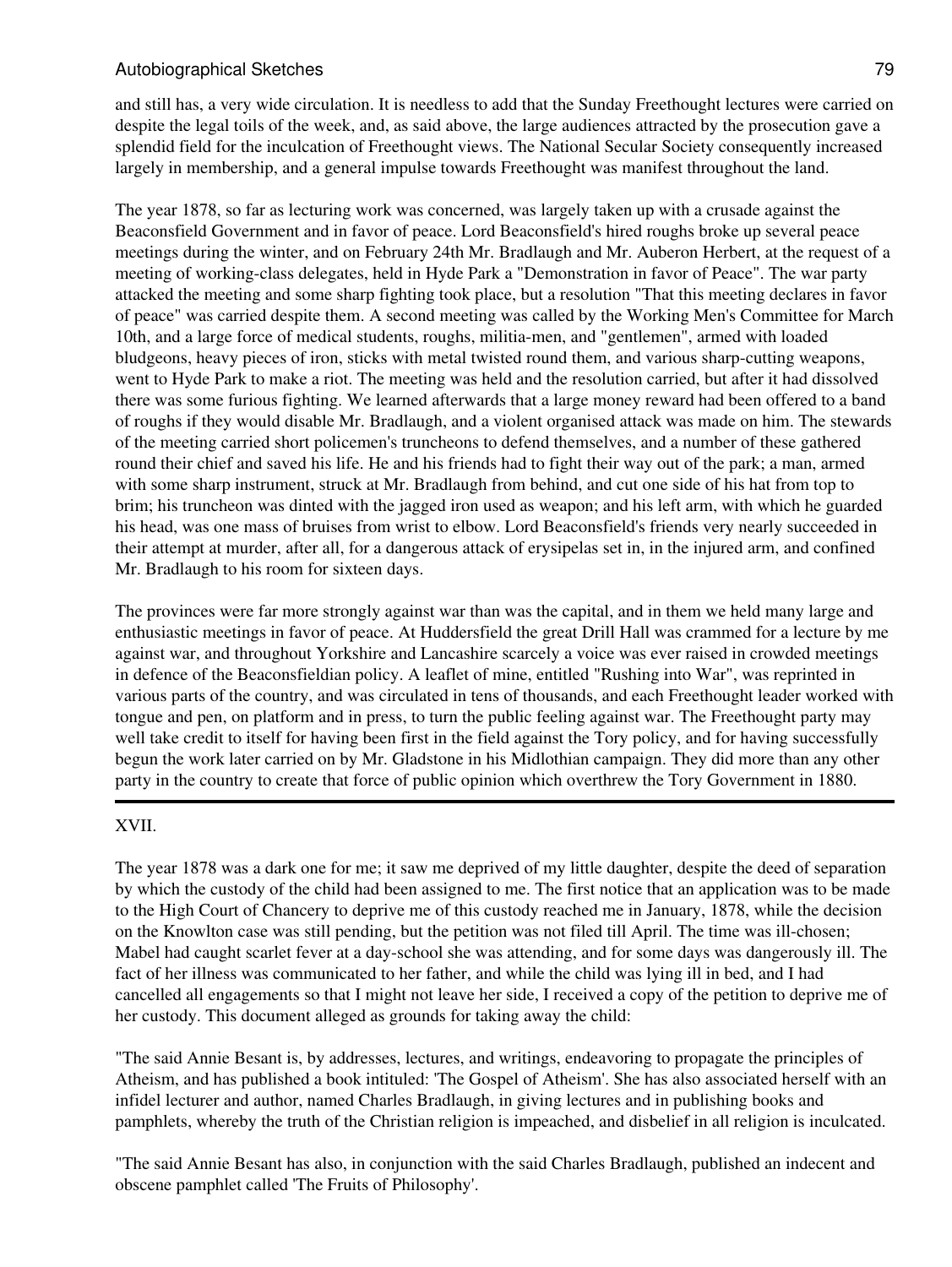"The said pamphlet has recently been the subject of legal proceedings, in the course of which the said Annie Besant publicly justified its contents and publication, and stated, or inferred, that in her belief it would be right to teach young children the physiological facts contained in the said pamphlet. [This was a deliberate falsehood: I had never stated or inferred anything of the kind.] The said Annie Besant has also edited and published a pamphlet intituled 'The Law of Population; its consequences, and its bearing upon human conduct and morals', to which book or pamphlet your petitioners crave leave to refer."

The petition was unfortunately heard before the Master of the Rolls, Sir George Jessel, a man animated by the old spirit of Hebrew bigotry, and who had superadded to this the coarse time-serving morality of "a man of the world", sceptical of all sincerity, and contemptuous of all self-devotion to a cause that did not pay, as of a weakness by which he was himself singularly unassailable. The treatment I received at his hands on my first appearance in Court told me what I had to expect. After my previous experience of the courtesy of English judges, I was startled to hear a harsh, loud voice exclaim, in answer to a statement from Mr. Ince. Q.C., that I appeared in person:

"Appear in person? A lady appear in person? Never heard of such a thing! Does the lady really appear in person?"

After a variety of similar remarks, delivered in the most grating tones and with the roughest manner, Sir George Jessel tried to attain his object by browbeating me directly.

"Is this the lady?"

"I am the respondent to the petition, my lord--Mrs. Besant." "Then I advise you, Mrs. Besant, to employ counsel to represent you, if you can afford it, and I suppose you can."

"With all submission to your lordship, I am afraid I must claim my right of arguing my case in person."

"You will do so if you please, of course, but I think you had much better appear by counsel. I give you notice that, if you do not, you must not expect to be shown any consideration. You will not be heard by me at any greater length than the case requires, nor allowed to go into irrelevant matter, as persons who argue their own cases generally do."

"I trust I shall not do so, my lord; but in any case I shall be arguing under your lordship's complete control."

This encouraging beginning may be taken as a sample of the case. Mr. Ince, the counsel on the other side, was constantly practising in the Rolls' Court, knew all the judge's peculiarities, how to flatter and humor him on the one hand, and how to irritate him against his opponent on the other. Nor was Mr. Ince above using his influence with the Master of the Rolls to obtain an unfair advantage, knowing that whatever he said would be believed against any contradiction of mine: thus he tried to obtain costs against me on the ground that the public helped me, whereas his client received no subscriptions in aid of his suit; yet as a matter of fact subscriptions had been collected for his client, and the Bishop of Lincoln, and many of the principal clergy and churchmen of the diocese had contributed liberally towards the persecution of the Atheist.

Mr. Ince and Mr. Bardswell argued that my Atheism and Malthusianism made me an unfit guardian for my child; Mr. Ince declared that Mabel, educated by me, would "be helpless for good in this world", and "hopeless for good hereafter"; outcast in this life and damned in the next; Mr. Bardswell implored the Judge to consider that my custody of her "would be detrimental to the future prospects of the child in society, to say nothing of her eternal prospects". I could have laughed, had not the matter been so terribly serious, at the mixture of Mrs. Grundy, marriage-establishment, and hell, presented as an argument for robbing a mother of her child. Once only did judge and counsel fall out; Mr. Bardswell had carelessly forgotten that Sir George Jessel was a Jew, and lifting eyes to heaven said: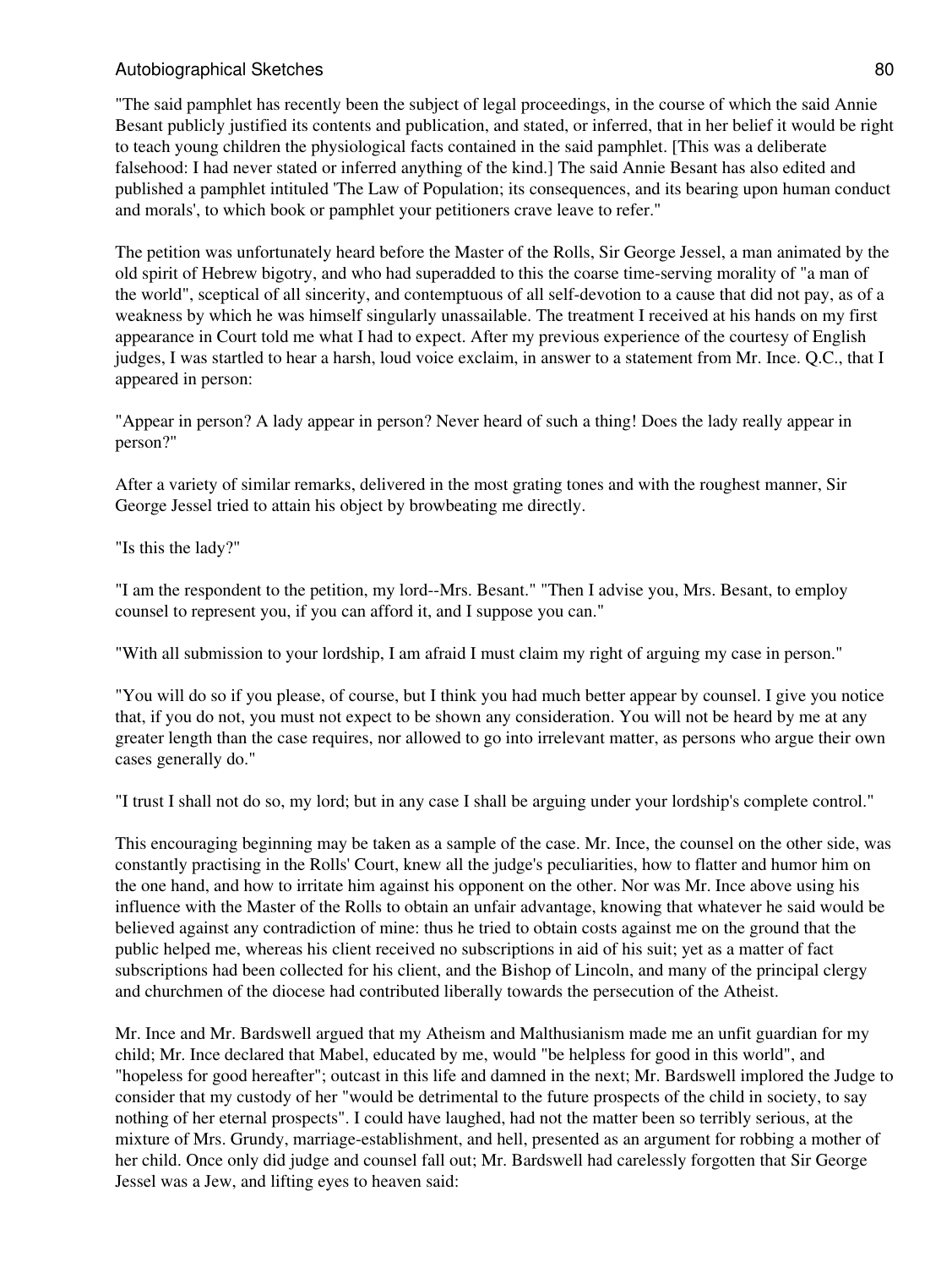"Your lordship, I think, will scarcely credit it, but Mrs. Besant says in a later affidavit that she took away the Testament from the child, because it contained coarse passages unfit for a child to read."

To his horror, Sir George Jessel considered there were "some passages which a child had better not read in the New Testament", and went on:

"It is not true to say there are no passages that are unfit for a child's reading, because I think there are a great many.

"Mr. BARDSWELL: I do not know of any passages that could fairly be called coarse.

"Sir G. JESSEL: I cannot quite assent to that."

With the exception of this little outburst of religious feeling against the book written by apostate Jews, Jewish judge and Christian counsel were united in their hatred of the Atheist. My argument fell on deaf ears; I distinctly admitted that I was an Atheist, that I had withdrawn the child from religious instruction at school, that I was the author of the "Gospel of Atheism", "The Fruits of Christianity", "The Freethinkers' Text Book,

# **Part II.", and "The Law of Population", produced against me: I**

claimed her custody on the ground that it was given me by the deed of separation executed by the father who was trying to set it aside, and that no pretence was made that the child was neglected, the admission being, on the contrary, that she was admirably cared for: I offered lastly, if she were taken from me, to devote £110 a-year to her maintenance and education, provided that she were placed in the hands of a third person, not of her father. Sir George Jessel decided against me, as he had clearly intended to do from the very outset, and as the part of his judgment affecting Freethinkers as parents is of continued interest I reprint it here.

"I am glad to say that, so far as I can see, Mrs. Besant has been kind and affectionate in her conduct and behavior towards the child, and has taken the greatest possible care of her so far as regards her physical welfare. I have no doubt she entertains that sincere affection for the child which a mother should always feel, and which no merely speculative opinions can materially affect. But, unfortunately, since her separation from her husband, Mrs. Besant has taken upon herself not merely to ignore religion, not merely to believe in no religion, but to publish and avow that non-belief--to become the publisher of pamphlets written by herself, and to deliver lectures composed by herself, stating her disbelief in religion altogether, and stating that she has no belief in the existence of a providence or a God. She has endeavored to convince others, by her lectures and by her pamphlets, that the denial of all religion is a right and proper thing to recommend to mankind at large. It is not necessary for me to express any opinion as to the religious convictions of any one, or even as to their non-religious convictions. But I must, as a man of the world, consider what effect on a woman's position this course of conduct must lead to. I know, and must know as a man of the world, that her course of conduct must quite cut her off, practically, not merely from the sympathy of, but from social intercourse with, the great majority of her sex. I do not believe a single clergyman's wife in England living with her husband would approve of such conduct, or associate with Mrs. Besant; and I must take that into consideration in considering what effect it would have upon the child if brought up by a woman of such reputation. But the matter does not stop there. Not only does Mrs. Besant entertain those opinions which are reprobated by the great mass of mankind--whether rightly or wrongly I have no business to say, though I, of course, think rightly--but she carries those speculative opinions into practice as regards the education of the child, and from the moment she does that she brings herself within the lines of the decisions of Lord Chancellors and eminent judges with reference to the custody of children by persons holding speculative opinions, and in those cases it has been held that before giving the custody of a child to those who entertain such speculative opinions the Court must consider what effect infusing those opinions as part of its practical education would have upon the child. That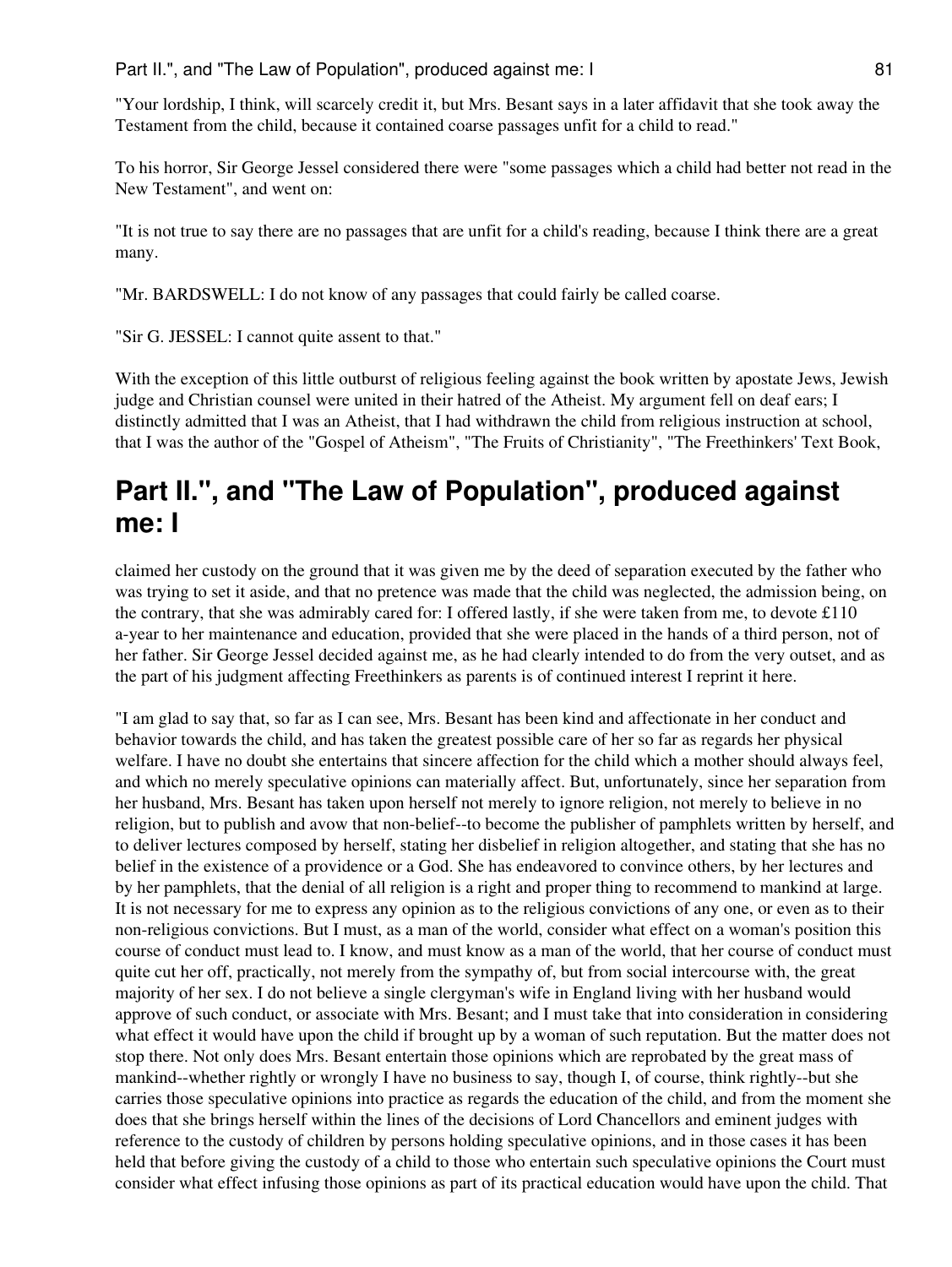is undoubtedly a matter of the greatest importance. Upon this point there is no conflict of testimony whatever. Mrs. Besant herself says that she prohibited the governess from giving any religious education to the child, and has prevented the child from obtaining any religious education at all. When the child went to school-- a day school, as I understand--Mrs. Besant prohibited the governess of that school from imparting any religious education, in the same way that she had prohibited the former governess, who was a home governess, from giving any religious education, and Mrs. Besant gave none herself. It is, therefore, not only the entertaining and publishing these opinions, but she considers it her duty so to educate the child as to prevent her having any religious opinions whatever until she attains a proper age. I have no doubt that Mrs. Besant is conscientious in her opinions upon all these matters, but I also have a conscientious opinion, and I am bound to give effect to it. I think such a course of education not only reprehensible but detestable, and likely to work utter ruin to the child, and I certainly should upon this ground alone decide that this child ought not to remain another day under the care of her mother."

As to the publication of the Knowlton pamphlet, Sir George Jessel decided that that also was a good ground for separating mother and child. He committed himself to the shameful statement, so strongly condemned by the Lord Chief Justice, that Dr. Knowlton was in favor of "promiscuous intercourse without marriage", and then uttered the gross falsehood that his view "was exactly the same as was entertained by the Lord Chief Justice of England". After this odious misrepresentation, I was not surprised to hear from him words of brutal insult to myself. I print here an article on him written at the time, not one word of which I now regret, and which I am glad to place on record in permanent form, now that only his memory remains for me to hate.

#### "SIR GEORGE JESSEL.

"During the long struggle which began in March, 1877, no word has escaped me against the respective judges before whom I have had to plead. Some have been harsh, but, at least, they have been fairly just, and even if a sign of prejudice appeared, it was yet not sufficient to be a scandal to the Bench. Of Sir George Jessel, however, I cannot speak in terms even of respect, for in his conduct towards myself he has been rough, coarse, and unfair, to an extent that I never expected to see in any English judge. Sir George Jessel is subtle and acute, but he is rude, overbearing, and coarse; he has the sneer of a Mephistopheles, mingled with a curious monkeyish pleasure in inflicting pain. Sir George Jessel prides himself on being 'a man of the world', and he expresses the low morality common to that class when the phrase is taken in its worst sense; he holds, like the 'men of the world', who 'see life' in Leicester Square and the Haymarket, that women are kept chaste only through fear and from lack of opportunity; that men may be loose in morals if they will, and that women are divided into two classes for their use--one to be the victims and the toys of the moment, the others to be kept ignorant and strictly guarded, so as to be worthy of being selected as wives. Sir George Jessel considers that a woman becomes an outcast from society because she thinks that women would be happier, healthier, safer, if they had some slight acquaintance with physiology, and were not condemned, through ignorance, to give birth to human lives foredoomed to misery, to disease, and to starvation. Sir George Jessel says that no 'modest woman' will associate with one who spreads among her sex the knowledge which will enable her sisters to limit their families within their means. The old brutal Jewish spirit, regarding women as the mere slaves of men, breaks out in the coarse language which disgraced himself rather than the woman at whom it was aimed. Sir George Jessel might have been surprised, had he been in the Free Trade Hall, Manchester, on the following day, and had seen it filled with men and women, quiet looking, well dressed, and respectable, and had heard the cries of 'Shame on him!' which rang round the hall, when his brutal remark was quoted. Such language only causes a re-action towards the insulted person even among those who would otherwise be antagonistic, and Sir George Jessel has ranged on my side many a woman who, but for him, would have held aloof.

"Sir George Jessel is a Jew; he thinks that a parent should be deprived of a child if he or she withholds from it religious training. Two hundred years ago, Sir George Jessel's children might have been taken from him because he did not bring them up as Christians; Sir George Jessel and his race have been relieved from disabilities, and he now joins the persecuting majority, and deals out to the Atheist the same measure dealt to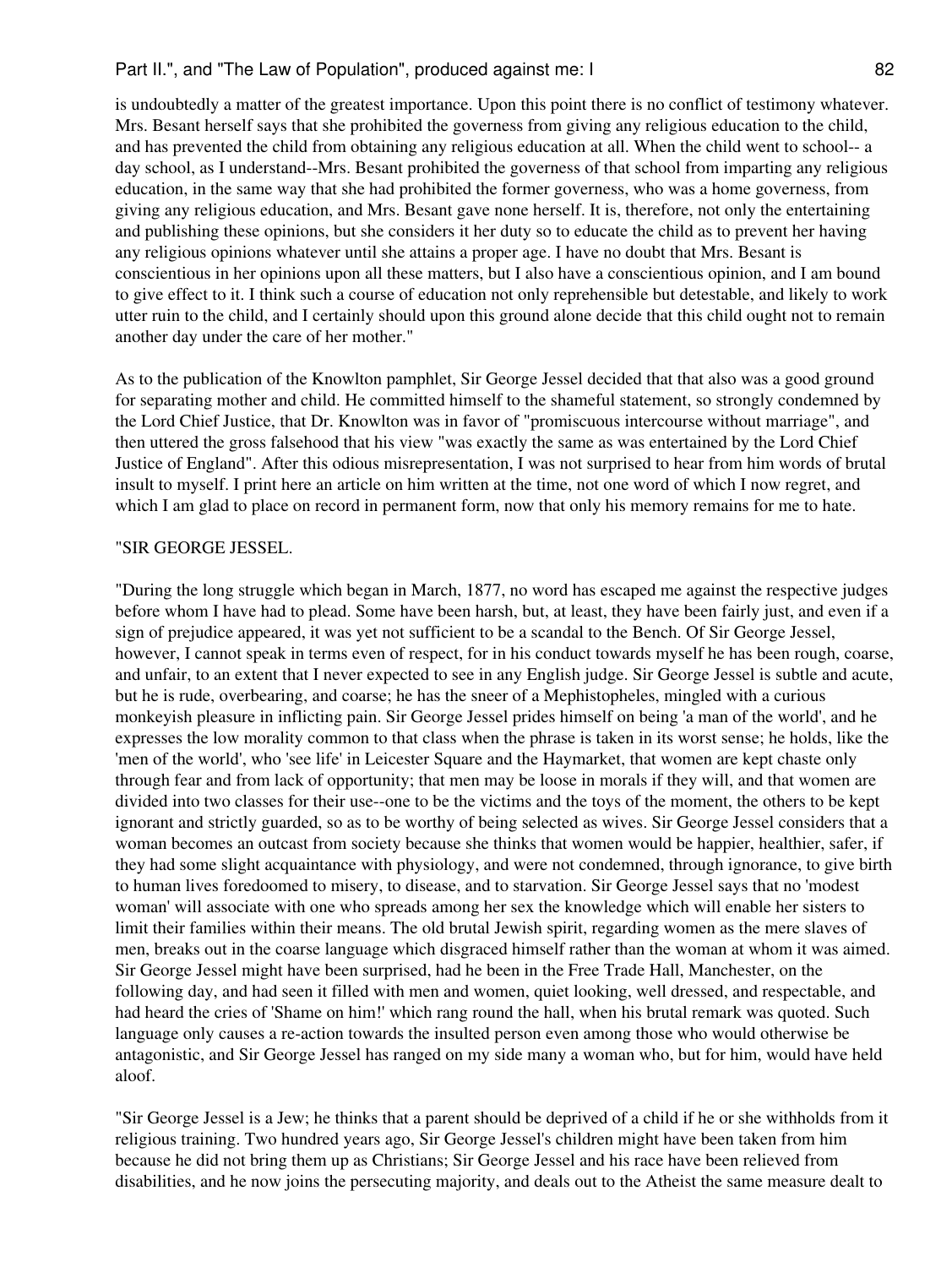his forefathers by the Christians. The Master of the Rolls pretended that by depriving me of my child he was inflicting no punishment on me! If the Master of the Rolls have any children, he must be as hard-hearted in the home as he is on the bench, if he would not feel that any penalty was inflicted on him if his little ones were torn from him and handed over to a Christian priest, who would teach them to despise him as a Jew, and hate him as a denier of Christ. Even now, Jews are under many social disabilities, and even when richly gilt, Christian society looks upon them with thinly-concealed dislike. The old wicked prejudice still survives against them, and it is with shame and with disgust that Liberals see a Jew trying to curry favor with Christian society by reviving the obsolete penalties once inflicted on his own people.

"Sir George Jessel was not only brutally harsh; he was also utterly unfair. He quoted the Lord Chief Justice as agreeing with him in his judgment on Knowlton, on points where the Chief had distinctly expressed the contrary opinion, and he did this not through ignorance, but with the eloquent words of Sir Alexander Cockburn lying in front of him, and after I had pointed out to him, and he had deliberately read, or professed to read, the passages which contained the exact contrary of that which he put into the Chief's mouth.

"Of one thing Sir George Jessel and his Christian friends may be sure: that neither prosecution nor penalty will prevent me from teaching both Atheism and Malthusianism to all who will listen to me, and since Christianity is still so bigoted as to take the child from the mother because of a difference of creed, I will strain every nerve to convert the men and women around me, and more especially the young, to a creed more worthy of humanity.

"Sir George Jessel pretended to have the child's interests at heart: in reality he utterly ignored them. I offered to settle £110 a year on the child if she was placed in the charge of some trustworthy and respectable person, but the Master did not even notice the offer. He takes away the child from plenty and comfort, and throws her into comparative poverty; he takes her away from most tender and watchful care, and places her under the guardianship of a man so reckless of her health, that he chose the moment of her serious illness to ask for her removal; he takes her away from cultured and thoughtful society to place her among half-educated farmers. Nay, he goes further: Dr. Drysdale's affidavit stated that it was absolutely necessary at present that she should have her mother's care; and Sir George Jessel disregards this, and, in her still weak state, drags her from her home and from all she cares for, and throws her into the hands of strangers. If any serious results follow, Sir George Jessel will be morally, though not legally, responsible for them. In her new home she can have no gentle womanly attendance. No Christian lady of high character will risk the misconstruction to which she would be exposed by living alone at Sibsey Vicarage with a young clergyman who is neither a bachelor nor a widower; the child will be condemned either to solitary neglect at home, or to the cold strictness of a boarding-school. She is bright, gay, intelligent, merry now. What will she be at a year's end? My worst wish for Sir George Jessel is that the measure he has meted out to me may, before he dies, be measured out to him or his."

There is little to add to the story. I gave the child up, as I was compelled to do, and gave notice of appeal to the Court of Appeal against the order of the Master of the Rolls. Meanwhile, as all access to the children was denied me by the father, I gave him notice that unless access were given I would sue for a restitution of conjugal rights, merely for the sake of seeing my children. As the deed of separation had been broken by his action, I supposed that the courts would not permit it to be broken for his advantage while holding it binding on me. Unhappily, at this critical point, my health gave way; the loneliness and silence of the house, of which my darling had always been the sunshine and the music, weighed on me like an evil dream: at night I could not sleep, missing in the darkness the soft breathing of the little child; her cries as she clung to me and was forcibly carried away rang ever in my ears; at last, on July 25th, I was suddenly struck down with fever, and had the rest of pain and delirium instead of the agony of conscious loss. While I was lying there prostrate an order was served on me from the Master of the Rolls, granted on Mr. Besant's application, to restrain me from bringing any suit against him. As soon as I recovered, I took steps for contesting this order, but no definite action could be taken until after the Long Vacation. The case came on for hearing first in November, 1878, and then in January, 1879. All access to the children had been denied me, and the money due to me had been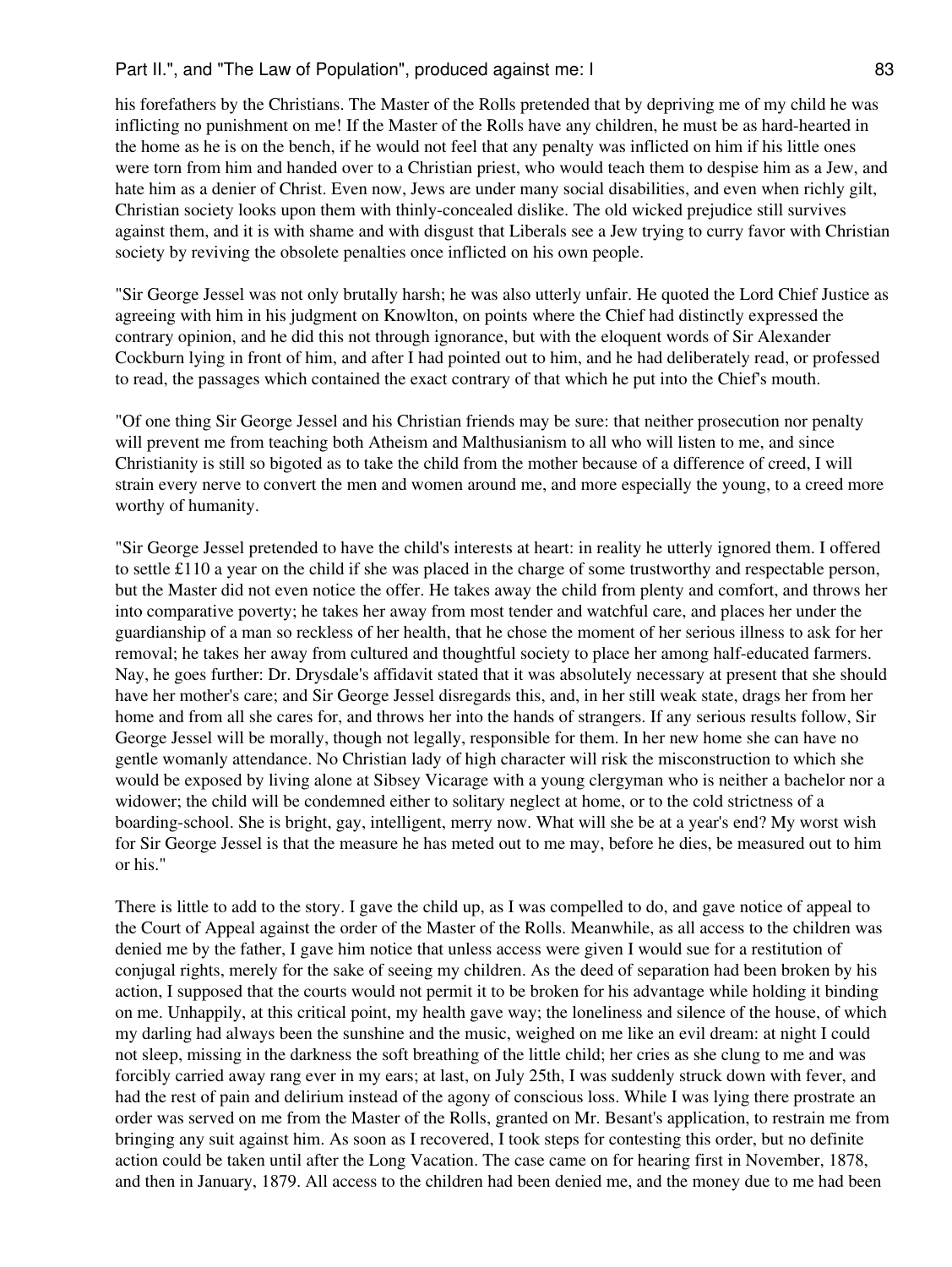withheld. By this my opponent had put himself so completely in the wrong that even the Master of the Rolls uttered words of severe condemnation of the way in which I had been treated. Then a curious interlude took place. The Master of the Rolls advised me to file a counter-claim for divorce or for judicial separation, and I gladly agreed to do so, feeling very doubtful as to the Master of the Rolls' power to do anything of the kind, but very glad that he should think he had the authority. While the claim was being prepared, I obtained access to the children under an interim order, as well as the money owing to me, and at the end of March the case again came before the Master of the Rolls. The claim filed alleged distinct acts of cruelty, and I brought witnesses to support the claim, among them the doctor who had attended me during my married life. Mr. Ince filed an answer of general denial, adding that the acts of cruelty, if any, were "done in the heat of the moment". He did not, however, venture to contest the case, although I tendered myself for cross-examination, but pleaded the deed of separation as a bar to further proceedings on my part; I argued on the other hand that as the deed had been broken by the plaintiff's act, all my original rights revived. Sir George Jessel held that the deed of separation condoned all that had gone before it, if it was raised as a bar to further proceedings, and expressed his regret that he had not known there would be "any objection on the other side", when he advised a claim for a judicial separation. On the final hearing of the case in April in the Rolls' Court Sir George Jessel decided that the deed of separation was good as protecting Mr. Besant from any suit on my part to obtain a decree for the restitution of conjugal rights, although it had been set aside on the one matter of value to me--the custody of my child. The net result of the proceedings was that had I gone to the Divorce Court in 1873, I might at least have obtained a divorce \_a mensa e thoro\_; that in my desire to avoid publicity, and content in what I believed to be secure possession of my child, I had agreed to a deed which fully protected Mr. Besant against any action on my part, but which could be set aside by him for the purpose of robbing me of my child.

The argument in the Court of Appeal came on during April, and was, as I expected, decided against me, the absolute right of the father being declared, and a married mother held to have no sort of claim over her own children. The worst stigma affixed to marriage by the law of England is this ignoring of any right of the married mother to her child; the law protects the unmarried, but insults the married, mother, and places in the hands of the legal husband an instrument of torture whose power to agonise depends on the tenderness and strength of the motherliness of the wife. In fact the law says to every woman: "Choose which of these two positions you will have: if you are legally your husband's wife you can have no legal claim to your children; if legally you are your husband's mistress, then your rights as mother are secure".

But one thing I gained in the Court of Appeal. The Court expressed a strong view as to my right of access, and directed me to apply to Sir George Jessel for it, stating that it could not doubt that he would give it. I made the application and obtained an order of access to the children, seeing them alone, once a month; of a visit of the children to London twice a year, with their governess, for a week each time; of a week at the seaside in similar fashion once a year; of a weekly letter from each of them with the right of reply. This order, obtained after such long struggle, has proved useless. The monthly visit so upset my poor little daughter, and made her fret so constantly after me, that in mercy to her I felt compelled to relinquish it; on the first visit to the seaside, I was saddled with the cost of maintaining the Rev. Mr. and Mrs. Child, who were placed as guardians of the children, and who treated me in their presence as though I were a dangerous animal from whom they were to be protected. To give but an instance of the sort of treatment I received, I wished Mabel to have the benefit of sea-bathing, and was told that she could not be allowed to bathe with me, and this with a suggestiveness that sorely taxed my self-control. I could not apply to the Court against the ingenious forms of petty insult employed, while I felt that they must inevitably estrange the children from me if practised always in their presence. After a vain appeal that some sort of consideration should be shown to me, an appeal answered by a mocking suggestion that I should complain to the Master of the Rolls, I made up my mind as to my future course. I resolved neither to see nor to write to my children until they were old enough to understand and to judge for themselves, and I know that I shall win my daughter back in her womanhood, though I have been robbed of her childhood. By effacing myself then, I saved her from a constant and painful struggle unfitted for childhood's passionate feelings, and left her only a memory that she loves, undefaced by painful remembrances of her mother insulted in her presence.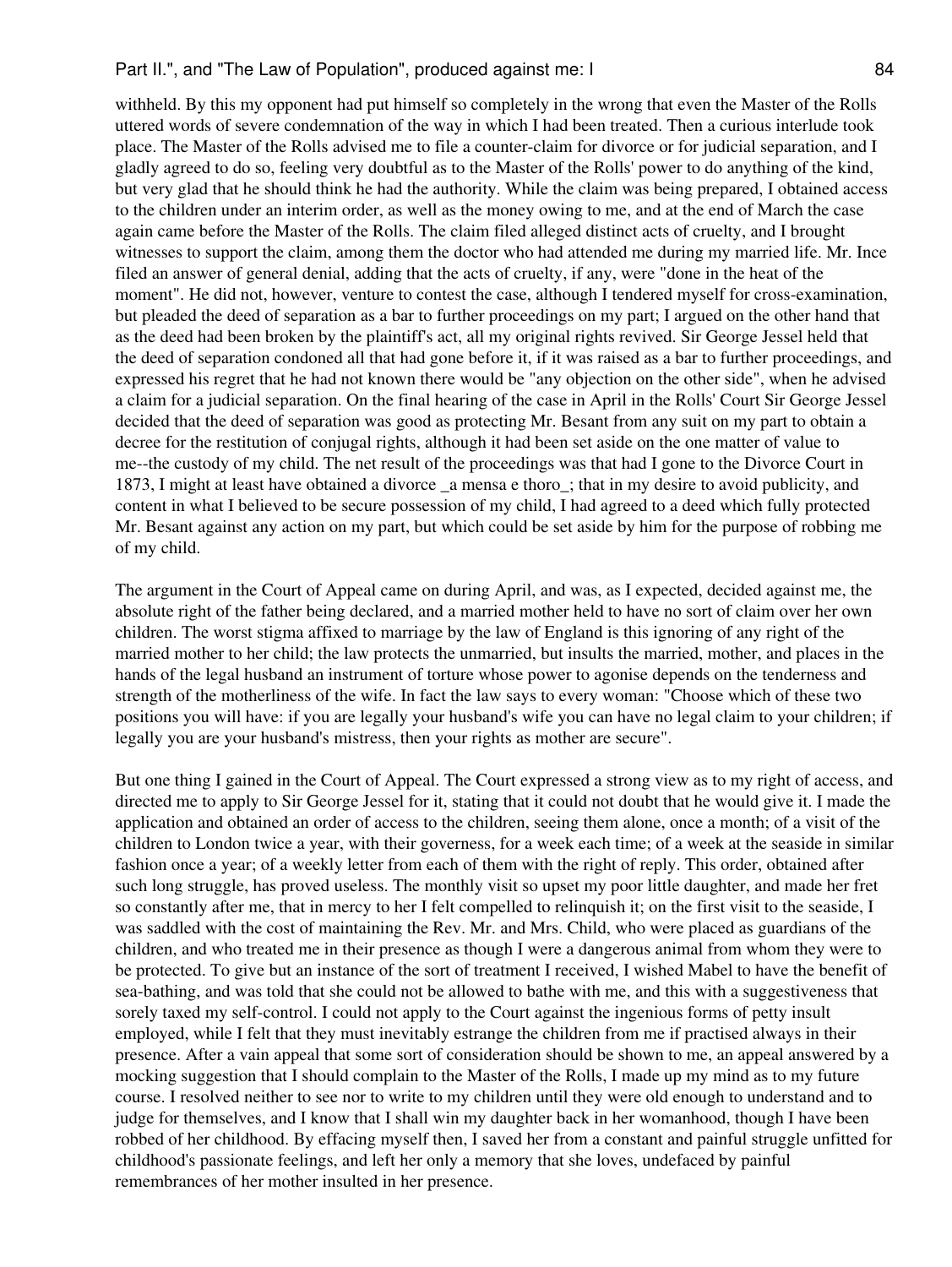Unhappily Sir George Jessel has terribly handicapped her future; left to me she would have had the highest education now open to girls; left to her present guardian she receives only fifth-rate teaching, utterly unfitted for the present day. Twice I have offered to bear the whole expense of her education in the High School at Cheltenham, or in some London College, without in any way appearing in the matter, but each time my offer has been roughly and insultingly refused, and the influence that marred the mother's life is undermining the future happiness of the child's. But I am not without hope that I may be able to obtain from the Court of Chancery an order for the benefit of its ward, and I trust before very long that I shall be able to insure to my child an education which will fit her to play her part worthily when she reaches womanhood. I had hoped to save her from the pain of rejecting a superstitious faith, but that is now impossible, and she must fight her way out of darkness into light as her mother did before her. But in order that she may do so, education now is of vital importance, and that I am striving to obtain for her. I live in the hope that in her womanhood she may return to the home she was torn from in her childhood, and that, in faithful work and noble endeavor, she may wear in future years in the Freethought ranks a name not wholly unloved or unhonored therein, for the sake of the woman who has borne it in the van through eleven years of strife.

# THE END.

End of Project Gutenberg's Autobiographical Sketches, by Annie Besant

\*\*\* END OF THIS PROJECT GUTENBERG EBOOK AUTOBIOGRAPHICAL SKETCHES \*\*\*

\*\*\*\*\* This file should be named 11376-8.txt or 11376-8.zip \*\*\*\*\* This and all associated files of various formats will be found in: http://www.gutenberg.net/1/1/3/7/11376/

Produced by Jonathan Ingram, Richard Prairie and PG Distributed Proofreaders

Updated editions will replace the previous one--the old editions will be renamed.

Creating the works from public domain print editions means that no one owns a United States copyright in these works, so the Foundation (and you!) can copy and distribute it in the United States without permission and without paying copyright royalties. Special rules, set forth in the General Terms of Use part of this license, apply to copying and distributing Project Gutenberg-tm electronic works to protect the PROJECT GUTENBERG-tm concept and trademark. Project Gutenberg is a registered trademark, and may not be used if you charge for the eBooks, unless you receive specific permission. If you do not charge anything for copies of this eBook, complying with the rules is very easy. You may use this eBook for nearly any purpose such as creation of derivative works, reports, performances and research. They may be modified and printed and given away--you may do practically ANYTHING with public domain eBooks. Redistribution is subject to the trademark license, especially commercial redistribution.

## \*\*\* START: FULL LICENSE \*\*\*

# THE FULL PROJECT GUTENBERG LICENSE PLEASE READ THIS BEFORE YOU DISTRIBUTE OR USE THIS WORK

To protect the Project Gutenberg-tm mission of promoting the free distribution of electronic works, by using or distributing this work (or any other work associated in any way with the phrase "Project Gutenberg"), you agree to comply with all the terms of the Full Project Gutenberg-tm License (available with this file or online at <http://gutenberg.net>/license).

Section 1. General Terms of Use and Redistributing Project Gutenberg-tm electronic works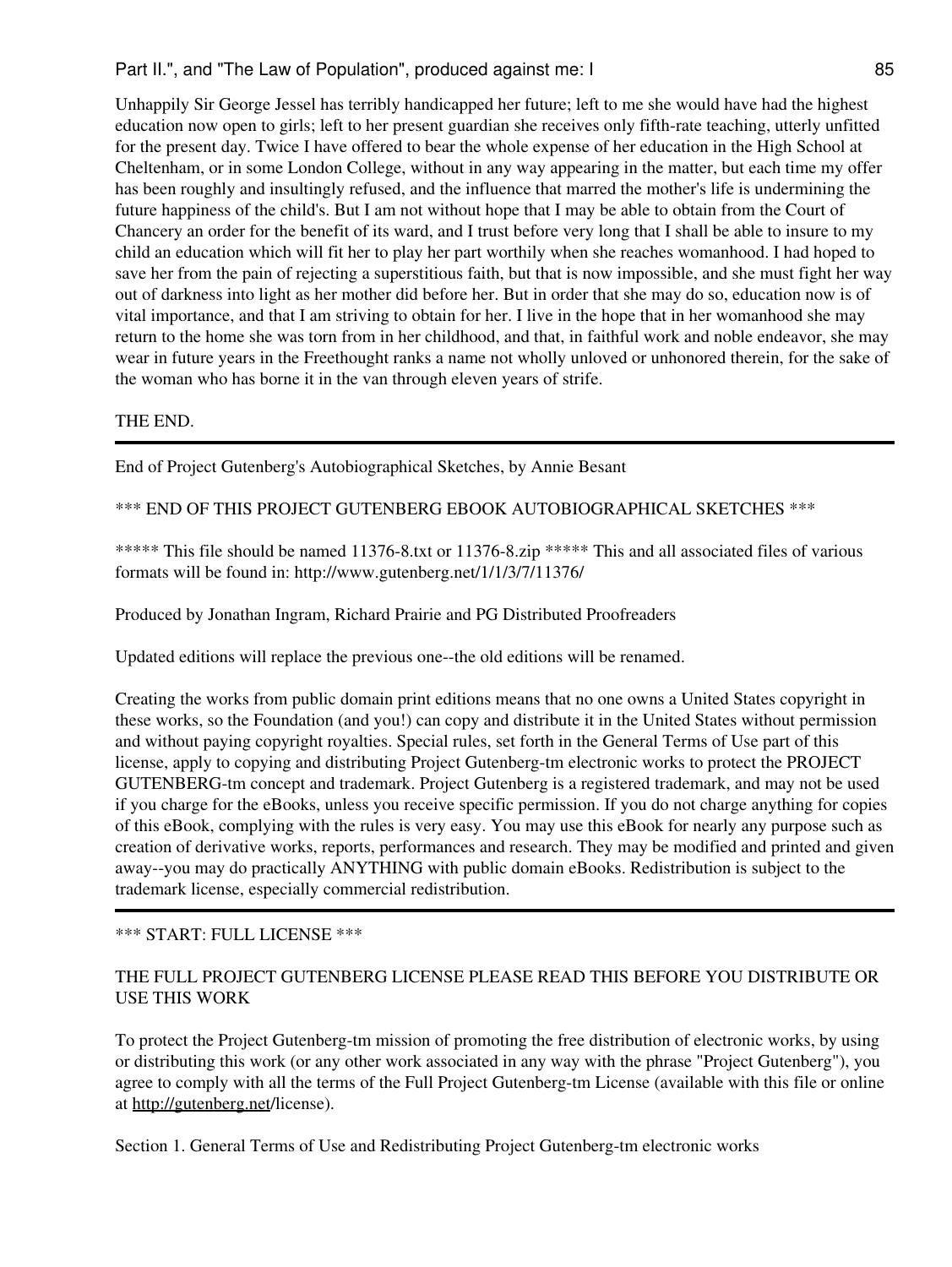1.A. By reading or using any part of this Project Gutenberg-tm electronic work, you indicate that you have read, understand, agree to and accept all the terms of this license and intellectual property (trademark/copyright) agreement. If you do not agree to abide by all the terms of this agreement, you must cease using and return or destroy all copies of Project Gutenberg-tm electronic works in your possession. If you paid a fee for obtaining a copy of or access to a Project Gutenberg-tm electronic work and you do not agree to be bound by the terms of this agreement, you may obtain a refund from the person or entity to whom you paid the fee as set forth in paragraph 1.E.8.

1.B. "Project Gutenberg" is a registered trademark. It may only be used on or associated in any way with an electronic work by people who agree to be bound by the terms of this agreement. There are a few things that you can do with most Project Gutenberg-tm electronic works even without complying with the full terms of this agreement. See paragraph 1.C below. There are a lot of things you can do with Project Gutenberg-tm electronic works if you follow the terms of this agreement and help preserve free future access to Project Gutenberg-tm electronic works. See paragraph 1.E below.

1.C. The Project Gutenberg Literary Archive Foundation ("the Foundation" or PGLAF), owns a compilation copyright in the collection of Project Gutenberg-tm electronic works. Nearly all the individual works in the collection are in the public domain in the United States. If an individual work is in the public domain in the United States and you are located in the United States, we do not claim a right to prevent you from copying, distributing, performing, displaying or creating derivative works based on the work as long as all references to Project Gutenberg are removed. Of course, we hope that you will support the Project Gutenberg-tm mission of promoting free access to electronic works by freely sharing Project Gutenberg-tm works in compliance with the terms of this agreement for keeping the Project Gutenberg-tm name associated with the work. You can easily comply with the terms of this agreement by keeping this work in the same format with its attached full Project Gutenberg-tm License when you share it without charge with others.

1.D. The copyright laws of the place where you are located also govern what you can do with this work. Copyright laws in most countries are in a constant state of change. If you are outside the United States, check the laws of your country in addition to the terms of this agreement before downloading, copying, displaying, performing, distributing or creating derivative works based on this work or any other Project Gutenberg-tm work. The Foundation makes no representations concerning the copyright status of any work in any country outside the United States.

1.E. Unless you have removed all references to Project Gutenberg:

1.E.1. The following sentence, with active links to, or other immediate access to, the full Project Gutenberg-tm License must appear prominently whenever any copy of a Project Gutenberg-tm work (any work on which the phrase "Project Gutenberg" appears, or with which the phrase "Project Gutenberg" is associated) is accessed, displayed, performed, viewed, copied or distributed:

This eBook is for the use of anyone anywhere at no cost and with almost no restrictions whatsoever. You may copy it, give it away or re-use it under the terms of the Project Gutenberg License included with this eBook or online at www.gutenberg.net

1.E.2. If an individual Project Gutenberg-tm electronic work is derived from the public domain (does not contain a notice indicating that it is posted with permission of the copyright holder), the work can be copied and distributed to anyone in the United States without paying any fees or charges. If you are redistributing or providing access to a work with the phrase "Project Gutenberg" associated with or appearing on the work, you must comply either with the requirements of paragraphs 1.E.1 through 1.E.7 or obtain permission for the use of the work and the Project Gutenberg-tm trademark as set forth in paragraphs 1.E.8 or 1.E.9.

1.E.3. If an individual Project Gutenberg-tm electronic work is posted with the permission of the copyright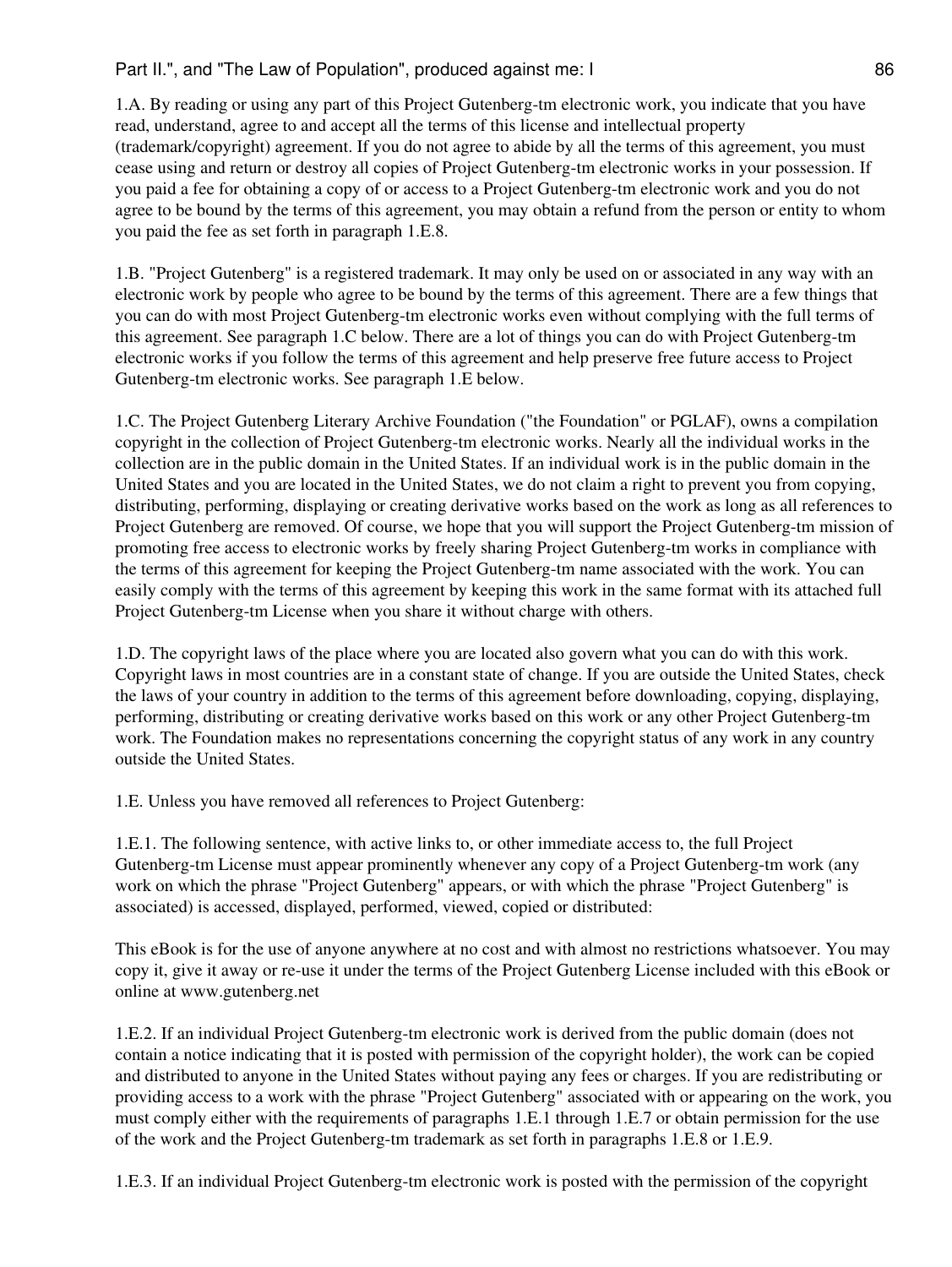holder, your use and distribution must comply with both paragraphs 1.E.1 through 1.E.7 and any additional terms imposed by the copyright holder. Additional terms will be linked to the Project Gutenberg-tm License for all works posted with the permission of the copyright holder found at the beginning of this work.

1.E.4. Do not unlink or detach or remove the full Project Gutenberg-tm License terms from this work, or any files containing a part of this work or any other work associated with Project Gutenberg-tm.

1.E.5. Do not copy, display, perform, distribute or redistribute this electronic work, or any part of this electronic work, without prominently displaying the sentence set forth in paragraph 1.E.1 with active links or immediate access to the full terms of the Project Gutenberg-tm License.

1.E.6. You may convert to and distribute this work in any binary, compressed, marked up, nonproprietary or proprietary form, including any word processing or hypertext form. However, if you provide access to or distribute copies of a Project Gutenberg-tm work in a format other than "Plain Vanilla ASCII" or other format used in the official version posted on the official Project Gutenberg-tm web site (www.gutenberg.net), you must, at no additional cost, fee or expense to the user, provide a copy, a means of exporting a copy, or a means of obtaining a copy upon request, of the work in its original "Plain Vanilla ASCII" or other form. Any alternate format must include the full Project Gutenberg-tm License as specified in paragraph 1.E.1.

1.E.7. Do not charge a fee for access to, viewing, displaying, performing, copying or distributing any Project Gutenberg-tm works unless you comply with paragraph 1.E.8 or 1.E.9.

1.E.8. You may charge a reasonable fee for copies of or providing access to or distributing Project Gutenberg-tm electronic works provided that

- You pay a royalty fee of 20% of the gross profits you derive from the use of Project Gutenberg-tm works calculated using the method you already use to calculate your applicable taxes. The fee is owed to the owner of the Project Gutenberg-tm trademark, but he has agreed to donate royalties under this paragraph to the Project Gutenberg Literary Archive Foundation. Royalty payments must be paid within 60 days following each date on which you prepare (or are legally required to prepare) your periodic tax returns. Royalty payments should be clearly marked as such and sent to the Project Gutenberg Literary Archive Foundation at the address specified in Section 4, "Information about donations to the Project Gutenberg Literary Archive Foundation."

- You provide a full refund of any money paid by a user who notifies you in writing (or by e-mail) within 30 days of receipt that s/he does not agree to the terms of the full Project Gutenberg-tm License. You must require such a user to return or destroy all copies of the works possessed in a physical medium and discontinue all use of and all access to other copies of Project Gutenberg-tm works.

- You provide, in accordance with paragraph 1.F.3, a full refund of any money paid for a work or a replacement copy, if a defect in the electronic work is discovered and reported to you within 90 days of receipt of the work.

- You comply with all other terms of this agreement for free distribution of Project Gutenberg-tm works.

1.E.9. If you wish to charge a fee or distribute a Project Gutenberg-tm electronic work or group of works on different terms than are set forth in this agreement, you must obtain permission in writing from both the Project Gutenberg Literary Archive Foundation and Michael Hart, the owner of the Project Gutenberg-tm trademark. Contact the Foundation as set forth in Section 3 below.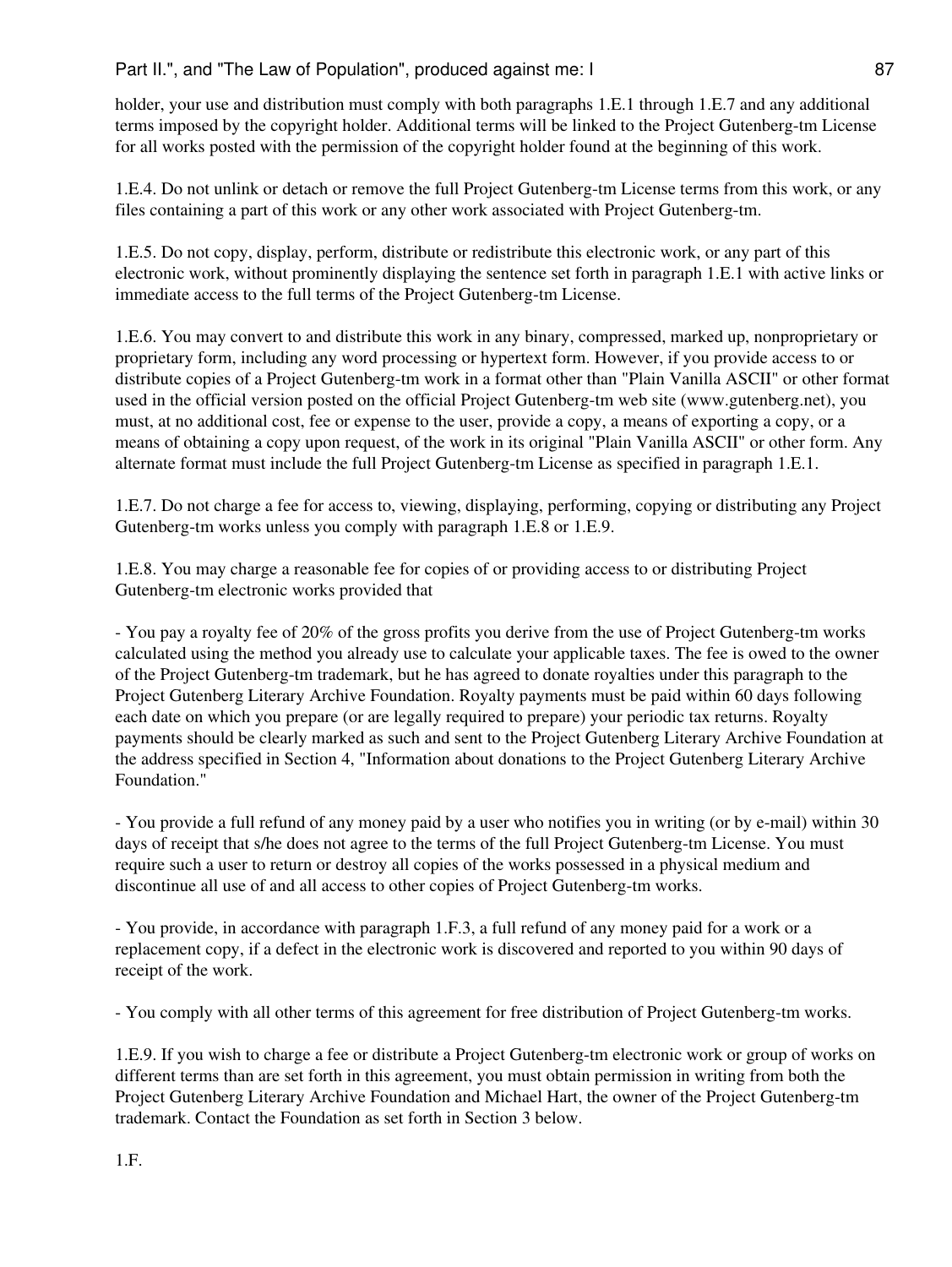1.F.1. Project Gutenberg volunteers and employees expend considerable effort to identify, do copyright research on, transcribe and proofread public domain works in creating the Project Gutenberg-tm collection. Despite these efforts, Project Gutenberg-tm electronic works, and the medium on which they may be stored, may contain "Defects," such as, but not limited to, incomplete, inaccurate or corrupt data, transcription errors, a copyright or other intellectual property infringement, a defective or damaged disk or other medium, a computer virus, or computer codes that damage or cannot be read by your equipment.

1.F.2. LIMITED WARRANTY, DISCLAIMER OF DAMAGES - Except for the "Right of Replacement or Refund" described in paragraph 1.F.3, the Project Gutenberg Literary Archive Foundation, the owner of the Project Gutenberg-tm trademark, and any other party distributing a Project Gutenberg-tm electronic work under this agreement, disclaim all liability to you for damages, costs and expenses, including legal fees. YOU AGREE THAT YOU HAVE NO REMEDIES FOR NEGLIGENCE, STRICT LIABILITY, BREACH OF WARRANTY OR BREACH OF CONTRACT EXCEPT THOSE PROVIDED IN PARAGRAPH F3. YOU AGREE THAT THE FOUNDATION, THE TRADEMARK OWNER, AND ANY DISTRIBUTOR UNDER THIS AGREEMENT WILL NOT BE LIABLE TO YOU FOR ACTUAL, DIRECT, INDIRECT, CONSEQUENTIAL, PUNITIVE OR INCIDENTAL DAMAGES EVEN IF YOU GIVE NOTICE OF THE POSSIBILITY OF SUCH DAMAGE.

1.F.3. LIMITED RIGHT OF REPLACEMENT OR REFUND - If you discover a defect in this electronic work within 90 days of receiving it, you can receive a refund of the money (if any) you paid for it by sending a written explanation to the person you received the work from. If you received the work on a physical medium, you must return the medium with your written explanation. The person or entity that provided you with the defective work may elect to provide a replacement copy in lieu of a refund. If you received the work electronically, the person or entity providing it to you may choose to give you a second opportunity to receive the work electronically in lieu of a refund. If the second copy is also defective, you may demand a refund in writing without further opportunities to fix the problem.

1.F.4. Except for the limited right of replacement or refund set forth in paragraph 1.F.3, this work is provided to you 'AS-IS' WITH NO OTHER WARRANTIES OF ANY KIND, EXPRESS OR IMPLIED, INCLUDING BUT NOT LIMITED TO WARRANTIES OF MERCHANTIBILITY OR FITNESS FOR ANY PURPOSE.

1.F.5. Some states do not allow disclaimers of certain implied warranties or the exclusion or limitation of certain types of damages. If any disclaimer or limitation set forth in this agreementiruolates the law of the state applicable to this agreement, the agreement shall be interpreted to make the maximum disclaimer or limitation permitted by the applicable state law. The invalidity or unenforceability of any provision of this agreement shall not void the remaining provisions.

# 1.F.6. **INDEMNITY**

- You agree to indemnify and hold the Foundation, the trademark owner, any agent or employee of the Foundation, anyone providing copies of Project Gutenberg-tm electronic works in accordance with this agreement, and any volunteers associated with the production, promotion and distribution of Project Gutenberg-tm electronic works, harmless from all liability, costs and expenses, including legal fees, that arise directly or indirectly from any of the following which you do or cause to occur: (a) distribution of this or any Project Gutenberg-tm work, (b) alteration, modification, or additions or deletions to any Project Gutenberg-tm work, and (c) any Defect you cause.

Section 2. Information about the Mission of Project Gutenberg-tm

Project Gutenberg-tm is synonymous with the free distribution of electronic works in formats readable by the widest variety of computers including obsolete, old, middle-aged and new computers. It exists because of the efforts of hundreds of volunteers and donations from people in all walks of life.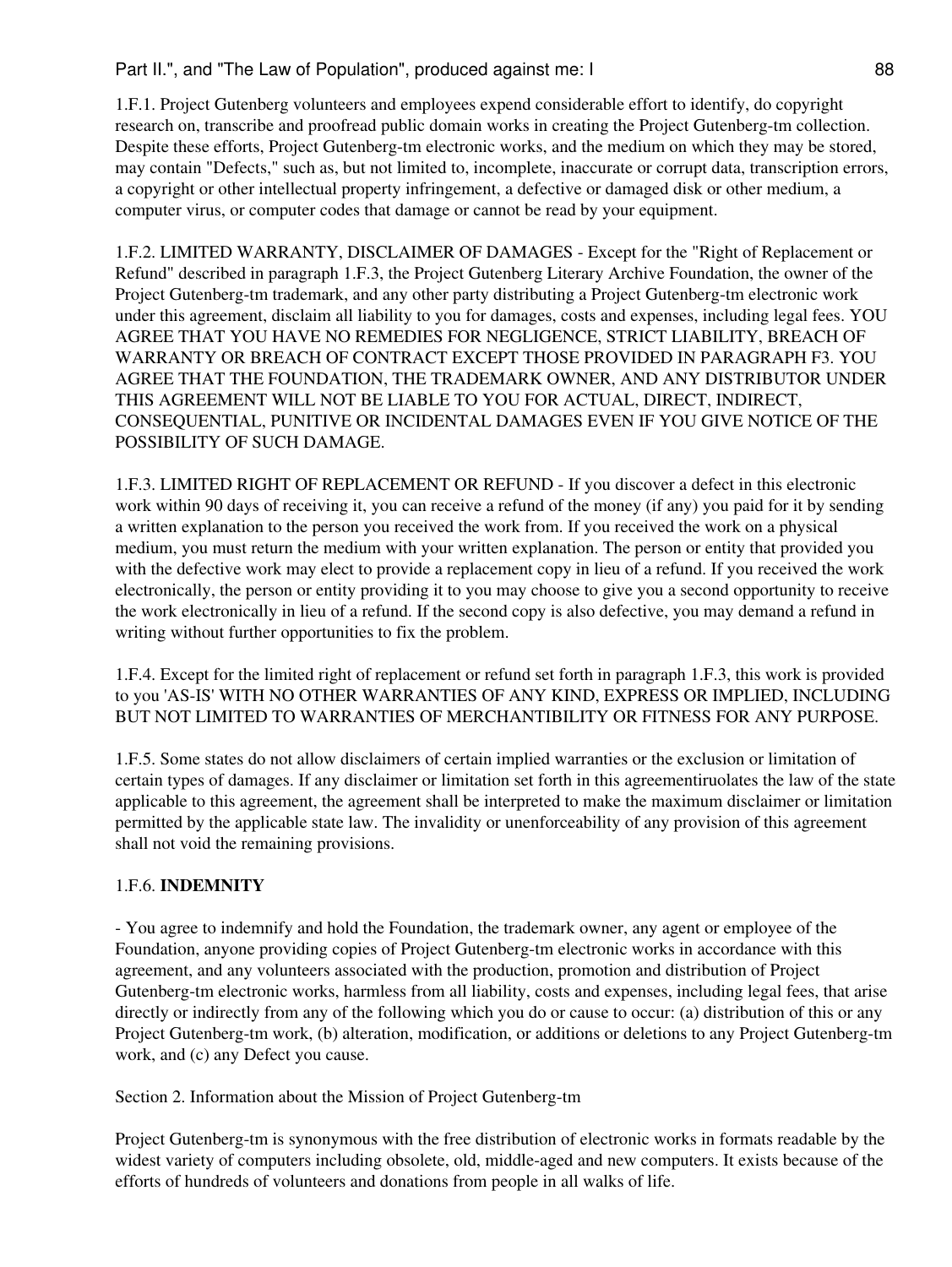Volunteers and financial support to provide volunteers with the assistance they need, is critical to reaching Project Gutenberg-tm's goals and ensuring that the Project Gutenberg-tm collection will remain freely available for generations to come. In 2001, the Project Gutenberg Literary Archive Foundation was created to provide a secure and permanent future for Project Gutenberg-tm and future generations. To learn more about the Project Gutenberg Literary Archive Foundation and how your efforts and donations can help, see Sections 3 and 4 and the Foundation web page at http://www.pglaf.org.

Section 3. Information about the Project Gutenberg Literary Archive Foundation

The Project Gutenberg Literary Archive Foundation is a non profit  $501(c)(3)$  educational corporation organized under the laws of the state of Mississippi and granted tax exempt status by the Internal Revenue Service. The Foundation's EIN or federal tax identification number is  $64-6221541$ . Its  $501(c)(3)$  letter is posted at http://pglaf.org/fundraising. Contributions to the Project Gutenberg Literary Archive Foundation are tax deductible to the full extent permitted by U.S. federal laws and your state's laws.

The Foundation's principal office is located at 4557 Melan Dr. S. Fairbanks, AK, 99712., but its volunteers and employees are scattered throughout numerous locations. Its business office is located at 809 North 1500 West, Salt Lake City, UT 84116, (801) 596-1887, email business@pglaf.org. Email contact links and up to date contact information can be found at the Foundation's web site and official page at http://pglaf.org

For additional contact information: Dr. Gregory B. Newby Chief Executive and Director gbnewby@pglaf.org

Section 4. Information about Donations to the Project Gutenberg Literary Archive Foundation

Project Gutenberg-tm depends upon and cannot survive without wide spread public support and donations to carry out its mission of increasing the number of public domain and licensed works that can be freely distributed in machine readable form accessible by the widest array of equipment including outdated equipment. Many small donations (\$1 to \$5,000) are particularly important to maintaining tax exempt status with the IRS.

The Foundation is committed to complying with the laws regulating charities and charitable donations in all 50 states of the United States. Compliance requirements are not uniform and it takes a considerable effort, much paperwork and many fees to meet and keep up with these requirements. We do not solicit donations in locations where we have not received written confirmation of compliance. To SEND DONATIONS or determine the status of compliance for any particular state visit http://pglaf.org

While we cannot and do not solicit contributions from states where we have not met the solicitation requirements, we know of no prohibition against accepting unsolicited donations from donors in such states who approach us with offers to donate.

International donations are gratefully accepted, but we cannot make any statements concerning tax treatment of donations received from outside the United States. U.S. laws alone swamp our small staff.

Please check the Project Gutenberg Web pages for current donation methods and addresses. Donations are accepted in a number of other ways including including checks, online payments and credit card donations. To donate, please visit: http://pglaf.org/donate

Section 5. General Information About Project Gutenberg-tm electronic works.

Professor Michael S. Hart is the originator of the Project Gutenberg-tm concept of a library of electronic works that could be freely shared with anyone. For thirty years, he produced and distributed Project Gutenberg-tm eBooks with only a loose network of volunteer support.